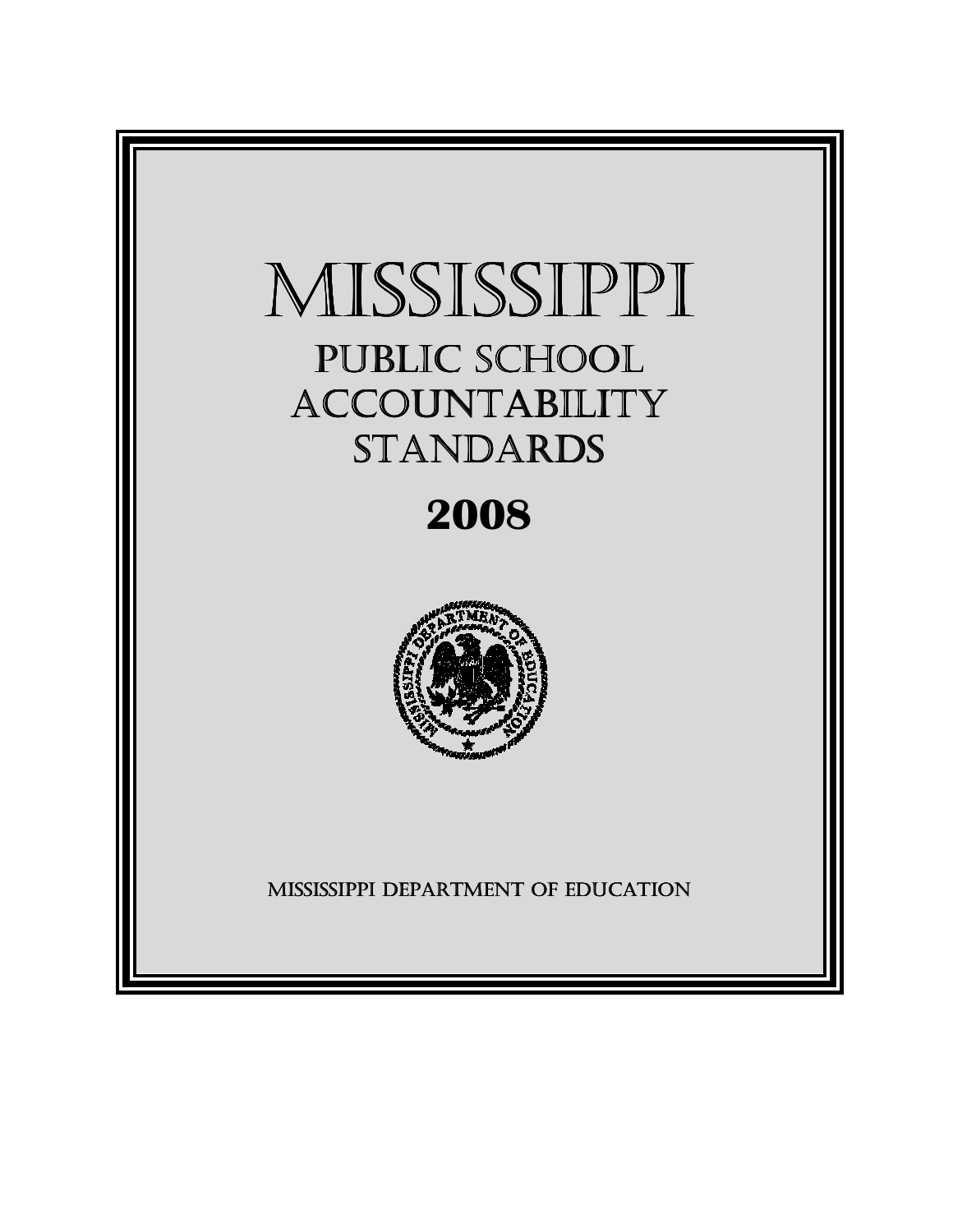# MISSISSIPPI PUBLIC SCHOOL **ACCOUNTABILITY** STANDARDS

# 2008

MISSISSIPPI DEPARTMENT OF EDUCATION INSTRUCTIONAL PROGRAMS AND SERVICES OFFICE OF ACCREDITATION

**http://www.mde.k12.ms.us/accred/accred.**html

*Mississippi Public School Accountability Standards, 2008*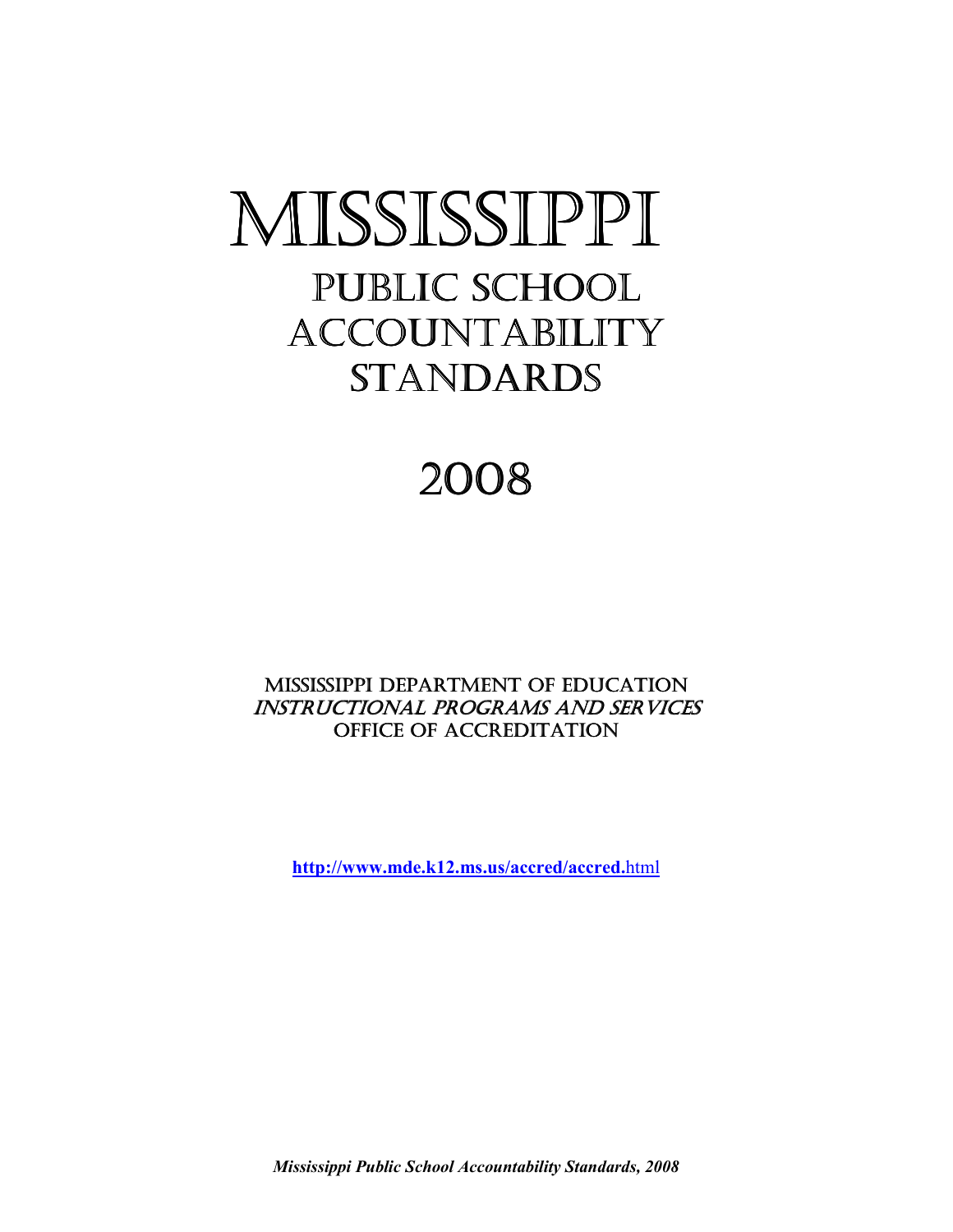### **COMMISSION ON SCHOOL ACCREDITATION**

\*Note: Refers to the five Congressional Districts as established at the time the Commission was authorized by MS Code 37-17-3

#### **Congressional District 1\***

**Susan L. Burchfield New Albany** Lee Childress Corinth Danny Gladney **Aberdeen** 

#### **Congressional District 2\***

Mary Jean Gates Greenwood Ted Poore Madison Laura DavisCarroll Co.

#### **Congressional District 3\***

Cynthia Buchanan Ridgeland Blake Wilson Brandon Kimberly Hubbard Flowood

#### **Congressional District 4\***

Chuck Blackwell **Ellisville**  Caroline Jacobs Byram L. C. Tennin, Jr. Jackson

#### **Congressional District 5\***

 Cathy Broadway Pass Christian Portia Stewart Pass Christian Dennis Penton Carriere

**Jean Massey***,* **Executive Secretary Commission on School Accreditation**

**http://www.mde.k12.ms.us/accred/accred.html**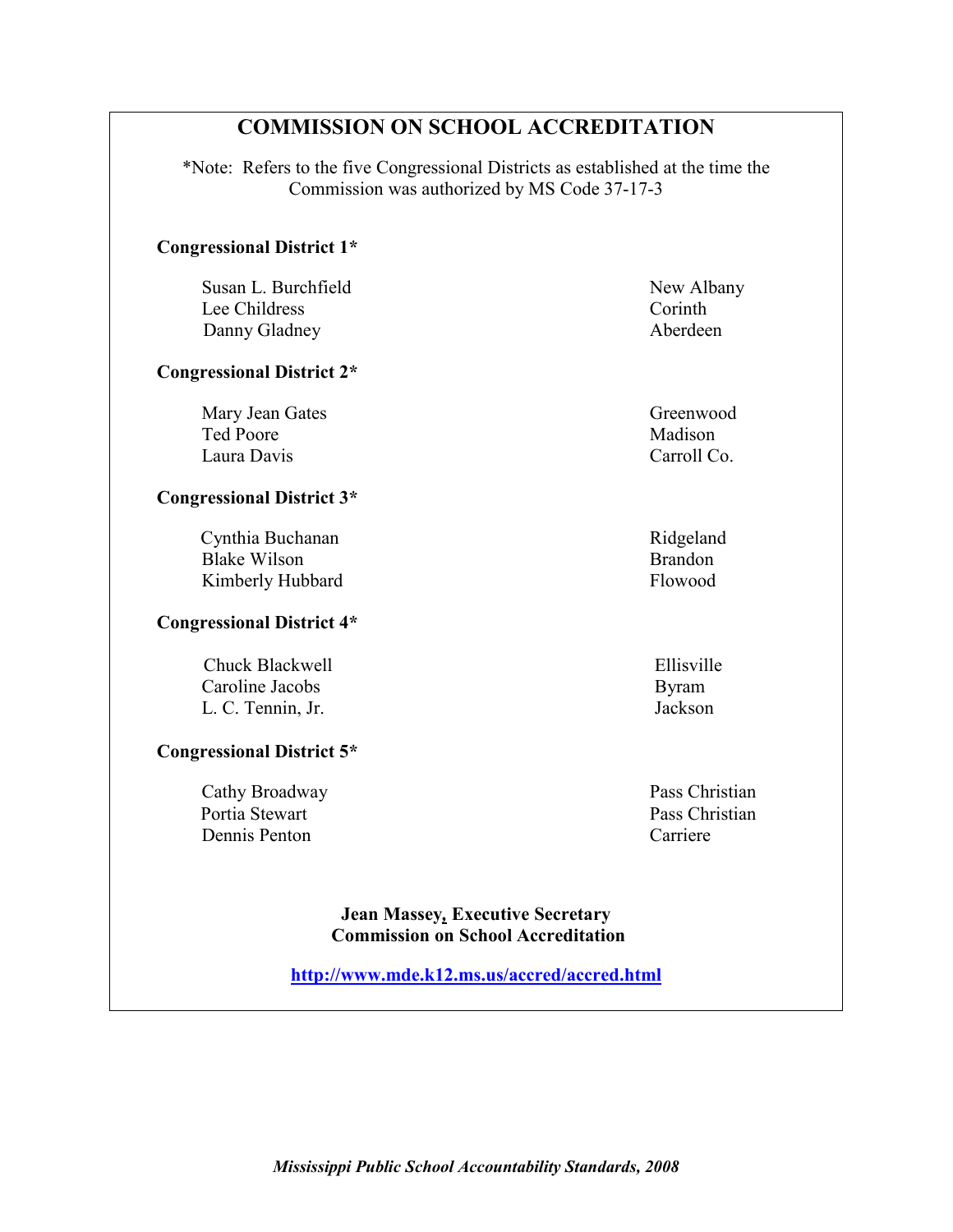# **MISSISSIPPI BOARD OF EDUCATION**

| <b>O. Wayne Gann</b>        | Corinth           |
|-----------------------------|-------------------|
| <b>Sondra Caillavet</b>     | <b>Biloxi</b>     |
| Howell "Hal" N. Gage        | <b>Vicksburg</b>  |
| Rebecca Harris              | <b>Booneville</b> |
| <b>Claude Hartley</b>       | <b>Belden</b>     |
| <b>William Harold Jones</b> | Petal             |
| <b>Charles McClelland</b>   | <b>Jackson</b>    |
| <b>Rosetta Richard</b>      | <b>Gulfport</b>   |
| <b>David Sistrunk</b>       | Kosciusko         |

**Hank M. Bounds, Ph.D. State Superintendent of Education**

**www.mde.k12.ms.us**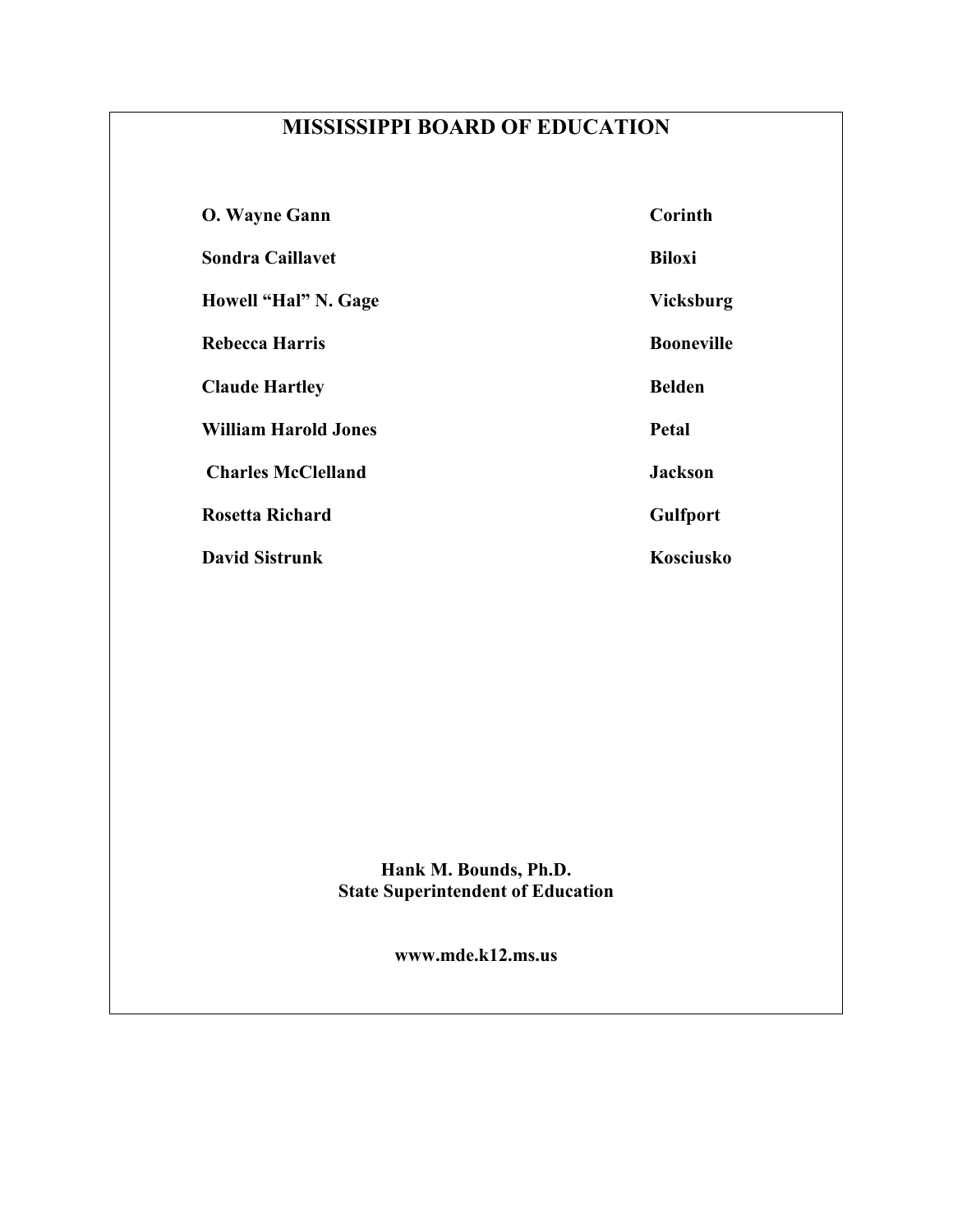#### **NON-DISCRIMINATION POLICIES**

The Mississippi State Board of Education, the Mississippi Department of Education, the Mississippi School of the Arts, the Mississippi School for the Blind, the Mississippi School for the Deaf, and the Mississippi School for Mathematics and Science do not discriminate on the basis of race, sex, color, religion, national origin, age, or disability in the provision of educational programs and services or employment opportunities and benefits. The following office has been designated to handle inquiries and complaints regarding the non-discrimination policies of the above-mentioned entities:

> **Director, Office of Human Resources Mississippi Department of Education 359 North West Street Suite 359 Jackson, Mississippi 39201 (601) 359-3511**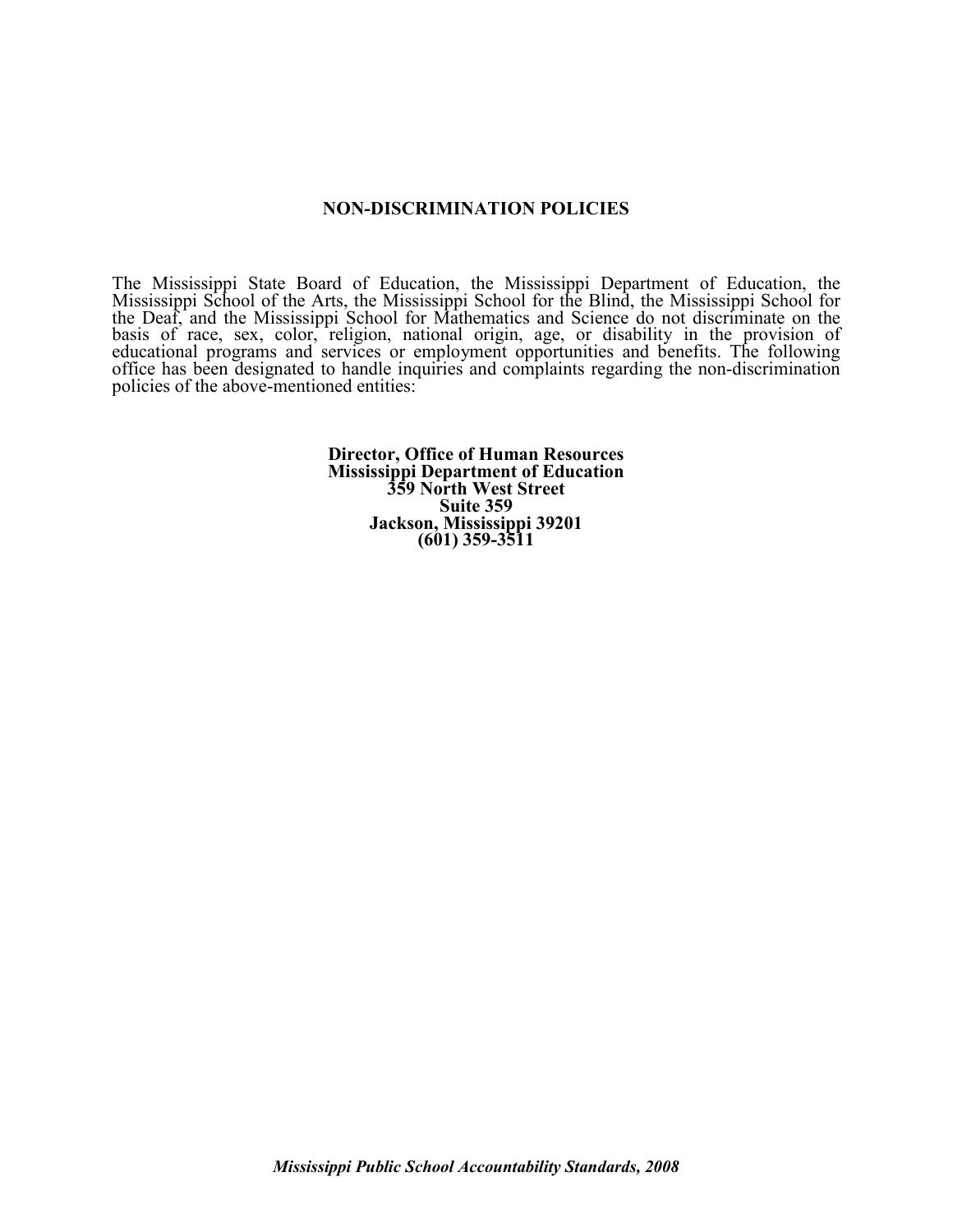| 1.0 |                                                                     |  |
|-----|---------------------------------------------------------------------|--|
| 1.1 |                                                                     |  |
| 1.2 |                                                                     |  |
| 1.3 |                                                                     |  |
| 1.4 |                                                                     |  |
| 1.5 |                                                                     |  |
| 1.6 |                                                                     |  |
| 1.7 |                                                                     |  |
| 1.8 |                                                                     |  |
|     |                                                                     |  |
| 2.0 |                                                                     |  |
| 2.1 |                                                                     |  |
| 2.2 |                                                                     |  |
| 2.3 |                                                                     |  |
| 2.4 |                                                                     |  |
| 2.5 |                                                                     |  |
| 2.6 |                                                                     |  |
| 2.7 |                                                                     |  |
| 2.8 | <b>CORRECTIVE ACTION PLAN AND WITHDRAWAL OF ACCREDITATION  7</b>    |  |
| 3.0 |                                                                     |  |
| 3.1 | ASSIGNMENT OF SCHOOL LEVEL PERFORMANCE CLASSIFICATIONS  8           |  |
| 3.2 |                                                                     |  |
| 3.3 |                                                                     |  |
| 3.4 |                                                                     |  |
| 3.5 |                                                                     |  |
| 4.0 |                                                                     |  |
| 4.1 |                                                                     |  |
| 4.2 | <b>INVESTIGATIVE EVALUATIONS (COMPLAINTS AGAINST DISTRICTS)  14</b> |  |
| 4.3 |                                                                     |  |
| 4.4 |                                                                     |  |
| 4.5 |                                                                     |  |
| 4.6 | ANALYSIS AND VERIFICATION OF ACCREDITATION INFORMATION 15           |  |
| 5.0 |                                                                     |  |
| 5.1 |                                                                     |  |
| 5.2 |                                                                     |  |
| 5.3 |                                                                     |  |
| 5.4 |                                                                     |  |
|     |                                                                     |  |
|     |                                                                     |  |
|     |                                                                     |  |
|     |                                                                     |  |
|     |                                                                     |  |
|     |                                                                     |  |
|     |                                                                     |  |
|     |                                                                     |  |

#### **TABLE OF CONTENTS**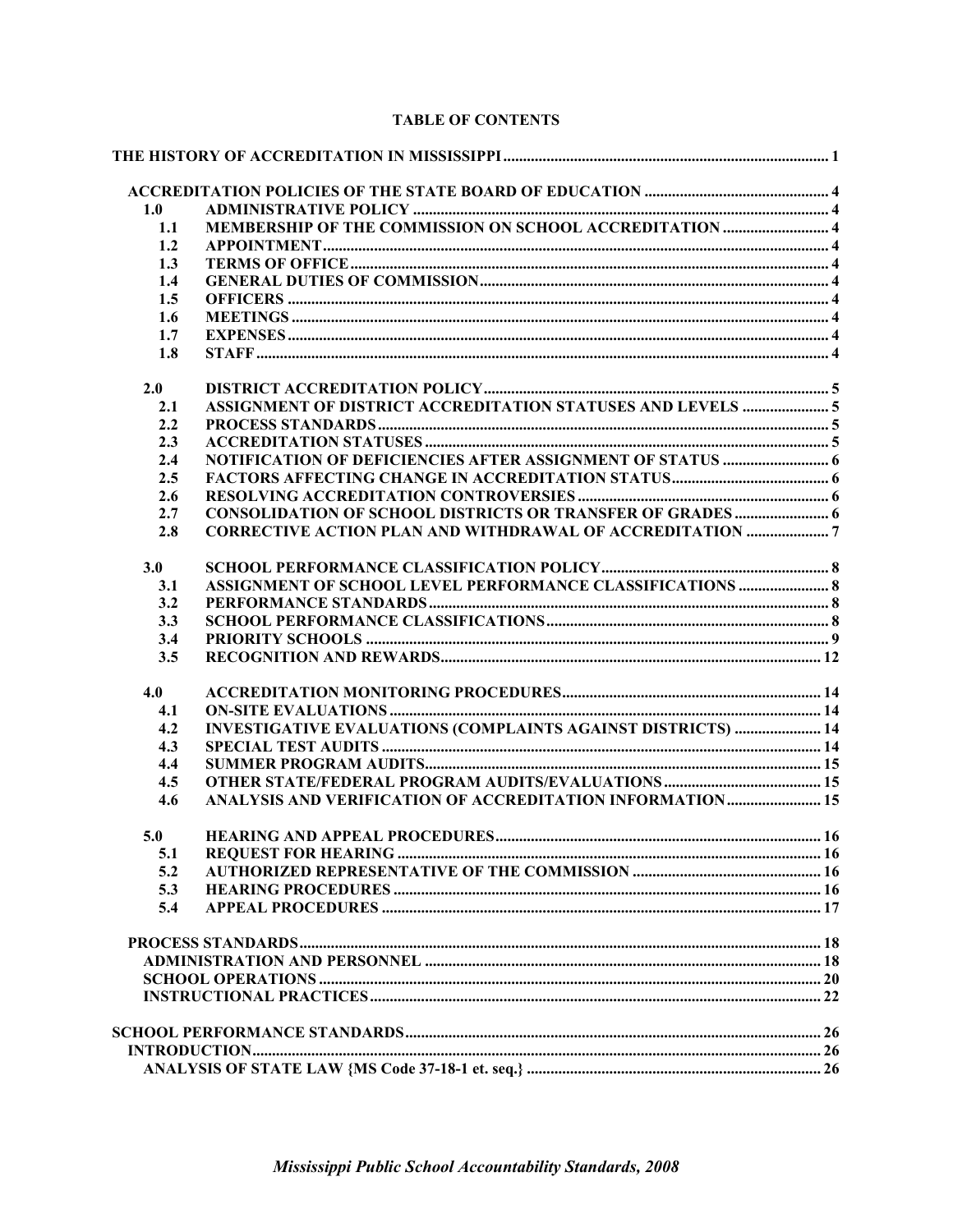| APPENDIX B REQUIRED COURSES IN THE CURRICULUM OF EACH SECONDARY SCHOOL 37 |  |
|---------------------------------------------------------------------------|--|
|                                                                           |  |
| APPENDIX C REQUIREMENTS FOR ADMISSION TO INSTITUTIONS OF HIGHER LEARNING  |  |
|                                                                           |  |
|                                                                           |  |
|                                                                           |  |
|                                                                           |  |
| APPENDIX F REQUIREMENTS OF THE MISSISSIPPI STATEWIDE ASSESSMENT SYSTEM 48 |  |
|                                                                           |  |
|                                                                           |  |
|                                                                           |  |
| APPENDIX H CONSEQUENCES FOR NONCOMPLIANCE WITH FINANCIAL                  |  |
|                                                                           |  |
|                                                                           |  |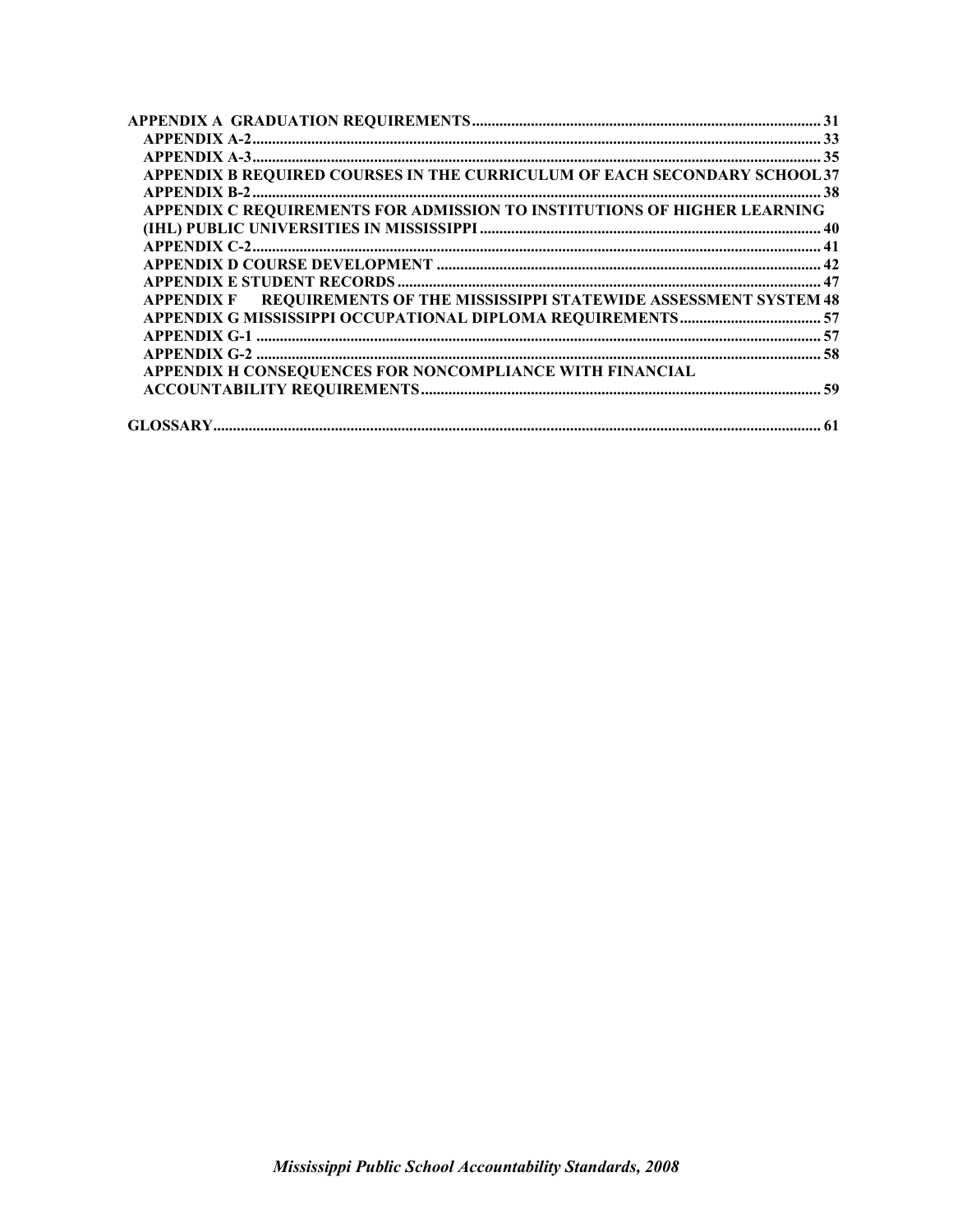# istory

## **THE HISTORY OF ACCREDITATION IN MISSISSIPPI**

#### **1896-1959**

Since the early 1900s, accreditation has sought to improve schools through the requirements of the accrediting agency. In Mississippi, the roots of school accreditation are found in the institutions of higher learning and state teachers' associations. It all began in 1896 when the University of Mississippi first published a program of studies for an approved high school. The schools that met the University's prescribed program of studies were officially listed as affiliated high schools, and the graduates of those schools were admitted to the University on the basis of their records (certificates), without examination. The list included white high schools in Arkansas, Mississippi, and Tennessee, and it was soon recognized as the approved list by the other colleges in the state.

The effort to regulate the program of studies in secondary schools was strengthened in 1918 when the University requested the Mississippi Education Association to appoint a committee to classify the affiliated high schools. The Association appointed five members to a High School Classifying Committee and required this group to establish standards of classification, to devise a system for grouping high schools, and to assign each high school to its appropriate group. The responsibilities and workload of this subsidiary committee of the Mississippi Education Association continued to grow, and the need for fulltime statewide supervision of high schools soon became apparent. This need was met in 1919 when the position of state supervisor of secondary schools was created in the Mississippi Department of Education. In May of 1920, the High School Classifying Committee became the State High School Accrediting Commission, a standing committee of the Mississippi Education Association. The State Supervisor of Secondary Schools chaired the first Commission, whose membership consisted of representatives from two high schools, the A and M College, Millsaps College, Mississippi College, the Mississippi State College for Women, and the University of Mississippi. This Commission required high schools to meet eleven minimum standards before being accredited and defined an accredited high school as one that meets all requirements and, after inspection, has been approved by the Commission.

Accreditation of elementary schools was not addressed until 1926. During that year, the Mississippi Education Association created the Elementary School Accrediting Commission to perform the same duties in regulating programs for elementary schools that the High School Accrediting Commission did for secondary schools. The Elementary Commission consisted of ten members, with the newly appointed State Elementary School Supervisor serving as executive secretary of the group.

Operating as separate entities, these two Commissions regulated the elementary and secondary programs in white schools until 1949 when they were discontinued by the Mississippi Education Association, and the Mississippi Accrediting Commission was formed.

The first efforts to accredit black schools began in 1935 when the Mississippi Association for Teachers in Colored Schools organized the Negro Accrediting Commission. In 1947 the Mississippi Association for Teachers in Colored Schools became the Mississippi Teachers Association, and the Commission continued to operate under the renamed Teachers' association until 1959. During that year, the name was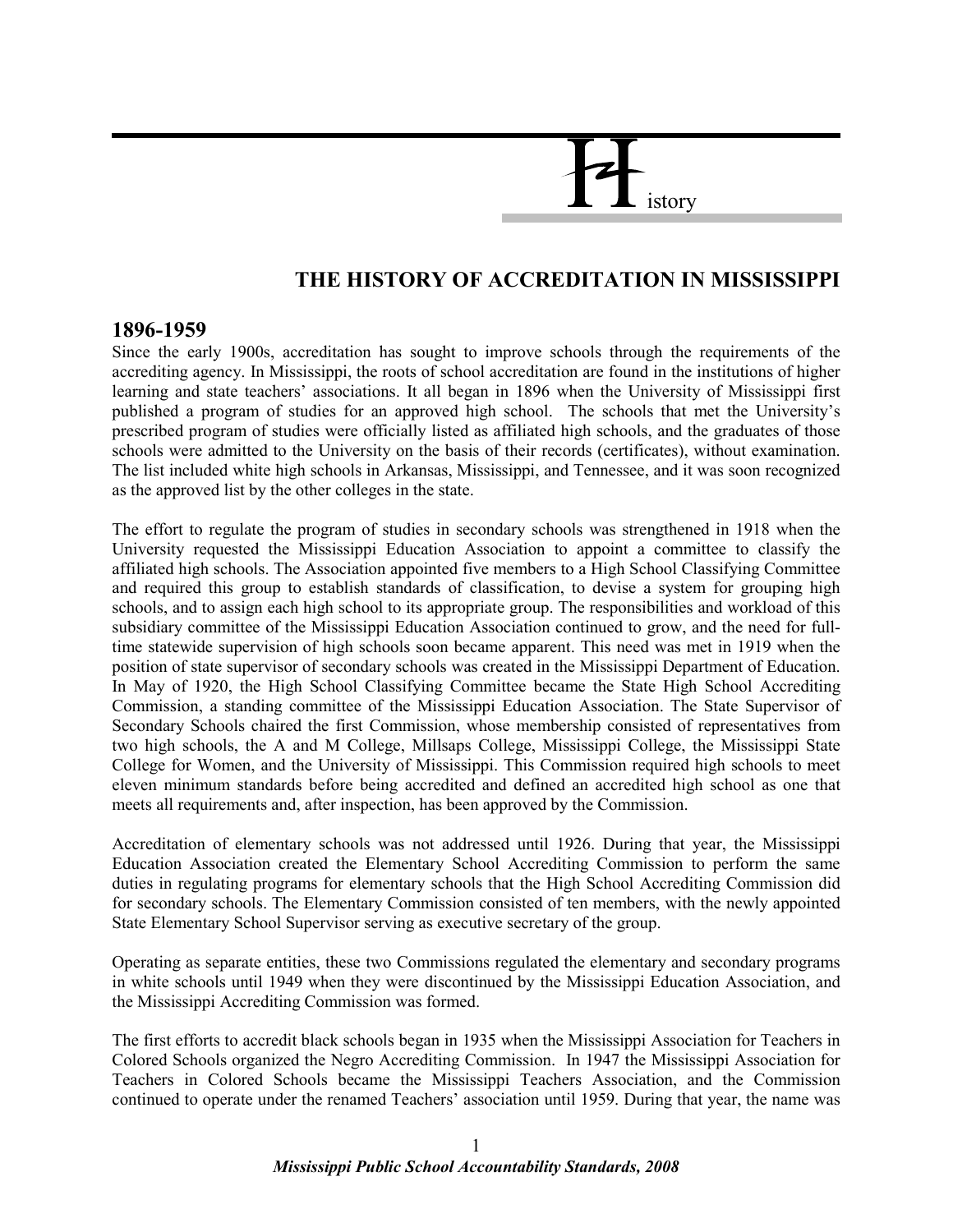changed to the State Accrediting Commission, and one of the first official actions of this group was to adopt the existing rules and regulations of the Mississippi Accrediting Commission.

#### **1960-1980**

The decade of the sixties found these two Commissions sharing responsibilities for accrediting black and white schools; and, in carrying out their duties, both groups made extensive use of officials in the Mississippi Department of Education. The director of the Division of Instruction and his staff served as liaison personnel in distributing, collecting, and processing accreditation information. This practice of "separate but equal" accreditation terminated in the summer of 1970 when the State Board of Education assumed the responsibility, thus adding a legal dimension to a voluntary process designed to improve schools.

The accreditation law of 1970 gave the State Board of Education the power and authority to prescribe the standards and procedures for the accreditation of schools and placed the responsibility for enforcement in the Mississippi Department of Education. The law further mandated the Board to appoint a Commission on School Accreditation, whose membership would consist of four representatives from each of the five Congressional districts and whose primary purpose would be to continually review the accreditation system. Contrary to the general perception of the public, the law did not make accreditation compulsory for any school. The process continued to be voluntary and open to any elementary, secondary, or special school in the state.

In the decade following the passage of the accreditation law of 1970, the accreditation system (although now legal) continued to emphasize quantitative factors (specific resources and personnel) as the means by which school improvement was to be accomplished. The provision of adequate resources and personnel was assumed to be a sufficient indicator of the quality of the school program, but, as accreditation information was evaluated, it was found that the quality of the school program was not a direct correlate of the required quantitative factors. However, the system was successful in assuring the presence of adequate resources and in standardizing the organization and operation of school programs. These assurances were not enough to soothe a growing disgruntled public, which was constantly evaluating the products of accredited schools – its students.

#### **1980-Present**

As the decade of the eighties approached, the state was set for reform in education and, ultimately, in school accreditation. The public wanted the emphasis in accrediting schools shifted from measures of quantity to those of quality. A series of significant legislative mandates passed during the past twenty years have been instrumental in not only creating the current public school accreditation model and accountability system, but also establishing Mississippi as a nationally recognized leader in the school improvement and accountability movement.

Governor William Winter recognized the need for education reform and initiated the accountability movement in Mississippi beginning with the Education Reform Act of 1982. This landmark legislation established a task force to study and propose a plan to establish guidelines and criteria for a permanent performance-based system of school accreditation for all public elementary and secondary schools. The legislation created and authorized the Commission on School Accreditation to establish a system for assuring the quality of school programs in Mississippi. This new system, appropriately deemed performance-based school accreditation, was based upon measures that focus on the extent to which schools help students master defined content and objectives. The law clearly shifted the emphasis in school accreditation to the outcomes of education, specifically those related to student achievement, and changed the accreditation process from voluntary to compulsory for all public elementary and secondary schools.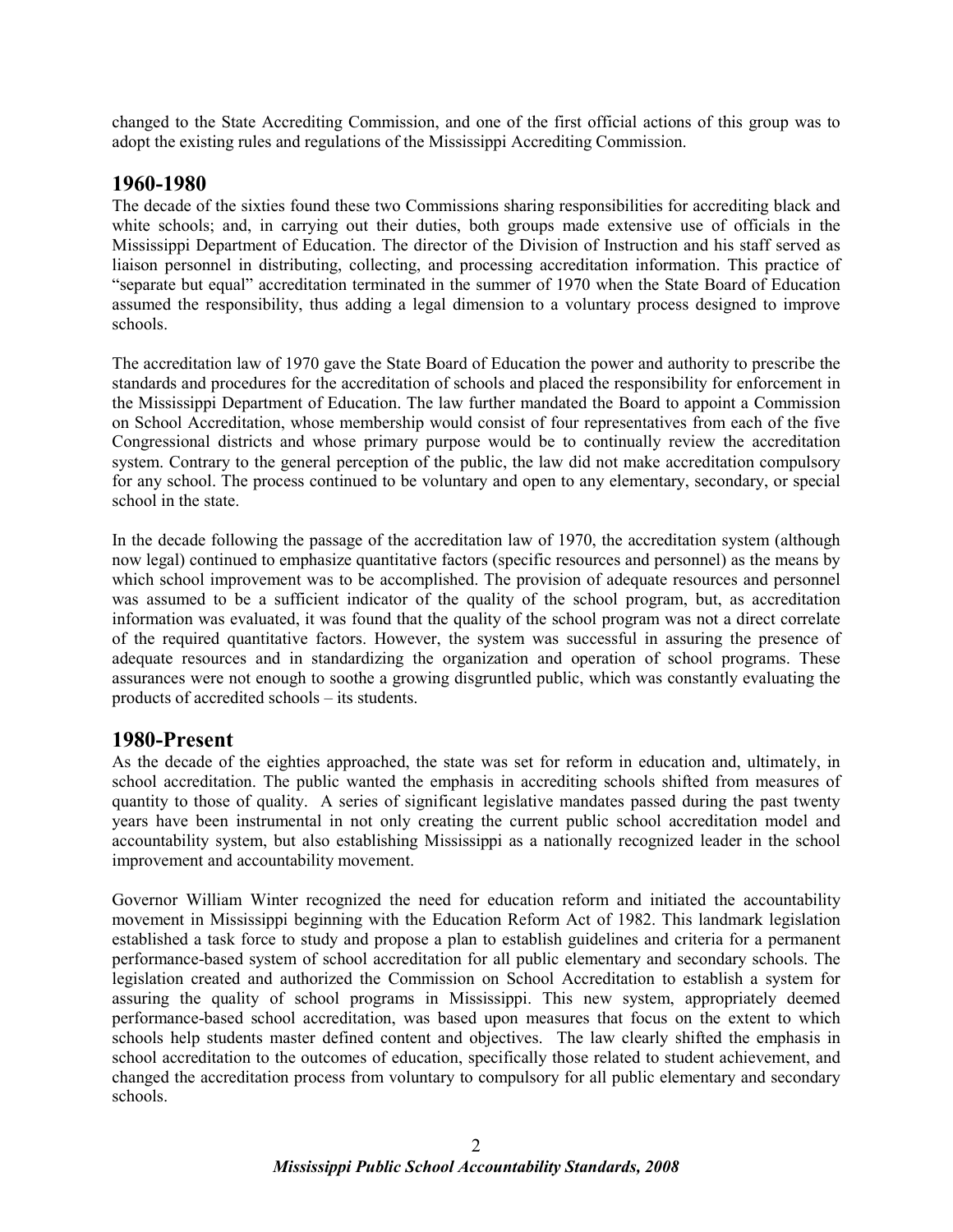Legislation enacted in 1994 maintained the emphasis on student achievement and mandated that the Mississippi State Board of Education strengthen and expand the performance-based accreditation system. The 1994 legislation required the system to include: rigorous minimum standards; levels above the minimum that demand exemplary performance; and strict accountability measures for districts that fail to meet minimum standards. Due to continued low student achievement and failure to meet minimum accreditation standards, two public school districts were taken over by the State Board of Education under the conservatorship section of the law and remained under state control until 2002.

During the 1999 Legislative Session, the Mississippi Student Achievement Improvement Act of 1999 was passed requiring the State Board of Education to create a state-of-the-art school evaluation and improvement system. The act required the State Board of Education to implement a performance-based accreditation system for both individual schools and school districts. This legislation also required the State Board of Education to set annual performance standards for each of the schools in the state and to measure the performance of each school against itself, using student growth and performance measures. Before new standards and tests were developed, hundreds of teachers helped to re-write the curriculum for mathematics and language arts.

Additional legislation passed in 2000 further clarified requirements for establishing new accountability standards, making accreditation levels reflective of student performance at the school level rather than the district level. This 2000 legislation required individual school performance accreditation levels to be based on two criteria: (1) meeting an annual growth expectation in student achievement and (2) the percentage of students scoring at the basic and proficient level. These will be identified as the Achievement Model and the Growth Model. This legislation also established an intensive assistance program for schools not meeting the accreditation standards. Support and training for teachers, administrators, and school board members have been and will continue to be offered to local school districts.

In the new accountability system, public school accreditation is two-fold: Each school district is awarded an accreditation status based on compliance with process standards, and individual schools are assigned a school performance classification based on student achievement. District accreditation statuses were awarded under the new accreditation model in October 2001, and individual school performance classifications were assigned in September 2003. For the first time, all components of a school - students, teachers, principals, superintendents, and school board members – are held accountable for student learning.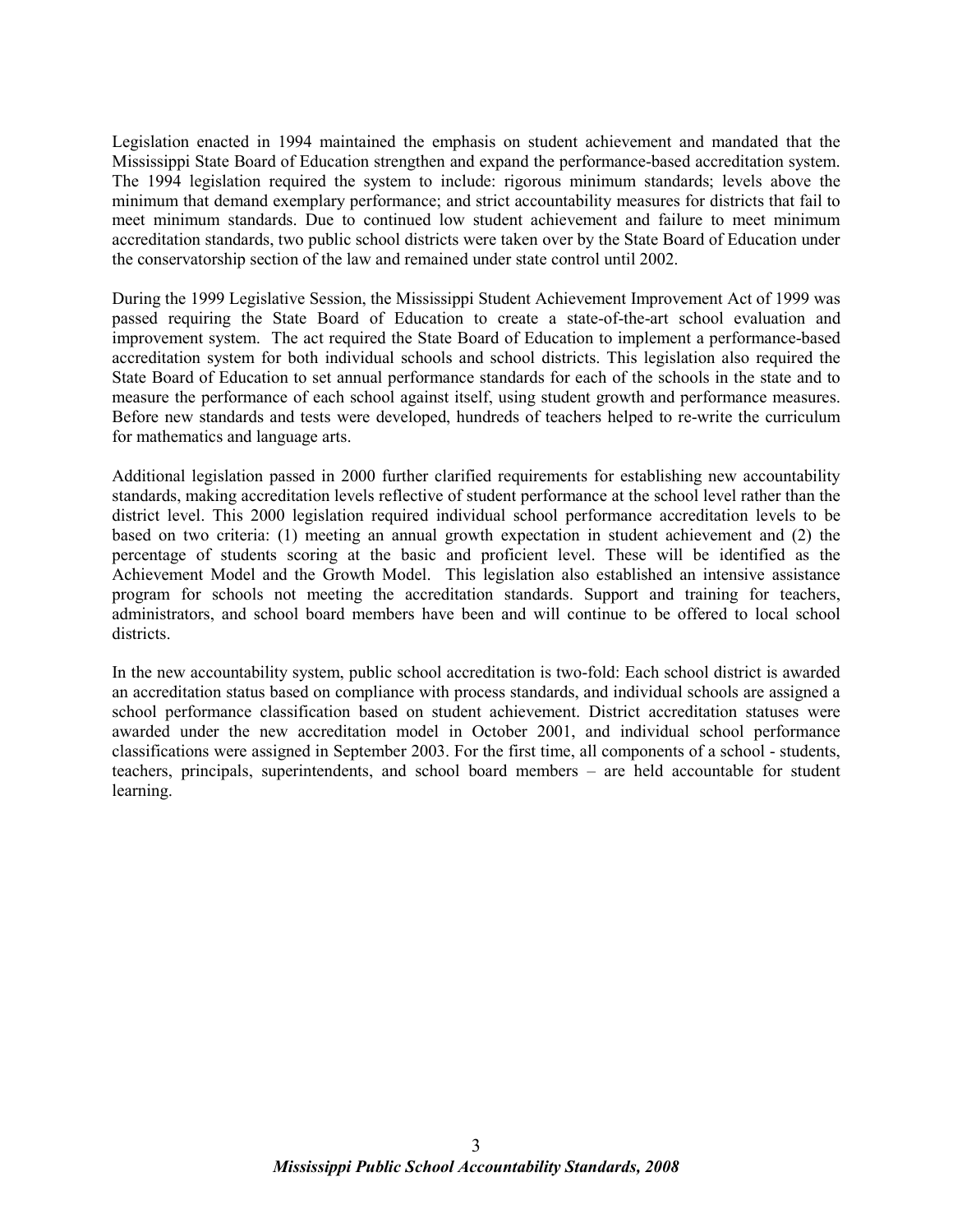#### **ACCREDITATION POLICIES OF THE STATE BOARD OF EDUCATION**

#### **1.0 ADMINISTRATIVE POLICY**

#### **1.1 MEMBERSHIP OF THE COMMISSION ON SCHOOL ACCREDITATION**

The Commission is composed of fifteen (15) members, with three representatives from each of the five Congressional Districts as established at the time the Commission was authorized by MS Code 37-17-3. The membership consists of two classroom teachers, two principals of schools, two school district superintendents, two local school board members, and seven individuals who are not actively engaged in the education profession. All appointments to the Commission shall comply with Section 37-17-3, *Mississippi Code of 1972*, as amended.

#### **1.2 APPOINTMENT**

Each member of the Commission is appointed by the State Board upon recommendation of the State Superintendent of Education.

#### **1.3 TERMS OF OFFICE**

The length of a regular term is four years. Upon acceptance of appointment, each member is eligible to serve for two consecutive terms. If a member changes employment or accepts a position that is no longer reflective of the category for which he or she was appointed, or if a member moves out of the Congressional district he or she was appointed to represent, that member must resign and a new member will be appointed to fill the unexpired term. A member of the Commission who is appointed to fill an unexpired term is eligible for appointment to his or her own term of office.

#### **1.4 GENERAL DUTIES OF COMMISSION**

The State Board of Education, acting through the Commission on School Accreditation, shall establish and implement a permanent performance-based accreditation system, and all public elementary and secondary schools shall be accredited under this system. It shall be the purpose of the Commission on School Accreditation to continually review and enforce the standards on accreditation and to make recommendations to the State Board of Education.

#### **1.5 OFFICERS**

The Commission annually elects a chairperson and vice-chairperson.

#### **1.6 MEETINGS**

The Commission meets on call of the State Superintendent of Education. Any official action taken by the Commission requires the presence of a quorum, which is defined as a majority of the present membership. Superintendents of school districts will receive written notice of the place, time, and date of each Commission meeting. Individuals and/or groups who request a time slot on the agenda are required to submit such in writing to the executive secretary. All requests for agenda consideration must be received by the executive secretary no later than seven days prior to the meeting of the Commission. Agenda items received after this deadline may be added if approved by a majority vote of the Commission.

#### **1.7 EXPENSES**

According to Sections 25-3-41 and 25-3-69, *Mississippi Code of 1972*, as amended, each member of the Commission is reimbursed for per diem, travel, and other allowable expenses that are incurred when attending meetings of the Commission. The expenses are paid out of any funds available for the operation of the Mississippi Department of Education.

#### **1.8 STAFF**

Staff assigned to the Commission consists of personnel in the Mississippi Department of Education. The State Superintendent of Education designates one staff member to serve as executive secretary.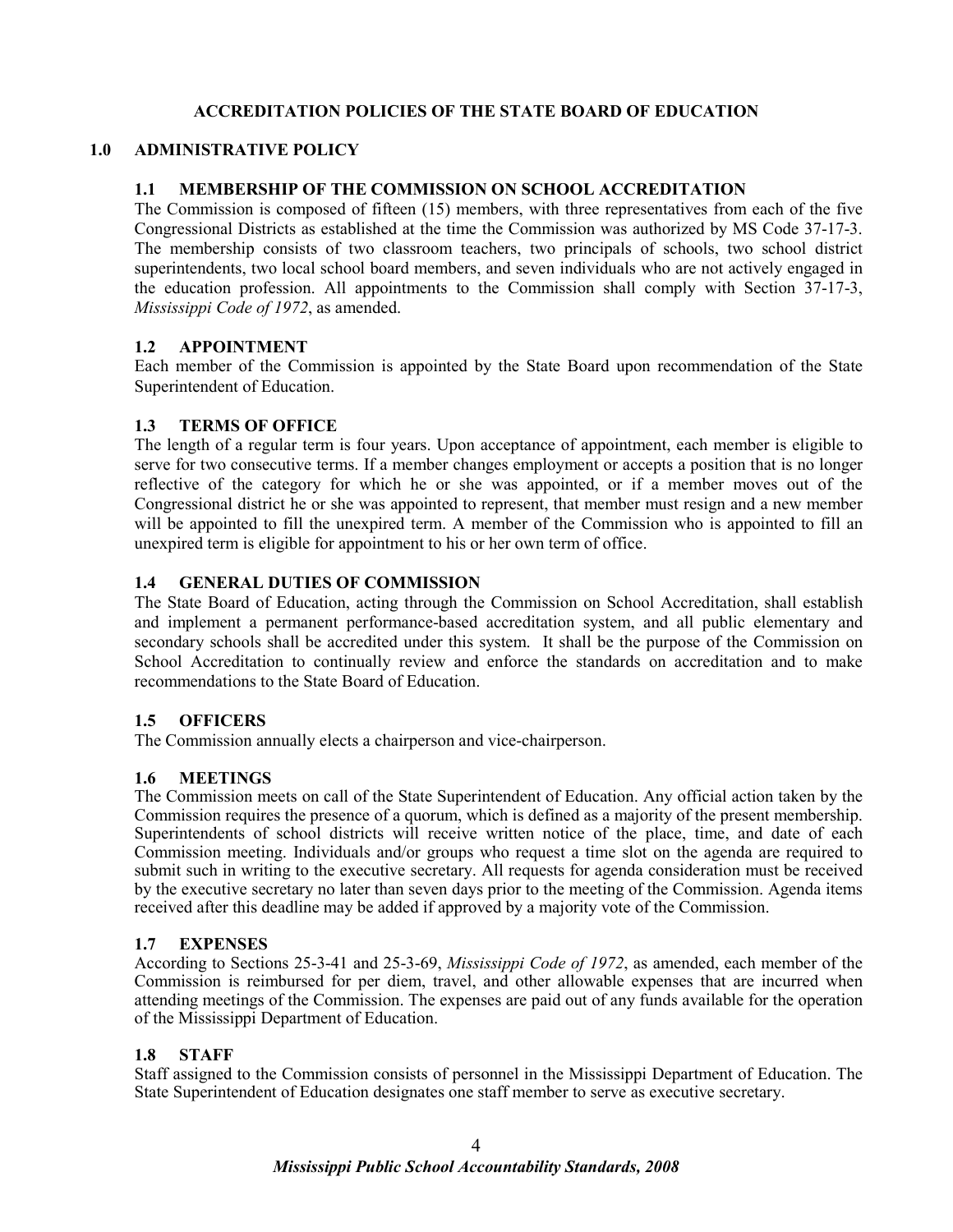#### **2.0 DISTRICT ACCREDITATION POLICY**

The State Board of Education, acting through the Commission on School Accreditation, is required to establish and implement a process for accountability at the public school district level. School districts are held accountable for process standards and receive an annual Accreditation Status. Standards of the performancebased accreditation system recommended by the Commission and adopted by the State Board of Education are contained in the current edition of *Mississippi Public School Accountability Standards.*

#### **2.1 ASSIGNMENT OF DISTRICT ACCREDITATION STATUSES AND LEVELS**

The Commission on School Accreditation determines the annual accreditation of all public school districts in the fall of each school year based on verified accreditation data from the previous school year. An annual district accreditation status is assigned based on compliance with process standards. Information concerning district compliance with process standards is reported to the Commission on an annual basis. See Policy 2.2 below.

A district performance level is assigned based on the typical (average) performance of schools in each district using the Achievement Level Index (ALI). The Achievement Level Index (ALI) is a different metric for reporting school performance as calculated in the Mississippi Achievement Model. The ALI concept and the use of averaged ALI values as a measure of district level performance were formally approved by the State Board of Education (SBE) on May 19, 2006, after having cleared the Administrative Procedures Act (APA) process.

The district superintendent and school principals are responsible for ensuring that all data reported to the Mississippi Department of Education are true and accurate as verified by supporting documentation on file in the school district. Reporting false information is a violation of the accreditation requirements set forth by the State Board of Education and may result in the downgrading of the district's accreditation status.

After the Commission takes action on accreditation records presented, the superintendent of the district is notified of the status assigned. The decision of the Commission is final unless appealed by the school board of the school district to the State Board of Education in accordance with the appeal procedures in section 5.4 of this document.

#### **2.2 PROCESS STANDARDS**

Process (input) standards address accepted educational principles and practices that are believed to promote educational quality. Any verified violation of a process standard is noted on the record of a school district at the time of discovery within any school year, but does not affect the current accreditation status of the district. (See following policy 2.5 for the exceptions.) If a noted violation of a process standard has not been corrected by the following school year when accreditation statuses are assigned, the violation is reported to the Commission for appropriate action.

The State Board of Education, acting through the Commission on School Accreditation, reserves the right to suspend school district compliance of any accreditation process standard that is not directly mandated by state or federal law. See Policy 3.5.2 for Rewards.

#### **2.3 ACCREDITATION STATUSES**

Each public school district will be assigned an annual accreditation status based on compliance with process standards as follows:

**ACCREDITED** is assigned to a district that complies with 100% of the process standards.

**ADVISED** is assigned to a district that has process standard deficiencies. The district will be required to develop a corrective action plan to address the deficiencies.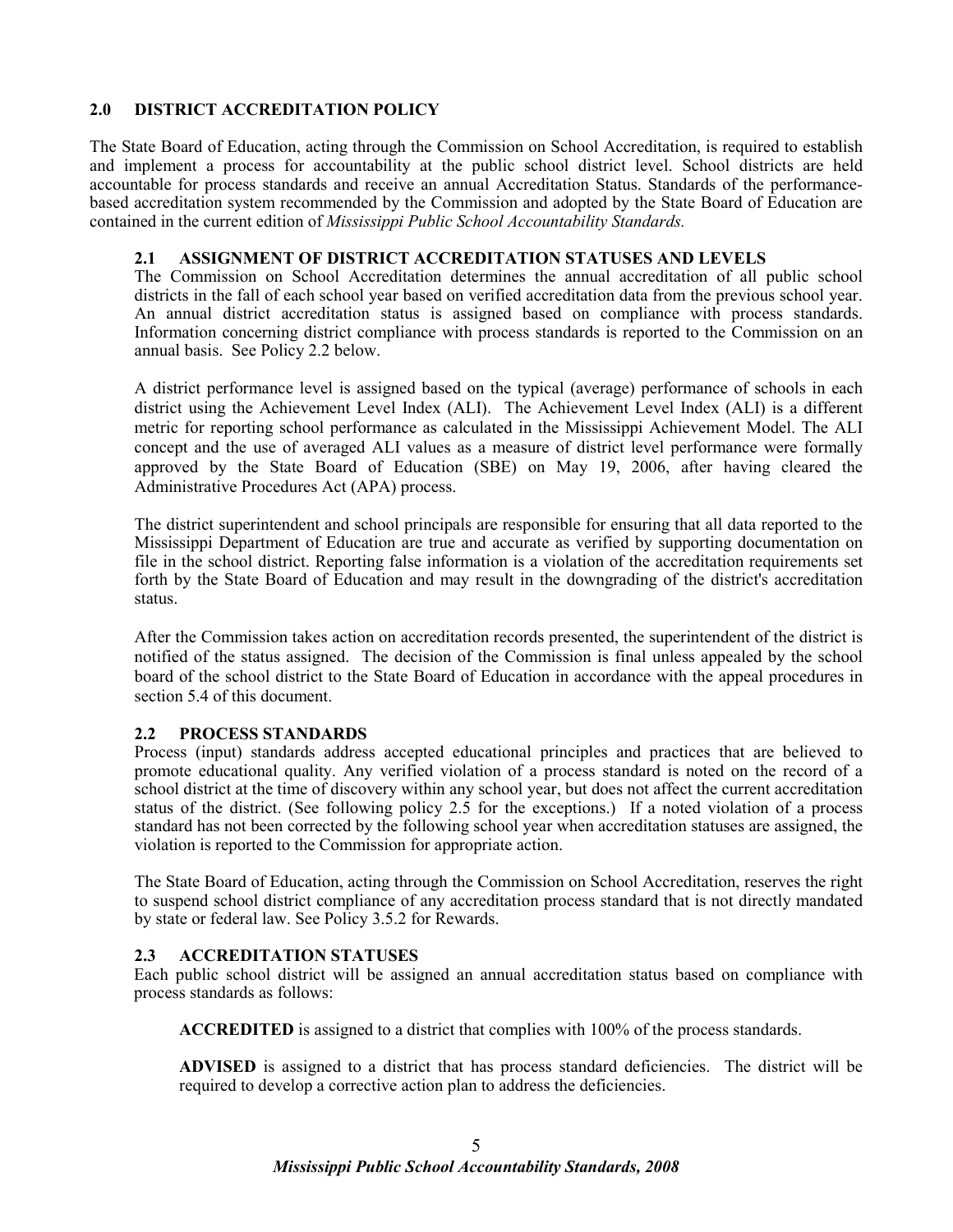**PROBATION** is assigned to a district that was assigned an **Advised** status the previous school year, and the district has not taken corrective actions or has not removed the process standard deficiencies that resulted in the Advised status. The district will be required to develop a corrective action plan to address the deficiencies.

**WITHDRAWN** is assigned to a district that has previously been assigned a **Probation** status and still does not comply with its corrective action plan.

#### **2.4 NOTIFICATION OF DEFICIENCIES AFTER ASSIGNMENT OF STATUS**

After the annual assignment of a district's accreditation status, the process of determining statuses for the following school year begins. When information on file in the Mississippi Department of Education indicates that a school district may be in violation of a standard, the superintendent of the district is informed in writing by appropriate staff in the Department responsible for monitoring compliance with the standard. School district officials are given thirty (30) days from the date of receipt of notification to provide a written response verifying accuracy or inaccuracy of the notice of possible noncompliance with the standard.

If the written response includes appropriate evidence to correct or refute the alleged violation, the superintendent of the district is notified by appropriate staff in the Department responsible for monitoring compliance with the standard. Any verified violation of a standard is reported in writing to the Office of Accreditation, where it is noted on the current Accreditation Record Summary of the district. (See Glossary for definition of Accreditation Record Summary.) The appropriate staff member in the Office of Accreditation notifies the superintendent of the district in writing of the verified violation. Although the accreditation status of the district may not be subject to change until the next assignment of annual district status, the superintendent is required to provide a written response specifying how and when the violation will be corrected.

#### **2.5 FACTORS AFFECTING CHANGE IN ACCREDITATION STATUS**

An assigned accreditation status may remain unchanged during that school year except in those cases where verified noncompliance with financial standards (See Appendix H), the testing standard (See Appendix F), standards for Safe and Healthy Schools (See standards 35, 36, and 37), continued noncompliance with federal regulations, or reporting false information may downgrade a status immediately. When the district has verified correction of deficiencies in meeting all process standards previously cited as deficiencies on the district's Accreditation Record Summary, the accreditation status will be upgraded.

A district's accreditation status may also be affected if one of its schools continues to be designated as a Priority School after three (3) years of implementing a school improvement plan, or if more than fifty percent (50%) of the schools within the district are designated as Priority Schools in any one (1) year. (See policies under section 3.0.)

Action of the Commission is required in any case.

#### **2.6 RESOLVING ACCREDITATION CONTROVERSIES**

All controversies involving the accreditation statuses of school districts are initially heard by a duly authorized representative of the Commission in accordance with Section 37-17-5, *Mississippi Code of 1972*, as amended, and policy 5.0.

#### **2.7 CONSOLIDATION OF SCHOOL DISTRICTS OR TRANSFER OF GRADES**

When two or more school districts consolidate or when two or more school boards approve the transfer of a grade or grades, the affected school district(s) may be allowed to maintain its accreditation status for a period of time to be determined upon application to the Commission on School Accreditation. The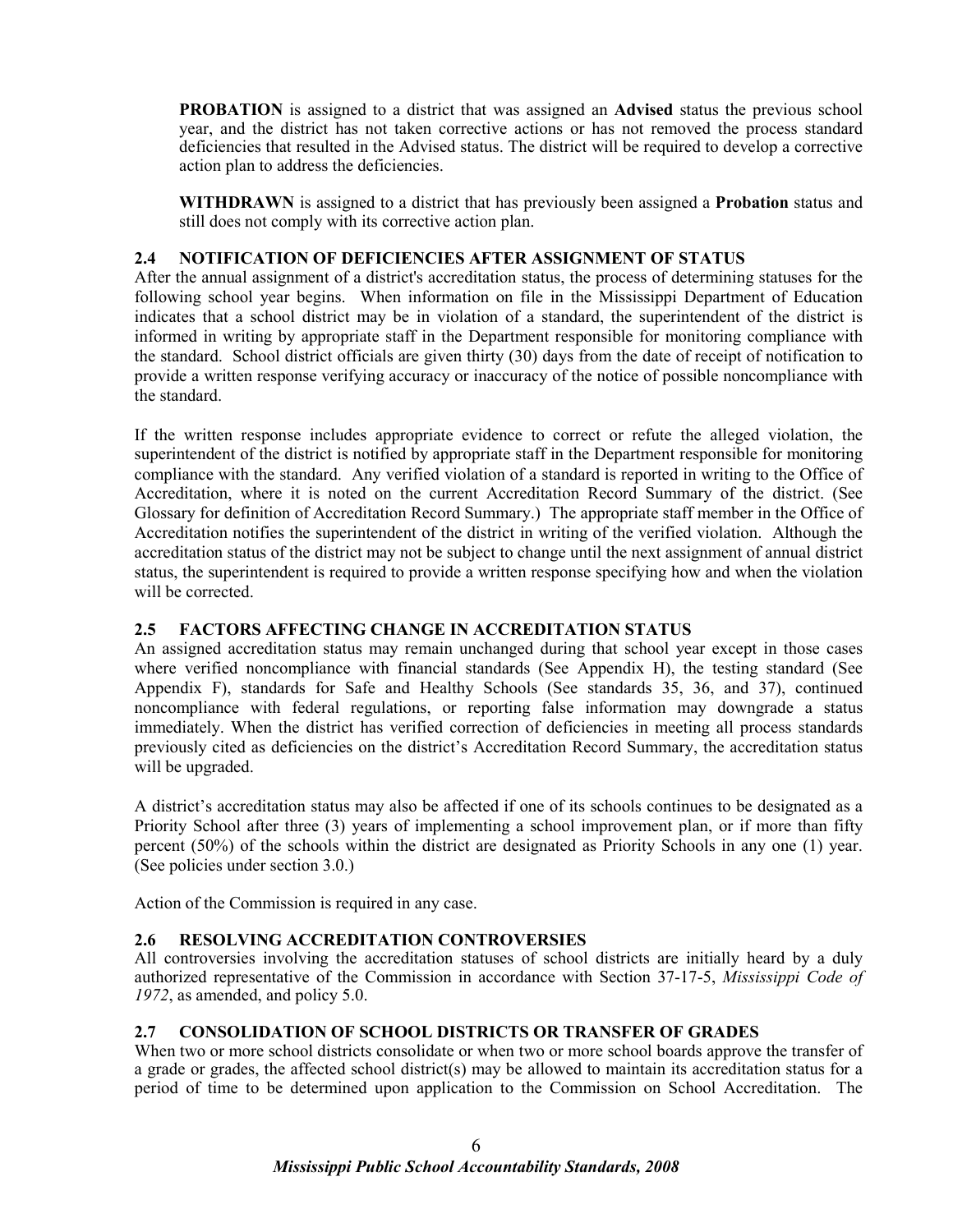Commission on School Accreditation shall review the application of any such affected school district(s) and submit a recommendation to the State Board of Education for approval.

#### **2.8 CORRECTIVE ACTION PLAN AND WITHDRAWAL OF ACCREDITATION**

#### **2.8.1 CORRECTIVE ACTION PLAN**

When a school district has been assigned an ADVISED or PROBATION accreditation status, the Mississippi Department of Education, in conjunction with the school district, shall develop a corrective action plan that includes a time frame in which to correct the district's deficiencies. The State Board of Education implements the program of development in each district assigned an ADVISED or PROBATION status in accordance with Section 37-17-6(10)(a)-(e), *Mississippi Code of 1972*, as amended.

The school district is required to submit a corrective action plan to the State Board of Education within sixty (60) days. The plan must stipulate what will be done to remove the deficiencies and the time line required. The plan must be approved by the local school board as documented by official minutes and bear the signatures of the school board chairperson and district superintendent. After the plan is approved by the State Board of Education, written notice will be sent to school district officials. When corrective action has been implemented to remove a citation, the school district must submit documentary evidence confirming such to the Office of Accreditation. Assigned MDE staff may conduct follow-up visits as necessary to verify corrective action and compliance.

#### **2.8.2 WITHDRAWAL OF ACCREDITATION**

If the district's deficiencies are not removed during the time specified in the corrective action plan, the school district is subject to having its accredited status withdrawn by the Commission on School Accreditation. Upon declaration of a state of emergency by the Governor, the State Board of Education may take all such action for dealing with school districts as is authorized under subsection (11) or (14) of Section 37-17-6, including the appointment of an interim conservator. If the accreditation of the school district is withdrawn, the status of the district will be listed as Accreditation-WITHDRAWN, and the record of that district will continue to be maintained.

In the event an individual school in the district continues to be designated a Priority School after three (3) years of implementing a school improvement plan, or in the event that more than fifty percent (50%) of the schools within the school district are designated as Priority Schools in any one (1) year, the State Board of Education may request that the Governor declare a state of emergency in that school district. Upon declaration of the state of emergency by the Governor, the State Board of Education may take all such action for dealing with school districts as is authorized under subsection (11) or (14) of Section 37-17-6, including the appointment of an interim conservator.

#### **2.8.2.1 HEARINGS**

Before recommending that the State Board of Education withdraw the accredited status of a district, the Commission conducts a hearing to allow the officials of the affected district to present evidence or other reasons as to why the accredited status should not be withdrawn. All hearings before the Commission are recorded and transcribed.

#### **2.8.2.2 RESULTS OF HEARINGS**

Within forty-five (45) calendar days of the conclusion of the hearing, the Commission determines whether the accredited status of the district should be withdrawn. If the decision is made not to withdraw the accredited status of the district, a new timeline is established, contingent on approval by the State Board of Education. If the decision is made to withdraw the accredited status of the district, the State Board of Education reviews the record of the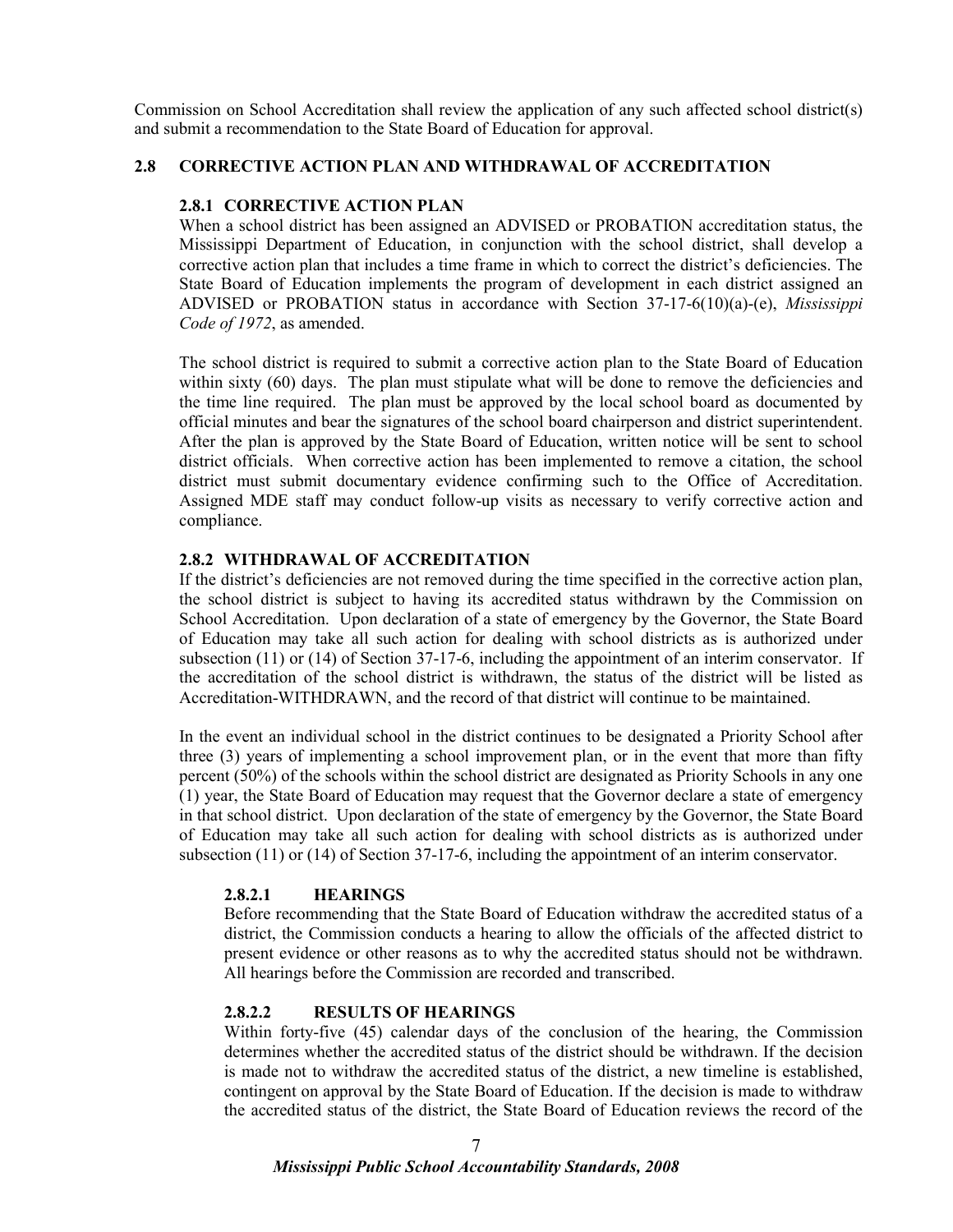hearing and determines whether or not to approve the decision of the Commission. If the decision to withdraw accreditation is upheld by the State Board of Education, the Commission issues a request to the Governor that a state of emergency be declared in that district in accordance with Section 37-17-6(11), *Mississippi Code of 1972*, as amended.

#### **2.8.2.3 PUBLIC NOTICE**

After a state of emergency has been declared, the Commission files a public notice at least once a week for at least three consecutive weeks in a newspaper published within the immediate or general vicinity of the affected school district in accordance with Section 37- 17-6(12), *Mississippi Code of 1972,* as amended.

#### **2.8.2.4 ACCESS TO SCHOOL DISTRICT RECORDS**

School districts are required to produce necessary reports, correspondence, financial statements, and any other documents necessary for the Commission to implement this section on withdrawal of accreditation and conservatorship.

#### **2.8.2.5 REINSTATEMENT OF AN ACCREDITED STATUS**

Before a school district is reinstated as an accredited school district, the district will be visited by a committee appointed by the Commission.

#### **3.0 SCHOOL PERFORMANCE CLASSIFICATION POLICY**

The State Board of Education, acting through the Commission on School Accreditation, is required to establish and implement a process for accountability at the individual public school level. Individual schools are held accountable for student growth and performance and receive an annual School Performance Classification. (See Glossary for definitions of an attendance center and school.)

When the district establishes a new school and/or the district reconfigures the specific grades or students assigned to an existing school(s) within the district, the student achievement data used to assign school performance classifications will follow the guidelines established in the School Performance Standards and School Performance Model.

#### **3.1 ASSIGNMENT OF SCHOOL LEVEL PERFORMANCE CLASSIFICATIONS**

Information concerning school performance is reported to the Commission on an annual basis, and annual performance classifications will be assigned in the summer/fall of each school year. Each public school that has both achievement and growth data will be assigned an annual performance classification. Available assessment data will be reported for those schools that do not have both achievement and growth data, but a school performance classification will not be assigned. An alternative school will not be assigned a school performance classification. (See State Board Policy 901 and 902 and the Glossary for definition of alternative school.)

#### **NOTE: During school year 2008-2009, schools will have no official performance classification (level) as the test data from the new statewide assessments implemented in 2007-2008 cannot be used with the original accountability model.**

#### **3.2 PERFORMANCE STANDARDS**

Performance (output or product) standards address selected components of the statewide testing program and other outcome measures related to the performance of a school. (See School Performance Standards.)

#### **3.3 SCHOOL PERFORMANCE CLASSIFICATIONS**

The performance classification assigned to a school will be determined by (a) the percentage of students at the school who are performing at criterion levels (basic and proficient) and (b) the degree to which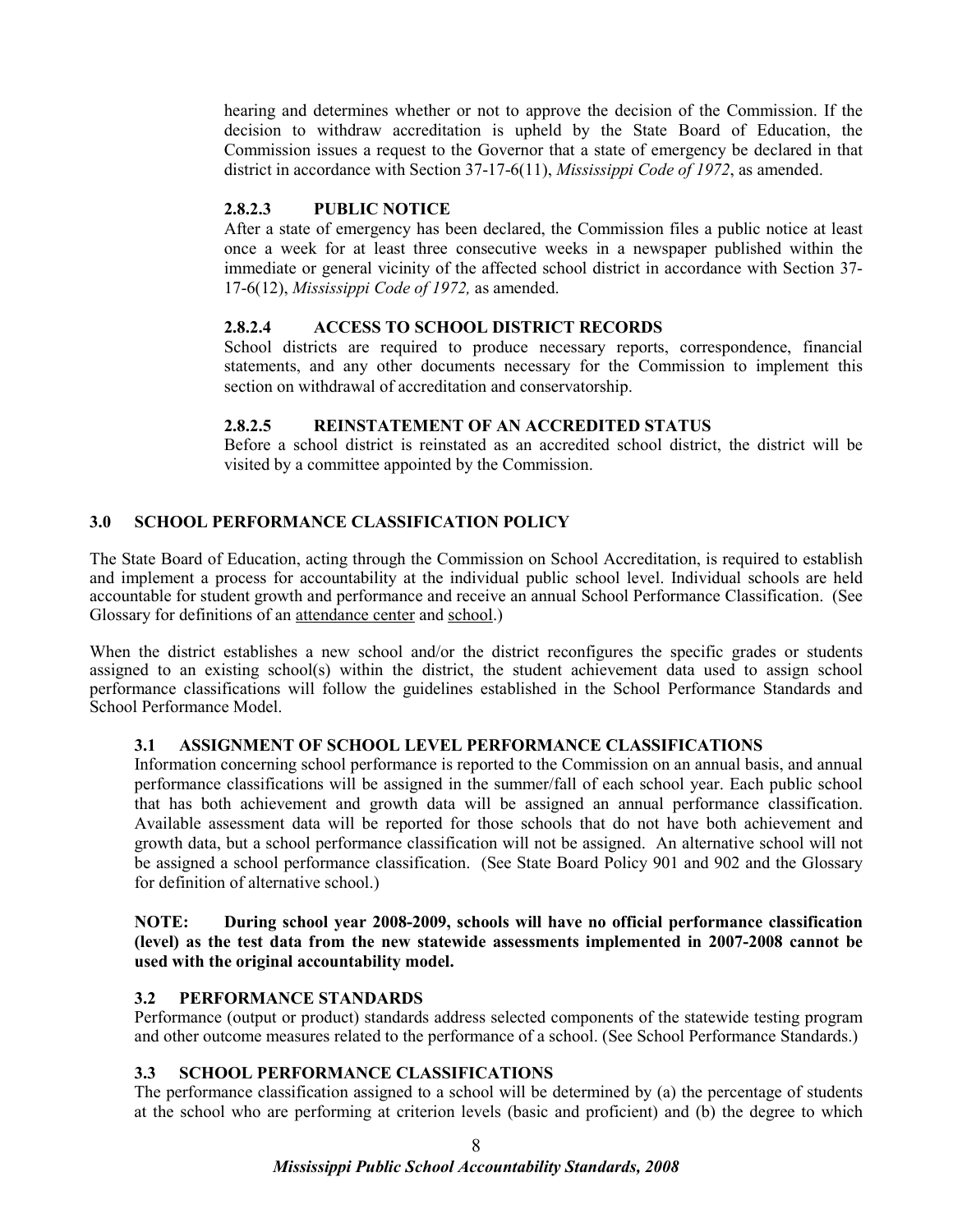student performance has improved over time (based on an expected growth value for the school). The results from the Achievement Model and the Growth Model are combined to assign each school a school performance classification as follows:

| Level 5             | <b>Superior-Performing School</b>                                          |
|---------------------|----------------------------------------------------------------------------|
| Level 4             | <b>Exemplary School</b>                                                    |
| Level 3             | <b>Successful School</b>                                                   |
| Level 2             | <b>Under-Performing School</b>                                             |
| Level 1             | Low-Performing School*                                                     |
| <b>No Level</b>     | <b>Test Data Invalidated</b>                                               |
| <b>Not Assigned</b> | Schools that do not have assessment data, including schools serving grades |
|                     | K-2 (See Schools that Cannot be Included in the Achievement and Growth     |
|                     | Model.)                                                                    |

**\*Some Level 1 Low-Performing Schools may be designated as** Priority School**s**.

#### **NOTE: During school year 2008-2009, schools will have no official performance classification (level) as the test data from the new statewide assessments implemented in the 2007-2008 school year cannot be used with the original accountability model.**

A school will not receive a school performance classification if the test data have been invalidated, and the school performance classification will be noted as Test Data Invalidated. If a testing irregularity has been verified, the Office of Student Assessment may recommend to the Commission on School Accreditation that the school's annual performance classification include the label School in Violation of Test Security. (See Appendix F.)

#### **3.4 PRIORITY SCHOOLS**

Following an analysis of school data each year, the Mississippi Department of Education shall identify those schools that are deficient in educating students and are in need of improvement. This analysis shall indicate individual school performance in two areas: (a) meeting its assigned yearly growth expectation and (b) percentage of the students in the school that are functioning below grade level.

#### **3.4.1 DESIGNATION**

A school shall be identified as needing assistance or as a Priority School if the school (a) does not meet its growth expectation and (b) has a percentage of students functioning below grade level, as designated by the State Board of Education.

#### **3.4.2 NOTIFICATION**

Within fifteen (15) days after a Priority School has been identified, written notice shall be sent by the State Board of Education by certified mail to the school principal, the superintendent, and the chairperson of the local board of education.

#### **3.4.3 EVALUATION TEAMS AND EVALUATION REPORT**

Within fifteen (15) days after notification, the State Board of Education shall assign an evaluation team to the school. The evaluation team shall consist of a minimum of seven trained members appointed by the State Superintendent of Education and approved by the State Board of Education from the following categories: (a) school superintendents, (b) school principals, (c) curriculum coordinators, (d) at least two teachers, (e) school board members, (f) community leaders, (g) parents, and (h) institutions of higher learning personnel. Additional evaluators in other specialized areas may also be included. All evaluation team members shall be trained in appropriate areas, including: (a) school accreditation legal requirements; (b) data analysis; (c) curriculum alignment; (d) effective curriculum and instructional strategies; (e) the State Department of Education school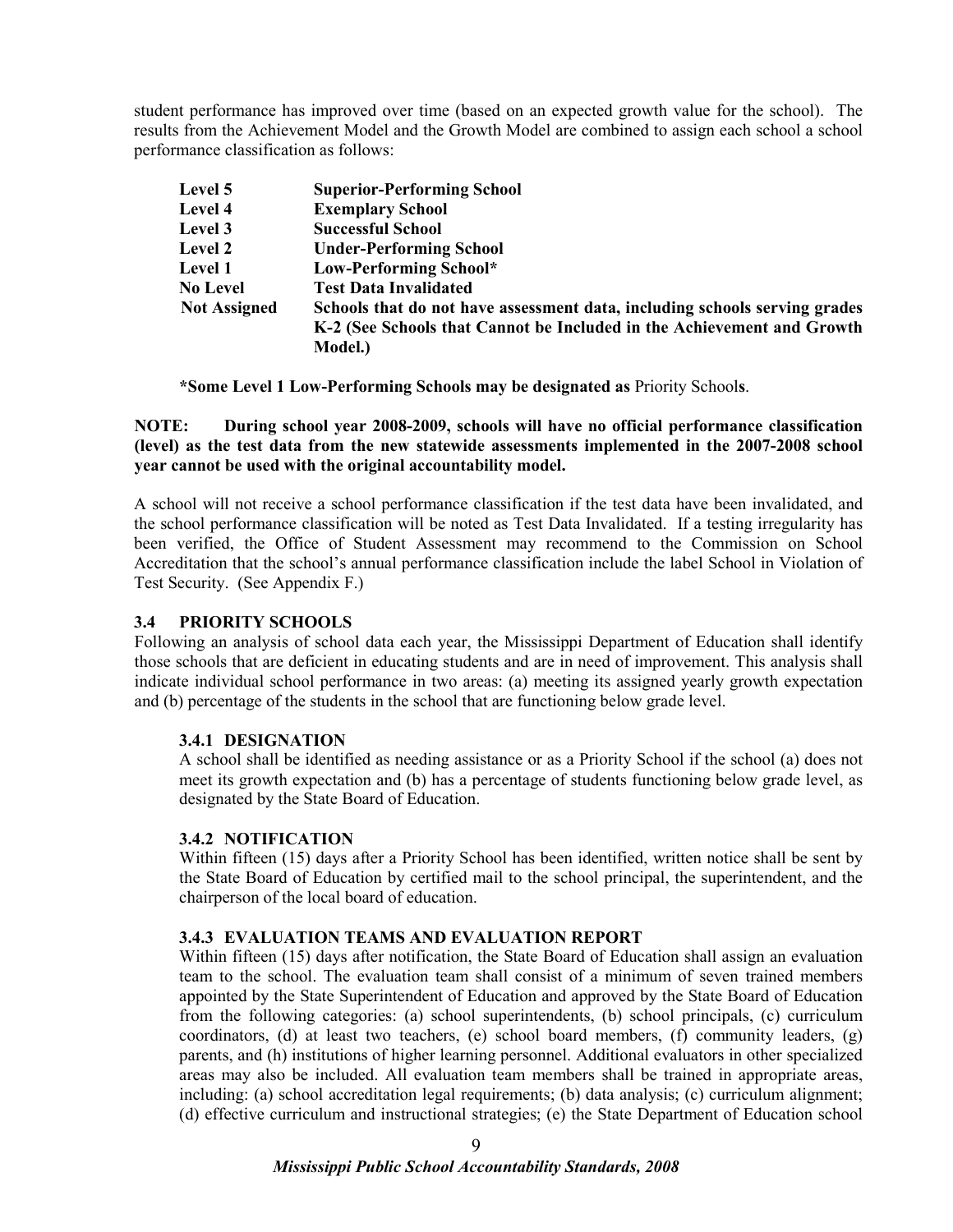improvement process; (f) personnel appraisal; (g) effective community involvement; (h) public relations; (i) safe and orderly school climate; (j) policy development and implementation; (k) effective school resource allocation; and (l) effective school management. A team leader shall be assigned by the department to provide overall guidance to the team. The evaluation team shall analyze the Priority School's data to determine probable areas of weakness before conducting an on-site audit.

After completing the evaluation of the Priority School, the team shall prepare and adopt its school evaluation report, which shall be submitted to the State Superintendent of Education for approval within forty-five (45) calendar days. The evaluation report shall identify any personnel who were found by the evaluation team to be in need of improvement and need to participate in a professional development plan. Evaluation instruments used to evaluate teachers, principals, superintendents or any other certified or classified personnel will be instruments that have been validated for such purposes.

Following the State Superintendent's approval of the report, a representative from the department of education and the evaluation team leader shall present the report to the principal of the Priority School, the school district superintendent, and school board members of the local school district. Following this presentation, the evaluation report shall be presented to the community served by the Priority School at an advertised public meeting.

#### **3.4.4 SCHOOL IMPROVEMENT PLAN**

Based on the findings of the evaluation report and the results of the public meeting, the Mississippi Department of Education and evaluation team leader shall assist the school principal and other local school officials in the development of a school improvement plan. A local parents/citizens advisory council shall be established by the evaluation team at the school to provide input and guidance into the development of the school improvement plan and its evaluation. The local parents/citizens advisory council shall consist of representatives from each of the following local groups: (a) five (5) representatives of the local PTA, PTSA, or other parent organization, (b) two (2) local elected officials or community activists, (c) two (2) students, (d) two (2) local business leaders. Persons who are employed by the local school district are not eligible for membership on the parents/citizens advisory council. The school improvement plan shall be developed and approved by the principal of the Priority School, the superintendent of the local school district, the local school board, and a majority of the teachers of the school. If the plan is not approved, the State Board of Education may approve and implement the plan in the school.

#### **3.4.5 PROFESSIONAL DEVELOPMENT PLAN FOR EDUCATORS**

As part of the school improvement plan for a Priority School, a professional development plan shall be prepared for those school administrators, teachers, or other employees who are identified by the evaluation team as needing improvement. The plan shall be prepared and implemented in accordance with Section 37-18-7, *Mississippi Code of 1972,* as amended.

#### **3.4.5.1 Teachers**

A teacher deemed in need of professional development by the evaluation team shall be required to participate in a professional development plan. The plan will provide professional training and will be based on each teacher's specific needs and teaching assignments. The teacher's full participation in the professional development plan shall be required. This process shall be followed by a performance-based evaluation, which shall monitor the teacher's teaching skills and teaching behavior over a period of time. This monitoring shall include announced and unannounced reviews. Additionally, a teacher may be assigned a mentor who has demonstrated expertise as a high-performing teacher.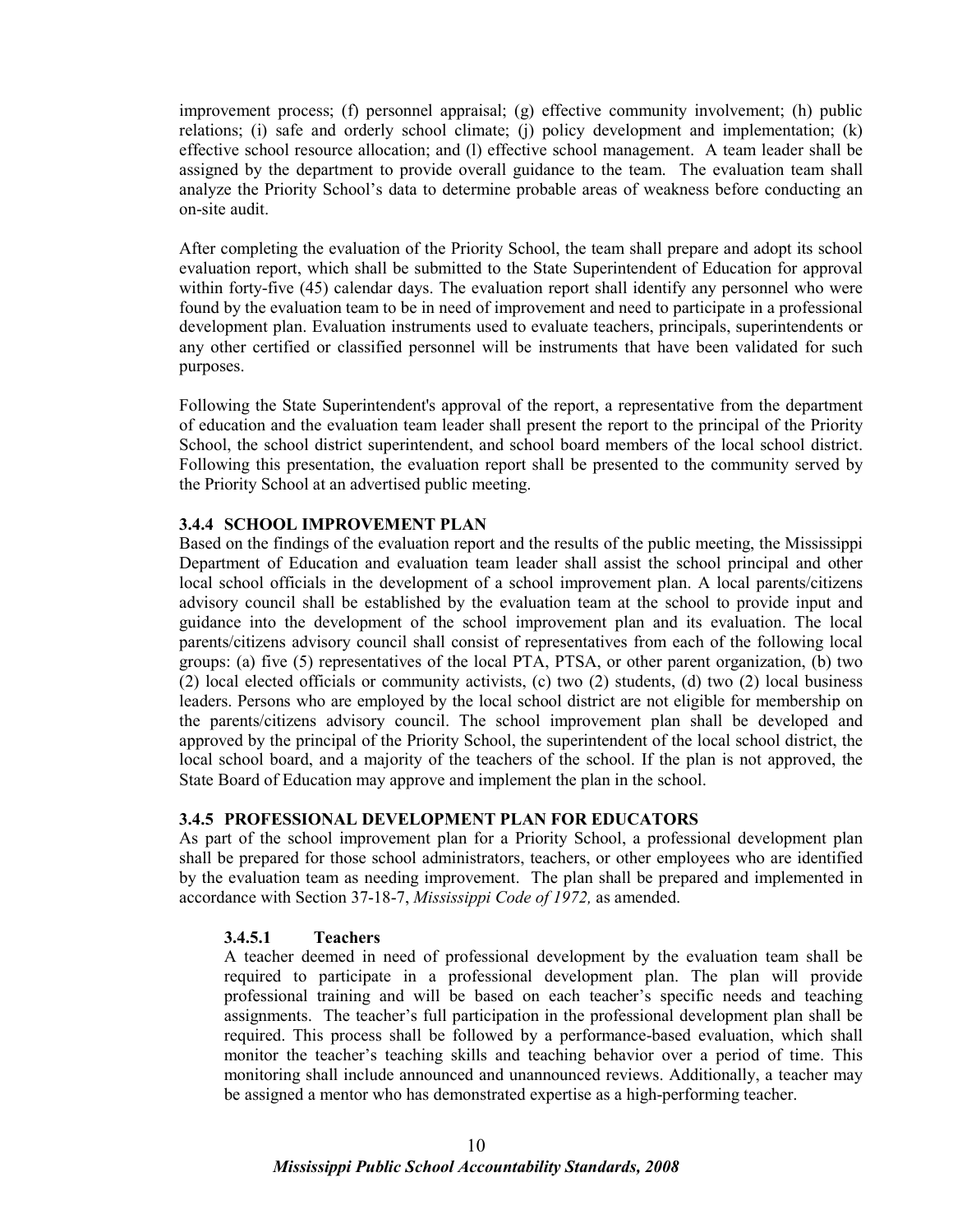If, after one (1) year, the teacher fails to perform, the local administration shall reevaluate the teacher's professional development plan, make any necessary adjustments to it, and require participation in the plan for a second year. If, after the second year, the teacher fails to perform, the administration shall recommend, and the local school board shall dismiss the teacher in a manner consistent with Section 37-9-59, *Mississippi Code of 1972,* as amended.

#### **3.4.5.2 Principals**

If a principal is deemed to be in need of improvement by the evaluation team, a professional development plan shall be developed for the principal, and the principal's full participation in the professional development plan shall be a condition of continued employment. The plan shall provide professional training in the roles and behaviors of an instructional leader and shall offer training specifically identified for that principal's needs. The principal of a Priority School may be assigned mentors who have demonstrated expertise as exemplaryperforming principals. The local school administration shall continue to monitor and evaluate all school personnel during this period, evaluate their professional development plans, and make personnel decisions as appropriate.

At the end of the second year, if a school continues to be a Priority School and a principal has been at that school for three (3) or more years, the administration shall recommend and the local school board shall dismiss the principal in a manner consistent with Section 37-9- 59, and the State Board of Education may initiate the school district conservatorship process authorized under Section 37-17-6. If extenuating circumstances exist, such as the assignment of a principal at a Priority School for fewer than two (2) years, other options may be considered, subject to approval by the State Board of Education.

#### **3.4.5.3 Superintendent**

If the evaluation report reveals a school district central office problem, the superintendent of the school district having a Priority School shall be required to participate in a professional development plan. Additionally, the superintendent may be assigned mentors who are highperforming superintendents and have demonstrated expertise and knowledge of highperforming schools. The local school board will continue to evaluate the performance of the superintendent, including participation in a professional development plan, and make appropriate revisions to the plan as needed.

If a school continues to be a Priority School after a second year, the local school board may (a) impose a cap on the superintendent's salary or (b) make any necessary adjustments to his professional development plan and require continued participation in that plan.

If a school continues to be designated a Priority School after three (3) years of implementing a school improvement plan, the State Board of Education shall issue a written request with documentation to the Governor asking that the office of the superintendent of such school district is subject to recall, or if more than fifty percent (50%) of the schools within the school district are designated as Priority Schools in any one year, the State Board of Education may issue a written request with documentation to the Governor asking that the office of the superintendent of such school district is subject to recall. Upon declaration by the Governor, an elected superintendent shall stand for reelection, and an appointed superintendent shall stand for reappointment as specified in Section  $37-18-7(4)(c)$ , *Mississippi Code of 1972,* as amended.

#### **3.4.5.4 Central Office Administrators**

If the evaluation report reveals a school district central office problem, the central office administrator of the school district having a Priority School shall be required to participate in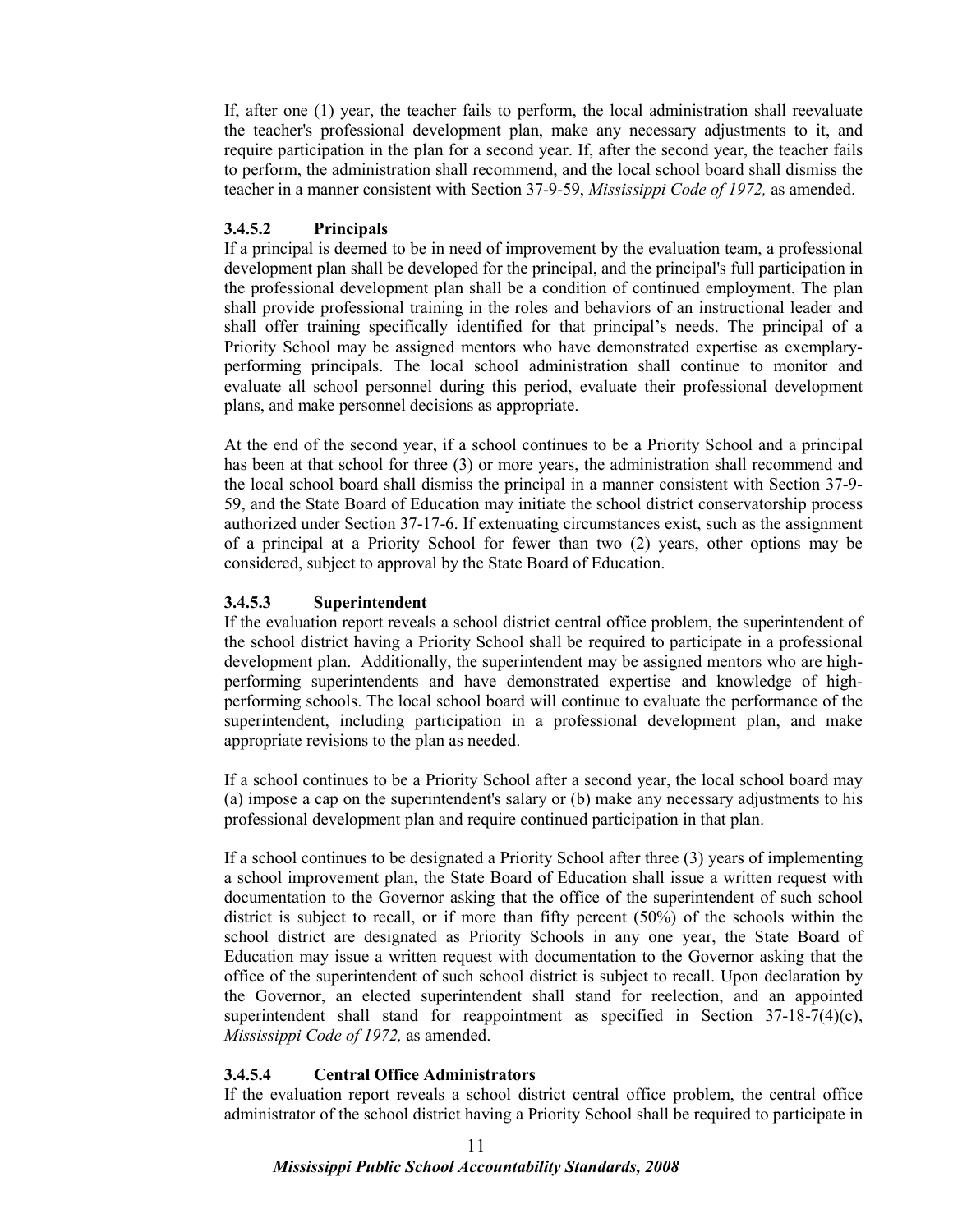a professional development plan. Additionally, the administrator may be assigned mentors who are high-performing administrators and have demonstrated expertise and knowledge of high-performing schools. The local school board will continue to evaluate the performance of the administrator, including participation in a professional development plan, and make appropriate revisions to that plan as needed.

If a school continues to be a Priority School after a second year, the local school board may (a) impose a cap on the administrator's salary or (b) make any necessary adjustments to the professional development plan and require continued participation in that plan.

At the end of the second year, if a school continues to be a Priority School and the administrator has been at that school for three (3) or more years, the superintendent shall recommend and the local school board shall dismiss the administrator in a manner consistent with Section 37-9-59, and the State Board of Education may initiate the school district conservatorship process authorized under Section 37-17-6. If extenuating circumstances exist, such as the assignment of an administrator for fewer than two (2) years, other options may be considered, subject to approval by the State Board of Education.

#### **3.4.5.5 School Board**

If a school continues to be designated a Priority School after three (3) years of implementing a school improvement plan, the State Board of Education shall, or in the event that more than fifty (50%) of the schools within the school district are designated as Priority School*s*, in any one (1) year the State Board of Education may, issue a written request with documentation to the Governor that the membership of the school board of such school district shall be subject to recall. Whenever the Governor declares that the membership of the school board shall be subject to recall, the county election commission or the local governing authorities, as the case may be, shall take action as specified in Section 37-18- 7(5), *Mississippi Code of 1972,* as amended.

#### **3.4.6 WITHDRAWAL OF ACCREDITATION**

In the event a school continues to be designated a Priority School after three (3) years of implementing a school improvement plan, or in the event that more than fifty percent (50%) of the schools within the school district are designated as Priority Schools in any one (1) year, the State Board of Education may request that the Governor declare a state of emergency in that school district. Upon the declaration of the state of emergency by the Governor, the State Board of Education may take all such action for dealing with the school district as is authorized under subsection (11) or (14) of Section 37-17-6, including the appointment of an interim conservator.

Hearing Procedures are outlined in section 2.8.2.1 through 2.8.2.5.

#### **3.5 RECOGNITION AND REWARDS**

The State Board of Education shall provide special recognition and/or rewards to individual schools receiving Superior-Performing (Level 5) or Exemplary (Level 4) designation and school districts assigned a District Performance Level of Level 5 or Level 4.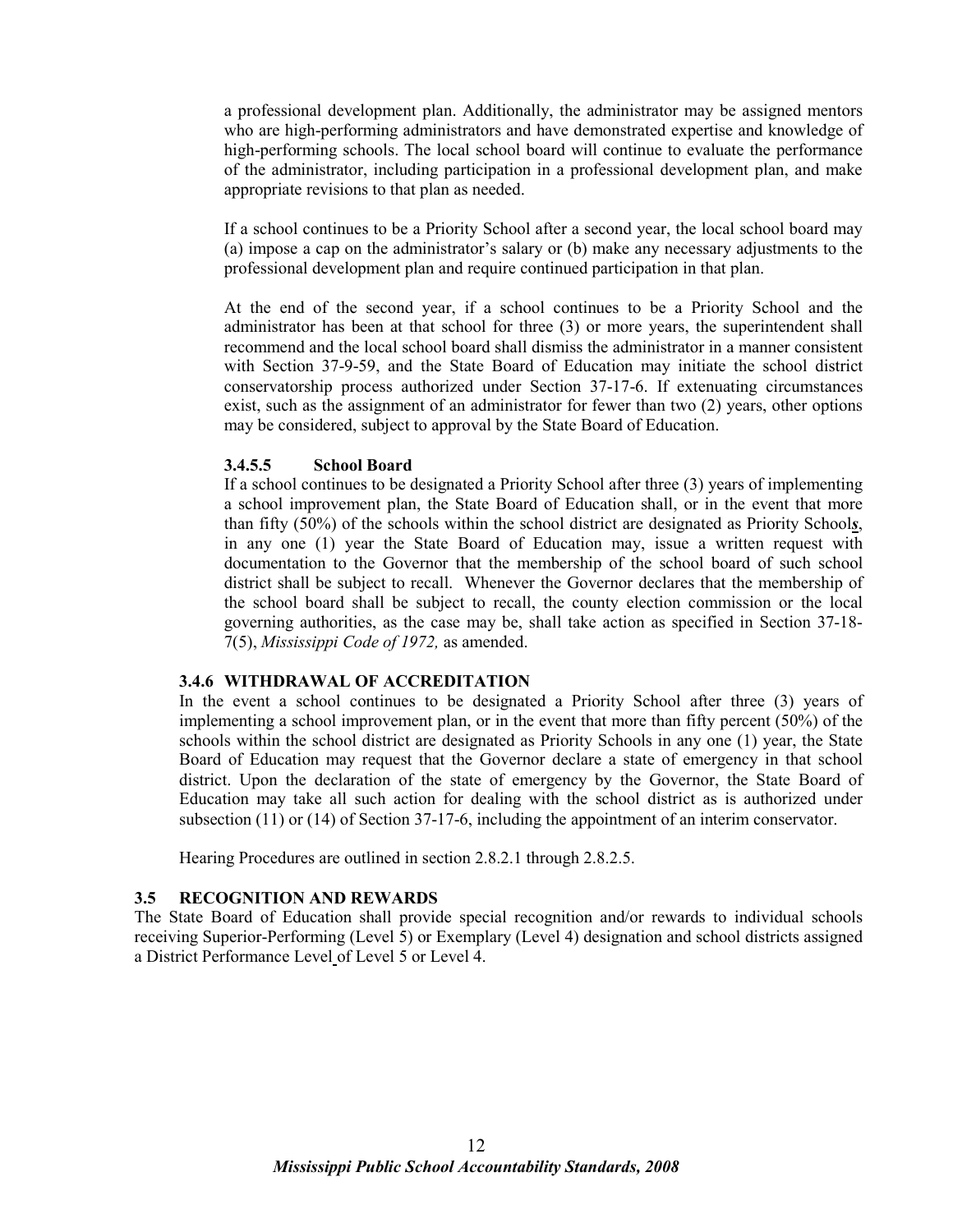#### **3.5.1 RECOGNITION**

Special recognition will be provided to all Superior-Performing (Level 5) and Exemplary (Level 4) schools. Examples of recognition include, but are not limited to the following:

- Public announcements and events;
- Special recognition of student progress and effort;
- Certificates of recognition and plaques for teachers, principals, superintendents, support and classified personnel and parents; and
- Media announcements utilizing the services of the Mississippi Educational Television.

#### **3.5.2 REWARDS**

Rewards may be provided for Superior-Performing (Level 5) and Exemplary (Level 4) schools and school districts assigned a District Performance Level of Level 5 or Level 4 as follows:

#### **3.5.2.1 Exemptions for Level 5 and Level 4 Schools**

Superior-Performing (Level 5) and Exemplary (Level 4) schools may be exempted from citations of noncompliance with the process standards listed below. For specific details, refer to each process standard referenced below.

- Library Media/Organized Collection (Standard 24.1)
- Library Media Program of Service (Standard 24.2)
- High School Science Laboratory (Standard 25)
- Limit on Course Preparations (Standard 31)
- Student Teacher Ratios in Grades 1-4 (Standard 34.2)
- Limit of 150 Students Per Teacher in Academic Core Subjects (Standard 34.5)

#### **3.5.2.2 Exemptions for Level 5 and Level 4 Districts**

School districts assigned a District Performance Level of Level 5 or Level 4 may be exempted from citations of noncompliance with the process standards listed below. For specific details, refer to each process standard referenced below.

- Community Involvement, Parental Communication, and Business Partnerships (Standard 18)
- Senior Preparation for Graduation Ceremonies (Standard 19.5)
- Summer School Program Requirements (Standard 19.6)
- Professional Development Plan/Program (Standard 21)
- Early Childhood Programs (kindergarten and teacher assistant) (Standard 23.1)
- Instructional Management System (Standard 27.1)
- Suggested Teaching Strategies, Resources, and Assessment Strategies (Standard 27.2)

#### **3.5.2.3 Financial Rewards**

If funds are appropriated by the legislature, Superior-Performing (Level 5) and Exemplary (Level 4) schools may apply to the State Board of Education for monetary incentives to be used for selected school needs, as identified by a vote of all licensed and instructional personnel employed at the school. These incentive funds may be used for specific needs, including, but not limited to the following:

- Funding for professional development activities; staff participating in such activities will report to the school and school district about the benefits and lessons learned from such training;
- Technology needs;
- Sabbaticals for teachers or administrators, or both, to pursue additional professional development or educational enrichment;
- Paid professional leave; and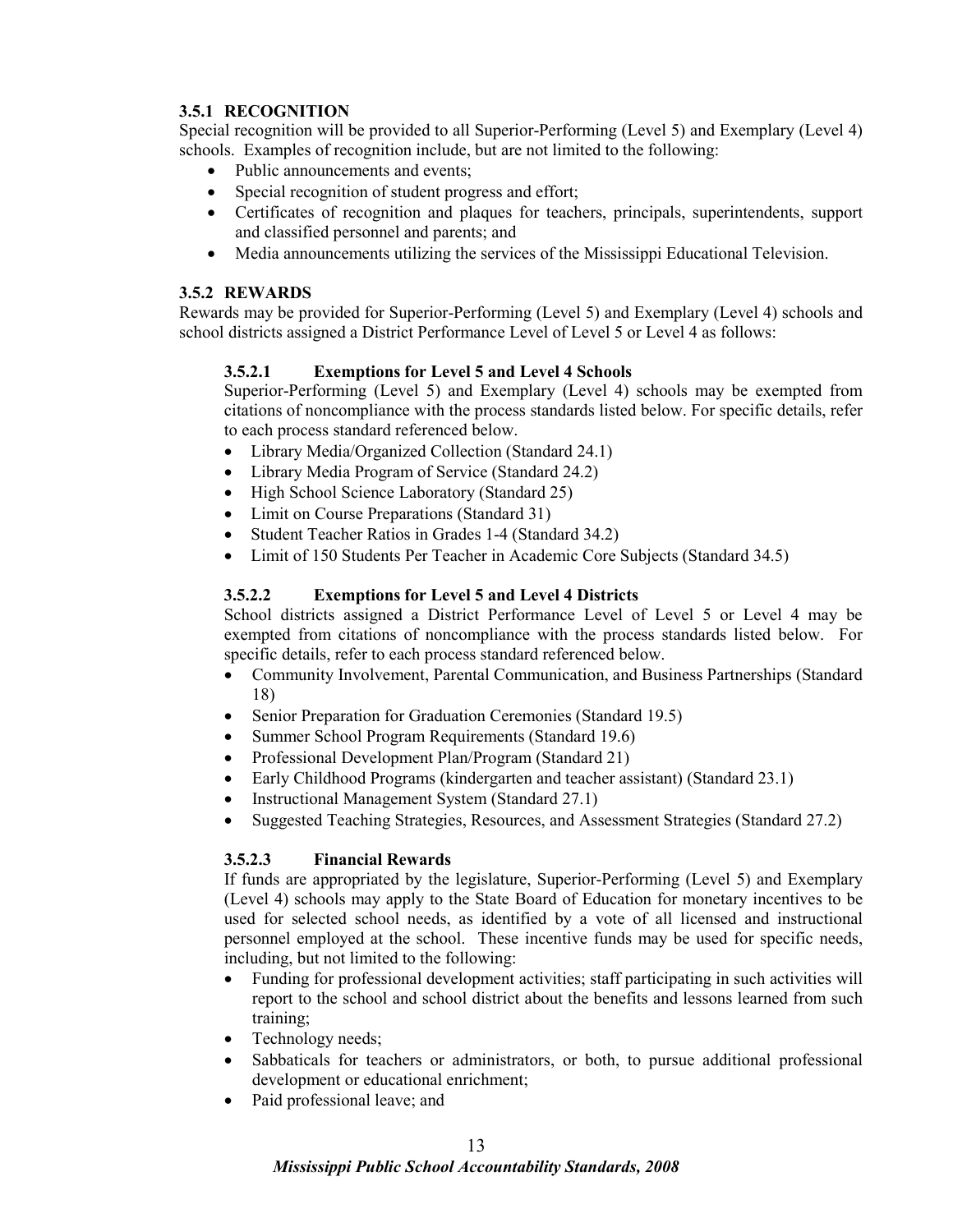• Training for parents, including, but not limited to, curriculum, Chapter I, special need students, student rights and responsibility, school and community relations, and effective parenting.

#### **4.0 ACCREDITATION MONITORING PROCEDURES**

Staff in the Mississippi Department of Education continuously monitor school districts to verify compliance with applicable accreditation requirements and state and federal laws.

#### **4.1 ON-SITE EVALUATIONS**

The State Board of Education, the State Superintendent of Education, or the Commission on School Accreditation has the authority to call for an on-site evaluation or investigation of a school district at any time. If deficiencies are found in meeting accreditation standards or state and federal laws, the superintendent is notified in writing and given thirty (30) days from the receipt of notification to provide a written response. The report of findings is filed in the current accreditation records in the Office of Accreditation.

#### **4.2 INVESTIGATIVE EVALUATIONS (COMPLAINTS AGAINST DISTRICTS)**

An investigative evaluation is conducted in a school district in response to a formal complaint. All formal complaints made against schools or districts must be submitted to the Office of Accreditation in writing and bear the signature of the individual(s) filing the complaint. The written complaint shall contain specific details concerning alleged violations. When the complaint is received, the superintendent is notified in writing of the nature of the complaint and informed that the district is subject to an unannounced audit to investigate the allegations. If the complaint addresses an area over which the Commission has no authority, the individual filing the complaint is notified. Procedures for conducting investigative audits are as follows:

- **4.2.1** The auditors may arrive in the district without prior notification.
- **4.2.2** The auditors inform the superintendent of the purpose of the audit and of the procedures to be followed.
- **4.2.3** The auditors discuss procedures with the principal of the school if appropriate.
- **4.2.4** The auditors use various methods to collect the data needed to verify or discredit the complaint, including examination of official records, interviews with school personnel, and observations.
- **4.2.5** Upon completion of the audit, the auditors compile a written report that is sent to the complainant, the superintendent, the chairman of the board, and the Commission.

#### **4.3 SPECIAL TEST AUDITS**

Reports regarding potential testing irregularities or test security violations are referred to the Office of Student Assessment. Such reports include statistical analyses of test data conducted after each test administration, self-reported incidents, third-party allegations regarding violations of testing requirements, and irregularities noted during test security audits. Regular test security audits may be conducted prior to, during, and following each test administration in order to promote the integrity and security of the Mississippi Assessment System. The Office of Student Assessment will report to the Office of Accreditation each testing irregularity that has been verified as a violation of a testing requirement.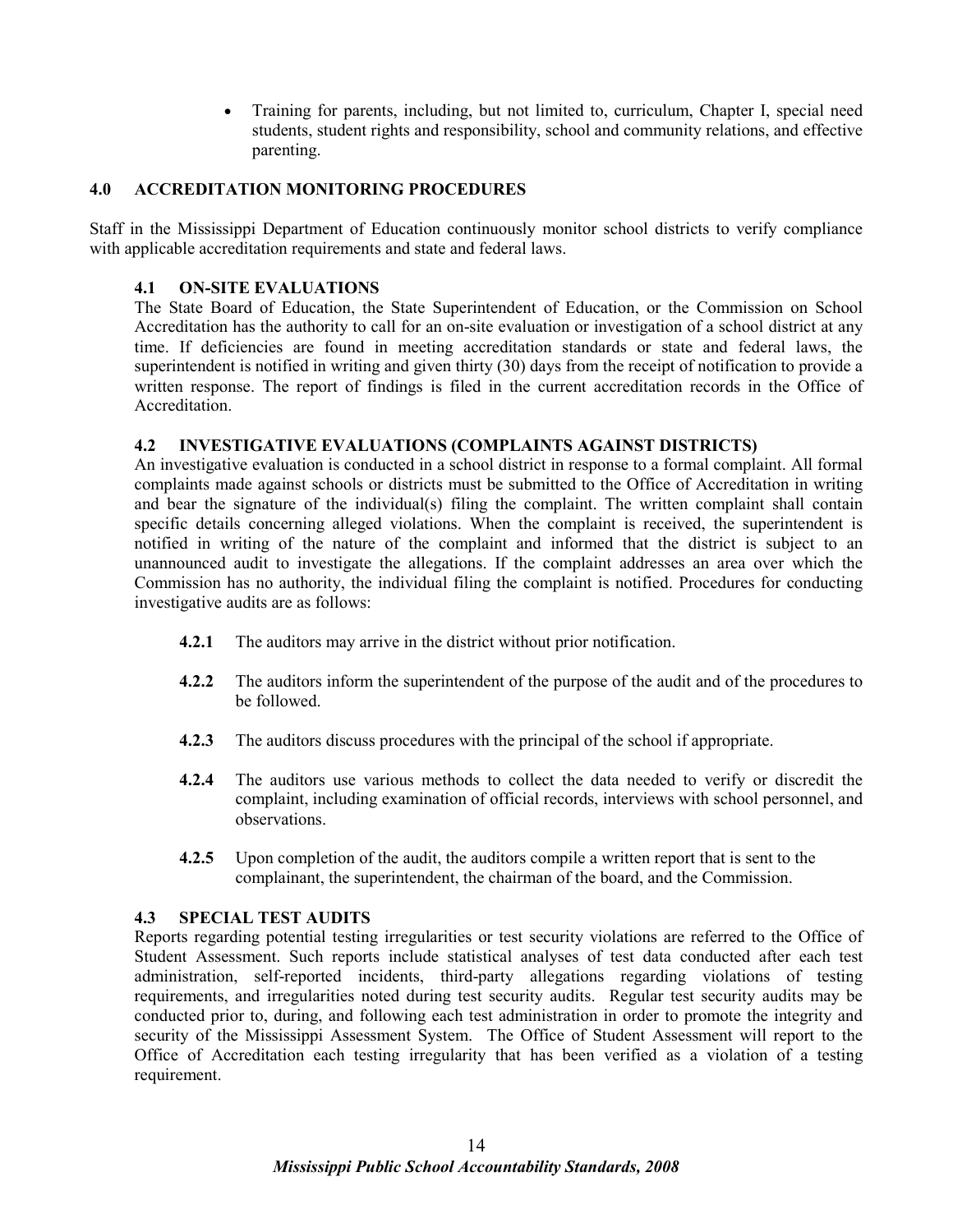- **4.3.1** Self-reports or third-party allegations regarding testing irregularities may be either formal written reports (signed or unsigned) or verbal reports or complaints that may be made officially or anonymously and with or without documentary evidence.
- **4.3.2** If a third-party allegation addresses an area over which the State Board of Education has no authority, the individual filing the allegation will be notified.
- **4.3.3** A self-report or allegation must identify specific details concerning alleged violations of test security and/or testing irregularities in order to warrant an investigative audit.
- **4.3.4** Any statistical analysis that indicates a potential testing irregularity or test security violation will be reviewed and evaluated by staff in the Office of Student Assessment. If the review and evaluation of the statistical analysis indicate that further information is required in order to resolve or confirm the testing irregularity, the Office of Student Assessment may require that a school district investigate the potential irregularity and report its findings to the Office of Student Assessment. Any verified testing irregularity is reported to the Office of Accreditation for appropriate action.
- **4.3.5** Procedures for test security audits are as follows:
	- **4.3.5.1** The auditor may arrive at the school without prior notification.
	- **4.3.5.2** The auditor informs the school administrator of the purpose of the audit and of the procedures to be followed.
	- **4.3.5.3** The auditor requests that the superintendent be notified that a test audit is in progress.
	- **4.3.5.4** The auditor uses the same methods to collect data as described in policy 4.2.4.
	- **4.3.5.5** The auditor reports the audit findings to the Office of Student Assessment. If the audit findings indicate that a testing irregularity has occurred, the Office of Student Assessment will notify the district superintendent. If the response from the superintendent does not resolve the irregularity, the irregularity is reported to the Office of Accreditation for appropriate action.

#### **4.4 SUMMER PROGRAM AUDITS**

Each school district providing educational programs during the summer is required to report summer program data, including types of instructional programs provided, staffing, and enrollment. School districts offering summer programs may be audited to verify information contained in the annual Summer School/Extended Year Report*.* 

#### **4.5 OTHER STATE/FEDERAL PROGRAM AUDITS/EVALUATIONS**

When audits or evaluations of other state or federal programs reveal verified noncompliance with state or federal program regulations, the incidents of noncompliance are filed with the Office of Accreditation.

#### **4.6 ANALYSIS AND VERIFICATION OF ACCREDITATION INFORMATION**

Accreditation staff in the Mississippi Department of Education review annual personnel/accreditation information and other annual reports submitted by school districts. Staff will analyze and compare this information with any other accreditation data on record and notify responsible officials of any inconsistency in reporting or any apparent deficiency in meeting standards. Any information submitted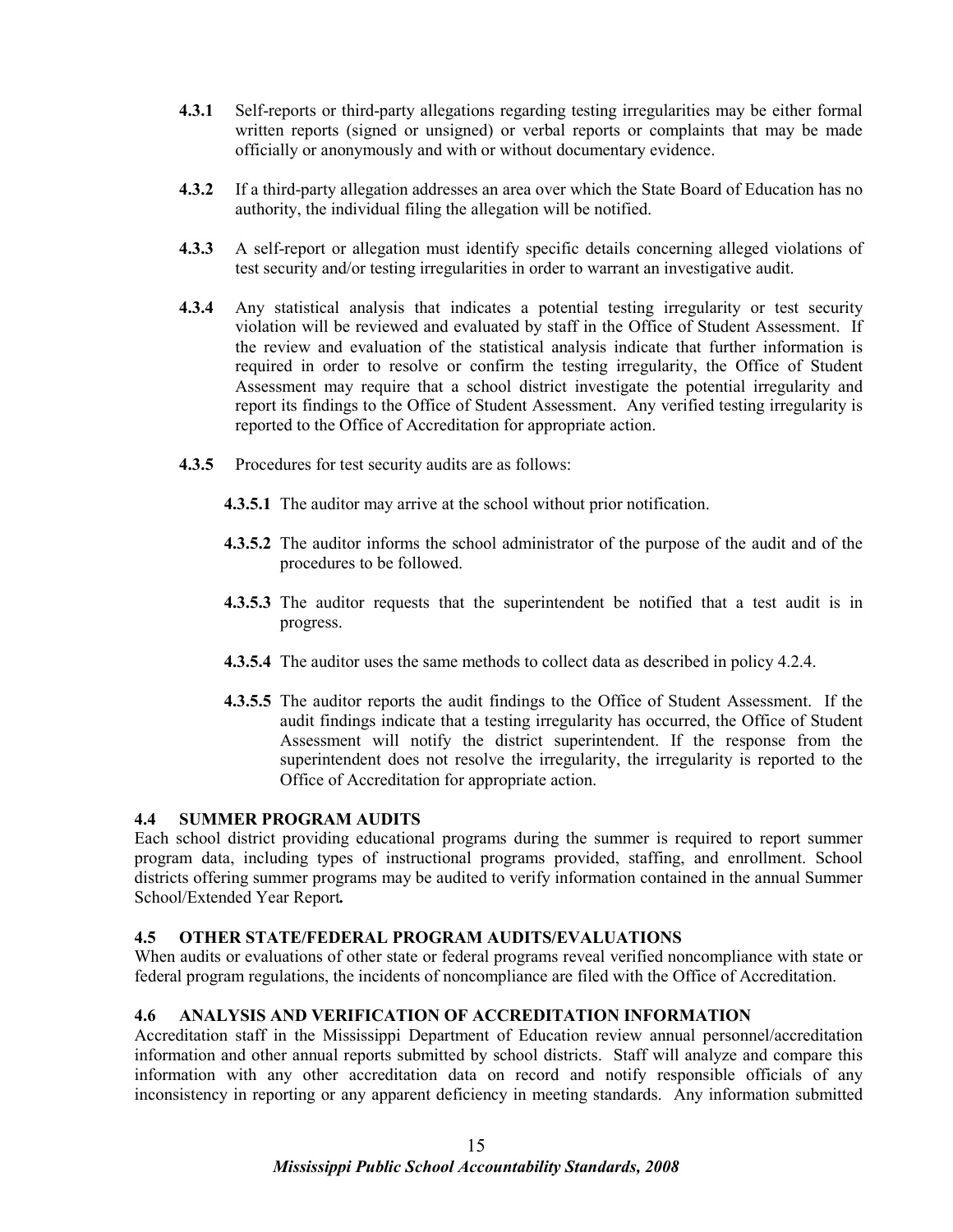by a school district may be verified through on-site visits. Upon request the school district must provide documentation necessary to validate compliance with accreditation requirements.

#### **5.0 HEARING AND APPEAL PROCEDURES**

All controversies involving the accreditation of schools or school districts are initially heard by a duly authorized representative of the Commission before whom a complete record is made.

#### **5.1 REQUEST FOR HEARING**

The school board of a school district may request a hearing by filing written notice with the executive secretary of the Commission on School Accreditation within ten (10) calendar days of the written notification of the recommended Commission action.

#### **5.2 AUTHORIZED REPRESENTATIVE OF THE COMMISSION**

Upon receipt of the written request for hearing, the chairman of the Commission assigns, in writing, a duly authorized representative previously appointed by the Commission to hear the controversy.

#### **5.3 HEARING PROCEDURES**

**5.3.1** The Commission's representative sets the time, place, and date for a hearing and notifies all parties of the time, place, and date of the hearing by registered or certified mail, return receipt requested. All parties may be represented by counsel at the expense of the party. The hearing is conducted in such a manner as to afford all parties a fair and reasonable opportunity to present witnesses and other evidence pertinent to the issues and to cross-examine witnesses presented by the opposing party. The Commission's representative may permit any portion of the evidence to be submitted in the form of depositions or affidavits; and in case affidavits are received, an opportunity to present counter-affidavits is provided.

**5.3.2** It is the responsibility of each party at the hearing to secure the attendance of such witness or witnesses as the party deems necessary or appropriate, and any expense connected with the attendance of such witnesses is borne by the party responsible for the attendance of the witness.

 **5.3.3** In conducting the hearing, the Commission's representative is not bound by common law or by statutory rules of evidence or by technical or formal rules of procedure, provided, however, hearsay evidence, if admitted, is not the sole basis for the determination of facts by the Commission's representative.

 **5.3.4** After presentation by the executive secretary of the Commission regarding recommended action and policy in support thereof, the party filing the written notice of hearing has the burden of going forward with the evidence, and at the conclusion of the hearing, the Commission's representative grants any party the opportunity to present a statement in such party's own behalf, either in person or by such party's attorney.

**5.3.5** All hearings held before the Commission's representative are recorded and transcribed by a court reporter whose fees and costs of transcription are paid by the school district involved within forty-five (45) days after having been notified of such costs and fees by the Commission. Within thirty (30) calendar days of receipt of the transcribed record of the hearing, the Commission's representative files a written recommendation to the Commission as to the resolution of the controversies. Upon consideration of the transcribed record and recommendation of its representative, the Commission makes its decision and notifies all parties in writing by certified or registered mail, return receipt requested. The decision of the Commission is final unless the school board of the school district involved elects to appeal to the State Board of Education. The school board of the school district may appeal to the State Board of Education by filing a written notice of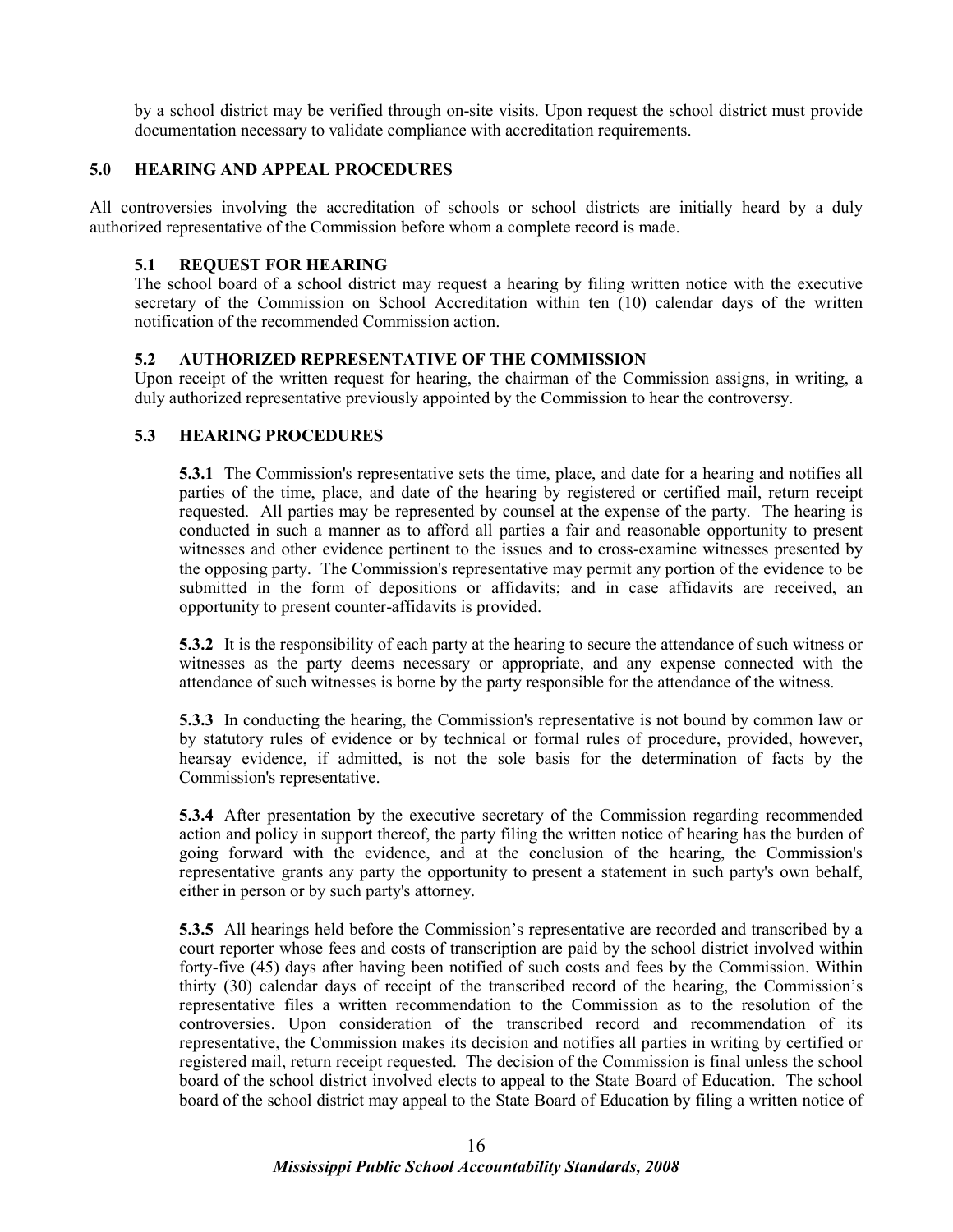appeal with the State Superintendent of Education within fifteen (15) calendar days of receipt of the decision of the Commission on School Accreditation.

#### **5.4 APPEAL PROCEDURES**

**5.4.1** An appeal to the State Board of Education is on the record previously made before the Commission's representative or the Commission. Upon written application, the State Board of Education may consider new factual evidence.

**5.4.2** Upon receipt of the transcript, the State Board of Education, through the State Superintendent of Education, notifies the parties involved that the transcript has been filed and that the appealing party has fifteen (15) calendar days to file any written argument not to exceed twenty-five (25) s in length. The Commission is allowed thirty (30) calendar days from the filing of the transcript with the State Board of Education to file a responsive written argument not to exceed twenty-five (25) s in length. Any written argument in rebuttal by the appealing party must be filed within forty (40) calendar days of the filing of the transcript. The appealing party may not exceed twenty-five (25) s as the combined total for its original and rebuttal arguments. An original and nine (9) copies of the written argument must be provided. The State Board of Education considers all appeals within thirty (30) calendar days of the last written argument filed. The written decision of the State Board of Education is transmitted to the parties involved within fifteen (15) calendar days of its decision.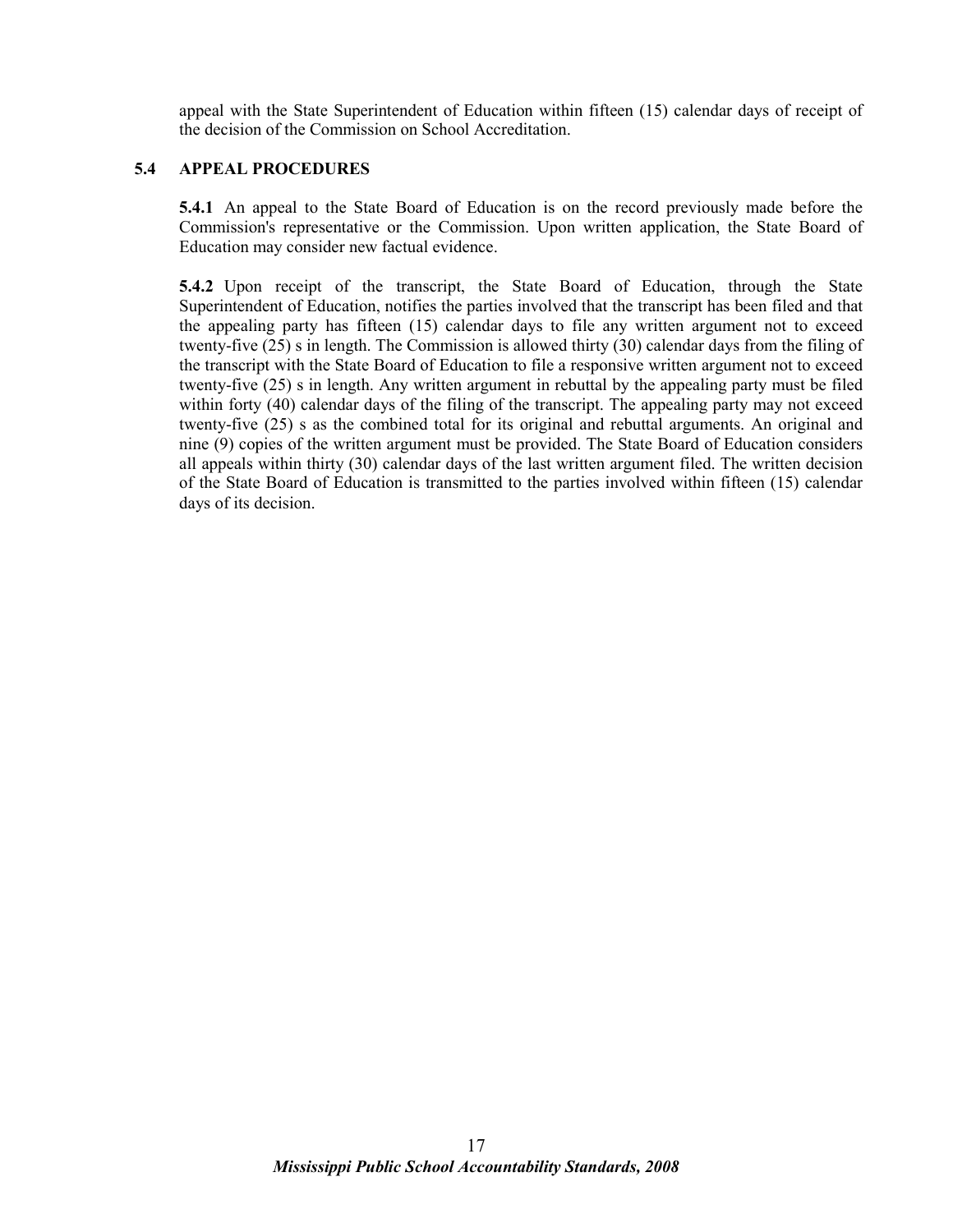## **PROCESS STANDARDS**

#### **ADMINISTRATION AND PERSONNEL**

- 1. School board members complete required basic and continuing education programs in order to effectively perform their duties in the manner prescribed by law. {MS Code 25-41-1 et. al; 25-61-1 through 17; 37-3-4(5); 37-6-7, 9, 11, and 15; and 37-7-306(1-4)}
- 2. School board policies that comply with state and federal statutes, rules, and regulations serve as the basis of operation for the district, and current copies of school board policies are published and available for public review. {MS Code 25-41-7; 25-61-1 through 17; 37-9-1 through 75; 37-9-101 through 113;  $37-7-301(p)(w)$ ; and Federal Civil Rights Act of 1964}
- 3. The school board assigns all executive and administrative duties to the superintendent, who is properly licensed and chosen in the manner prescribed by law. {MS Code 37-6-3(3-4); 37-9-7, 13, 14; 37-61-9; and 37-151-5(h)}
- 4. The school district employs an appropriately licensed full-time principal at each school. {MS Code 37-9-7, 37-9-15, and 37-19-1(c)}
- 5. The school district employs in each school a licensed librarian or media specialist who devotes no more than one-fourth of the workday to library/media administrative activities. {MS Code 37-17-  $6(3)(a-e)$ }
	- 5.1 If the student enrollment is 499 or less, a half-time licensed librarian or media specialist is required.
	- 5.2 If the student enrollment is 500 or more, a full-time licensed librarian or media specialist is required.
- 6. Student support services (appraisal, academic, and/or personal advisement, and educational and/or career planning and referral) are provided in each school by qualified student support personnel as follows:
	- 6.1 Student support services are provided in each high school by at least a half-time appropriately licensed guidance counselor. {MS Code 37-9-79}
	- 6.2 Students in elementary schools have access to the required student support services provided by qualified student support personnel (e.g., guidance counselor, social worker, nurse, psychologist, psychometrist, etc.).

**Note: Student support personnel may only provide those services and activities in the area(s) that each individual is specifically qualified to provide. All student support personnel will use appropriate job titles that reflect their area of training, expertise, and license. For example, a Social Worker will be referred to as the School Social Worker and may not use the title of or be referred to as the School Guidance Counselor.** 

- 7. The school district employs a school business officer/administrator whose qualifications meet the criteria established by the Mississippi Department of Education and whose primary job responsibilities are conducting, supervising, and/or directing the financial affairs and operations of the school district. (SB Policy 6900)
- 8. All district professional positions requiring licensed staff are filled by staff that are properly licensed and endorsed as required by state law and federal requirements of the *No Child Left Behind Act of 2001* (NCLB). {MS Code 37-9-7} (SB Policies 7801 and 7802, NCLB, and Federal Code)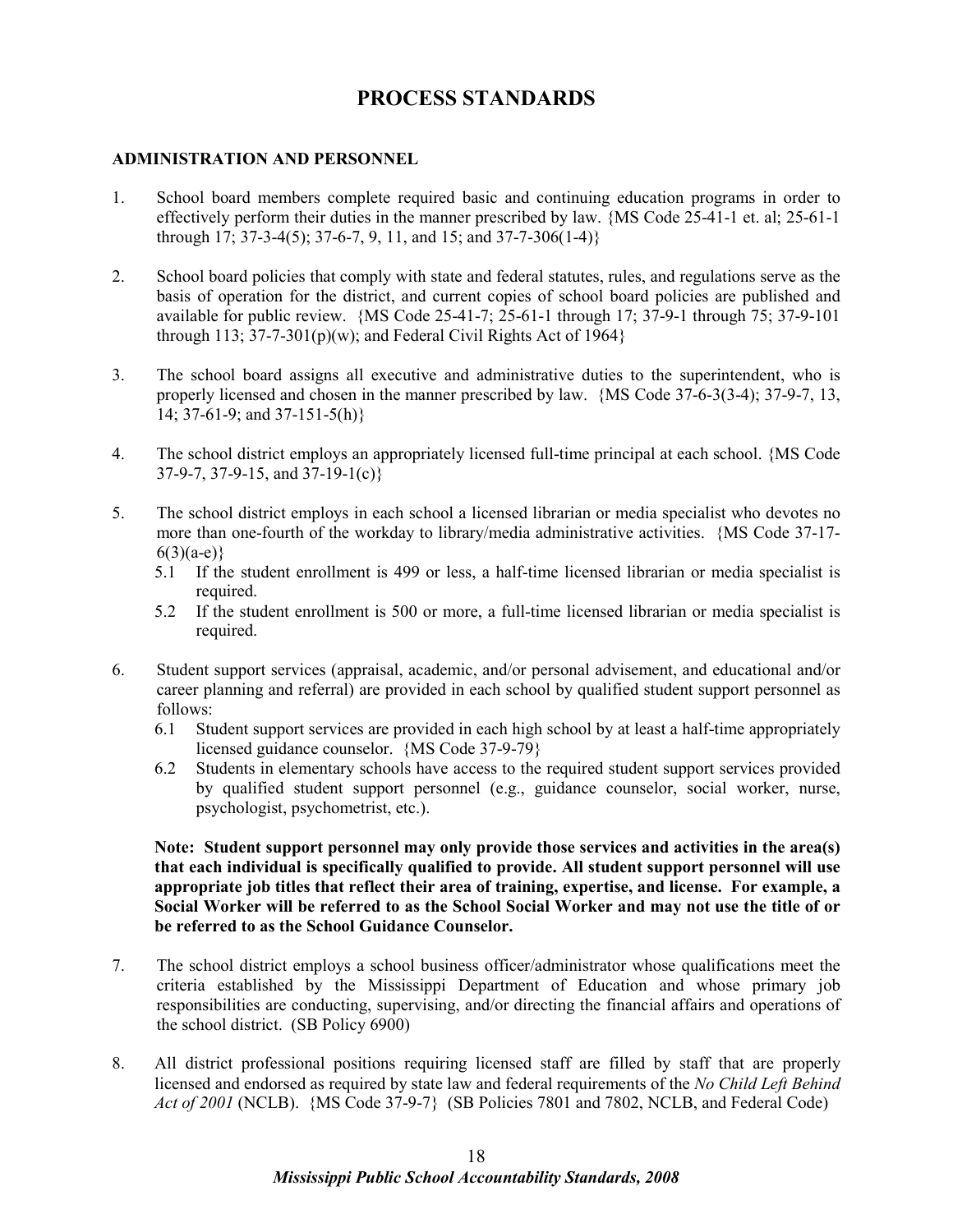- 8.1 With the exception of academic core subjects, the professional staff in each school is comprised of no more than 5% of Full Time Equivalent (FTE) units working outside the area or areas of endorsement. An appropriate license is required for superintendents, principals, librarians, and guidance counselors. (Refer to process standards 3, 4, 5, and 6.)
- 8.2 Secondary teachers endorsed in an academic subject area may teach in their academic subject area in departmentalized elementary grades 5 and 6. (SB Policy 7407)
- 8.3 Assistant principals and administrative interns who are not properly endorsed may be included in the 5% FTE working outside their area of endorsement, provided that they do not act in the place of the principal.
- 9. The school district implements a formal personnel appraisal system for licensed staff that includes assessment of employee on-the-job performance. {MS Code 37-3-46(b)}
- 10. The school district operates with a uniform system of accounts as specified in state law and as prescribed by the State Auditor's Office. {MS Code 37-9-18, 37-37-1, 37-37-3, 37-17-6(16), 37-37- 7, 37-37-13, 37-61-19 and 37-61-23}
	- 10.1 The board of education has implemented a fixed asset system of accountability that complies with the standards established by the State Auditor's Office for the verification of fixed assets and the auditing of fixed assets records. {MS Code 37-17-6(16)}
	- 10.2 The financial accounting data and the corresponding annual audit report as submitted to the Mississippi Department of Education reflect no less than a zero fund balance (as defined by generally accepted accounting principles) for all funds of the school district. {MS Code 37- 61-19}
	- 10.3 The most recent annual audit report of the school district, as conducted under the guidelines of the State Auditor's Office, indicates that the auditor has issued an unqualified opinion (as defined by generally accepted auditing standards) on the general purpose financial statement*s* of the school district. {MS Code 37-9-18, 37-37-1, and 37-61-23}
	- 10.4 The most recent annual audit report of the school district, as conducted under the guidelines of the State Auditor's Office, verifies the accuracy, validity, and timely reporting of all student data submitted to the MDE, including but not limited to the electronic transmission of student enrollment, attendance, transportation, absenteeism, graduation, dropouts, and any other student data and administrative functions as deemed necessary. {MS Code 37-37-  $7(2)(b)(c)(d)$  and  $37-37-13$
	- 10.5 The most recent annual audit report of the school district, as conducted under the guidelines of the State Auditor's Office, verifies the accuracy and timely reporting of all reports, other than student data, required for submission to the MDE in accordance with state law and/or State Board of Education policies. {MS Code 37-37-7(2)(e) and 37-37-13}
- 11. The local school board budgets and expends funds as follows:
	- 11.1 The local school board of education budgets and expends from the District Maintenance Fund (Fund #1120) a minimum of \$20.00 per student for instructional/library supplies, materials, and equipment.
	- 11.2 Funds available for classroom supplies, materials, and equipment from the Education Enhancement Fund (Fund #2440) are allotted and expended in compliance with Section 37- 61-33, *Mississippi Code of 1972*, as amended, and SB Policy 3400.
	- 11.3 The local school board budgets and expends funds under the Public School Health Insurance Plan as required by state law and State Board policy. Failure to remit premiums, interest penalties and/or late charges in a timely manner may result in withholding a school district's adequate education program funds. {MS Code 37-151-95} (SB Policy 9600)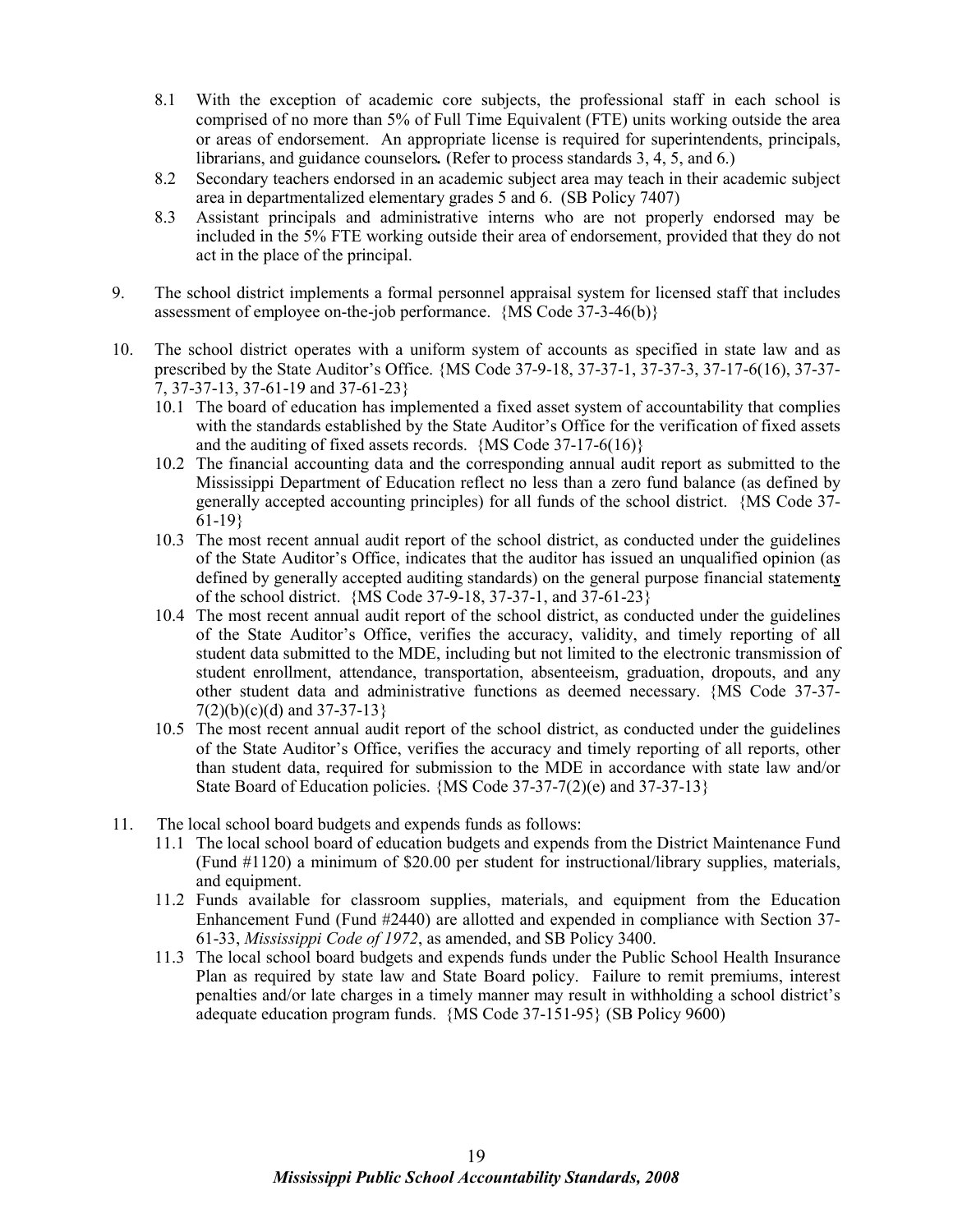#### **SCHOOL OPERATIONS**

- 12. The school district complies with state law and State Board of Education policy on enrollment requirements.
	- 12.1 Residency requirements {MS Code 37-15-29} (SB Policy 6600)
	- 12.2 Immunization requirements {MS Code 37-7-301(i), 37-15-1, and 41-23-37}
	- 12.3 Age of entry requirements {MS Code 37-15-9}
- 13. Any transfer student from a school or program (correspondence, tutorial, or home study) not accredited regionally or by a state board of education [or its designee(s)] is given either a standardized achievement test(s) or teacher-made special subject test(s) to determine the appropriate classification of the student within 30 days after filing for transfer. Notice of the administering of such test(s) shall be given to the applicant not less than five days prior to the date of the administration of such test. {MS Code 37-15-33} (SB Policy 3800)
- 14. Permanent records and cumulative folders for individual students contain all required data and are collected, maintained, and disseminated in compliance with state law, the Family Educational Rights and Privacy Act of 1974, and the Confidentiality Section of the Individuals with Disabilities Act, 1997 Amendments. (See Appendix E and the current edition of *Mississippi Cumulative Folders and Permanent Records Manual of Directions*.) {MS Code 37-15-1 through 3; 37-15-6; 37-15-10}
- 15. The school district engages in planning to review the educational status of each school in the district and to address specific actions relative to accreditation and performance separately. {MS Code 37-3-49(2)(e)}
- 16. The school district implements procedures for monitoring and reporting student absences as specified in the Mississippi Compulsory Attendance Law. {MS Code 37-13-91} (SB Po**lic**ies 3101, 3102, and 3103)
- 17. The school district develops a dropout prevention plan and implements programs designed to keep students in school and to lower student dropout rates.
	- 17.1 The school district shall submit its plan to the MDE Office of Dropout Prevention.
	- 17.2 The district dropout prevention plan shall be designed to address the three major goals of increasing the district's graduation rate, reducing the district's dropout rate, and reducing the district's truancy rate.
	- 17.3 District dropout prevention plans shall be submitted and reviewed according to the schedule set forth by the MDE State Plan for Dropout Prevention*.* {MS Code 37-3-46(c) and 37-21- 9} (*No Child Left Behind Act of 2001*)
- 18. There is an organized system to encourage community involvement, parental communication, and business partnerships in school district decision-making. {MS Code 37-7-337} **(Level 4 and 5 districts are exempted.)**
- 19. The academic year provides a minimum of 180 teaching days in which both teachers and pupils are in regular attendance for scheduled classroom instruction for not less than sixty percent (60%) of the normal school day.  $\{MS\ Code\ 37-3-49, 37-13-61 \ through\ 69, 37-151-5(i), \ and\ 37-151-7(3)(d)\}$ 19.1 **DELETED.**
	- 19.2 The teaching day must provide at least 330 minutes of instruction per day or 27.5 hours per five-day week. {MS Code 37-13-67}
	- 19.3 The school district must ensure that during the academic school year a minimum of 140 hours of instruction is provided for each Carnegie unit of credit offered and 70 hours for each  $\frac{1}{2}$ unit offered, except for accelerated learning programs and remedial instructional programs that are proficiency based. A traditional 7-period day schedule must provide at least 48 minutes per period, and A/B and 4 x 4 block schedules must provide at least 94 minutes.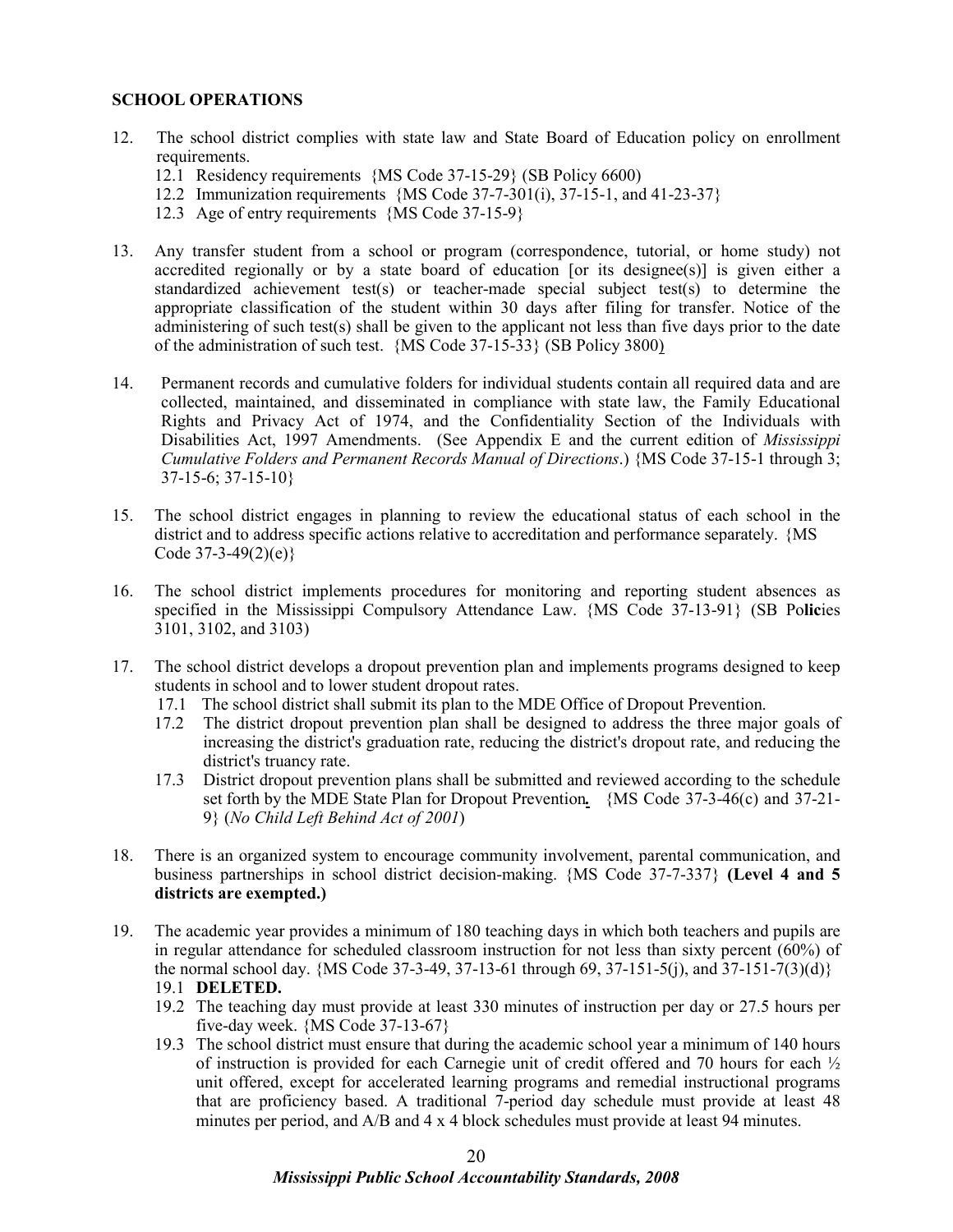- 19.4 No more than two of the 180 days may be 60% days, unless the district is utilizing an Early Release schedule that provides at least 27.5 hours per five-day week provided that there are at least 198 minutes of actual instruction or testing and the remainder of each 60% day is used for professional development or other activities related to instruction. {MS Code 37-151-  $5(i)$
- 19.5 The school district schedules preparation for graduation ceremonies in such manner that graduating seniors are absent from classes for no more than three days prior to the end of the school year (177 days). **(Level 4 and 5 districts are exempted.)**
- 19.6 The summer school/extended year program meets all applicable requirements of the regular school program. {MS Code 37-3-49}
	- Students from other schools enrolled in summer programs provide written approval from the principal of their home schools.
	- Students enrolled in an extended year program complete all remaining course/subject requirements/objectives before credit for the course/subject is issued. {MS Code 37- 3-49}
	- Students enrolled in a summer program are limited to earning one Carnegie unit of credit during a traditional summer school session, which does not apply to Extended Year programs and Mississippi Virtual Public School. **(Level 4 and 5 districts may be exempted under MS Code 37-17-11.)**

**Note: Any exceptions to the above standard must be submitted to the Commission on School Accreditation for review and action.** 

**Note: If the Governor has declared a disaster emergency or the President of the United States has declared an emergency or major disaster to exist in this state, the local school board may request approval from the State Board of Education to operate the schools in its district for less than one hundred eighty (180) days. {MS Code 37-151-7(3)(d)}**

- 20. The school district requires each student, in order to receive a high school diploma, to have met the requirements established by its local board of education and by the State Board of Education. {MS Code 37-16-7} (SB Policy 3800)
	- 20.1 Each student receiving a standard high school diploma has earned the minimum number of Carnegie units as specified in Appendix A. (See Appendix A.) (SB Policies 2902 and 2903)
		- **Seniors of school year 2004-2005, 2005-2006, 2006-2007, and 2007-2008 are required to have a minimum of 20 Carnegie units.**
		- **Entering ninth graders in 2005-2006 and thereafter (seniors of school year 2008- 2009 and later) are required to have a minimum of 21 Carnegie units.**
	- 20.2 Each student receiving a standard diploma has achieved a passing score on each of the required high school exit examinations. {MS Code-37-16-7}(SB Polic*ies* 3600, 3800, and *7602*)
	- 20.3 Each student who has completed the secondary curriculum for special education may be issued a special diploma or certificate of completion, which states: "This student has successfully completed an Individualized Education Program."  ${MS Code 37-16-11(1)}$
	- 20.4 The student who fails to meet the graduation requirements is not permitted to participate in the graduation exercises.
	- 20.5 Each student with disabilities receiving a Mississippi Occupational Diploma has successfully completed all minimum requirements established by the State Board of Education. {MS Code 37-16-11(2)} (See Appendix G.)

**Note: Carnegie units will be awarded in the eighth grade for the following courses: Algebra I, Pre-algebra, Transition to Algebra, Computer Discovery***,* **Geometry, ICT II (Information & Communication Technology), First Year Foreign Language, and Second Year Foreign Language provided course content is the same as the high school course.**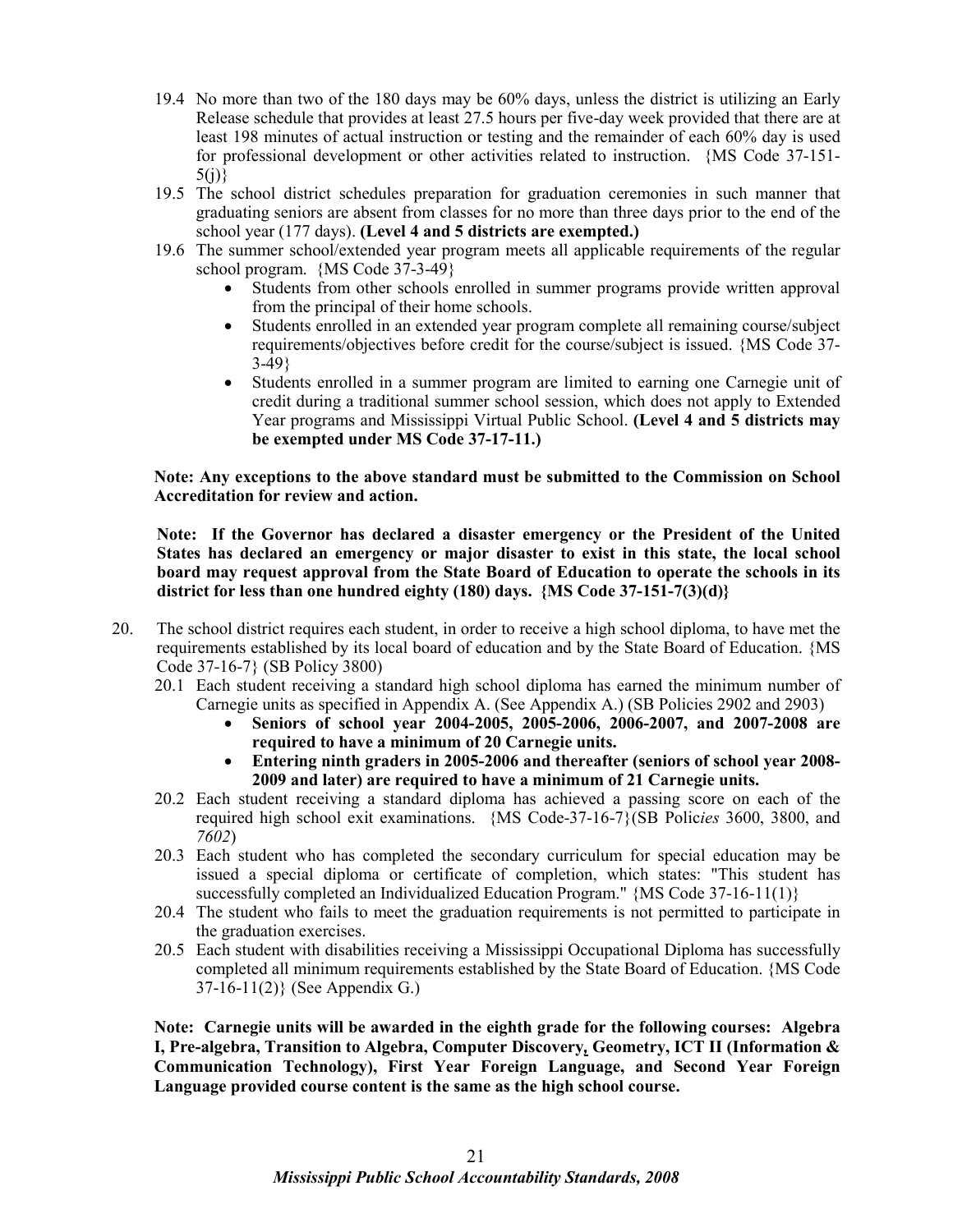- 21. The school district implements a professional development program that complies with the guidelines published in Professional Development for the New Millennium. **(Level 4 and 5 districts are exempted.)** {MS Code 37-17-8}
- 22. The school district adheres to all requirements of the Mississippi Statewide Assessment System. (See Appendix F.) {MS Code 37-16-1 through 4} (SB Policies 3600, 3800, 7601, 7602, 7605, and 7607)

#### **INSTRUCTIONAL PRACTICES**

- 23. The school district is in compliance with state and/or federal requirements for the following programs:
	- 23.1 Early Childhood Programs (kindergarten and teacher assistant) {MS Code 37-21-1 et. seq.} (SB Policies 4400, 4401, 6006, and 6301) (Refer to *Mississippi Kindergarten Guidelines*.) **[Level 4 and 5 districts are exempted from provisions of subsection (4) of MS Code 37- 21-7.]**
	- 23.2 Vocational-Technical Education {MS Code 37-31-1 et. seq.} (SB Policies 8100, 8200, 8300, 8400, 8500, 8600, 8700, 8800, 8900, 9000, 9100, 9200, 9300, 9400, and Federal Code)
	- 23.3 Special Education {MS Code 37-23-1 through 9} (SB Policies 7201, 7202, 7203, 7204, 7205, 7206, 7207, 7208, 7209, 7210, 7211, 7212, 7213, 7214, 7215, 7216, 7217, 7218, 7219*,* and Federal Code) [See *Mississippi Policies and Procedures regarding Children with Disabilities under the Individuals with Disabilities Education Act of* 2004 *(IDEA* 2004) and the Mattie T. Consent Decree.]
	- 23.4 Child Nutrition {MS Code 37-11-7}(SB Policies 2001, 2002, 2004, 2007, 2009*,* and Federal Code)
	- 23.5 *No Child Left Behind Act of 2001*: Titles I, II, III, IV, V, VI, X, and any other federally funded programs and grants (SB Policies 4700, 7801, 7802, 7803, 7804, and Federal Code)
	- 23.6 Technology in the Classroom {MS Code 37-151-19(3)} (SB Policy 7500)
	- 23.7 Driver Education {MS Code 37-25-1 et. seq.} (SB Policy 3000)
	- 23.8 Pre-Kindergarten {MS Code 37-7-301(ss)} (Refer to the *Mississippi Early Learning Guidelines*.)
- 24. Each school has a library-media center.  ${MS Code 37-17-6(3)(a-e)}$ 
	- 24.1 Each school has a library-media center with an organized collection of materials and equipment that represents a broad range of current learning media, including instructional technology.
	- 24.2 The library staff offers a systematic program of service to students and staff by providing access to the materials and equipment, by providing instruction in the use of the materials and equipment, and by working with teachers and other staff members to provide learning activities for the students.
- 25. The school district provides each student with appropriate equipment and laboratory experiences to meet the instructional requirements of the science program. (See the current edition of the *Mississippi Science Framework*.) **(Level 4 and 5 schools may be exempted under MS Code 37- 17-11.)**

#### **Note: Any exceptions to the above standard must be submitted to the Commission on School Accreditation for review and action.**

26. The school district is in compliance with state law and State Board of Education policies for state adopted textbooks. {MS Code 37-43-1, 37-43-51, 37-9-14(2)(b), and 37-7-301(ff)} (Refer to the current edition of the *Textbook Administration Handbook Rules and Regulations*, Part A.)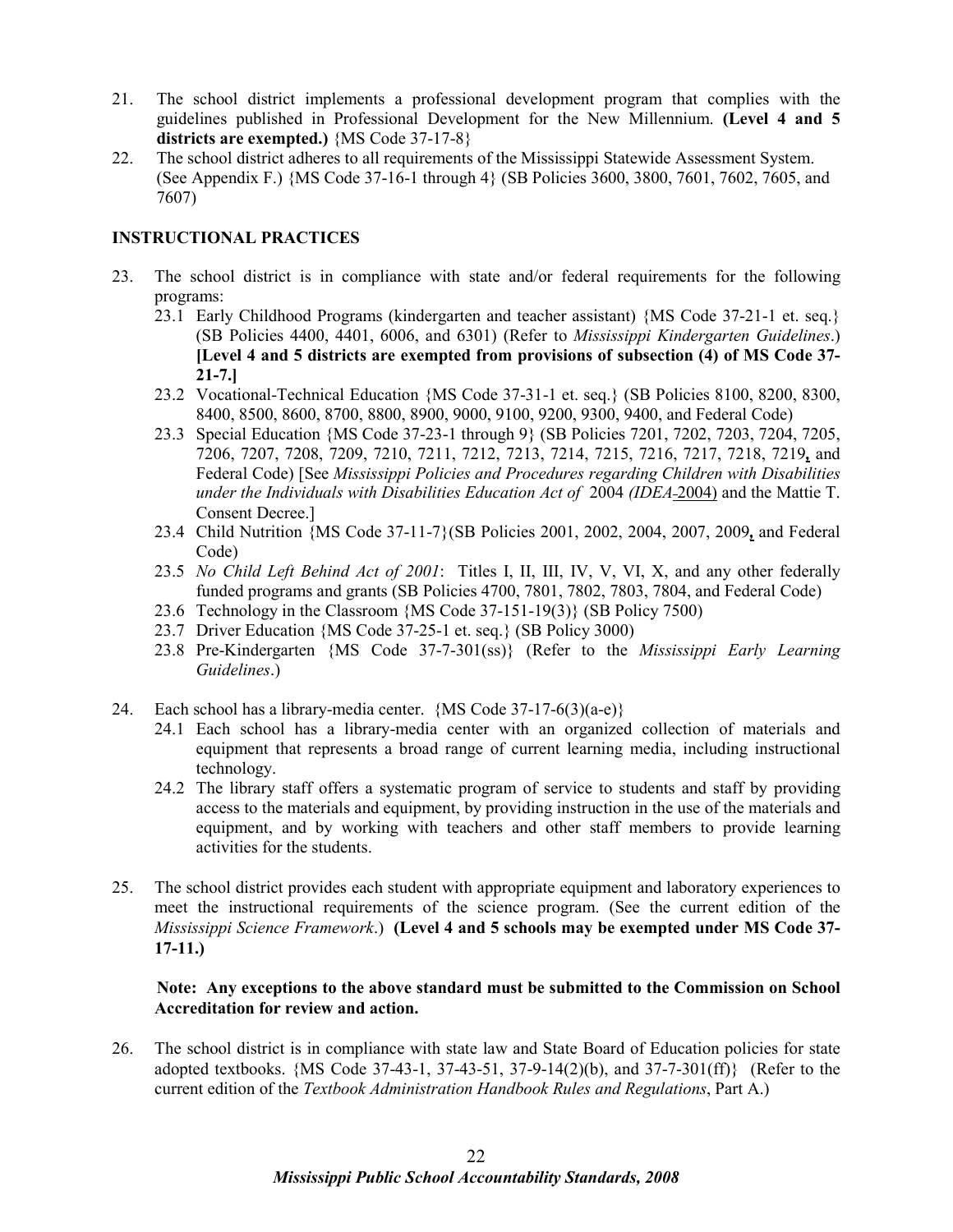- 26.1 The school district provides each student in each school with current or otherwise appropriate textbooks that are in good condition. {MS Code 37-43-1, 37-9-14(2)(b), and 37-  $7-301(ff)$
- 26.2 Each school district shall keep an active and surplus inventory for each school in the district to be completed by June 15 of each year. The district shall report the inventory in the Textbook Inventory Management System. {MS Code 37-43-51} (Refer to the current edition of the *Textbook Administration Handbook Rules and Regulations*, Part A.)
- 27. The school district implements an instructional management system that meets the following requirements:
	- 27.1 The school district implements an instructional management system that has been adopted by the school board and that includes, at a minimum, the competencies required in the curriculum frameworks approved by the State Board of Education. **(Level 4 and 5 districts are exempted.)** {MS Code 37-3-49(2)(a-b) and 37-3-49(5)}
	- 27.2 Suggested teaching strategies, resources, and assessment strategies are available to teachers in each school for selection and use in teaching the required competencies. **(Level 4 and 5 districts are exempted.)** {MS Code 37-3-49(2)(c) and 37-3-49(5)}
- 28. The district follows an established board policy that defines criteria for the academic promotion/progression/retention of students. **\***Such criteria prohibit the retention of students for extracurricular purposes.

#### **\*Note: This portion of the standard will be jointly monitored and enforced by the State Board of Education and the Mississippi High School Activities Association.**

- 29. The school district provides alternative education programs for the categories of students identified in MS Code 37-13-92. (SB Policies 901 and 902)
	- 29.1 The school district provides access to an alternative education program that meets the program guidelines outlined in MS Code 37-13-92 and the guidelines established by the State Board of Education. (SB Policy 901) (See guidelines for Alternative/GED School Programs.)
	- 29.2 The school district, in its discretion, may provide access to a GED Options program that meets the program guidelines outlined in MS Code 37-13-92(4) and the guidelines established by the State Board of Education. (SB Policy 902) (See guidelines for Alternative/GED Programs.)
- 30. Each classroom teacher, excluding vocational teachers whose class periods exceed 50 minutes, has an unencumbered period of time during the teaching day to be used for individual or departmental planning.
	- 30.1 If the school utilizes a traditional six-period or seven-period day schedule, the instructional planning time provided for secondary teachers is a minimum of 225 minutes per week, exclusive of lunch period. If the school utilizes any form of a modular/block schedule, the instructional planning time provided is a minimum of either 225 minutes per week or an average of 225 minutes per week per instructional cycle, exclusive of lunch period.
	- 30.2 Instructional planning time for the elementary school teacher is no less than 150 minutes per week, exclusive of lunch period.
- 31. Individual teachers (grades 9-12) are limited to three course preparations per scheduling cycle or five in the same subject/content area.

**Note: Any assignment of course preparations above the standard must be submitted to the Commission on School Accreditation for review and action.**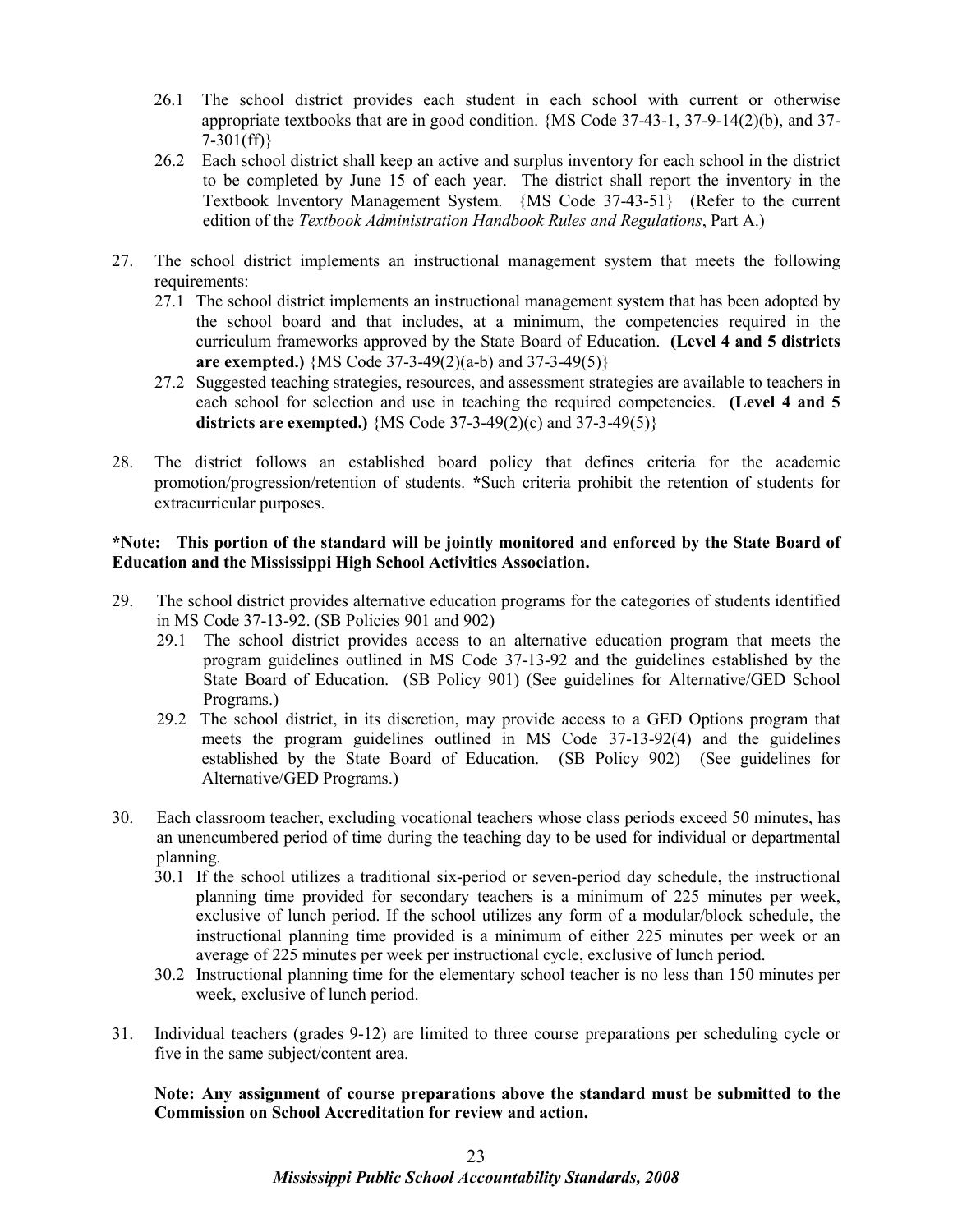32. The basic curriculum of each high school consists of required and approved courses that generate at least 33½ Carnegie units annually. (See Appendices B and C.) {MS Code 37-1-3(2)} (SB Policies 2902 and 2903)

#### **Note: Any request for an exemption from teaching the courses listed in Appendix B must be approved by the Commission on School Accreditation.**

33. The basic curriculum of each elementary or middle school (any configuration of grades K-8) consists of reading/language arts, mathematics, science, social studies, the arts, health education, and physical education, which may be taught by a regular classroom teacher. {MS Code 37-1-3(2) and 37-13-134}

**Note: Beginning in school year 2008-2009, in any configuration of grades K-8, the basic curriculum must include 150 minutes of activity-based instruction per week and 45 minutes of instruction in health education per week. Implementation of the activity-based instruction must meet or exceed the standards as approved by the State Board of Education. A regular classroom teacher may provide instruction in the arts, health education, and physical education in a self-contained classroom setting.** 

- 34. Student teacher ratios do not exceed the following: {MS Code 37-151-77}
	- 34.1 Student teacher ratios do not exceed 22 to 1 in kindergarten, except in instances in which a full-time assistant teacher is in the classroom. If a full-time assistant teacher is employed, 27 may be enrolled. {MS Code 37-151-77} (See *Mississippi Kindergarten Guidelines.*)
	- 34.2 Student teacher ratios do not exceed 27 to 1 in classrooms serving grades 1 through 4 unless approved by the State Board of Education. **(Level 4 and 5 schools are exempted.)** (SB Policy 2100) {MS Code 37-151-77}
	- 34.3 Student teacher ratios do not exceed 30 to 1 in self-contained classes serving grades 5-8. {MS Code 37-151-77}
	- 34.4 Student teacher ratios do not exceed 33 to 1 in departmentalized academic core classes serving grades 5-12. {MS Code 37-151-77}
	- 34.5 The total number of students taught by an individual teacher in academic core subjects at any time during the school year shall not exceed 150. **(Level 4 and 5 schools are exempted.)**

**Note: A teacher who provides instruction through intra-district or inter-district distance learning will be exempt from the 150-student limitation. A lab facilitator or principal designee will be responsible for the assignment of grades and related activities at the receiving school.**

#### **SAFE AND HEALTHY SCHOOLS**

- 35. The district complies with the applicable rules and regulations of the State Board of Education in the operation of its transportation program. {MS Code 37-41-53} (SB Policies 7903, 7904, and 7909)
	- 35.1 All buses are inspected on a quarterly basis and are well-maintained and clean. (SB Policy 7909)
	- 35.2 Each bus driver has a valid bus driver certificate and a commercial driver's license and operates the bus according to all specified safety procedures. The school district has on file a yearly motor vehicle report on each driver and evidence that each driver has received two hours of in-service training per semester. (SB Policy 7903)
	- 35.3 Bus schedules ensure arrival of all buses at their designated school sites prior to the start of the instructional day.
	- 35.4 Emergency bus evacuation drills are conducted at least two times each year. (SB Policy 7904)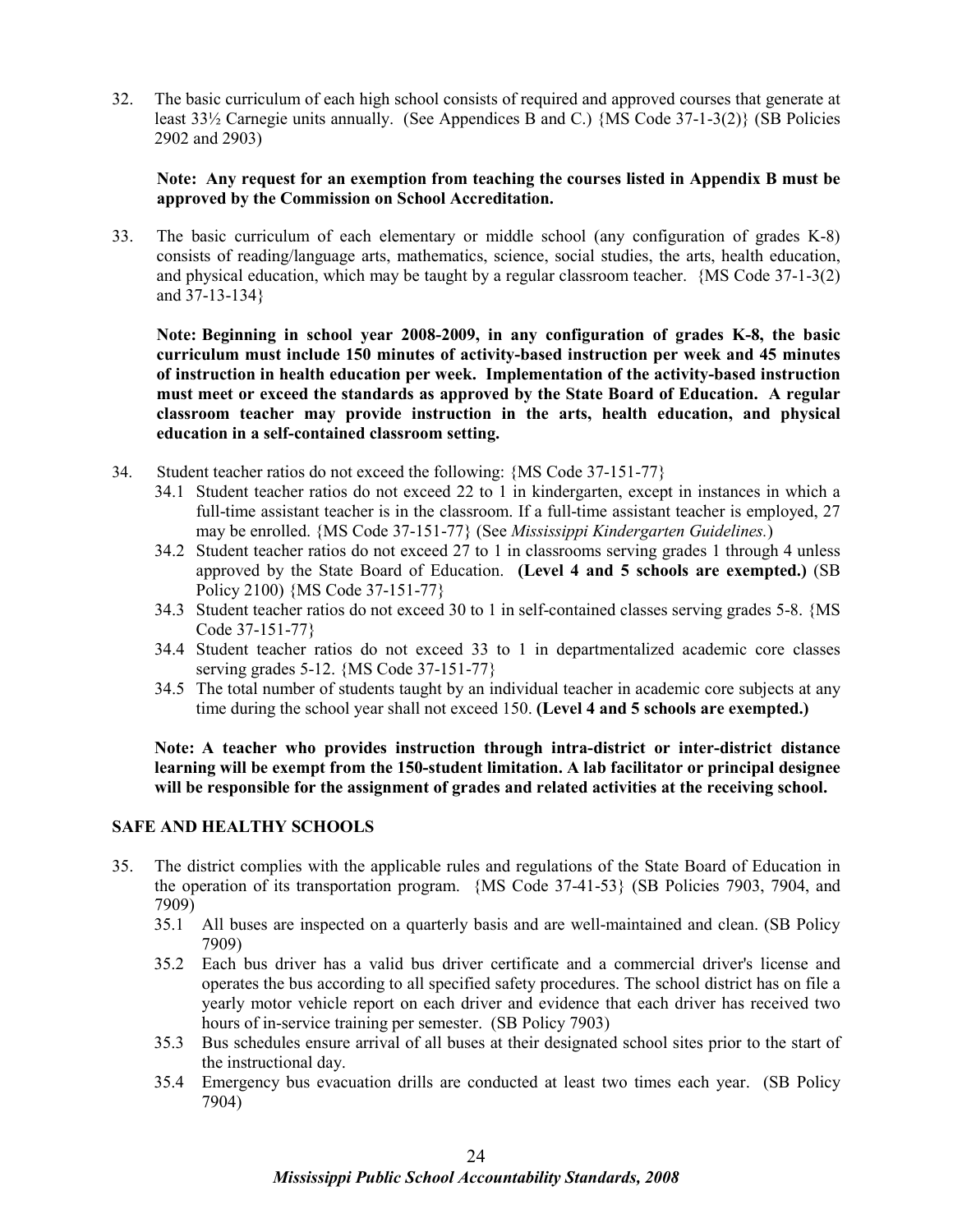- 36. The school district provides facilities that meet the following criteria:  ${MS Code 37-7-301(c)(d)(i)}$ ; 37-11-5, 49; and 45-11-101}
	- 36.1 The school district provides facilities that are clean.
	- 36.2 The school district provides facilities that are safe.
	- 36.3 The school district provides operational facilities that are equipped to meet the instructional needs of students and staff.
	- 36.4 The school district provides air conditioning in all classrooms in each school. {MS Code  $37-17-6(2)$
- 37. The district complies with the following requirements for Safe and Healthy Schools:
	- 37.1 Each school has a comprehensive School Safety Plan on file that has been approved annually by the local school board. {MS Code 37-3-81 and 37-3-83(2)} (See the School Safety Manual and the MDE School Occupational Safety and Crisis Response Plan.)
	- 37.2 Each school has on file a school wellness policy developed by a local school health council that addresses the eight components of a coordinated approach to school health and that has been approved by the local school board. (Child Nutrition Reauthorization Act of 2004) (See the Guide for Development of Local School Wellness Policy, www. healthyschoolsms.org) {MS Code 37-13-134}(SB Policy 4012)

**Note: The policy must address standards for physical education, health education, nutrition services, counseling, psychological services, staff wellness, healthy school environment, health services, community involvement, school safety plan, marketing and implementation***.*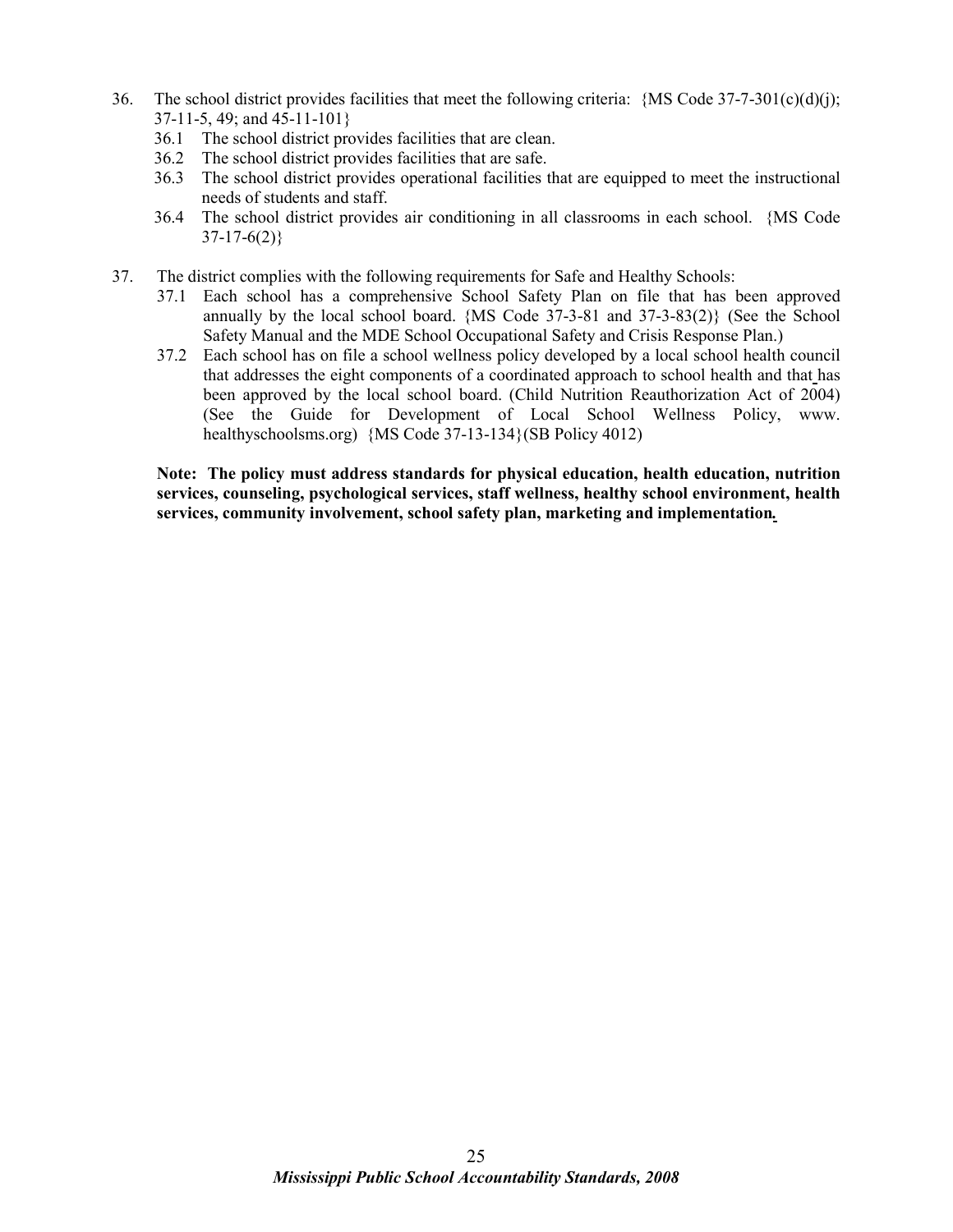#### **SCHOOL PERFORMANCE STANDARDS**

#### **INTRODUCTION**

The accountability system is designed to improve student achievement and increase the level of accountability for both school districts and individual schools. The accountability model focuses on student achievement at each school. School performance standards have been established, and student assessment data from the statewide assessment program will be used to determine individual school performance classifications.

#### **ANALYSIS OF STATE LAW {MS Code 37-18-1 et. seq.}**

The following specifications for establishing school performance standards and accountability requirements are addressed in Sections 37-18-1 through 7 of the *Mississippi Code of 1972, Annotated.*

- The State Board of Education (SBE) shall establish, design, and implement a Superior-Performing Schools Program and an Exemplary Schools Program for identifying and rewarding public schools that improve. Upon full implementation of the statewide testing program, Superior-Performing, Exemplary, or Priority School designation shall be made by the SBE as follows:
	- 1. **Growth Expectation.** A growth expectation will be established by testing students annually and, using a psychometrically approved formula, by tracking their progress. This growth expectation will result in a **composite score each year for each school**.
	- 2. **Percentage of Students Proficient in Each School.** A determination will be made as to the percentage of students proficient in each school. The definition of proficiency shall be developed for each grade, based on a demonstrated range of performance in relation to content as reflected in the *Mississippi Curriculum Frameworks*. This range of performance must be established through a formal procedure including educators, parents, community leaders, and other stakeholders.
- A school has two methods for designation as either a **Superior-Performing or an Exemplary School**, to be determined on an annual basis:
	- 1. a school **exceeds its growth expectation** by a percentage established by the SBE; or
	- 2. a school **achieves the grade level proficiency standard** established by the SBE.
- A school shall be identified as a Priority School and needing assistance if:
	- 1. the school does not meet its established growth expectations; and
	- 2. the school has a percentage of students functioning below grade level, as designated by the SBE.
- Any school designated as a Priority School which exceeds its growth expectation by a percentage established by the SBE shall no longer be considered a Priority School.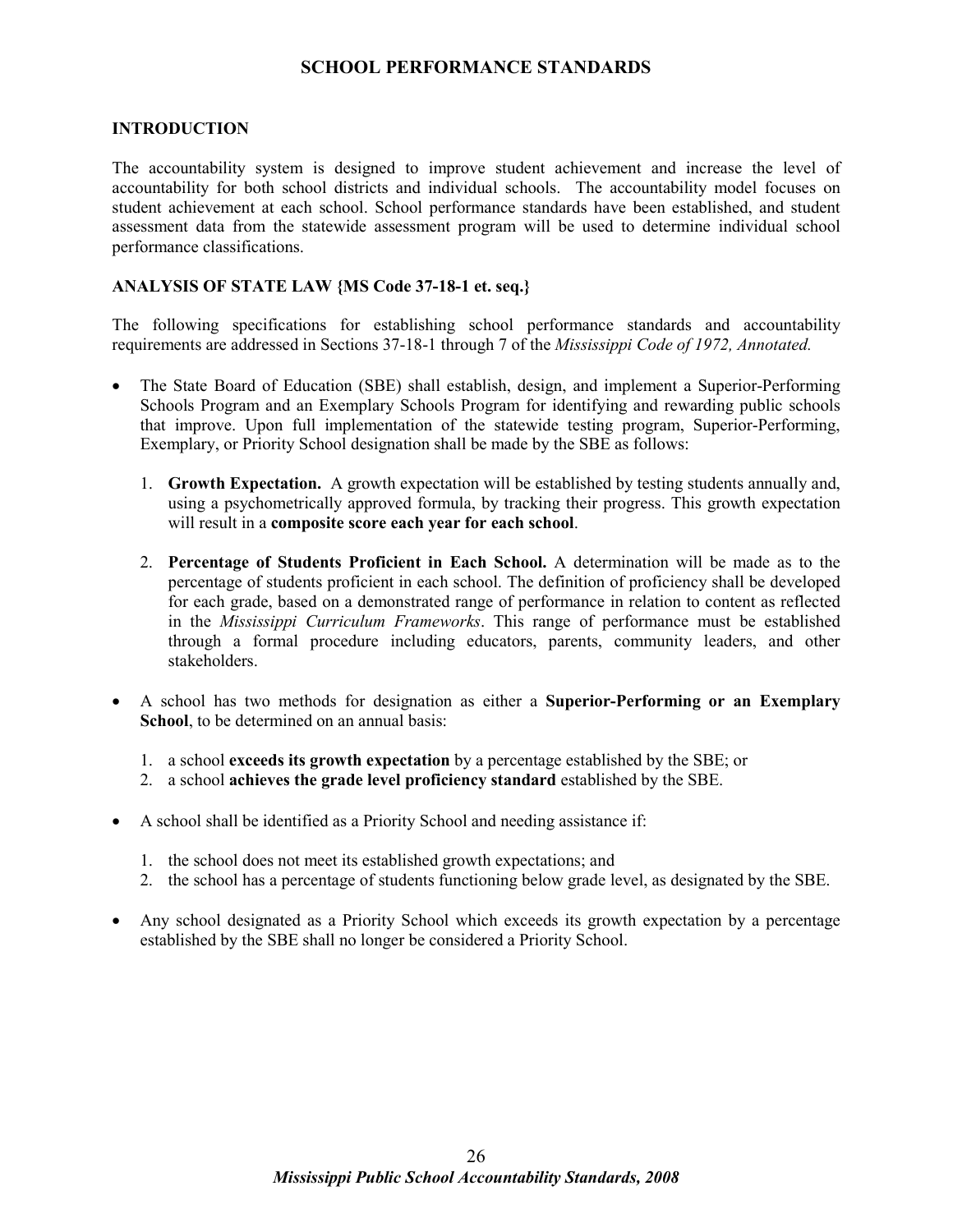#### **THE SCHOOL PERFORMANCE MODEL**

#### **School Performance Classifications**

The results from the Achievement Model and the Growth Model are combined to assign each school a school performance classification. Each public school that has both achievement and growth data will be assigned an annual performance classification as follows:

| <b>School Performance Classification</b>                                           |                     | <b>Description/Criteria</b>                                                                                             |  |
|------------------------------------------------------------------------------------|---------------------|-------------------------------------------------------------------------------------------------------------------------|--|
| Level 5                                                                            | Superior-Performing | School is in achievement level 5                                                                                        |  |
| Level 4                                                                            | Exemplary           | School is in achievement level $4 - OR -$<br>School exceeded its growth expectation AND<br>is in achievement level 3    |  |
| Level 3                                                                            | Successful          | School met its growth expectation -OR-<br>School failed to meet its growth expectation<br>AND is in achievement level 3 |  |
| Level 2                                                                            | Under-Performing    | School failed to meet its growth expectation<br>AND is in achievement level 2                                           |  |
| Level 1                                                                            | Low-Performing*     | School failed to meet its growth expectation<br>AND is in achievement level 1                                           |  |
| *Some of the Level 1 Low-Performing Schools may be designated as Priority Schools. |                     |                                                                                                                         |  |

#### **Levels of Achievement and Growth**

The School Performance Classifications are based on five (5) levels of achievement and three (3) levels of growth (did not meet expectation, met expectation, or exceeded expectation). The relationship between the School Performance Classifications and a school's performance on the achievement and growth models is illustrated below.



**NOTE: During school year 2008-2009, schools will have no official performance classification (level) as the test data from the new statewide assessments implemented in 2007-2008 cannot be used with the original accountability model.**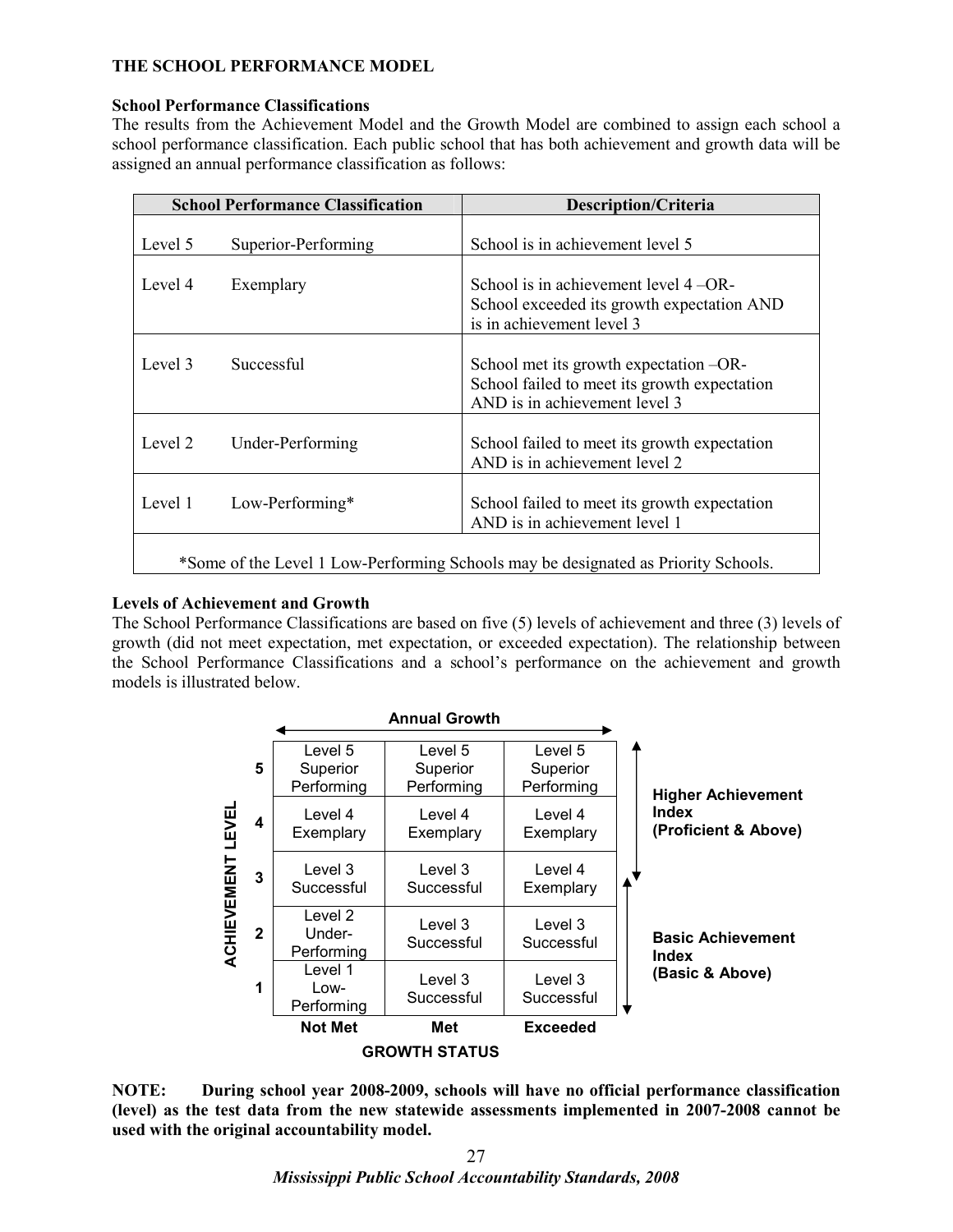#### **The Achievement Model**

A school's achievement level is based on the current year performance of students who were enrolled in the school for a full academic year. The achievement level is calculated by applying established cut scores to the Basic Achievement Index and the Higher Achievement Index. The Basic Achievement Index is a scale based on the percentage of students (combined across grades in the school) who scored at Basic or above on the statewide assessments. The Higher Achievement Index is a scale based on the percentage of students (combined across grades in the school) who scored at proficient or above on the statewide assessments. Calculation of the achievement indexes involves standardizing the data for each test variable and weighting those values based on the number of students taking each test. Those calculations ensure that the data are comparable across grades and that each student counts equally within the model. Once the indexes have been calculated and the cut scores applied, the school is assigned to one of five achievement levels.

#### **The Growth Model**

A multiple regression model is used to predict scale score growth on the Mississippi Curriculum Test (MCT) and scale score on certain Subject Area Tests (SATP) for each student based on the student's earlier MCT performance. Predictions are made only for students who were enrolled in the school for a full academic year. The student's predicted MCT gain or SATP score is subtracted from the actual MCT gain or SATP scale score to yield a difference value called a residual. There are separate prediction equations for each grade level in each content area and each subject area test. Once the student residuals have been calculated, they are averaged to yield school level values. Those averages are weighted and summed to yield a school growth composite. Two separate school growth composites are calculated as follows:

- The "met" growth composite determines the degree to which the school met its basic growth expectation.
- The "exceeded" growth composite is calculated using the same method, but using a growth expectation that is 10% greater than the basic growth expectation.

#### **Students Included in the Performance Model**

A student is included in the achievement and growth models for a school if the student was enrolled in the school for a **full academic year**, which is defined as at least 70% (approximately) of the instructional time. The percentage of time enrolled is determined from the monthly student level enrollment records in MSIS as follows:

- $\circ$  End of Month 8 School = Same School on 6 of the 7 Earlier End of Month Reports (Month 1) through Month 7)
- $\circ$  End of Month 7 School = Same School on all 6 of the Earlier End of Month Reports (Month 1 through Month 6)

#### **Inclusion of Students with Disabilities and English Language Learners (ELL)**

The Mississippi Statewide Assessment System provides procedures to ensure the inclusion of all students in the assessment programs, including a wide range of testing accommodations, instructional level testing on the MCT, and alternate assessments. The data for students using testing accommodations are treated no differently from any other test data. For students with disabilities taking instructional level tests or alternate assessments, their scores are included in the achievement model. The weighting procedures in the achievement model ensure that those students count equally within the achievement level assigned to the school.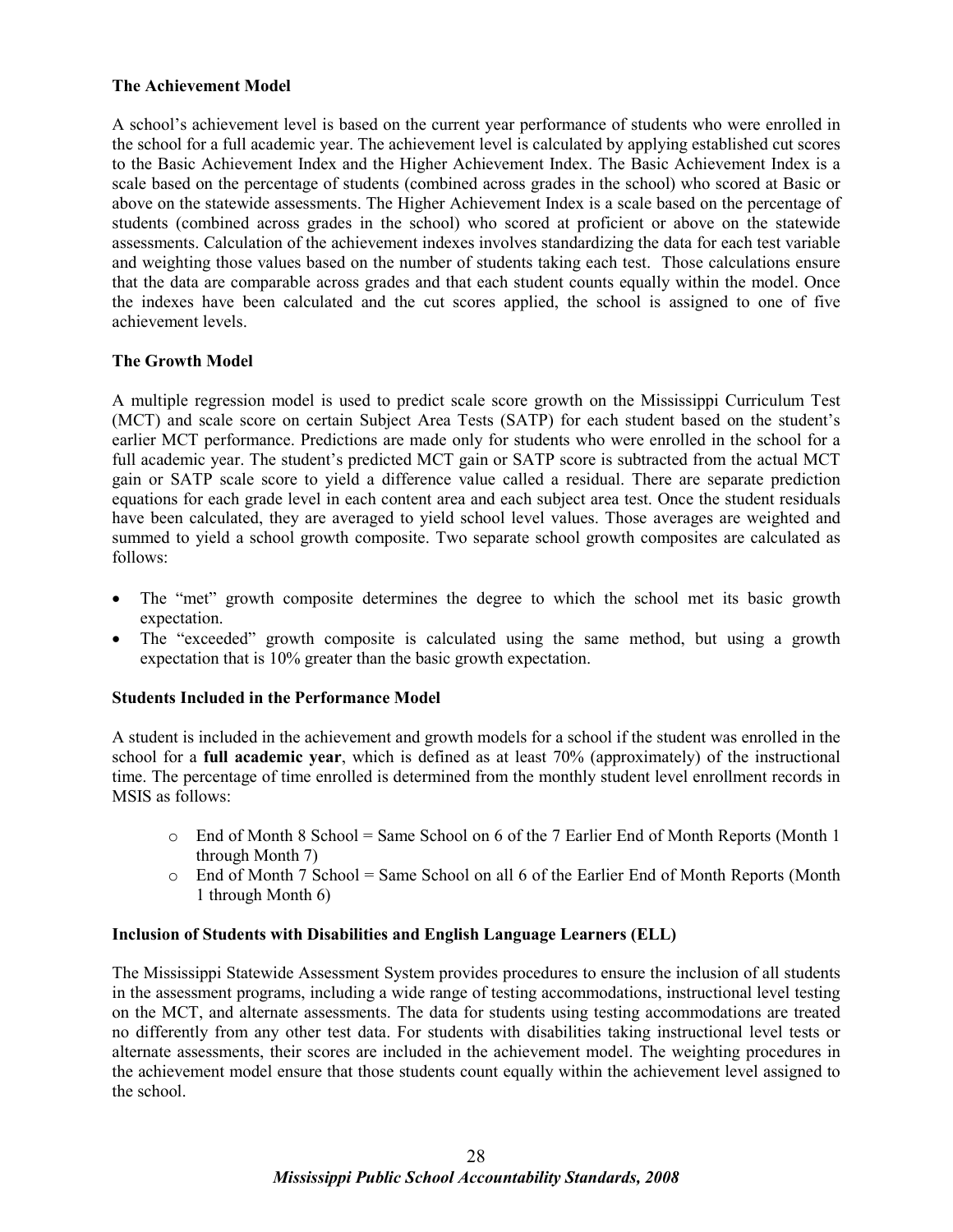School districts are allowed to exclude the academic achievement results only for first year English Language Learners (ELL) students (on a case-by-case basis) from determinations of state Achievement Model and Growth Model results. This policy is consistent with the requirements for calculating AYP.

#### **Schools that Cannot be Included in the Achievement and Growth Models**

A school must be included in both the achievement and growth models in order to be assigned a School Performance Classification. Schools with no assessment data at grades 3-8 and no appropriate SATP data cannot be included in the achievement and growth models. Most of the schools that cannot be assigned a School Performance Classification are schools serving grades kindergarten and first grade and schools serving kindergarten through second grade.

#### **TIMELINE**

The achievement and growth models were pilot tested during August through October 2002, and school districts received pilot accountability reports for individual schools at the end of October 2002. School districts received results from the live achievement and growth models in August 2003, and the Commission on School Accreditation assigned the first school level performance classifications in September 2003. The assessment results and school performance classifications were first published in the Mississippi Report Card in September 2003.

#### **NO CHILD LEFT BEHIND (NCLB) AND THE ACCOUNTABILITY SYTEM**

The development of Mississippi's new statewide accountability system began in 1999. The system was designed to comply fully with the requirements in federal legislation related to Title I (IASA 1994) and to student with disabilities (IDEA 1997). The new statewide assessment system was also designed for use within the achievement and growth models for school accountability.

The *No Child Left Behind Act of 2001* (NCLB) was signed into law in January 2002. This federal legislation includes additional student assessment requirements and mandates that states develop and implement a single statewide accountability system by the beginning of school year 2003-2004. The legislation includes specific requirements for calculating adequate yearly progress (AYP) for schools and school districts. Mississippi's new assessment programs already incorporate many of the new federal assessment requirements. For example, students in grades 3-8 must be assessed in both reading/language arts and mathematics.

The conceptual model for Mississippi's Statewide Accountability System that incorporates the federal AYP component is illustrated on the following page. Each school district will be assigned an annual accountability designation based on its accreditation status and the AYP model. Each school will be assigned an annual accountability designation based on the School Performance Classification and AYP model.

**NOTE: During school year 2008-2009, schools will have no official performance classification (level) as the test data from the new statewide assessments implemented in 2007-2008 cannot be used with the original accountability model.**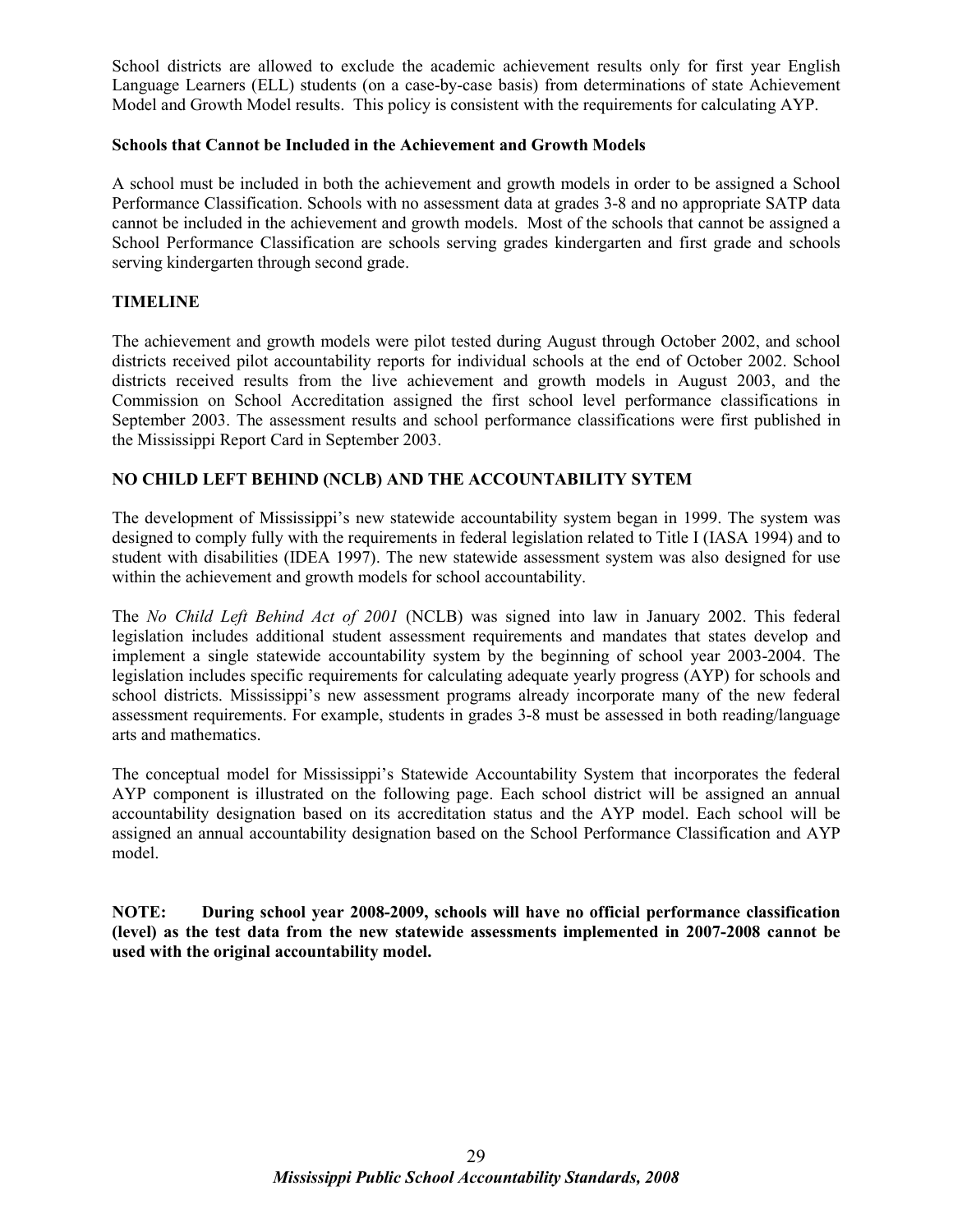#### **Mississippi Statewide Accountability System: A Conceptual Framework**

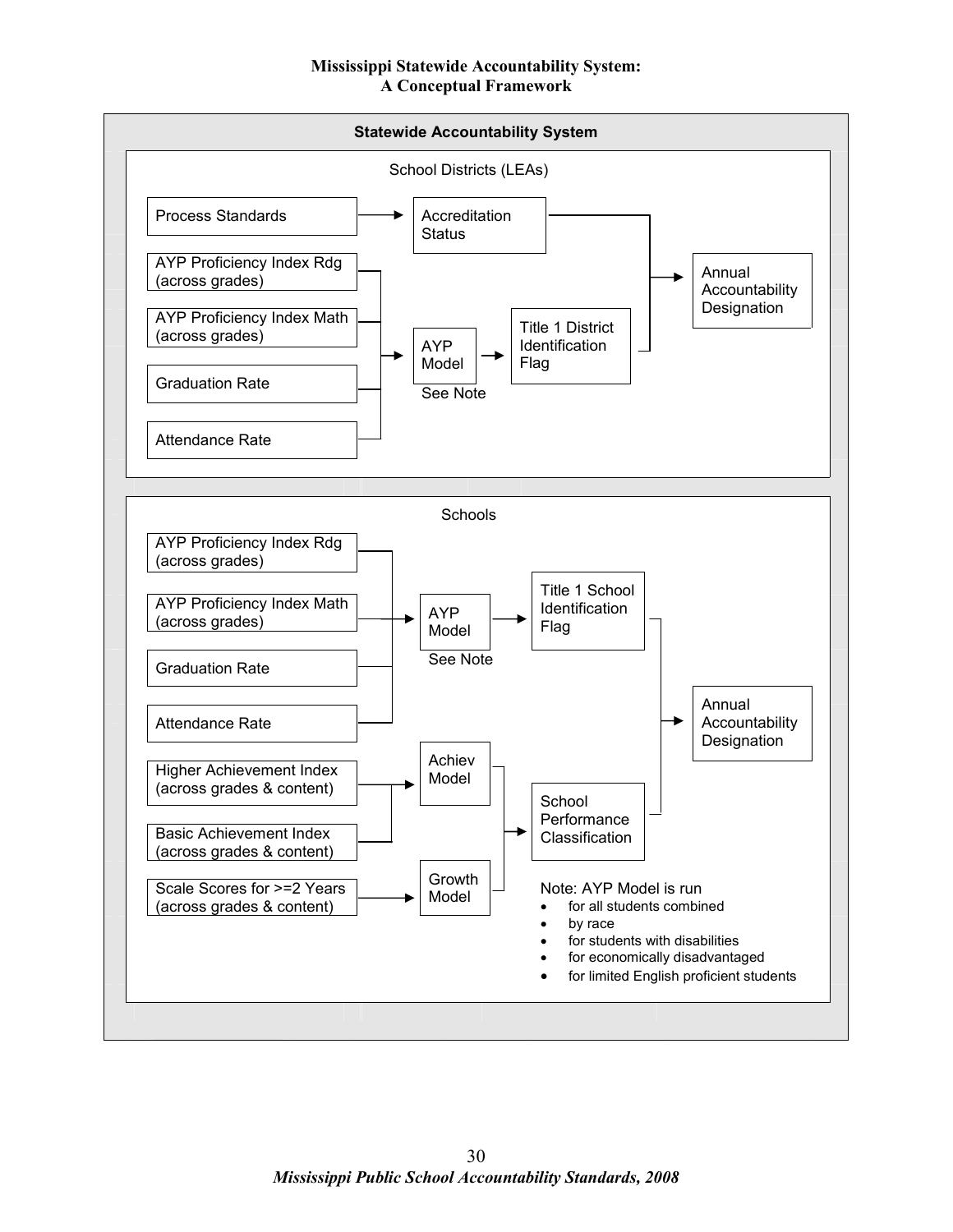# **APPENDIX A GRADUATION REQUIREMENTS STANDARD 20**

Each student graduating from a secondary school in an accredited school district will have earned the required Carnegie units as specified in the following table. Contents of each required and elective course must include the core objectives identified in the *Mississippi Curriculum Frameworks.* Course titles and identification numbers must appear in the current edition of *Approved Courses for Secondary Schools of Mississippi*. (See SB Policies 2902 and 2903.) Enrollment in on-line and correspondence courses listed in this book must have prior approval granted by the principal. No more than one (1) of the minimum required number of units may be earned through completion of an approved correspondence course. Elective courses that do not have identified content in the *Mississippi Curriculum Frameworks* or whose titles do not appear in the current edition of *Approved Courses for the Secondary Schools of Mississippi* must be approved according to criteria stated in Appendix D.

# **APPENDIX A-1**

#### **SENIORS OF SCHOOL YEAR 2004-2005, 2005-2006, 2006-2007, and 2007-2008 (Entering ninth graders in 2001-2002, 2002-2003, 2003-2004, and 2004-2005)**

| <b>CURRICULUM AREA</b>           | <b>CARNEGIE</b>             | <b>REQUIRED SUBJECTS</b>                         |
|----------------------------------|-----------------------------|--------------------------------------------------|
|                                  | <b>UNITS</b>                |                                                  |
| <b>ENGLISH</b>                   | 4 <sup>1</sup>              |                                                  |
| <b>MATHEMATICS</b>               | 3 <sup>2</sup>              | Algebra I                                        |
| <b>SCIENCE</b>                   | $3^3$                       | <b>Biology I</b>                                 |
| <b>SOCIAL STUDIES</b>            |                             | 1 World History                                  |
|                                  | $\mathbf{3}$                | 1 U.S. History                                   |
|                                  |                             | 1/2 U.S. Government                              |
|                                  |                             | 1/2 Mississippi Studies <sup>4</sup>             |
| <b>HEALTH</b>                    | $\frac{1}{2}$               | <b>Comprehensive Health or</b>                   |
|                                  |                             | <b>Family and Individual Health</b>              |
| <b>BUSINESS &amp; TECHNOLOGY</b> | 1 <sup>5</sup>              | 1 Computer Discovery or 1/2 Keyboarding and      |
|                                  |                             | 1/2 Computer Applications                        |
| <b>THE ARTS</b>                  | $\mathbf{1}$                | Any approved 500.000 course or completion of the |
|                                  |                             | 2-course sequence for Computer Graphics          |
|                                  |                             | <b>Technology I and II</b>                       |
| <b>ELECTIVES</b>                 | $4\frac{1}{2}$ <sup>6</sup> |                                                  |
| <b>TOTAL UNITS REQUIRED</b>      | 20                          |                                                  |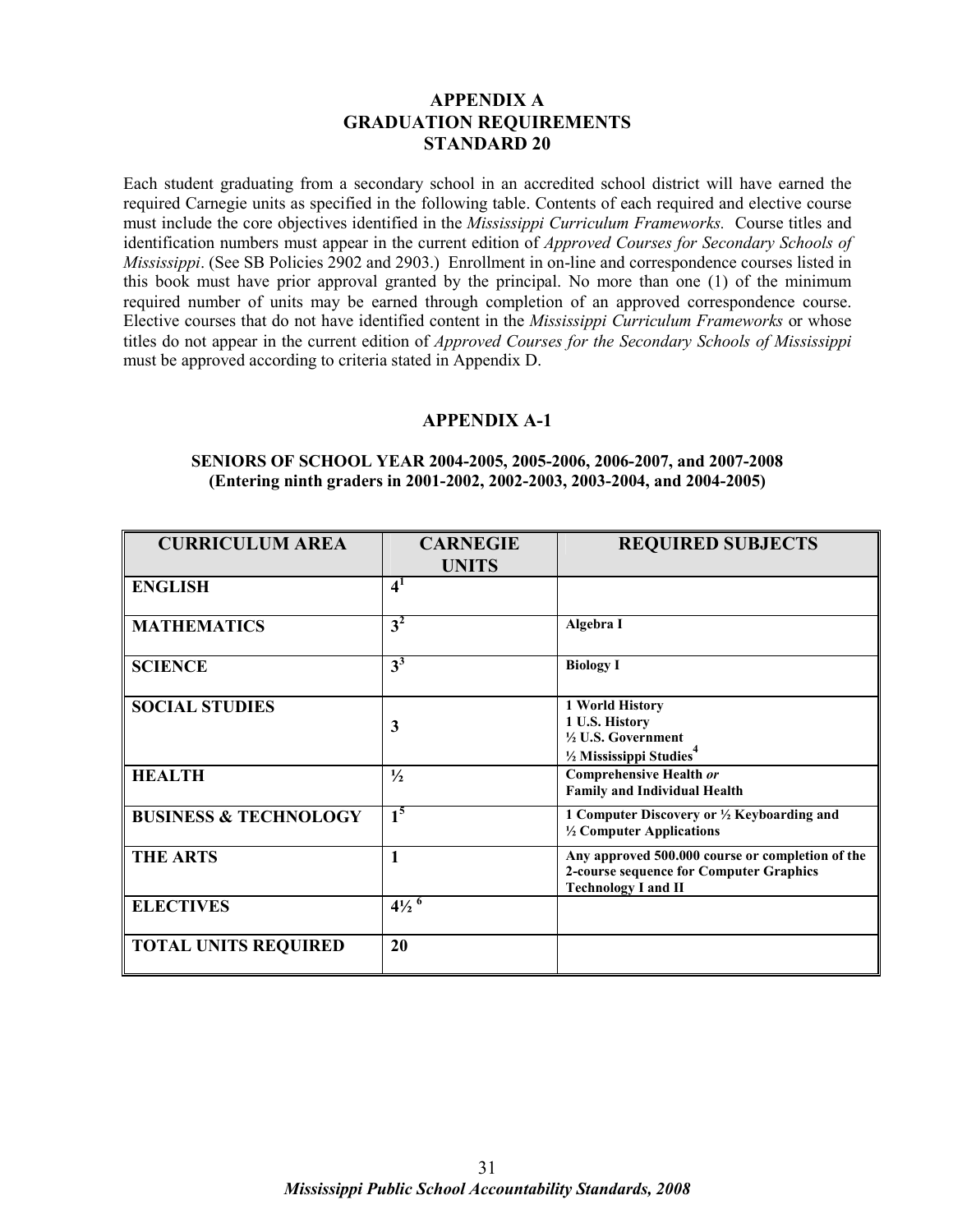#### **APPENDIX A-1 (Continued)**

# **GRADUATION REQUIREMENTS STANDARD 20**

## **SENIORS OF SCHOOL YEAR 2004-2005, 2005-2006, 2006-2007, and 2007-2008 (Entering ninth graders in 2001-2002, 2002-2003, 2003-2004, and 2004-2005)**

<sup>1</sup> Compensatory Reading and Compensatory Writing courses may not be included in the four English courses required for graduation; however, these courses may be included in the  $4\frac{1}{2}$  general electives required for graduation.

<sup>2</sup> Compensatory Mathematics and any developmental mathematics course may not be included in the three mathematics courses required for graduation; however, these courses may be included in the  $4\frac{1}{2}$ general electives required for graduation. At least one of the three required mathematics courses must be higher than Algebra I. The allowable mathematics courses that can be taken which are higher than Algebra I are: Geometry, Algebra II, Advanced Algebra, Trigonometry, Pre-Calculus, Calculus, AP Calculus AB, AP Calculus BC, Discrete Mathematics, Statistics, and AP Statistics. One of the three required mathematics units may be in Drafting, if the student completes the 2-course sequence for Drafting I & II.

 3 One unit may be in Technology Applications or Introduction to Agriscience or Agriscience I or Concepts of Agriscience or Allied Health or Aquaculture or Science of Agricultural Plants or Science of Agricultural Animals or Science of Agricultural Environment. Two units may be in the following courses if the student completes the 2-course sequence: Agriscience I & II; Allied Health I & II; Aquaculture I & II; Forestry I & II; Horticulture I & II; Plastics and Polymer Science I & II; and Technology Applications I & II. Two units may be earned by completing the following AEST 3-course sequence: one unit in Concepts of Agriscience; one unit in Science of Agricultural Animals or Science of Agricultural Plants or Science of Agricultural Environment; and one unit in Agribusiness and Entrepreneurship.

<sup>4</sup> The credit earned for a State/Local Government course in any other state by an out-of-state transfer student who enters after the sophomore year can stand in lieu of Mississippi Studies or Mississippi State and Local Government. If the transfer student took a State/Local Government course in a grade level that did not award Carnegie unit credit, then any other ½ unit social studies course may be accepted. An outof-state student who transfers after the junior year may substitute any other ½ unit social studies course.

<sup>5</sup> Evidence of proficiency in Keyboarding and Computer Applications is accepted in lieu of the required courses if the student earns one unit in any of the courses listed in the *Business and Technology Framework* (academic and vocational).

<sup>6</sup> Elective units in physical education include participation in interscholastic athletic activities, band, and ROTC that meet the instructional requirements specified in the *Fitness through Physical Education Framework* and that are sanctioned by the Mississippi High School Activities Association.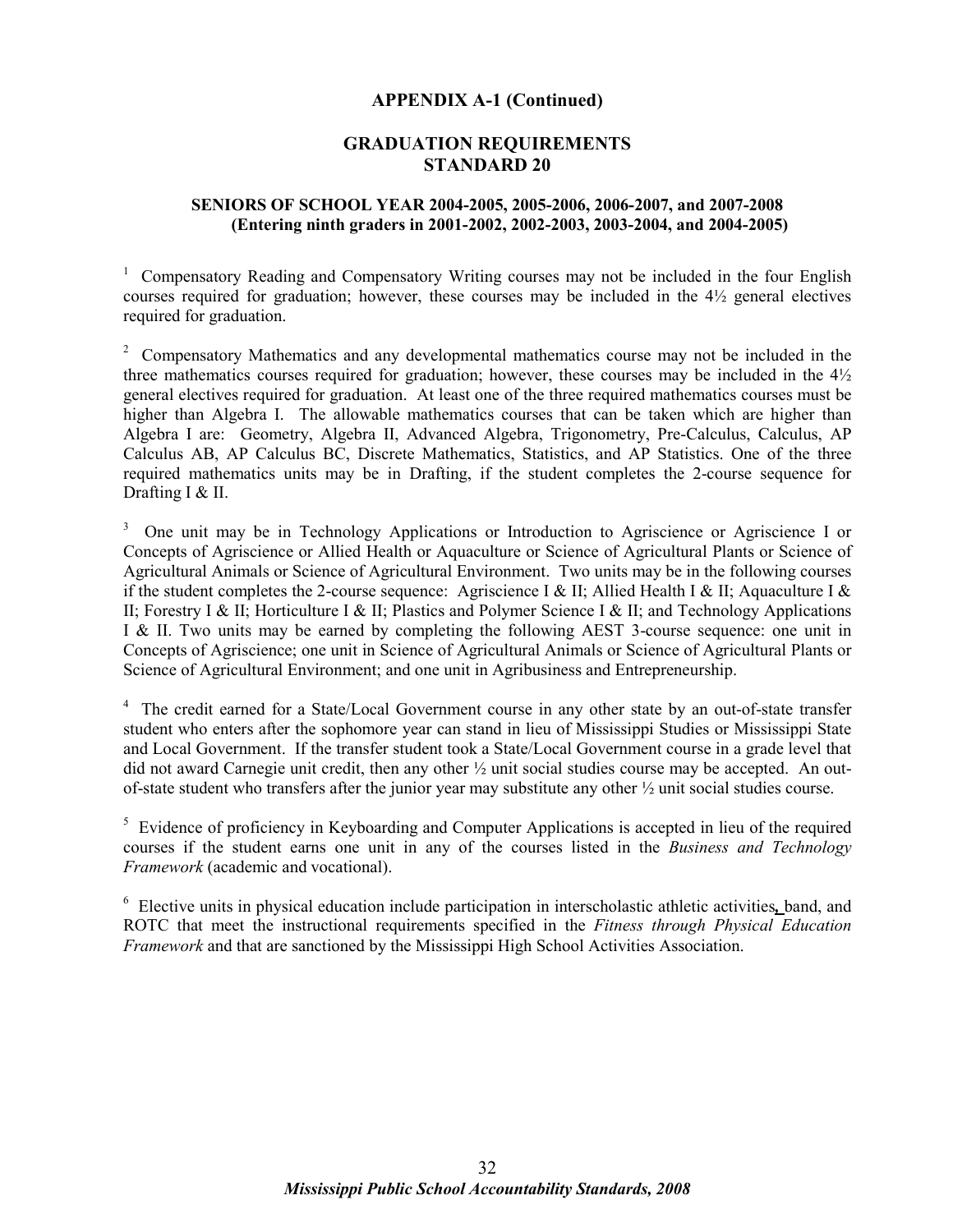# **APPENDIX A-2**

# **GRADUATION REQUIREMENTS STANDARD 20**

# **SENIORS OF SCHOOL YEAR 2008-2009 (Entering ninth graders in 2005-2006)**

Any student who completes the minimum graduation requirements as specified below and has achieved a passing score on each of the required high school exit examinations is eligible to receive a high school diploma. The local school district may establish additional local requirements approved by the local school board as authorized under MS Code 37-16-7.

| <b>CURRICULUM AREA</b>           | <b>CARNEGIE</b><br><b>UNITS</b> | <b>REQUIRED SUBJECTS</b>                                                                                                  |
|----------------------------------|---------------------------------|---------------------------------------------------------------------------------------------------------------------------|
| <b>ENGLISH</b>                   | $\mathbf{4}^{\mathbf{1}}$       |                                                                                                                           |
| <b>MATHEMATICS</b>               | 4 <sup>2</sup>                  | Algebra I                                                                                                                 |
| <b>SCIENCE</b>                   | $3^3$                           | <b>Biology I</b>                                                                                                          |
| <b>SOCIAL STUDIES</b>            | 3                               | 1 World History<br>1 U.S. History<br>1/2 U.S. Government<br>$\frac{1}{2}$ Mississippi Studies <sup>4</sup>                |
| <b>HEALTH</b>                    | $\frac{1}{2}$                   | <b>Comprehensive Health or</b><br><b>Family and Individual Health</b>                                                     |
| <b>BUSINESS &amp; TECHNOLOGY</b> | 1 <sup>5</sup>                  | 1 Computer Discovery or ½ Keyboarding and<br>1/2 Computer Applications                                                    |
| <b>THE ARTS</b>                  |                                 | Any approved 500.000 course or completion of<br>the 2-course sequence for Computer Graphics<br><b>Technology I and II</b> |
| <b>ELECTIVES</b>                 | $4\frac{1}{2}$ <sup>6</sup>     |                                                                                                                           |
| <b>TOTAL UNITS REQUIRED</b>      | 21                              |                                                                                                                           |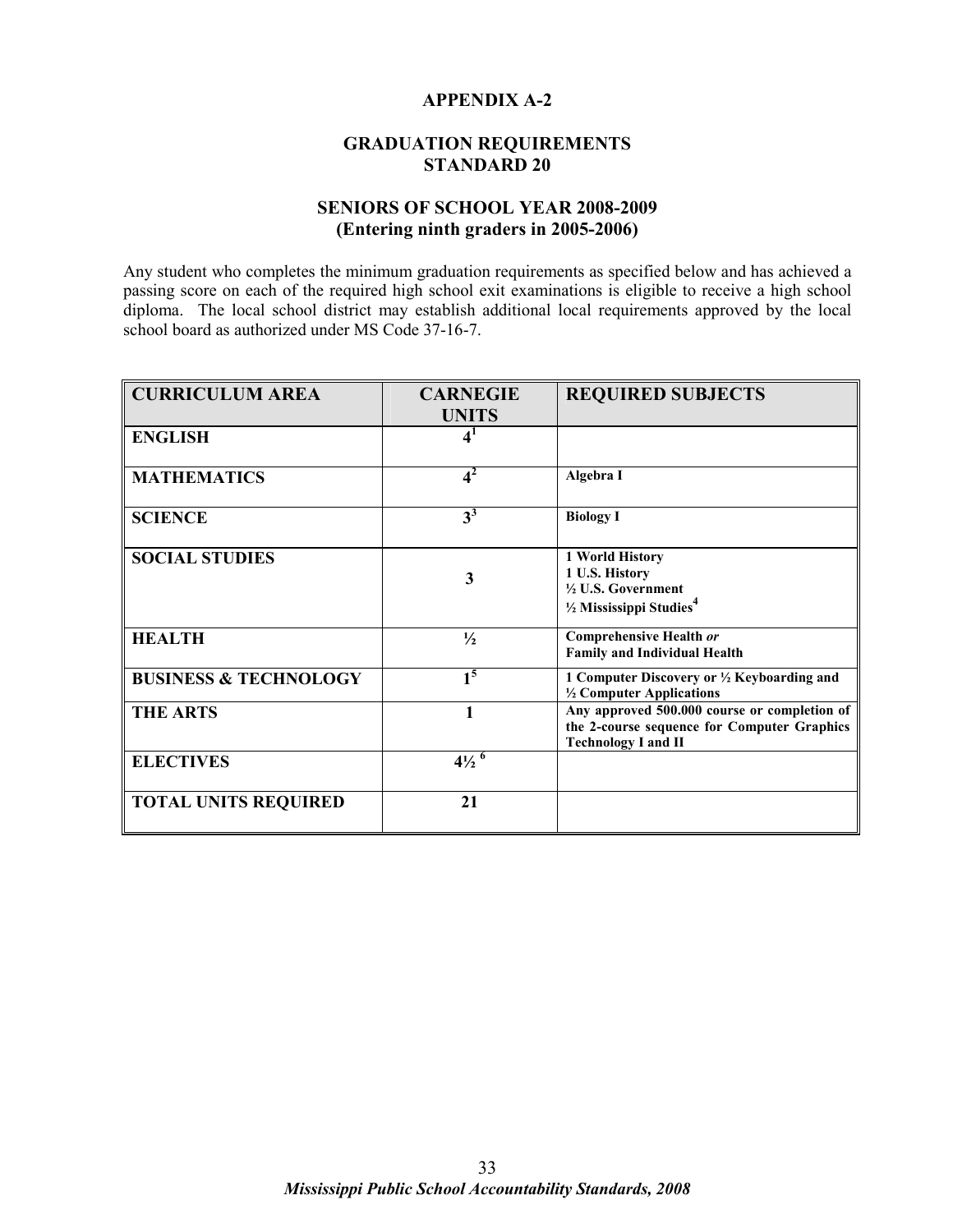#### **APPENDIX A-2 (Continued)**

# **GRADUATION REQUIREMENTS STANDARD 20**

# **SENIORS OF SCHOOL YEAR 2008-2009 (Entering ninth graders in 2005-2006)**

<sup>1</sup> Compensatory Reading and Compensatory Writing may not be included in the four English courses required for graduation; however, these courses may be included in the 4½ general electives required for graduation.

<sup>2</sup> Compensatory Mathematics and any developmental mathematics course may not be included in the four mathematics courses required for graduation; however, these courses may be included in the 4½ general electives required for graduation. Beginning school year 2004-2005 for all entering eighth graders, at least one of the four required mathematics courses must be higher than Algebra I. The allowable mathematics courses that can be taken which are higher than Algebra I are: Geometry, Algebra II, Advanced Algebra, Trigonometry, Pre-Calculus, Calculus, AP Calculus AB, AP Calculus BC, Discrete Mathematics, Statistics, and AP Statistics. One of the four required mathematics units may be in Drafting if the student completes the 2-course sequence for Drafting I & II. Effective with the eight*h* graders of 2004-2005, Pre-Algebra, Transition to Algebra, and Algebra I, may be taken in the eighth grade for Carnegie unit credit.

<sup>3</sup> One unit may be in Introduction to Agriscience, Concepts of Agriscience, Science of Agricultural Plants, Science of Agricultural Animals, or Science of Agricultural Environment. Two units may be in the following courses if the student completes the 2-course sequence: Agriscience I & II; Allied Health I & II; Aquaculture I & II; Forestry I & II; Horticulture I & II; Plastics and Polymer Science I & II; and Technology Applications I & II. Two units may be earned by completing the following AEST 3-course sequence: one unit in Concepts of Agriscience; one unit in Science of Agricultural Animals or Science of Agricultural Plants, or Science of Agricultural Environment; and one unit in Agribusiness and Entrepreneurship.

<sup>4</sup> The credit earned for a State/Local Government course in any other state by an out-of-state transfer student who enters after the sophomore year can stand in lieu of Mississippi Studies or Mississippi State and Local Government. If the transfer student took a State/Local Government course in a grade level that did not award Carnegie unit credit, then any other ½ unit social studies course may be accepted. An outof-state student who transfers after the junior year may substitute any other ½ unit social studies course.

<sup>5</sup> Evidence of proficiency in Keyboarding and Computer Applications is accepted in lieu of the required courses if the student earns one unit in any of the courses listed in the *Business and Technology Framework* (academic and vocational).

<sup>6</sup> Elective units in physical education include participation in interscholastic athletic activities, band, and ROTC that meet the instructional requirements specified in the *Fitness through Physical Education Framework* and that are sanctioned by the Mississippi High School Activities Association.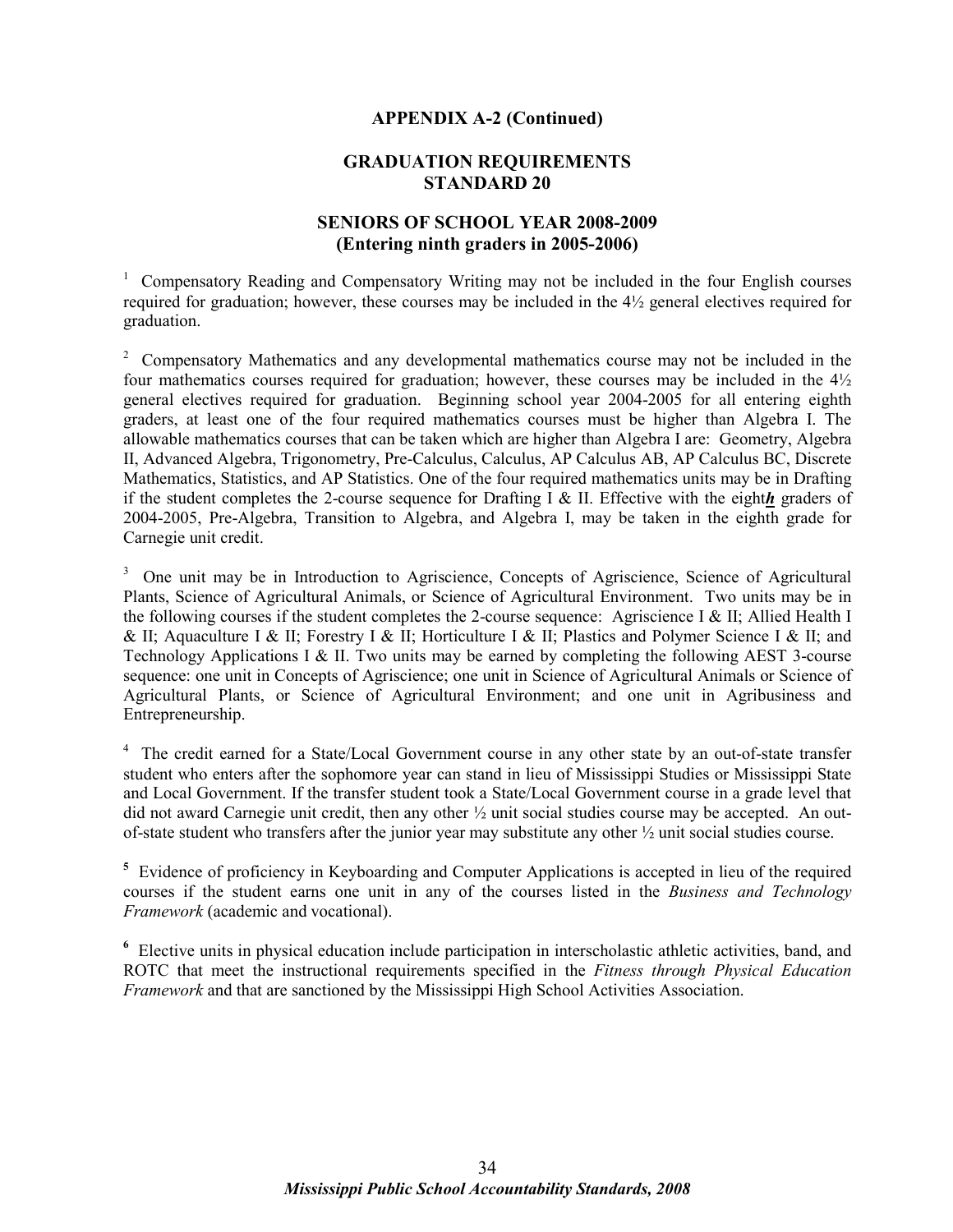# **APPENDIX A-3**

# **GRADUATION REQUIREMENTS STANDARD 20**

# **SENIORS OF SCHOOL YEAR 2011-2012 (Entering ninth graders in 2008-2009)**

Beginning school year 2008-2009 and thereafter, all entering ninth graders (seniors of school year 2011- 2012 and later) will be required to have a minimum of 24 Carnegie units as specified below, unless their parent/guardian requests to opt the student out of Appendix A-3 requirements. Any student who is taken out of these requirements of Appendix A-3 will be required to complete the graduation requirements as specified in Appendix A-2. The local school district may establish additional local requirements approved by the local school board as authorized under MS Code 37-16-7.

| <b>CURRICULUM AREA</b>                                      | <b>CARNEGIE</b>           | <b>REQUIRED SUBJECTS</b>                                                                                                                     |
|-------------------------------------------------------------|---------------------------|----------------------------------------------------------------------------------------------------------------------------------------------|
|                                                             | <b>UNITS</b>              |                                                                                                                                              |
| <b>ENGLISH</b>                                              | $\mathbf{4}^{\mathbf{1}}$ | <b>English II</b>                                                                                                                            |
|                                                             | $4^2$                     |                                                                                                                                              |
| <b>MATHEMATICS</b>                                          |                           | Algebra I                                                                                                                                    |
| <b>SCIENCE</b>                                              | $4^3$                     | <b>Biology I</b>                                                                                                                             |
| <b>SOCIAL STUDIES</b>                                       | 4                         | 1 World History<br>1 U.S. History<br>1/2 Geography<br>1/2 U.S. Government<br>$\frac{1}{2}$ Economics<br>1/2 Mississippi Studies <sup>4</sup> |
| <b>HEALTH and PHYSICAL</b><br><b>EDUCATION</b> <sup>6</sup> |                           | 1/2 Comprehensive Health or 1/2<br>Family and Individual Health and 1/2 Physical<br>Education                                                |
| <b>BUSINESS &amp; TECHNOLOGY</b>                            | 1 <sup>5</sup>            | 1 Computer Discovery or 1/2 Keyboarding and<br>1/2 Computer Applications                                                                     |
| <b>THE ARTS</b>                                             |                           | Any approved 500.000 course or completion of<br>the 2-course sequence for Computer Graphics<br><b>Technology I and II</b>                    |
| <b>ELECTIVES</b>                                            | 5                         |                                                                                                                                              |
| <b>TOTAL UNITS REQUIRED</b>                                 | 24                        |                                                                                                                                              |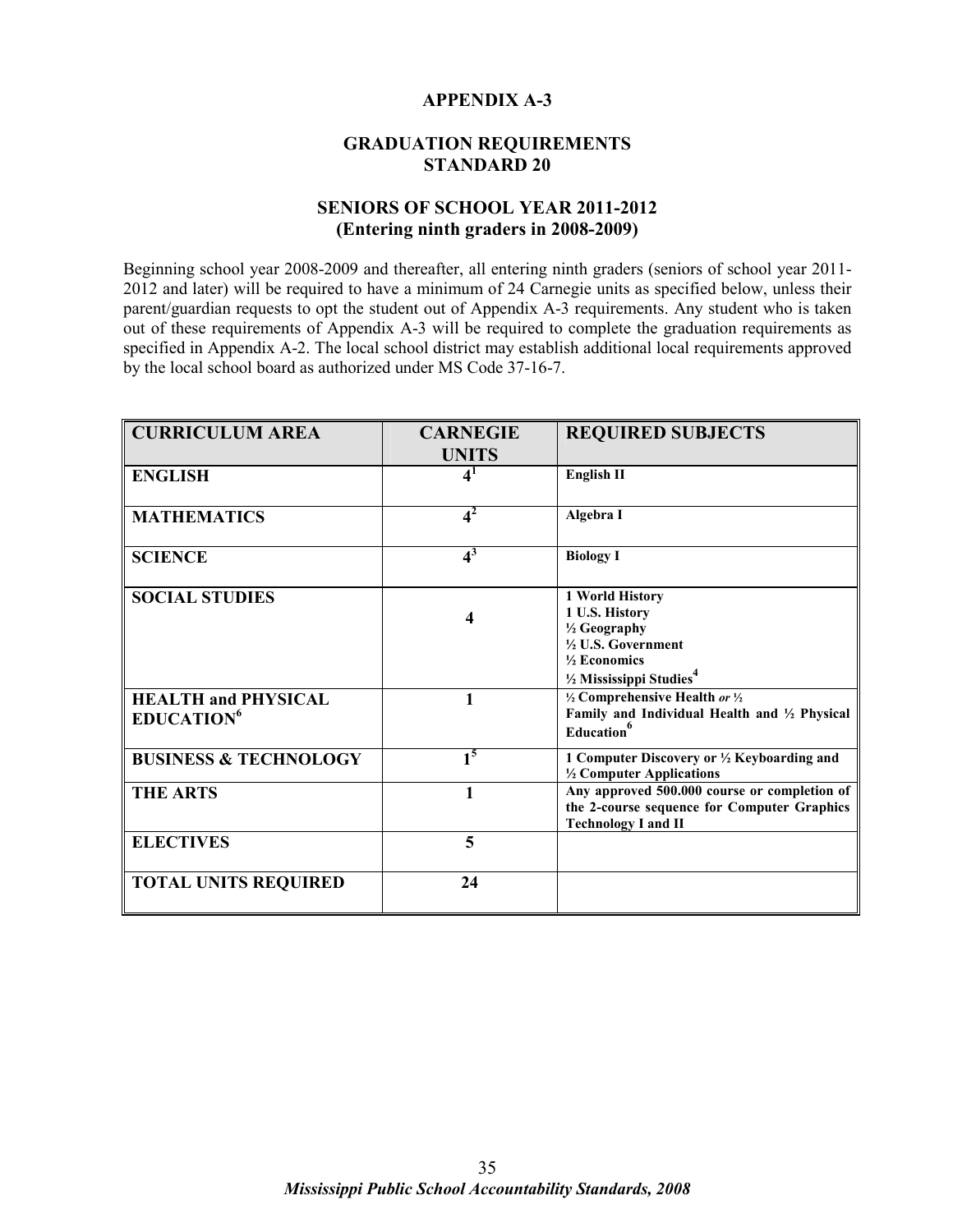#### **APPENDIX A-3 (Continued)**

# **GRADUATION REQUIREMENTS STANDARD 20**

# **SENIORS OF SCHOOL YEAR 2011-2012 (Entering ninth graders in 2008-2009)**

<sup>1</sup> Compensatory Reading and Compensatory Writing may not be included in the four English courses required for graduation; however, these courses may be included in the 5½ general electives required for graduation.

<sup>2</sup> Compensatory Mathematics and any developmental mathematics course may not be included in the four mathematics courses required for graduation; however, these courses may be included in the  $5\frac{1}{2}$ general electives required for graduation. Students are prohibited from taking Pre-Algebra or any other lower level math after successfully completing Algebra I. One of the four required mathematics units may be in Drafting if the student completes the 2-course sequence for Drafting I & II. Beginning school year 2007-2008 for all entering eighth graders, at least two of the four required mathematics courses must be higher than Algebra I. Effective with the eighth graders of 2008-2009, Pre-Algebra and Transition to Algebra may not be taken after a student completes Algebra I. The allowable mathematics courses that can be taken which are higher than Algebra I are: Geometry, Algebra II, Advanced Algebra, Trigonometry, Pre-Calculus, Calculus, AP Calculus AB, AP Calculus BC, Discrete Mathematics, Statistics, and AP Statistics. Effective with the eighth graders of 2004-2005, Pre-Algebra, Transition to Algebra, and Algebra I, may be taken in the eighth grade for Carnegie unit credit. Effective with the eighth graders of 2008-2009, Geometry may be taken in the eighth grade for Carnegie unit credit.

<sup>3</sup> One unit may be in Introduction to Agriscience, Concepts of Agriscience, Science of Agricultural Plants, Science of Agricultural Animals, or Science of Agricultural Environment. Two units may be in the following courses if the student completes the 2-course sequence: Agriscience I & II; Allied Health I & II; Aquaculture I & II; Forestry I & II; Horticulture I & II; Plastics and Polymer Science I & II; and Technology Applications I & II. Two units may be earned by completing the AEST 3-course sequence: one unit in Concepts of Agriscience; one unit in Science of Agricultural Animals or Science of Agricultural Plants, or Science of Agricultural Environment; and one unit in Agribusiness and Entrepreneurship. Beginning school year 2008-2009 for all entering eight graders, one unit must be a labbased physical science. The allowable lab-based physical science courses are Physical Science, Chemistry I, Chemistry II, AP Chemistry, Physics I, Physics II, AP Physics B, AP Physics C – Electricity and Magnetism, and AP Physics C – Mechanics.

<sup>4</sup> The credit earned for a State/Local Government course in any other state by an out-of-state transfer student who enters after the sophomore year can stand in lieu of Mississippi Studies or Mississippi State and Local Government. If the transfer student took a State/Local Government course in a grade level that did not award Carnegie unit credit, then any other ½ unit social studies course may be accepted. An outof-state student who transfers after the junior year may substitute any other ½ unit social studies course.

<sup>5</sup> Evidence of proficiency in Keyboarding and Computer Applications is accepted in lieu of the required courses if the student earns one unit in any of the courses listed in the *Business and Technology Framework* (academic and vocational).

<sup>6</sup> Carnegie units in physical education may be received from participation in interscholastic athletic activities, band, and ROTC if they meet the instructional requirements specified in the *Fitness through Physical Education Framework.* Interscholastic athletic activities used for Carnegie unit credit must be sanctioned by the Mississippi High School Activities Association.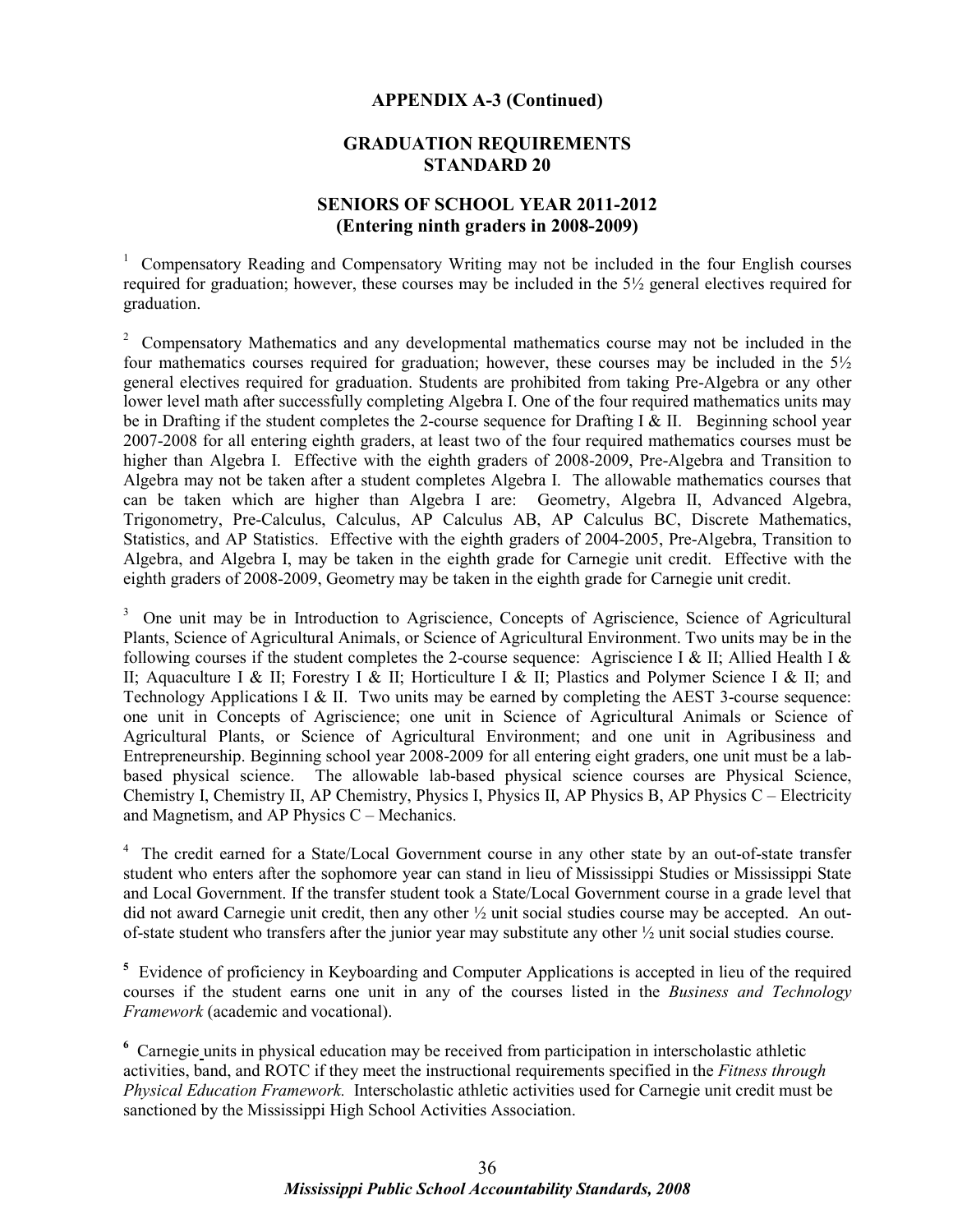#### **APPENDIX B**

# **REQUIRED COURSES IN THE CURRICULUM OF EACH SECONDARY SCHOOL**

#### **STANDARD 32**

# **APPENDIX B-1**

# **Effective Beginning School Year 2005-2006**

| <b>CURRICULUM AREA</b>               | <b>COURSES</b>                                       | <b>UNITS</b>            | <b>TOTAL</b><br><b>UNITS</b> |
|--------------------------------------|------------------------------------------------------|-------------------------|------------------------------|
|                                      |                                                      |                         |                              |
|                                      | <b>English I</b>                                     | 1                       |                              |
| <b>ENGLISH</b>                       | <b>English II</b>                                    |                         |                              |
|                                      | <b>English III</b>                                   |                         | $\boldsymbol{A}$             |
|                                      | <b>English IV</b>                                    |                         |                              |
|                                      | Algebra I                                            | $\mathbf{1}$            |                              |
| <b>MATHEMATICS</b>                   | Algebra II                                           |                         |                              |
|                                      | <b>Geometry</b>                                      |                         | 6                            |
|                                      | Pre-Algebra                                          |                         |                              |
|                                      | <b>Transition to Algebra</b>                         |                         |                              |
|                                      | <b>Elective Mathematics Courses</b>                  |                         |                              |
|                                      | <b>Biology I</b>                                     | 1                       |                              |
| <b>SCIENCE</b>                       | Chemistry                                            |                         |                              |
|                                      | Physics <sup>1</sup>                                 |                         | 6                            |
|                                      | <b>Elective Science Courses</b> <sup>2</sup>         | $3^2$                   |                              |
|                                      | <b>U.S. History</b>                                  | $\mathbf{1}$            |                              |
| <b>SOCIAL STUDIES</b>                | <b>U.S. Government</b>                               | $\frac{1}{2}$           |                              |
|                                      | <b>Mississippi Studies</b>                           | $\frac{1}{2}$           | $3\frac{1}{2}$               |
|                                      | <b>World History</b>                                 | $\mathbf{1}$            |                              |
|                                      | <b>Economics or Intro to Geography</b>               | $\frac{1}{2}$           |                              |
|                                      | <b>Computer Discovery or</b>                         |                         |                              |
| <b>BUSINESS &amp; TECHNOLOGY</b>     | $\frac{1}{2}$ Keyboarding and $\frac{1}{2}$ Computer | 1                       | $1\frac{1}{2}$               |
|                                      | <b>Applications</b>                                  |                         |                              |
|                                      | Personal Finance <sup>3</sup>                        | $\frac{1}{2}^{3}$       |                              |
|                                      | <b>Comprehensive Health or Family</b>                |                         |                              |
| <b>HEALTH</b>                        | and Individual Health                                | $\frac{1}{2}$           | 1                            |
|                                      | <b>Physical Education</b>                            | $\frac{1}{2}$           |                              |
| <b>THE ARTS</b>                      | Any approved 500.00 course                           | $\mathbf{1}$            | $\mathbf{1}$                 |
| <b>FAMILY &amp; CONSUMER SCIENCE</b> | <b>Family Dynamics</b>                               | $\frac{1}{2}$           | $\frac{1}{2}$                |
| <b>VOCATIONAL EDUCATION</b>          | Any combination of courses <sup>4</sup>              | $\overline{\mathbf{4}}$ | $\boldsymbol{\Lambda}$       |
|                                      |                                                      |                         |                              |
| <b>ELECTIVES</b>                     | Foreign Language (IHL) or                            | 1                       | $5\frac{1}{2}$               |
|                                      | <b>Advanced World Geography</b><br>(IHL)             |                         |                              |
|                                      |                                                      |                         | 33                           |
| <b>TOTAL UNITS REQUIRED</b>          |                                                      |                         |                              |

<sup>1</sup> Includes Physics I, Physics II, AP Physics B, AP Physics C—Electricity and Magnetism, and AP Physics C—Mechanics.

<sup>2</sup> Two of the three elective science units may be offered through the following courses: Introduction to Agriscience, Concepts of Agriscience, Science of Agricultural Plants, Science of Agricultural Animals, or Science of Agricultural Environment, Agriscience I & II, Allied Health I & II, Aquaculture I & II, Forestry I & II, Horticulture I & II, Plastics and Polymer Science I & II, and Technology Applications I & II.

**3** One unit in Agribusiness and Entrepreneurship Technology or ½ unit in Financial Technology, ½ unit in Resource Management, or  $\frac{1}{2}$  unit in National Endowment for Personal Finance may be offered in lieu of  $\frac{1}{2}$  unit in Personal Finance.

<sup>4</sup> Includes Agriculture; Business Technology; Cooperative and Marketing Education; Family and Consumer Sciences; Health Education; Home Economics, Lodging and Hospitality; Technology Education; and Trade and Industrial.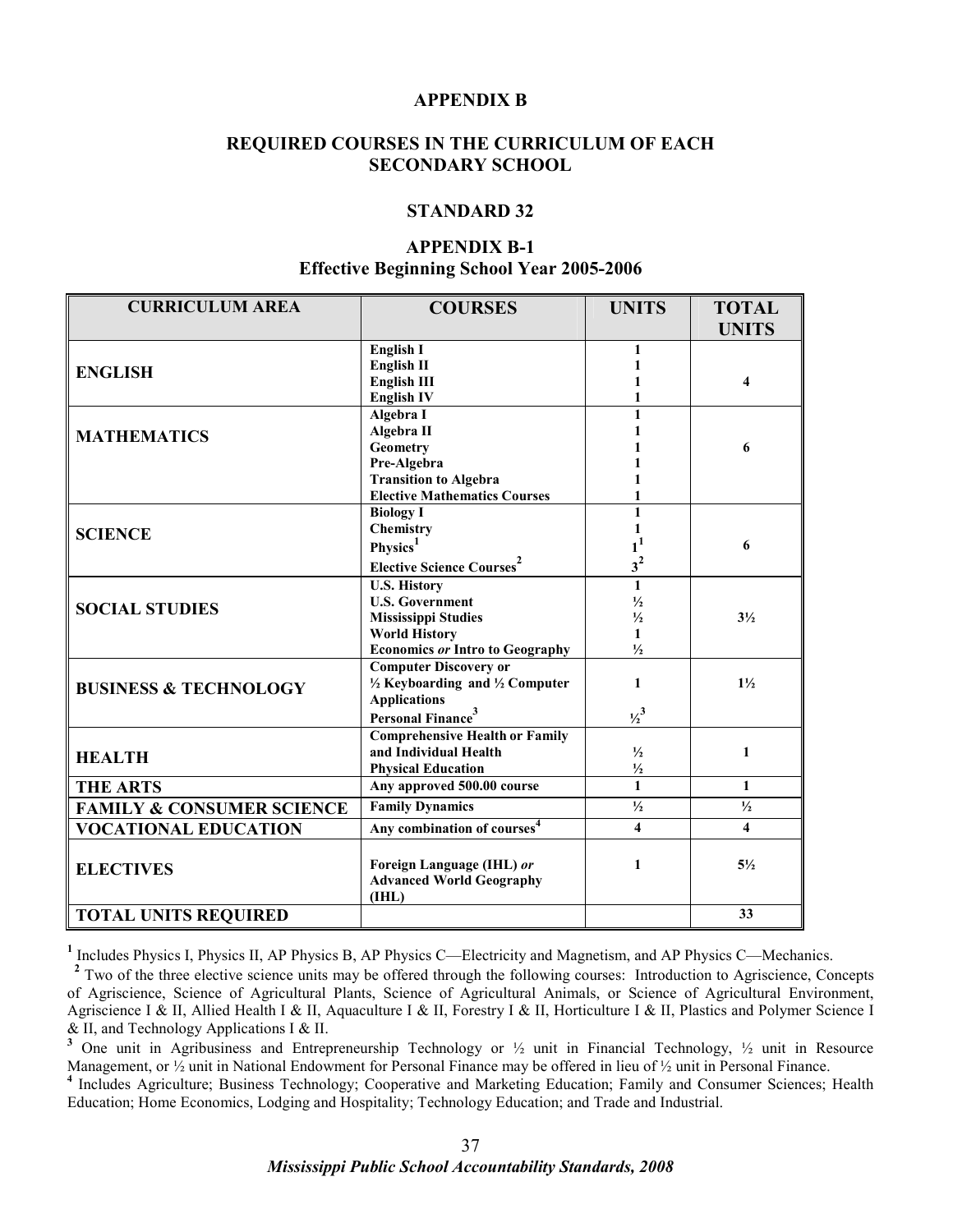# **APPENDIX B-2**

# **REQUIRED COURSES IN THE CURRICULUM OF EACH SECONDARY SCHOOL**

## **STANDARD 32**

# **Effective Beginning School Year 2007-2008**

| <b>CURRICULUM AREA</b>               | <b>COURSES</b>                                       | <b>UNITS</b>                                                         | <b>TOTAL</b><br><b>UNITS</b> |
|--------------------------------------|------------------------------------------------------|----------------------------------------------------------------------|------------------------------|
|                                      |                                                      |                                                                      |                              |
|                                      | English I                                            | 1                                                                    |                              |
| <b>ENGLISH</b>                       | <b>English II</b>                                    | 1                                                                    |                              |
|                                      | <b>English III</b>                                   | 1<br>1                                                               | 4                            |
|                                      | <b>English IV</b>                                    |                                                                      |                              |
|                                      | Algebra I                                            | 1<br>1                                                               |                              |
| <b>MATHEMATICS</b>                   | Algebra II<br><b>Geometry</b>                        |                                                                      |                              |
|                                      | Pre-Algebra                                          |                                                                      | 6                            |
|                                      | <b>Transition to Algebra</b>                         | 1                                                                    |                              |
|                                      | <b>Elective Mathematics Courses</b>                  | 1                                                                    |                              |
|                                      | <b>Biology I</b>                                     | $\mathbf{1}$                                                         |                              |
|                                      | Chemistry                                            | 1                                                                    |                              |
| <b>SCIENCE</b>                       | Physics <sup>1</sup>                                 | 1 <sup>1</sup>                                                       |                              |
|                                      | Elective Science Courses <sup>2</sup>                | 3 <sup>2</sup>                                                       | 6                            |
|                                      | <b>U.S. History</b>                                  | $\mathbf{1}$                                                         |                              |
| <b>SOCIAL STUDIES</b>                | <b>U.S. Government</b>                               | $\frac{1}{2}$                                                        |                              |
|                                      | <b>Mississippi Studies</b>                           | $\frac{1}{2}$                                                        |                              |
|                                      | <b>World History</b>                                 | $\mathbf{1}$                                                         | 4                            |
|                                      | <b>Economics</b>                                     | $\frac{1}{2}$                                                        |                              |
|                                      | <b>Intro to Geography</b>                            | $\frac{1}{2}$                                                        |                              |
|                                      | <b>Computer Discovery or</b>                         |                                                                      |                              |
|                                      | $\frac{1}{2}$ Keyboarding and $\frac{1}{2}$ Computer | $\mathbf{1}$                                                         | $1\frac{1}{2}$               |
| <b>BUSINESS &amp; TECHNOLOGY</b>     | <b>Applications</b>                                  |                                                                      |                              |
|                                      | Personal Finance <sup>3</sup>                        | $\frac{1}{2}$                                                        |                              |
|                                      | <b>Comprehensive Health or Family</b>                |                                                                      |                              |
| <b>HEALTH</b>                        | and Individual Health                                | $\frac{1}{2}$                                                        | $\mathbf{1}$                 |
|                                      | <b>Physical Education</b>                            | $\frac{1}{2}$                                                        |                              |
| <b>THE ARTS</b>                      | Any approved 500.00 course                           | $\mathbf{1}$                                                         | $\mathbf{1}$                 |
| <b>FAMILY &amp; CONSUMER SCIENCE</b> | <b>Family Dynamics</b>                               | $\frac{1}{2}$                                                        | $\frac{1}{2}$                |
| <b>VOCATIONAL EDUCATION</b>          | Any combination of courses <sup>4</sup>              | 4 <sup>4</sup>                                                       | $\overline{\mathbf{4}}$      |
|                                      | At least one (1) advanced                            |                                                                      |                              |
| <b>ADVANCED PLACEMENT 5, 6</b>       | placement course in each of                          |                                                                      | 4                            |
|                                      | the four (4) core areas.                             | 1 <sup>5.6</sup>                                                     |                              |
|                                      |                                                      |                                                                      |                              |
|                                      | <b>AP</b> course in Mathematics                      |                                                                      |                              |
|                                      | <b>AP</b> course in Science                          | $1^{\frac{5}{1}, 6}$<br>$1^{\frac{5}{1}, 6}$<br>$1^{\frac{5}{1}, 6}$ |                              |
|                                      | <b>AP course in Language Arts</b>                    |                                                                      |                              |
|                                      | <b>AP course in Social Studies</b>                   |                                                                      |                              |
|                                      | Foreign Language (IHL) or                            |                                                                      |                              |
| <b>ELECTIVES</b>                     | <b>Advanced World Geography</b>                      | 1                                                                    | $1\frac{1}{2}$               |
|                                      | (IHL)                                                | $\frac{1}{2}$                                                        |                              |
|                                      | <b>Any other Elective</b>                            |                                                                      |                              |
| <b>TOTAL UNITS REQUIRED</b>          |                                                      |                                                                      | $33\frac{1}{2}$              |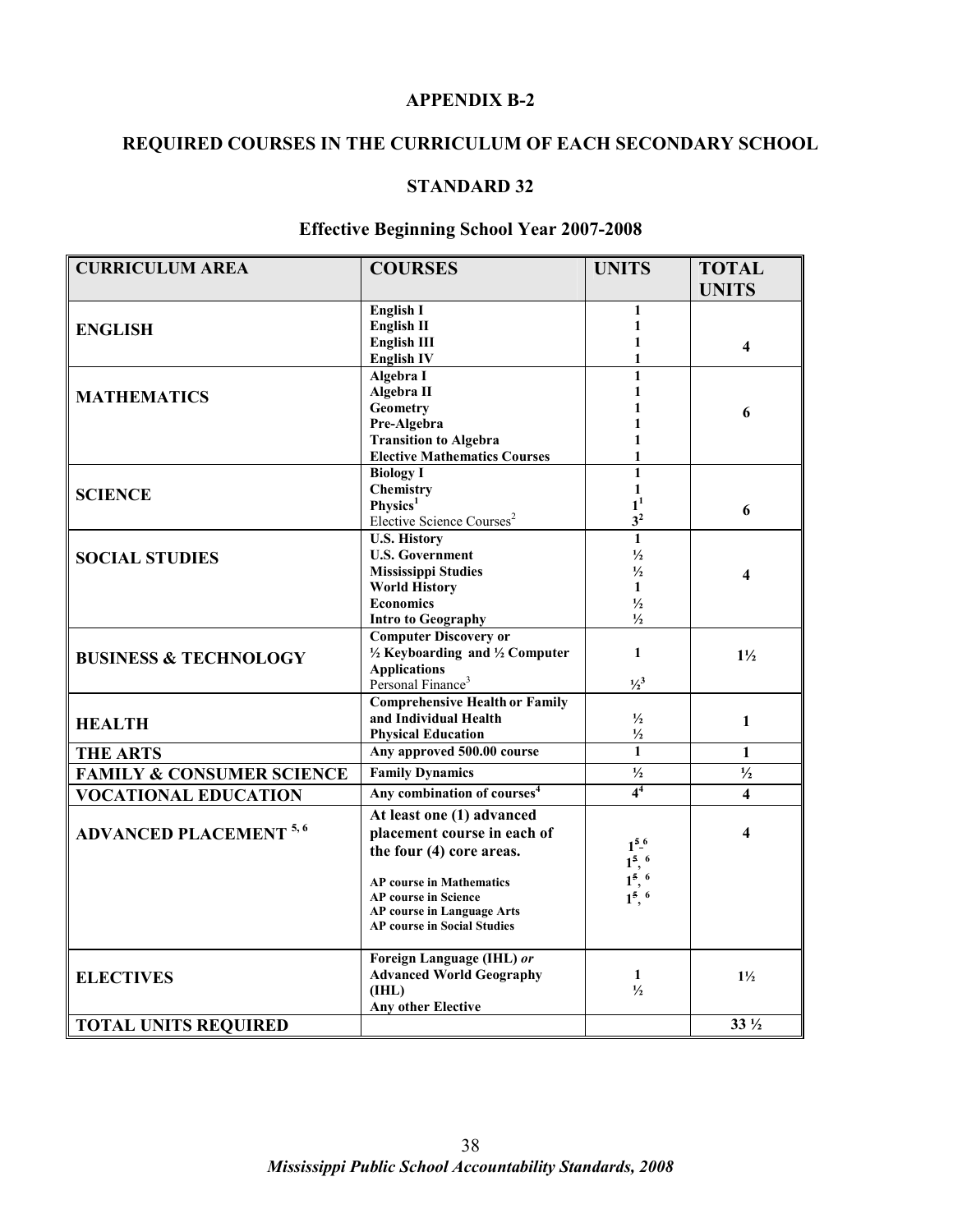# **APPENDIX B-2 (Continued)**

# **REQUIRED COURSES IN THE CURRICULUM OF EACH SECONDARY SCHOOL**

# **STANDARD 32**

## **Effective Beginning School Year 2007-2008**

<sup>1</sup> Includes Physics I, Physics II, AP Physics B, AP Physics C—Electricity and Magnetism, and AP Physics C—Mechanics.

<sup>2</sup> Two of the three elective science units may be offered through the following courses: Introduction to Agriscience, Concepts of Agriscience, Science of Agricultural Plants, Science of Agricultural Animals, or Science of Agricultural Environment, Agriscience I & II, Allied Health I & II, Aquaculture I & II, Forestry I & II, Horticulture I & II, Plastics and Polymer Science I & II, and Technology Applications I & II.

<sup>3</sup>One unit in Agribusiness and Entrepreneurship Technology or  $\frac{1}{2}$  unit in Financial Technology,  $\frac{1}{2}$  unit in Resource Management, or ½ unit in National Endowment for Personal Finance may be offered in lieu of ½ unit in Personal Finance.

**4** Includes Agriculture; Business Technology; Cooperative and Marketing Education; Family and Consumer Sciences; Health Education; Home Economics, Lodging and Hospitality; Technology Education; and Trade and Industrial.

**<sup>5</sup>** A school offering the International Baccalaureate program is exempted.

<sup>6</sup> Distance learning or the Mississippi Department of Education's Mississippi Virtual Public School (MVPS) may be used as an appropriate alternative for the delivery of these required Advanced Placement (AP) courses.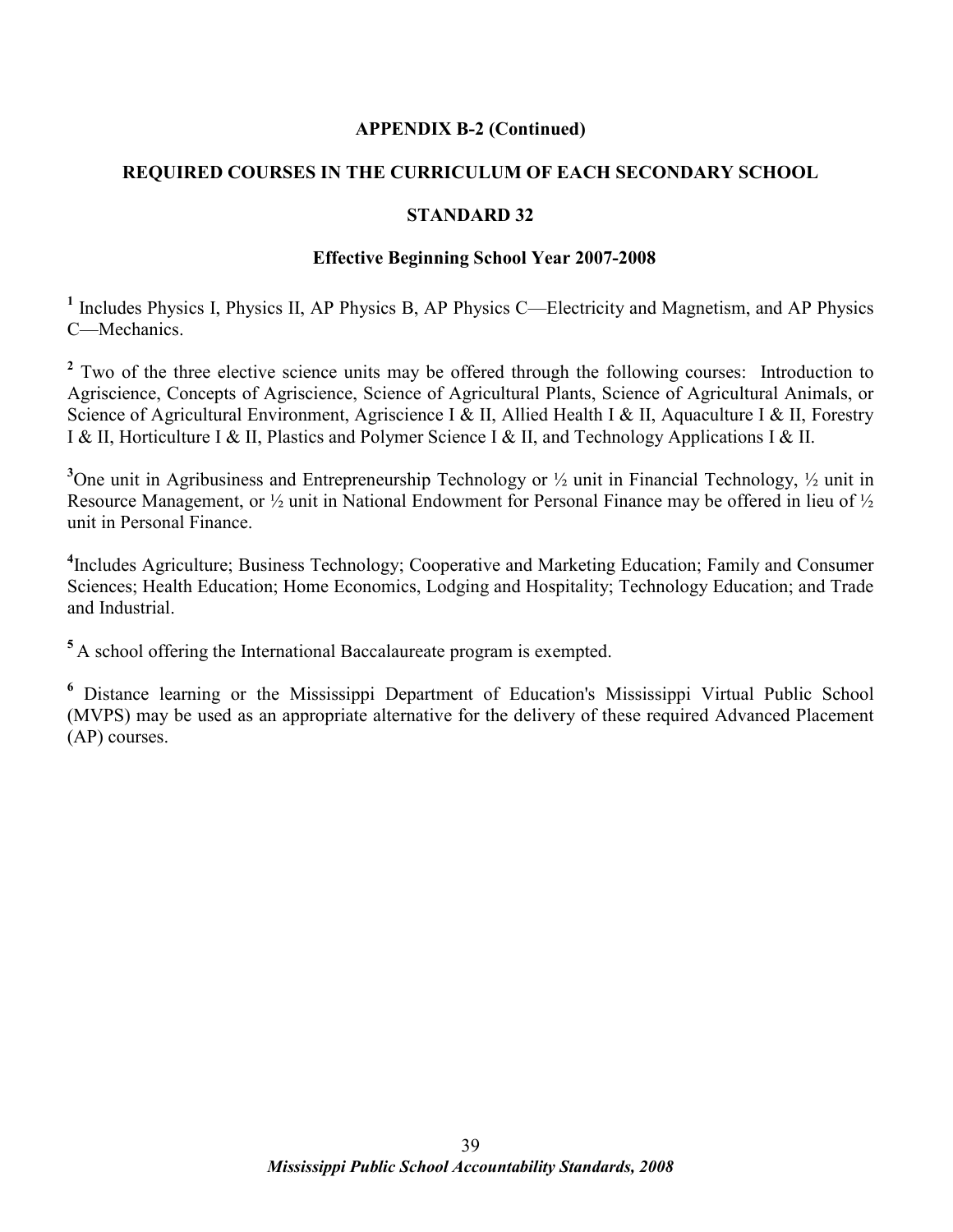## **APPENDIX C**

# **REQUIREMENTS FOR ADMISSION TO INSTITUTIONS OF HIGHER LEARNING (IHL) PUBLIC UNIVERSITIES IN MISSISSIPPI**

#### **STANDARD 32**

#### **(For graduates entering a public institution of higher learning prior to the summer of 2012)**

| <b>CURRICULUM AREA</b>      | <b>COURSES</b>                                                                                                                                                                                                                                                                                           | <b>UNITS</b>       |
|-----------------------------|----------------------------------------------------------------------------------------------------------------------------------------------------------------------------------------------------------------------------------------------------------------------------------------------------------|--------------------|
| <b>ENGLISH</b>              |                                                                                                                                                                                                                                                                                                          | $\mathbf{4}^1$     |
| MATHEMATICS <sup>2</sup>    | Algebra I <sup>3</sup><br>Geometry<br>Algebra II                                                                                                                                                                                                                                                         | 3                  |
| <b>SCIENCE</b>              | <b>SELECT 3 UNITS FROM THE</b><br><b>FOLLOWING LIST:</b><br><b>Physical Science</b> <sup>4</sup><br><b>Biology</b><br><b>Advanced Biology</b><br>Chemistry<br><b>Advanced Chemistry</b><br><b>Physics</b><br><b>Advanced Physics</b><br>Or any other science course with comparable<br>content and rigor | 3<br>(2 lab-based) |
| <b>SOCIAL STUDIES</b>       | <b>U.S. History</b><br><b>World History</b><br>U.S. Government $(\frac{1}{2})$<br>Economics $(\frac{1}{2})$ or<br>Geography $(\frac{1}{2})$                                                                                                                                                              | 3                  |
| <b>COMPUTER EDUCATION</b>   | <b>Computer Applications<sup>5</sup></b>                                                                                                                                                                                                                                                                 | $\frac{1}{2}$      |
| <b>ADVANCED ELECTIVES</b>   | <b>SELECT 2 UNITS<sup>6</sup> FROM THE</b><br><b>FOLLOWING LIST:</b><br>Foreign Language <sup>3</sup><br><b>World Geography</b><br>4 <sup>th</sup> year lab-based Science<br>4 <sup>th</sup> year Mathematics                                                                                            | $\overline{2}$     |
| <b>TOTAL UNITS REQUIRED</b> |                                                                                                                                                                                                                                                                                                          | $15\frac{1}{2}$    |

**<sup>1</sup>**Courses must require substantial communication skills.

<sup>2</sup>A fourth class in higher-level mathematics is highly recommended.

<sup>3</sup> Pre-high school units: Algebra I or first-year Foreign Language taken prior to high school will be accepted for admission, provided course content is the same as the high school course.

**<sup>4</sup>** One Carnegie unit from a Physical Science course with content at a level that may serve as an introduction to Physics and Chemistry may be used.

<sup>5</sup>This course should include use of application packages such as word processing and spread sheets. The course should also include basic computer terminology and hardware operation.

**<sup>6</sup>** One of the two units must be in Foreign Language or World Geography.

**<sup>7</sup>** Limited exceptions to high school unit requirements may be available. For more information contact the Office of Admissions. Admission requirements are subject to change without notice at the direction of the Board of Trustees of the Mississippi

Institutions of Higher Learning*.*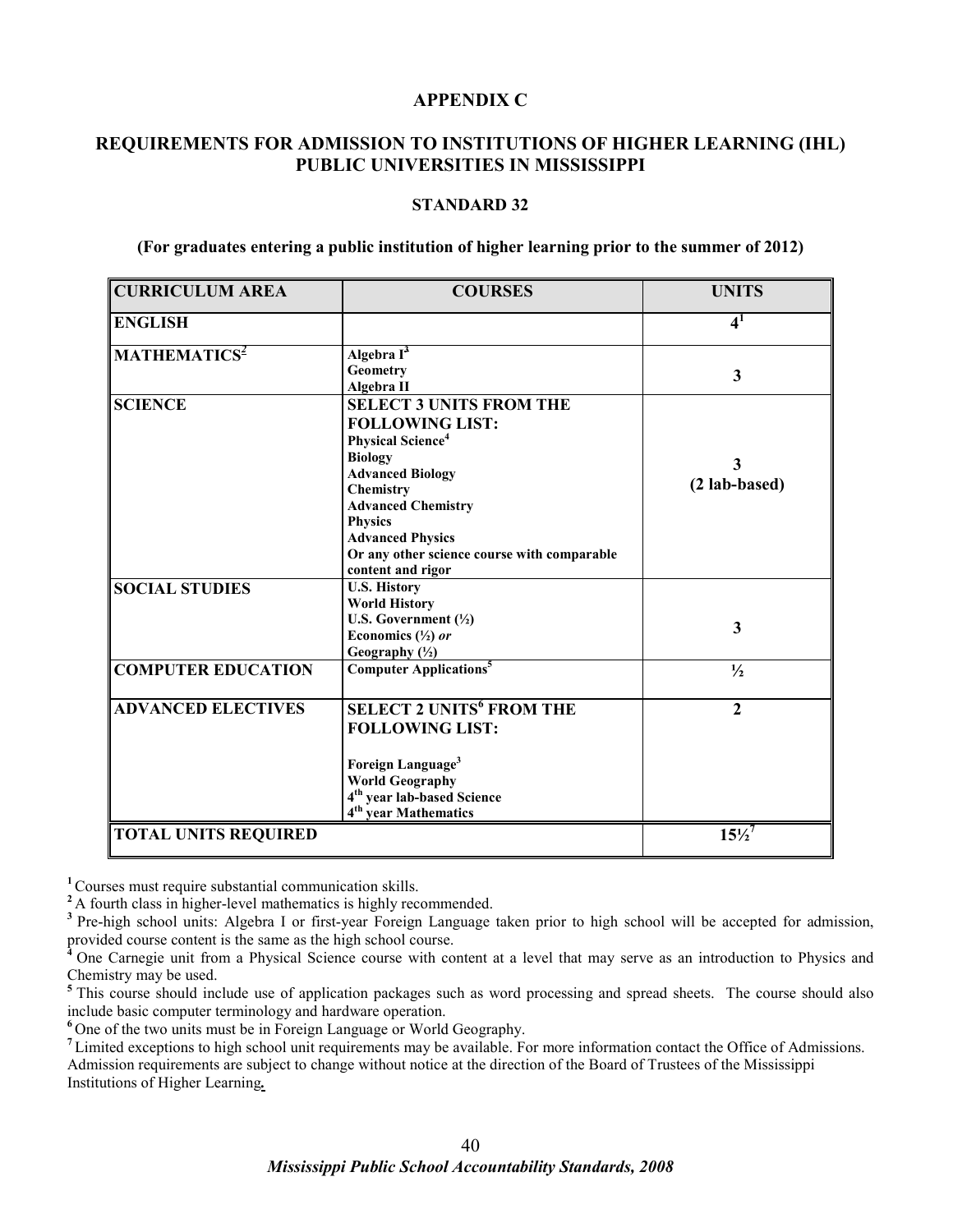#### **APPENDIX C-2**

#### **COLLEGE PREPARATORY CURRICULUM FOR ADMISSION BEGINNING IN THE SUMMER OF 2012TO INSTITUTIONS OF HIGHER LEARNING (IHL) PUBLIC UNIVERSITIES IN MISSISSIPPI**

| <b>CURRICULUM AREA</b>       | <b>COURSES</b>                                                                                                                                                                                                                                                                                                                                       | <b>UNITS</b>                 |
|------------------------------|------------------------------------------------------------------------------------------------------------------------------------------------------------------------------------------------------------------------------------------------------------------------------------------------------------------------------------------------------|------------------------------|
| <b>ENGLISH</b>               |                                                                                                                                                                                                                                                                                                                                                      | $\overline{4}^1$             |
| <b>MATHEMATICS</b>           | Algebra I <sup>2</sup> , Geometry, Algebra II, and any<br>one Carnegie Unit of comparable rigor and<br>content (e.g., Advanced Algebra,<br>Trigonometry, Pre-Calculus, Calculus, AP<br><b>Calculus AB, AP Calculus BC, Discrete</b><br>Mathematics, Probability and Statistics, or<br><b>AP Statistics)</b>                                          | $\overline{\mathbf{4}}$      |
| <b>SCIENCE</b>               | Biology I, Chemistry I, and any two Carnegie<br>Units of comparable rigor and content (e.g.,<br>Physics, Physical Science, Biology II,<br><b>Chemistry II, AP Chemistry, Physics II, AP</b><br>Physics B, AP Physics C - Electricity and<br><b>Magnetism, AP Physics C - Mechanics,</b><br>Botany, Microbiology, or Human Anatomy<br>and Physiology) | $\overline{\mathbf{4}}$      |
| <b>SOCIAL STUDIES</b>        | World History, U.S. History,<br><b>Introduction to World Geography,</b><br>U.S. Government, Economics, and/or<br>Mississippi Studies <sup>2</sup> .<br>(Credit earned for a state/local government<br>course in any other state may stand in lieu of<br><b>Mississippi Studies.)</b>                                                                 | $\boldsymbol{4}$             |
| <b>ARTS</b>                  | Any visual and/or performing arts course(s),<br>meeting the requirements for high school<br>graduation.                                                                                                                                                                                                                                              | $\mathbf{1}$                 |
| <b>ADVANCED ELECTIVES</b>    | Foreign Language I <sup>2</sup> and II, Advanced<br>World Geography and a Foreign Language<br>I or any combination of English, mathematics,<br>or lab-based science courses of comparable<br>rigor and content to those required above.                                                                                                              | $\overline{2}$               |
| <b>COMPUTER APPLICATIONS</b> | <b>Computer Applications</b>                                                                                                                                                                                                                                                                                                                         | $\frac{1}{2}$                |
| <b>TOTAL UNITS REQUIRED</b>  |                                                                                                                                                                                                                                                                                                                                                      | $19\frac{1}{2}$ <sup>4</sup> |

#### **STANDARD 32**

<sup>1</sup> Courses must require substantial communication skills. Compensatory Reading and Compensatory Writing may not be included.

**<sup>2</sup>**Algebra I, first year Foreign Language, or Mississippi Studies taken prior to high school will be accepted for admission provided the course content is the same as the high school course.

<sup>3</sup> Course should emphasize the computer as a productivity tool. Instruction should include the use of application packages, such as word processing and spreadsheets. The course should also include basic computer terminology and hardware operation.

**<sup>4</sup>**Limited exceptions to high school unit requirements may be available. For more information contact the Office of Admissions. Admission requirements are subject to change without notice at the direction of the Board of Trustees of the Mississippi Institutions of Higher Learning.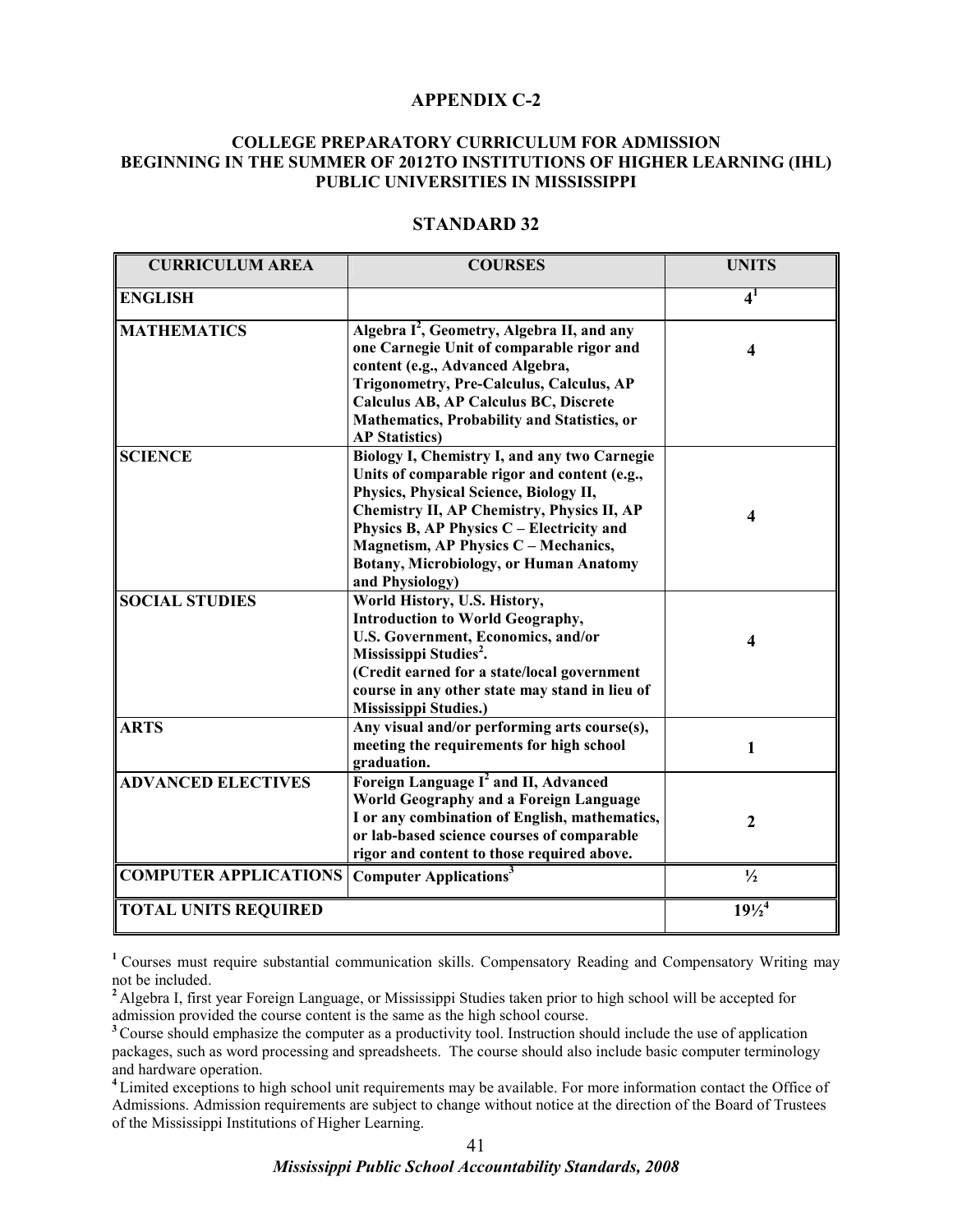# **APPENDIX D**

# **COURSE DEVELOPMENT**

Courses that are to be offered above the minimum required Carnegie units and that are not listed in the current edition of *Approved Courses for the Secondary Schools of Mississippi,* as provided for in State Board of Education Policies 2902 and 2903, must meet the criteria outlined in 1.0 through 5.0 below in order to qualify for credit toward graduation. However, in the event that the local school district wishes to implement a course that is nationally or regionally recognized, then the Office of Curriculum and Instruction may approve that course for use in that district for one year by meeting the following conditions:

- the course has a well-defined curriculum, and the local school district wishes to implement the course on a pilot basis;
- the local board of education has approved that implementation for one year; and
- the appropriate Mississippi Department of Education office agrees with the district request.

During that year, appropriate MDE staff will visit the district and review the course implementation. If the course clearly meets the intent of the course development requirements (1.0 through 5.0), then it may be recommended for continued use in the district*.* If it does not meet the requirements, it will not be approved a second year. However, it may be submitted by the district under the criteria for course approval (1.0 through 5.0).

The required information must be attached to the application. Each required attachment should be marked with the appropriate reference number. Omission of any of this information will cause this application to be returned to the district for revisions and resubmitted prior to the October deadline date in order for the course to be considered.

#### **1.0 Definitions**

- 1.1 **Course** an organized set of competencies and suggested objectives within an academic discipline offered for a period of time (semester or school year) for which a student receives academic credit.
- 1.2 **Developmental Course** a course designed to be taught in any grade 7-12 (or any combination of grades 7-12 served within a school) that does not appear as an approved course in the current edition of *Approved Courses for the Secondary Schools of Mississippi* published by the Office of Curriculum and Instruction but is in the approval-seeking process as initiated by said school district to be taught in said school district.

#### **2.0 Preliminary Approval Criteria**

- 2.1 A district must have the approval of the local school board before submitting a course to the Commission for approval.
- 2.2 Courses must not be alternatives or replacements for any State Board of Education basic course requirements (Appendix B) or graduation requirements (Appendix A) or Mississippi Institutions of Higher Learning student admission requirements (Appendix C).
- 2.3 Courses submitted for approval must meet during the teaching day.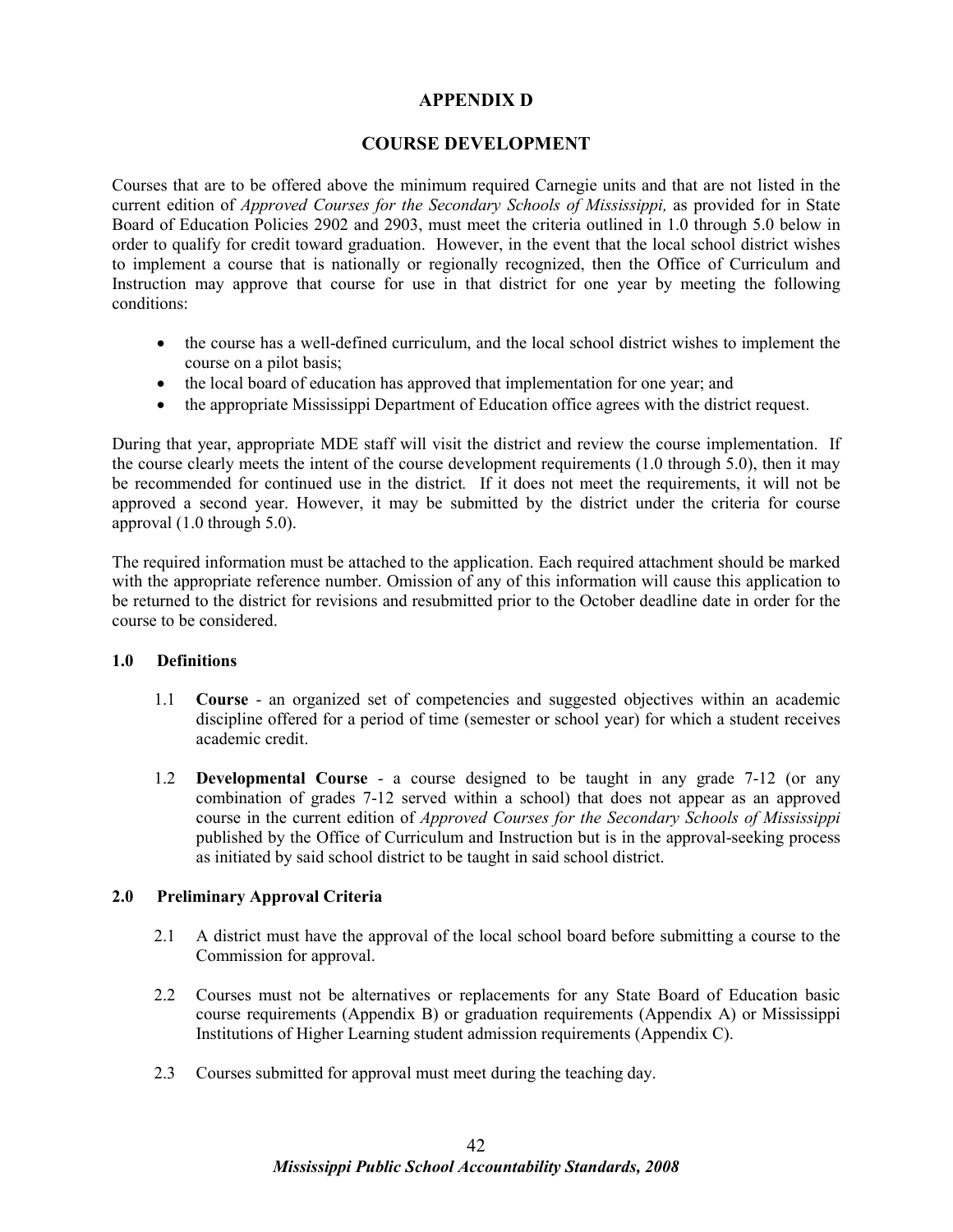## **3.0 Application/Approval Procedure/Adoption**

- 3.1 Application for approval of local developmental courses must be made by the third Monday of October.
- 3.2 Applications will be reviewed according to preliminary criteria listed in 2.0 and content criteria listed in 4.0.
- 3.3 The Office of Curriculum and Instruction will notify districts of the status of the course.
- 3.4 Approval for local developmental courses will be a one-year process, commencing with the beginning of the next school year following approval.
- 3.5 At the conclusion of the school year, a summative evaluation is required (deadline June 30).

## **4.0 Application Content**

- 4.1 Application for local developmental course approval will be made on forms provided by the Office of Curriculum and Instruction. The application will include the following:
	- 4.1.1 Course title<br>4.1.2 Academic d
	- Academic discipline $(s)$
	- 4.1.3 Required teacher licensure
	- 4.1.4 Pre-requisite courses for enrollment
	- 4.1.5 Carnegie unit credit for course
	- 4.1.6 Grade levels to be served<br>4.1.7 Number of minutes per da
	- Number of minutes per day/week instruction is to be given
	- 4.1.8 Budget
- 4.2 The instructional management plan for the developmental course will be submitted and must contain the following:
	- 4.2.1 Course design -- The course design will indicate the content of the course.
	- 4.2.2 Course description -- The course description will adhere to the format of the current discipline framework for which the course is being submitted. Failure to do so will result in the application being returned to the district for revisions, and the application must be resubmitted prior to the deadline date. The description will consist of the following:
		- Competencies/Strand objectives
		- Suggested objectives/Content objectives
		- Suggested student and teacher activities
		- Suggested assessment strategies
		- **Resources**
	- 4.2.3 Course evaluation plan -- The evaluation plan will include how the district will determine the success of and need for the course during the pilot period (year one).
- 4.3 A written narrative detailing the following will be submitted:
	- 4.3.1 Why the course is being initiated<br>4.3.2 How the needs assessment was co
	- How the needs assessment was conducted
	- 4.3.2 How many people responded to the needs assessment
- 4.4 Projected expenditure budget for this course for one fiscal year. (Detailed costs should include equipment, supplies, etc.)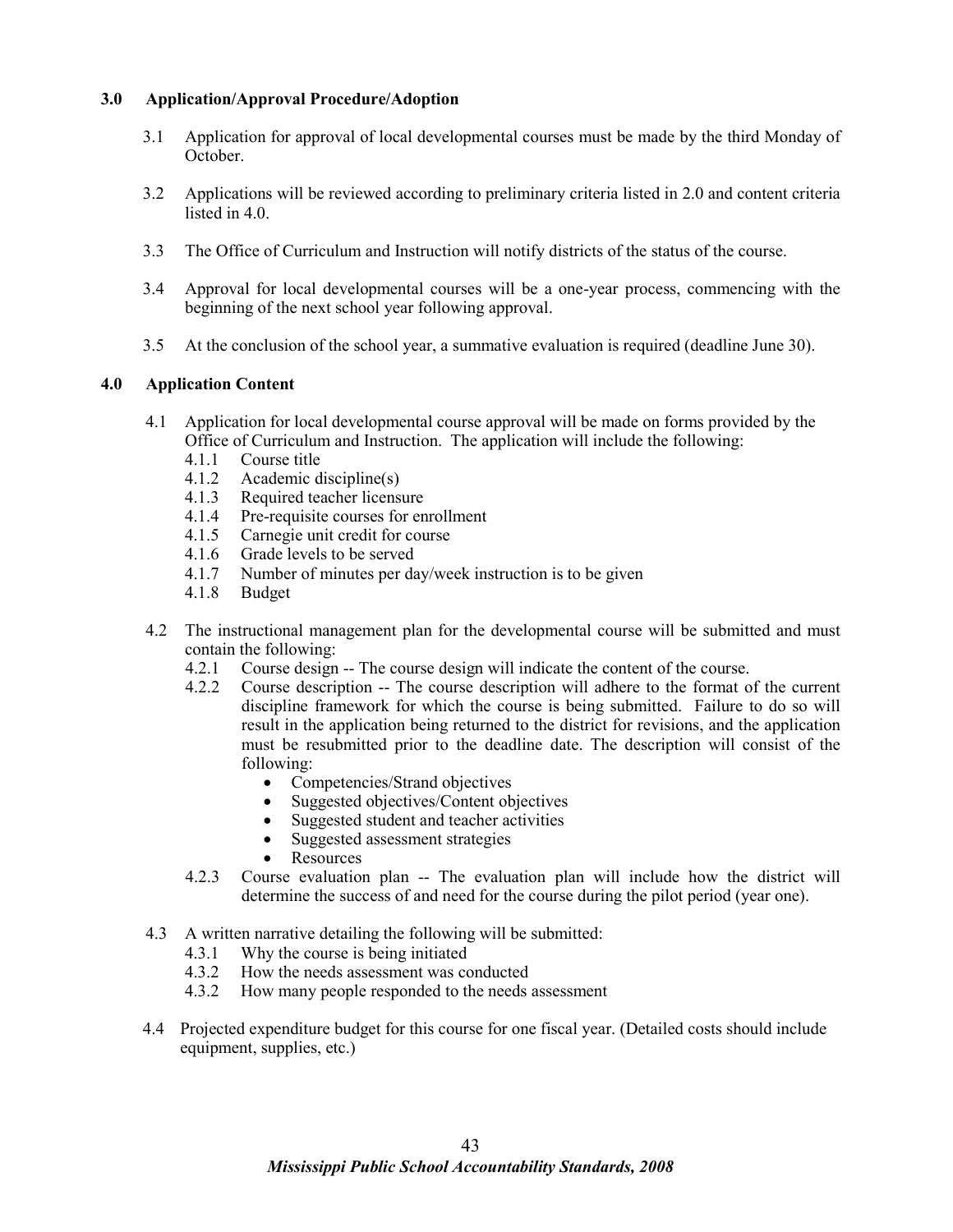#### **5.0 Curriculum Structure Validation**

- 5.1 At the end of the pilot year, the school district will submit a final summative evaluation report to the Mississippi Department of Education, Office of Curriculum and Instruction, no later than June 30.
- 5.2 Upon receipt of the final evaluation report, the course will be reviewed to determine if it should be recommended for continued use. The following will be considered:
	- 5.2.1 Course information appears complete and accurate.
		- 5.2.1.1 Major purpose of course is clearly stated and appropriate.
		- 5.2.1.2 Competencies are indicated and appropriate.
		- 5.2.1.3 Objectives that were added or deleted as a result of evaluation data are indicated.
	- 5.2.2 Course activities are complete
		- 5.2.2.1 Competencies/Strand objectives are defined.
		- 5.2.2.2 Suggested objectives/Content objectives are defined.
		- 5.2.2.3 Suggested student and teacher strategies are appropriate.
		- 5.2.2.4 Suggested assessment strategies are appropriate.
		- 5.2.2.5 Appropriate resources are given.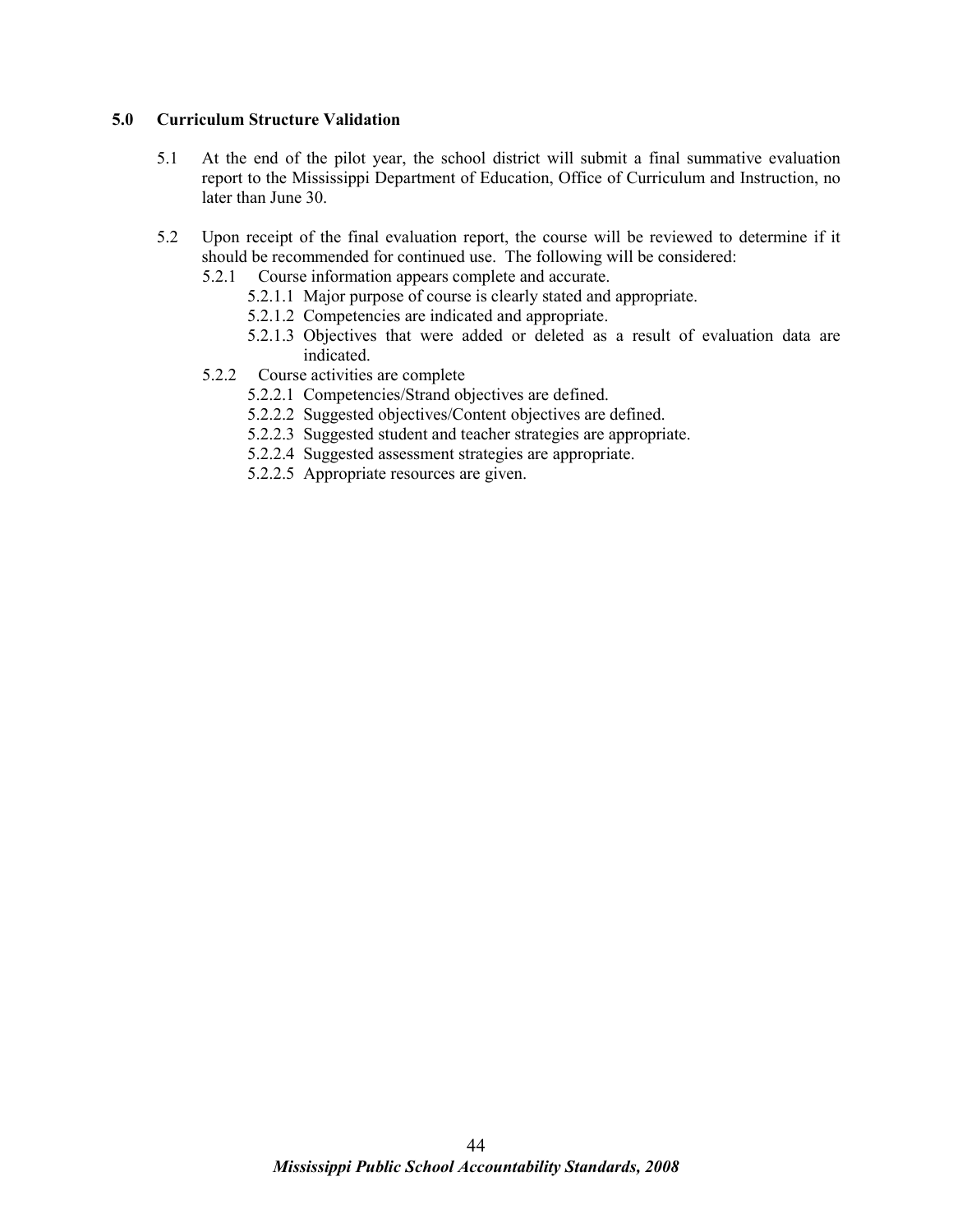#### **MISSISSIPPI DEPARTMENT OF EDUCATION OFFICE OF CURRICULUM AND INSTRUCTION DEVELOPMENTAL COURSES**

#### **Deadline Date: Third Monday in October or Third Monday in April**

#### **1.0 General Information**

All developmental courses offered in Mississippi school districts must be approved by the Office of Curriculum and Instruction. School districts seeking approval to offer a course not listed in the *Approved Courses for the Secondary Schools of Mississippi* must (1) **complete this application**, (2) **attach required documents**, and (3) **comply with the criteria and requirements** prior to the October deadline date.

#### **2.0 School District Information of Compliance with Section 2.0, Appendix D,** *Mississippi Public School Accountability Standards.*

| ,我们也不会有什么。""我们的人,我们也不会有什么?""我们的人,我们也不会有什么?""我们的人,我们也不会有什么?""我们的人,我们也不会有什么?""我们的人                                                                                                                           |  |                                  |  |
|------------------------------------------------------------------------------------------------------------------------------------------------------------------------------------------------------------|--|----------------------------------|--|
| ,我们也不能在这里的时候,我们也不能在这里的时候,我们也不能会在这里,我们也不能会在这里,我们也不能会在这里的时候,我们也不能会在这里的时候,我们也不能会在这里                                                                                                                           |  |                                  |  |
| $\text{School Name(s):}$                                                                                                                                                                                   |  |                                  |  |
|                                                                                                                                                                                                            |  |                                  |  |
| ,我们也不会有什么。""我们的人,我们也不会有什么?""我们的人,我们也不会有什么?""我们的人,我们也不会有什么?""我们的人,我们也不会有什么?""我们的人                                                                                                                           |  |                                  |  |
|                                                                                                                                                                                                            |  |                                  |  |
|                                                                                                                                                                                                            |  |                                  |  |
| School Phone:                                                                                                                                                                                              |  | District Phone:                  |  |
|                                                                                                                                                                                                            |  |                                  |  |
| Title: $\qquad \qquad$                                                                                                                                                                                     |  | Phone Number:                    |  |
|                                                                                                                                                                                                            |  | <b>School District meets the</b> |  |
| (Name of School District)<br>preliminary approval criteria for submission of a developmental course for approval listed in<br>Section 2.0, Appendix D, Mississippi Public School Accountability Standards. |  |                                  |  |

(Superintendent's Signature) (Date)

 **\_\_\_\_\_\_\_\_\_\_\_\_\_\_\_\_\_\_\_\_\_\_\_\_**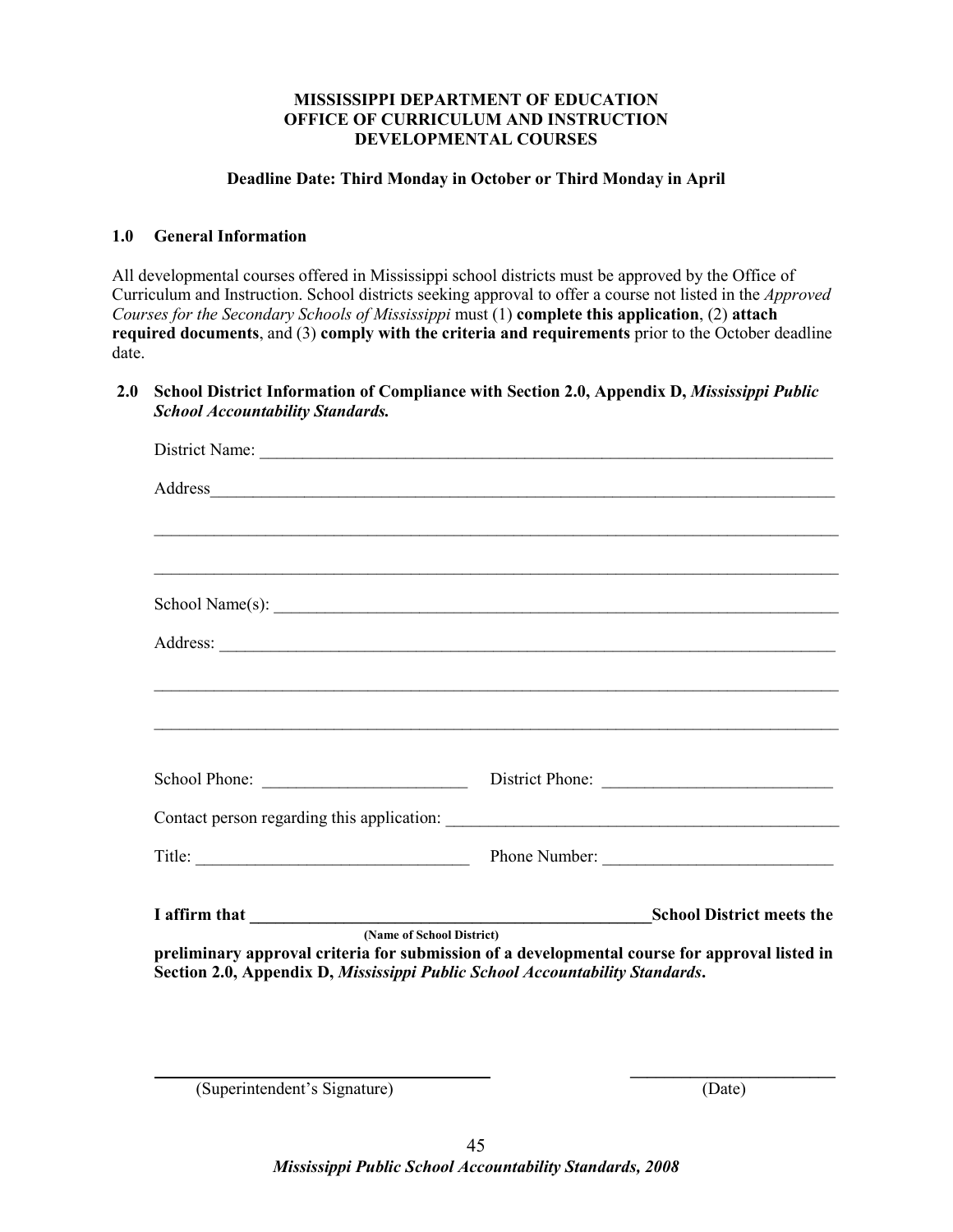- **3.0 Application will be reviewed according to preliminary criteria listed in 2.0 and content criteria listed in 4.0, Appendix D,** *Mississippi Public School Accountability Standards***.**
- **4.0 Application Content**: **The following information must be attached to this application. Please mark each required attachment with the appropriate reference number. Omission of any of this information will cause this application to be returned to the district for revisions prior to the October deadline date in order for the course to be considered.**
	- **4.1 Course Information**:
		- 4.1.1 Course title:

4.1.2 Academic discipline(s) to which course is assigned (i.e., English, social studies):

4.1.3 Required teacher licensure code for this course: 4.1.4 Pre-requisite course(s): \_ 4.1.5 Carnegie unit credit: \_\_\_\_\_\_\_\_\_\_\_\_\_\_\_\_\_\_\_\_\_\_\_\_\_\_\_\_\_\_\_\_\_\_\_\_\_\_\_\_\_\_\_\_\_\_\_\_\_\_

 $\_$ 

 $4.1.6$  Grade level(s) to be served:

 (List all that apply.) 4.1.7 Number of classes per week:

Number of minutes per class per week:

4.1.8 Budget (one fiscal year) Total:

## **4.2 The instructional management plan for the developmental course includes the following framework format:**

- 4.2.1 Course design-course content
- 4.2.2 Course description
	- Competencies/Strand objectives
	- Suggested objectives/Content objectives
	- Suggested student and teacher activities
	- Suggested assessment strategies
	- Resources
- 4.2.3 Course evaluation plan (evaluation plan will include how the district will determine the success of and need for the course)

#### **4.3 A written narrative detailing the following:**

- 4.3.1 Why the course is being initiated
- 4.3.2 How the needs assessment was conducted
- 4.3.3 How many people responded to the needs assessment

#### **4.4 Projected expenditure budget for this course for one fiscal year**.

Send the completed application and required attachments to: Director, Office of Curriculum and Instruction, Mississippi Department of Education, Post Office Box 771, Suite 330, Jackson, Mississippi 39205-0771.

#### **Application Deadline: Third Monday in October or Third Monday in April**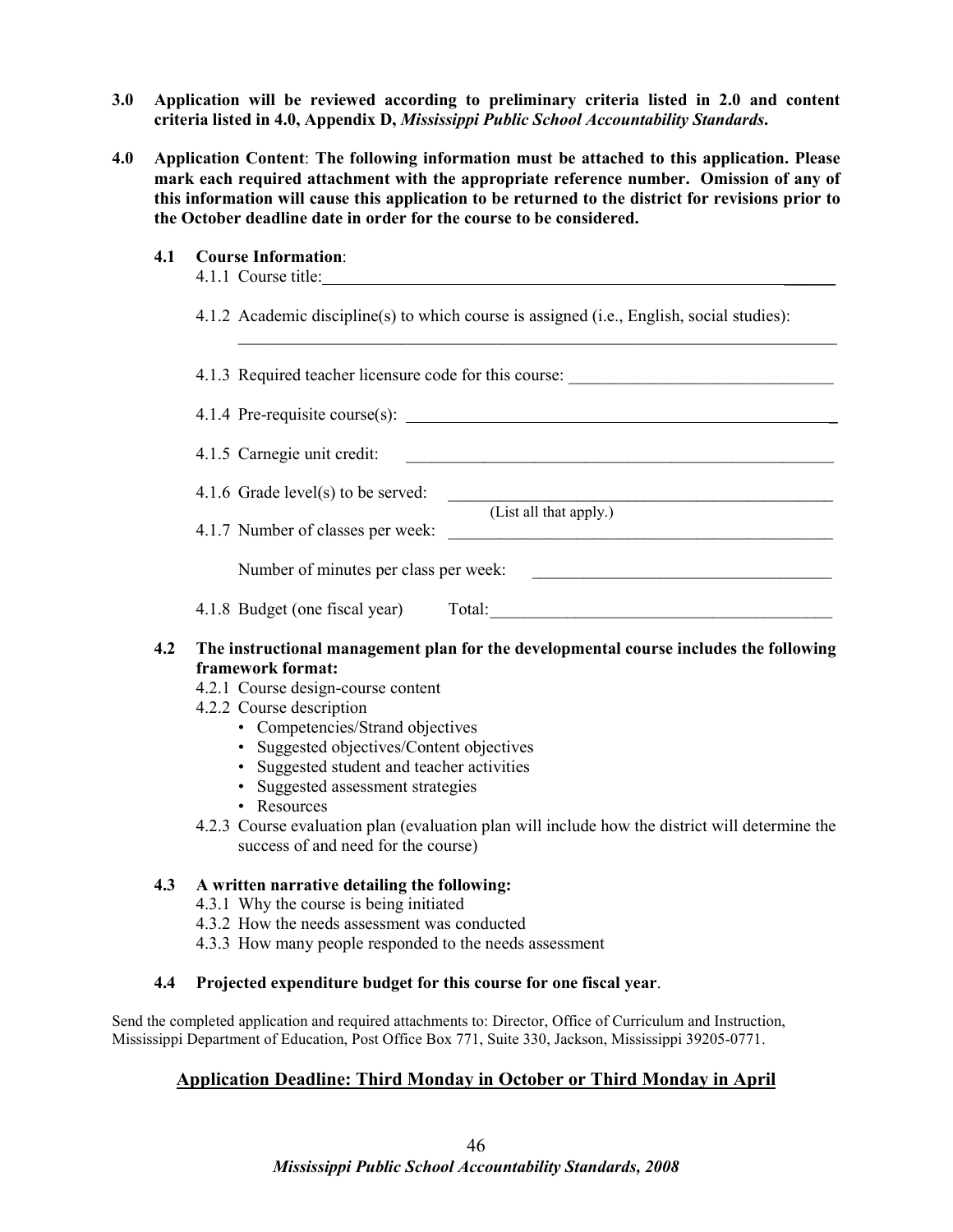## **APPENDIX E**

## **STUDENT RECORDS**

## **STANDARD 14**

- 1. Student records are collected, maintained, and disseminated as required by Sections 37-15-1 through 37-15-3, *Mississippi Code of 1972*, as amended, the Family Educational Rights and Privacy Act of 1974, as amended, 20 USC Section 1231, and the Confidentiality Section of the *Individuals with Disabilities Act, 1997 Amendments.*
- 2. Permanent records are kept in perpetuity for every person who has enrolled or is enrolled in a school.
- 3. The permanent record contains (a) legal name and address of the student, (b) date of birth as verified by birth certificate, (c) courses taken and grades or proficiency level earned, (d) immunization record, (e) date of withdrawal or graduation, (f) social security number {optional}, (g) record of performance on the required graduation tests, and (h) any other information determined by the State Board of Education.
- 4. Active permanent records are maintained in a secure and fire-resistant location in each school until the student withdraws or graduates, at which time the record may be transferred and/or placed on photographic film or microfilm in a central, fire-resistant depository.
- 5. Cumulative records are maintained for each student currently enrolled in a school.
- 6. The cumulative record (folder) contains the same information as the permanent record, as well as results of standardized tests and other information required by school board policies or prescribed by the State Board of Education.
- 7. Active cumulative records are maintained in a secure, fire-resistant location in each school.
- 8. Cumulative records of students who transfer or who are promoted to another school within or outside the district are to be sent to the head of the school to which the student transfers.
- 9. Cumulative records may be destroyed by order of the school board of the school district in not less than five years after the permanent record of the student has become inactive and has been transferred to the central depository of the district.
- 10. Permanent and active cumulative records of any school (public or nonpublic) that closes are transferred to the central depository of the school district wherein the closed school is located.

For further clarification or information see the current edition of *Mississippi Cumulative Folders and Permanent Records Manual of Directions.*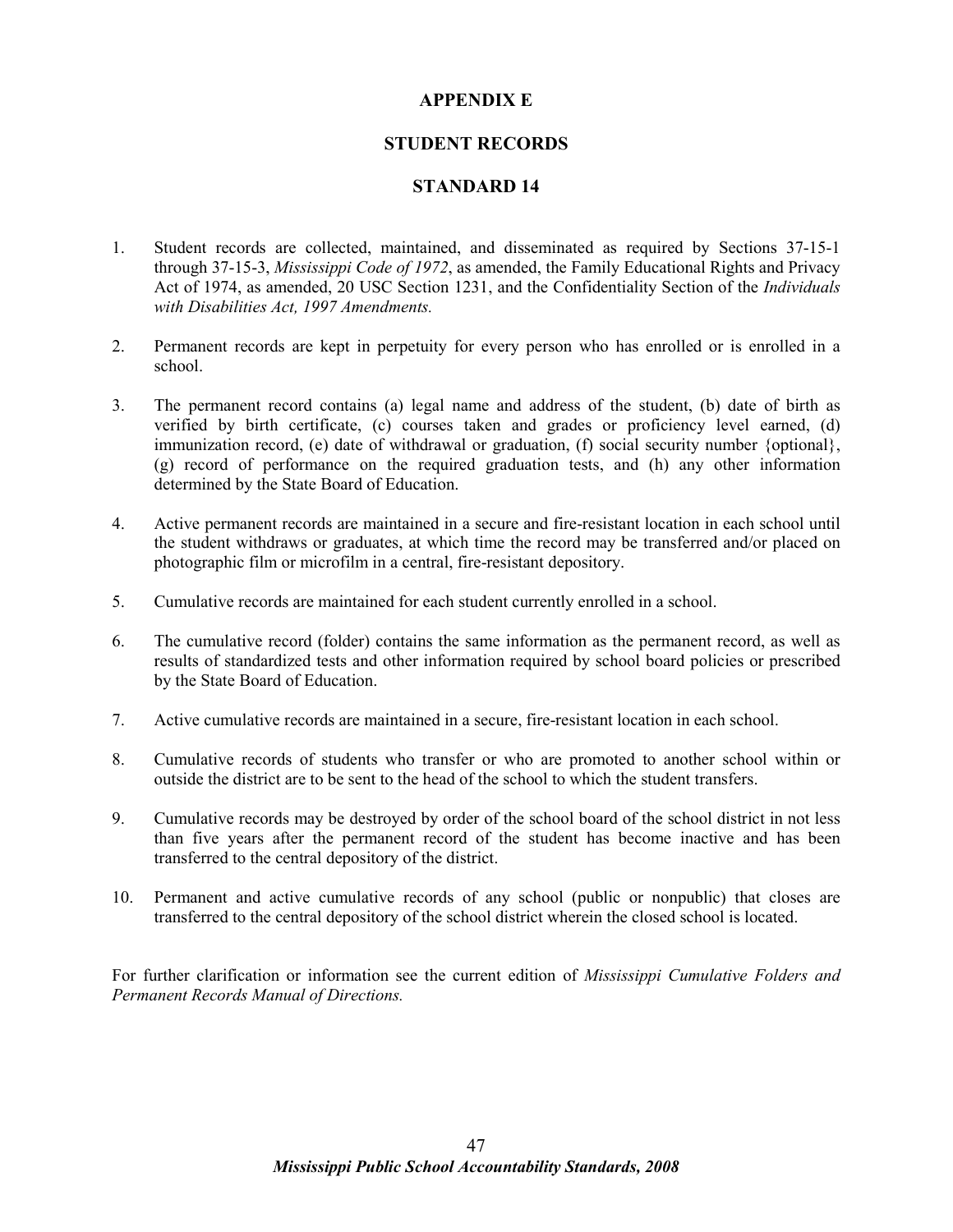#### **APPENDIX F**

# **REQUIREMENTS OF THE MISSISSIPPI STATEWIDE ASSESSMENT SYSTEM**

#### **STANDARD 22**

#### **I. PURPOSE**

It is the policy of the State Board of Education that all test procedures and results that are used in the Mississippi Statewide Assessment System and/or used in the Performance-Based Accreditation System be valid and accurate for making related decisions. In order to protect the security and integrity of all tests administered through the Mississippi Statewide Assessment System, as well as to ensure reporting of accurate assessment results, the State Board of Education establishes the following requirements and the consequences applied when a school district or school is found in violation of any requirement. These requirements are established under the authority granted in Sections 37-16-1, 37-16-3, and 37-16-4, *Mississippi Code of 1972*, *as amended.*

#### **II. DEFINITIONS**

*Secure test materials* include certain test administrator manuals, test booklets, answer documents, and other materials as specified by the Office of Student Assessment.

A *possible testing irregularity* is any incident in the test handling or administration that leads to a question regarding the security of the test or the accuracy of the test data.

A *verified testing irregularity* is a violation of a testing requirement.

#### **III. REPORTING AND USE OF TEST DATA**

The school district will release test score information to parents, legal representatives, teachers, students, other educators, the media, and the public in a timely manner and provide interpretive material as necessary. The school district will use test scores appropriately in making decisions regarding students. A decision or characterization that will have a major impact on an individual student is not made on the basis of a single test score. Additional retesting opportunities will be made available for any "high stakes" test.

#### **IV. REQUIREMENTS**

The following is not an exhaustive list of requirements.

1. The District Test Coordinator or a designated representative of the school district must attend applicable training sessions sponsored by the Office of Student Assessment.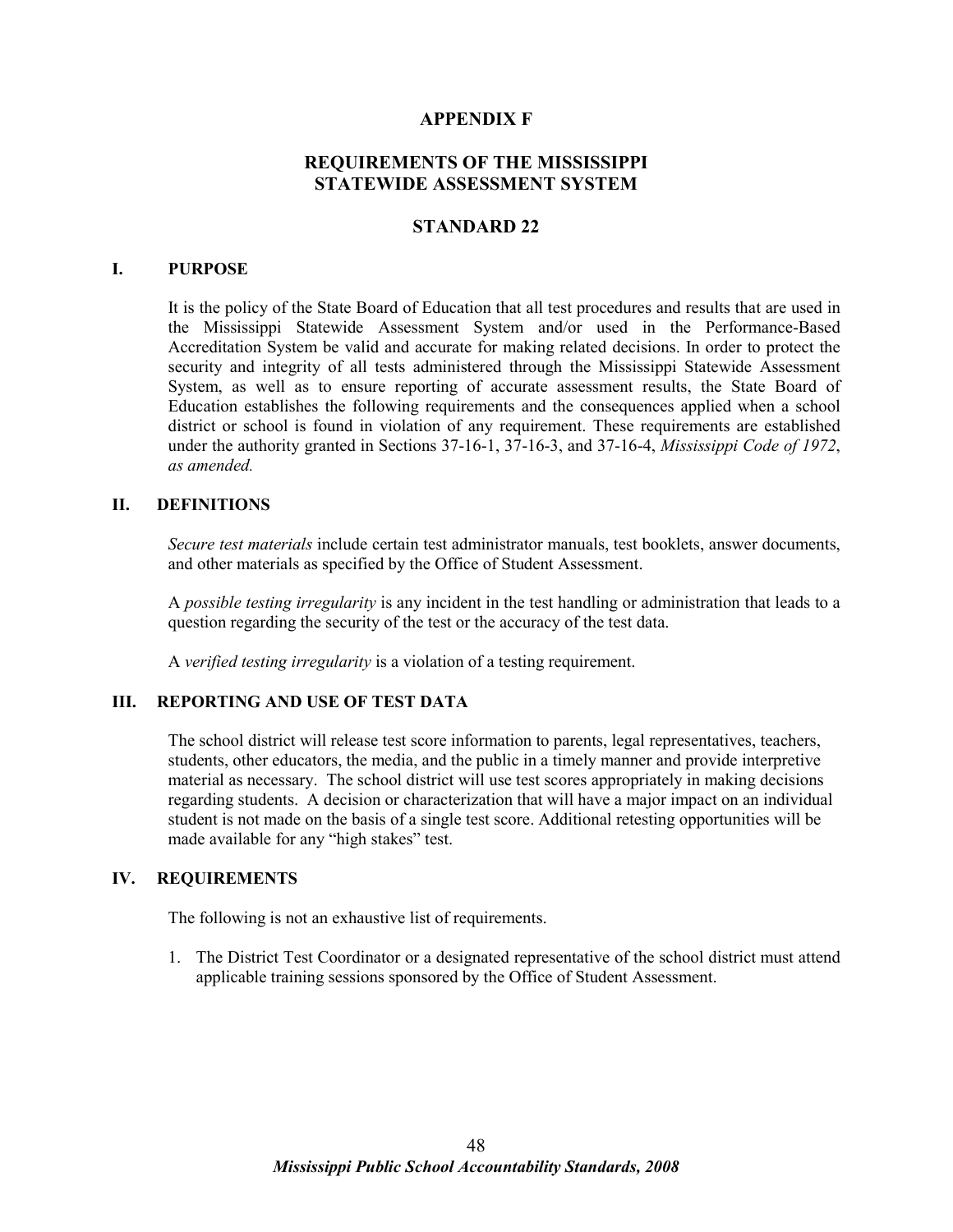- 2. A District Test Security Plan is prepared each year no later than two weeks prior to the first administration of the current school year of any component of the Mississippi Statewide Assessment System.
	- a. The District Test Security Plan contains all components as required by the Office of Student Assessment.
	- b. The District Test Security Plan is signed by the district superintendent, the district test coordinator and the chairman of the school board. The School Test Security Plan, which is a part of the District Test Security Plan, is signed by the school principal, school test coordinator, and the district test coordinator.
	- c. The District Test Security Plan identifies **all** individuals who have access to the secure storage area at district and school sites.
- 3. Except during actual test administration, secure test materials are kept under lock and key, and access to secure test materials is limited to individuals identified in the test security plan as responsible for their security. While secure test materials are in the district, anyone listed as having access to the secure storage area must be accompanied by a second person when entering the secure storage area. To ensure that security is maintained from year to year, it is the responsibility of the district each year to review the list of individuals who have access to the secure storage area and to ensure that only those individuals listed have access to the secure area by way of keys or vault combination.
	- a. Secure test materials are kept in locked storage before testing at both the district and school levels.
	- b. Access to secure test materials is limited to those individuals identified in the test security plan. Test administrators and proctors will have access as described in the district test security plan. Access to test materials means handling the materials, not reviewing and analyzing test items, unless reading accommodations are required. The superintendent or a specified designee shall designate the personnel who are authorized to have access to test materials.
	- c. Test materials are not to be removed from security packaging prior to the time indicated on instructions from the Office of Student Assessment.
	- d. Secure test materials are kept in locked storage after testing at both the district and school levels unless otherwise directed by the Office of Student Assessment.
- 4. All secure test materials are accounted for before, during, and after testing as specified in the District Test Security Plan. Test administrators and proctors will have access as described in the district test security plan. Access to test materials means handling the materials, not reviewing and analyzing test items, unless reading accommodations are required. The superintendent or a specified designee shall designate the personnel who are authorized to have access to test materials.
	- a. All secure test materials are accounted for before testing at the district level.
	- b. All secure test materials are accounted for before testing at the school level.
	- c. Test administrators account for all secure test materials before students are allowed to leave the testing room.
	- d. All secure test materials are accounted for after testing at the school level.
	- e. All secure test materials are accounted for after testing at the district level.
	- f. All secure materials are returned according to the schedule published by the Office of Student Assessment. In the event that a secure testing document has been contaminated by bodily fluids or other health-related hazards, the district test coordinator will follow procedures for disposal as outlined during District Test Coordinator training, and include these procedures in the District Test Security Plan.
	- g. If supplementary materials, such as scratch paper, maps, and manipulatives are provided, procedures for disposal are outlined in the District Test Security Plan and followed.

# *Mississippi Public School Accountability Standards, 2008*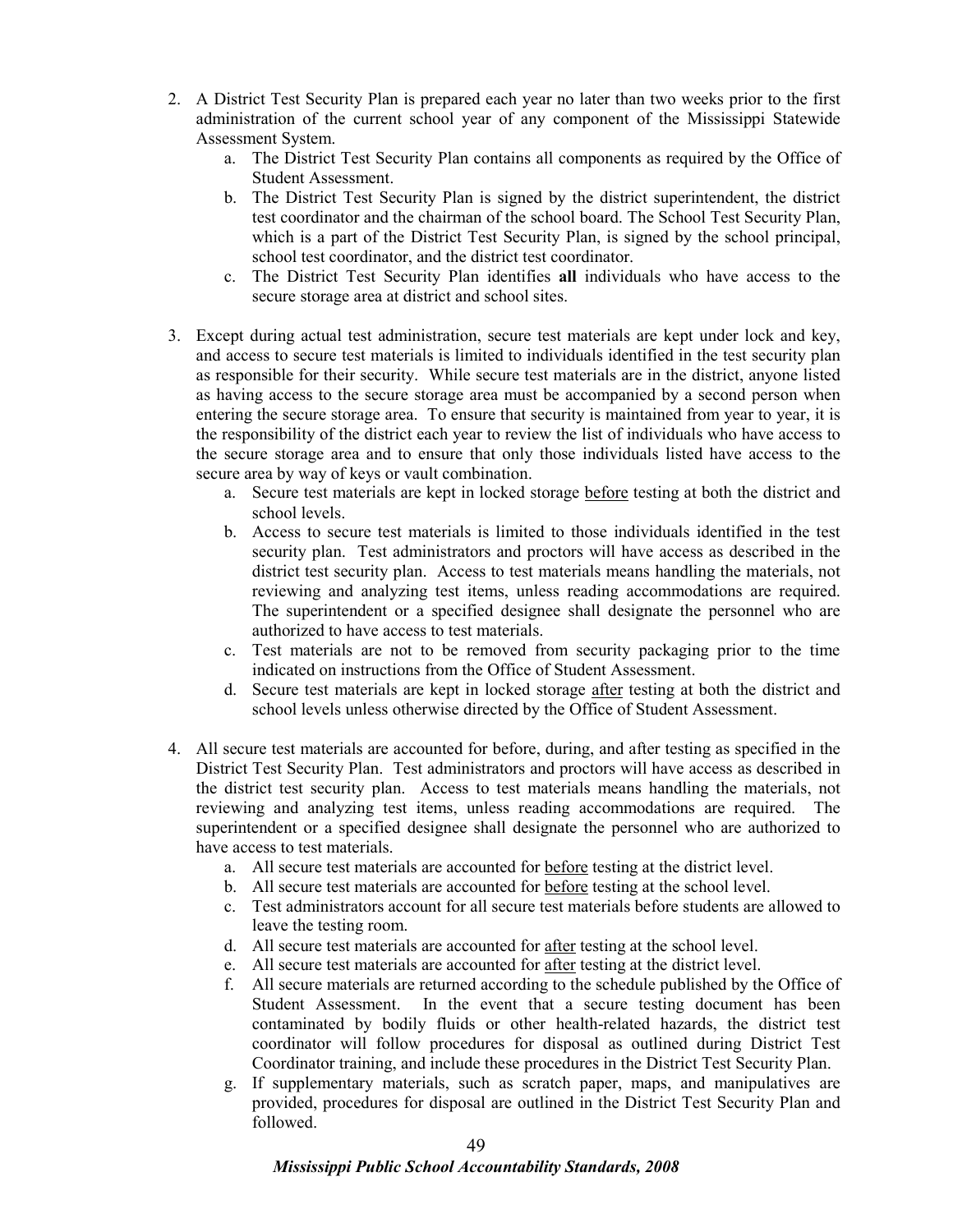- 5. Any person involved in any phase of the testing program has been trained in appropriate assessment administration and test security procedures.
	- a. Test administrators shall be licensed school personnel.
	- b. The district conducts professional development training on proper assessment administration procedures and test security for all individuals involved in the handling and administration of each test.
	- c. The district maintains complete records of all professional development related to assessment.
	- d. The district has documentation that training related to assessment included information on test security violations and the consequences of violations.
- 6. Both a test administrator and a proctor are present and actively monitoring students during the entire test administration. At least two people are present from the time that testing materials are distributed to the test administrator until all test materials have been returned to the secure area.
- 7. Students are not allowed access to test questions prior to testing and are not allowed access to answers at any time.
- 8. Reproducing (by any means) or disclosing secure test material (including pilot material) and student responses before, during or after test administration are prohibited. Reproduction or disclosure of secure test materials includes but is not limited to the following: reviewing, reading, or looking at secure test material in a manner that is inconsistent with test security regulations and/or procedures as outlined in the test administrator's manual. Use of unreleased test items in any form (including rewording of such test items) is strictly prohibited.
- 9. Coaching students, altering responses, or interfering with responses in any way during or after the scheduled test administration is prohibited. Coaching students is defined as providing answers by staff or other students to students in any manner during the test, including cues, clues, hints, and/or actual answers in any form-written, printed, verbal or nonverbal (including but not limited to chalkboards, charts, bulletin boards, posters, computers, hand signals) or allowing students to alter responses after the scheduled test administration.
- 10. All eligible students are tested. (See also Testing Students with Disabilities Regulations April 2007 *and Guidelines for English Language Learners: Policies, Procedures, and Assessments 2005* concerning student eligibility.) (SB Policies 3600, 3800, and 7601) {MS Code 37-16-  $3(2)$ 
	- a. Accurate exclusions, absences, and other required data are compiled for each test for each school.
	- b. Exclusions and absences data for each test for each school are maintained on file in the district.
	- c. Students who drop a course for which an end-of-course Subject Area Test is required after the dates noted below shall still take the appropriate end-of-course Subject Area Test.

Traditional Schedule

• Students enrolled in a course at the end of January  $(5<sup>th</sup>$  month) must be tested. Fall Block

• Students enrolled in a course at the end of October  $(2<sup>nd</sup>$  month) must be tested. Spring Block

• Students enrolled in a course at the end of March  $(7<sup>th</sup>$  month) must be tested.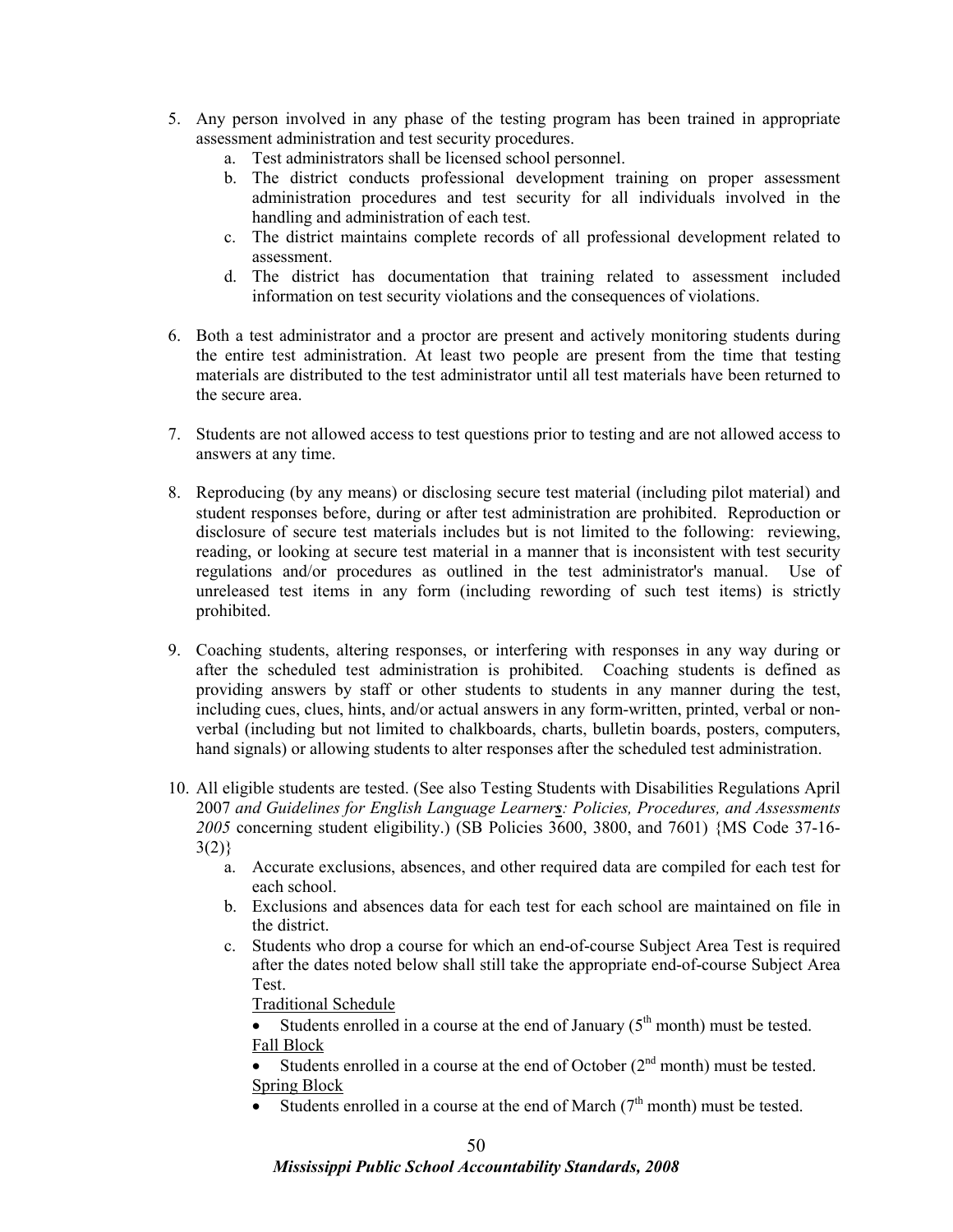- d. Students enrolled in and taking courses for the first time for which end-of-course Subject Area Tests are required shall take the appropriate Subject Area Tests. These students shall take the appropriate end-of-course Subject Area Test, even if the course title in Approved Courses for the Secondary Schools of Mississippi includes the words Accelerated, Enrichment, or Advanced Placement.
- e. Each student enrolled in and re-taking courses for which end-of-course Subject Area Tests are required shall take the appropriate Subject Area Test only if the student has not previously passed the Subject Area Test.
- f. Each student shall take the appropriate end-of-course Subject Area Test at the end of the course regardless of the grade level in which the course is offered.
- 11. Only appropriate allowable testing accommodations are provided for students as specified in *Testing Students with Disabilities* Regulations, April 2007 *and Guidelines for English Language Learners*: *Policies, Procedures, and Assessments 2005*. (SB Policies 3600, 3800, and 7601)
- 12. Makeup testing is provided for students who are absent during the regularly scheduled test administration.
- 13. Tests are administered according to the standard procedures defined in the test administrator's manuals and related documents and according to the schedule published by the Office of Student Assessment.
- 14. Anyone with knowledge of or information regarding a possible testing irregularity or alleged security violations reports the alleged irregularity/violation to an appropriate authority. {MS Code  $37-16-4(1)(f)$
- 15. Test administrators and proctors keep written records of any testing irregularities occurring during testing and report these to the school test coordinator who then reports to the District Test Coordinator. The District Test Coordinator reports all irregularities for a test administration to the district superintendent for investigation. Documentation regarding testing irregularities is maintained on file in the district.
- 16. The superintendent of the district investigates all reports of alleged violations of test security and/or potential testing irregularities and submits a report of findings to the Office of Student Assessment within fifteen working days after the alleged violation and/or potential irregularity has been reported to him or her.
- 17. No statistically significant similar or identical patterns of responses and/or erasures are noted in students' answer documents.
- 18. No statistically significant group scores that are inconsistent with established patterns of achievement are noted.
- 19. The school prohibits the possession and/or use of any electronic communication device, including but not limited to Ipod's, MP3 players, Bluetooth devices, cell phones, and*/*or other personal digital assistance devices during the administration of scheduled statewide tests.
- 20. Tests are to be administered in an environment that provides an adequate test setting for students. Such an environment should provide adequate lighting, reduced noise level, and spacing to ensure that students cannot see the answers being bubbled (or answers being selected during computer-based online testing) by other students.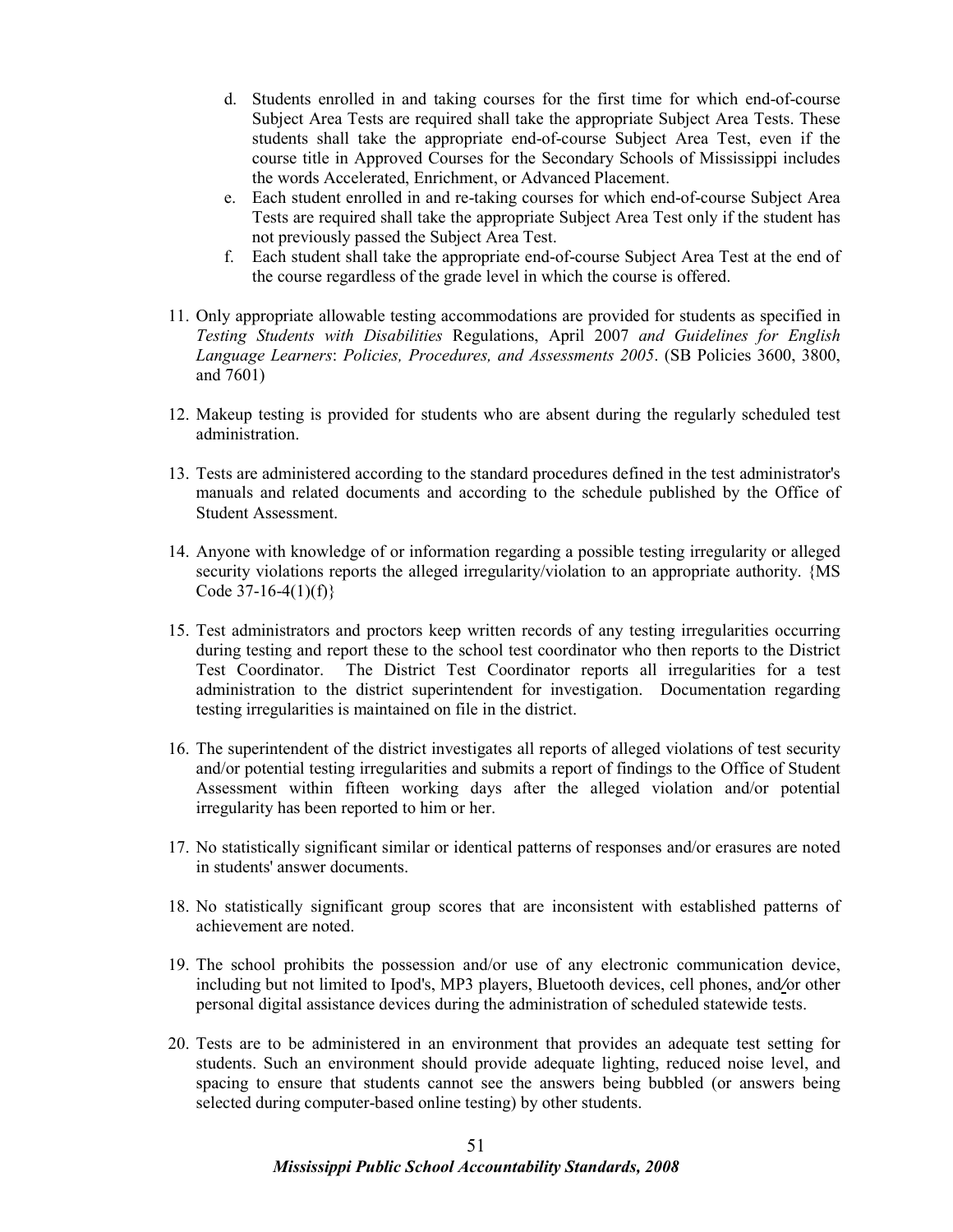## **V. INVESTIGATION**

The Office of Student Assessment follows a systematic procedure to ensure that all evidence indicating possible testing irregularities is investigated. Corrective action will be taken when warranted.

## **A. PROCEDURE FOR INVESTIGATION**

Identifying and investigating possible testing irregularities involves a variety of data sources. These include formal testing audits, self-reports of testing irregularities, allegations/complaints related to possible testing irregularities, and results of analyses and reports designed to identify possible irregularities, including the percent of students tested, changes in enrollment, score exceptionalities, erasure report results, and missing documents reports.

The flowchart on page 57 illustrates the sources of data and the procedure used in notifying districts of possible testing irregularities, in determining whether each testing irregularity is resolved or verified, and in notifying the school district of any verified testing irregularities.

The procedure for handling testing irregularities is repeated for each test administration. The Office of Student Assessment will notify the school district in writing when a possible testing irregularity has been identified. Within fifteen working days following a reported potential irregularity/violation and/or receipt of the written notification from the Office of Student Assessment, the district will submit a written report to the Office of Student Assessment. The Office of Student Assessment reserves the right to conduct an independent investigation.

The Office of Student Assessment will evaluate the district report to determine whether the possible testing irregularity has been resolved or the testing irregularity has been verified. If the possible testing irregularity has been resolved, the Office of Student Assessment will notify the district that no further action is required. If a testing irregularity has been verified, the Office of Student Assessment will notify the district superintendent.

In the case of any verified testing irregularity that jeopardized or may have jeopardized the security and integrity of the test(s) or the accuracy of the test results, the Office of Student Assessment will report the irregularity to the Office of Accreditation for appropriate action and follow-up. (See *CONSEQUENCES*.) In the case of improper student behavior supported by a data forensics company and not disproved in the district report, the Office of Student Assessment will respond to the district superintendent with a request on behalf of the State Superintendent of Education that the district superintendent ask for the invalidation of the suspect test scores and prepare for the students with the suspect test scores to participate in the next test administration.

#### **B. PROCEDURES FOR PERSONAL MISCONDUCT INVESTIGATION**

If an irregularity that represents misconduct or other breaches of test security on the part of district personnel within a school district is identified, the superintendent of the district will be notified of the irregularity. It is the responsibility of the district to conduct an investigation into the allegation and report findings to the Office of Student Assessment. If the Office of Student Assessment concludes that the irregularity was resolved, the district is notified that no further action is necessary.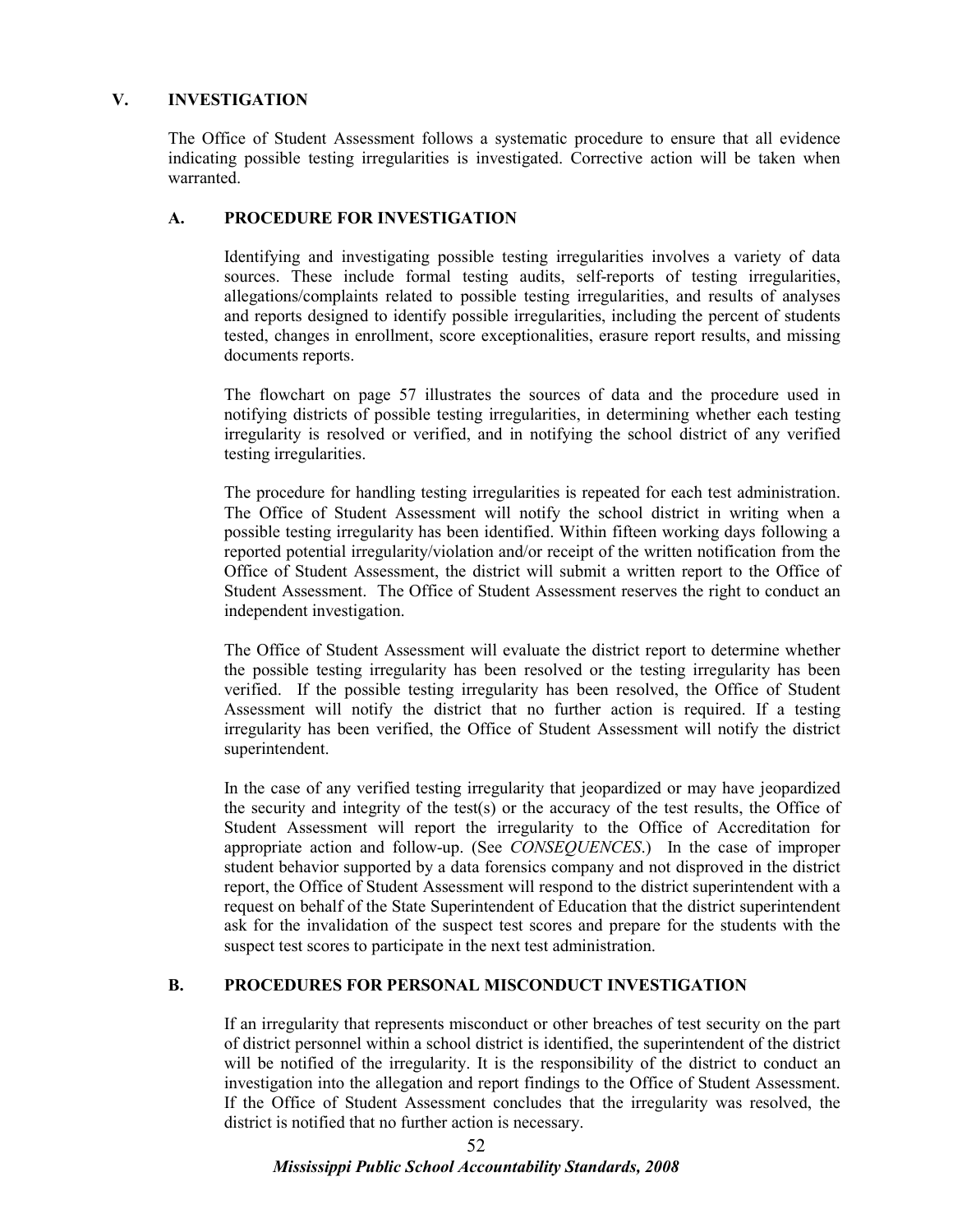If the Office of Student Assessment concludes that the irregularity was verified, the district superintendent is notified that the Office of Accreditation is being apprised of the finding.

The district attorney may investigate allegations of violations of test security on his own initiative following receipt of allegations, at the request of a school district, or at the request of the Mississippi Department of Education.

After a conviction, the personnel in question will be notified in writing that the evidence of conviction will be presented to the Commission on Educator Licensure and that the Commission is required to take action pursuant to the authority granted in Section 37-16- 4, *Mississippi Code of 1972*, as amended. In the case of improper student behavior supported by the data forensics company and not disproved in the district report, the district superintendent will be asked to request the invalidation of the suspect test scores and prepare for the students with the suspect test scores to participate in the next test administration.

#### **VI. CONSEQUENCES**

## **A. LETTER OF WARNING**

If a violation has been verified that did not result in a substantial probability that the security, accuracy, or validity of the test results has been jeopardized, then the Office of Student Assessment may issue a letter of warning to the school district superintendent to be placed in the district and/or school file.

Multiple and/or repeated minor violations that indicate the district and/or school has not corrected issues addressed in previous letters of warning or that the district and/or school has continued to be in noncompliance with the numbered issues listed in Requirements (Section IV) may result in a recommendation for a citation to be placed on the accreditation record. (See B below.) In the case of improper student behavior supported by the data forensics company and not disproved in the district reports, the district will be asked to request the invalidation of the suspect scores. If the improper student behavior is determined to be isolated to an individual student's or to individual students' behavior and not supported or condoned by the district, the district will not receive a letter of warning. The district will be asked in an official letter by the Office of Student Assessment to put measures in place to address and prevent the possibility of such improper behavior being repeated. However, multiple administrations resulting in suspect scores may result in further investigation by the Office of Student Assessment that may lead to further consequences. (See CONSEQUENCES.)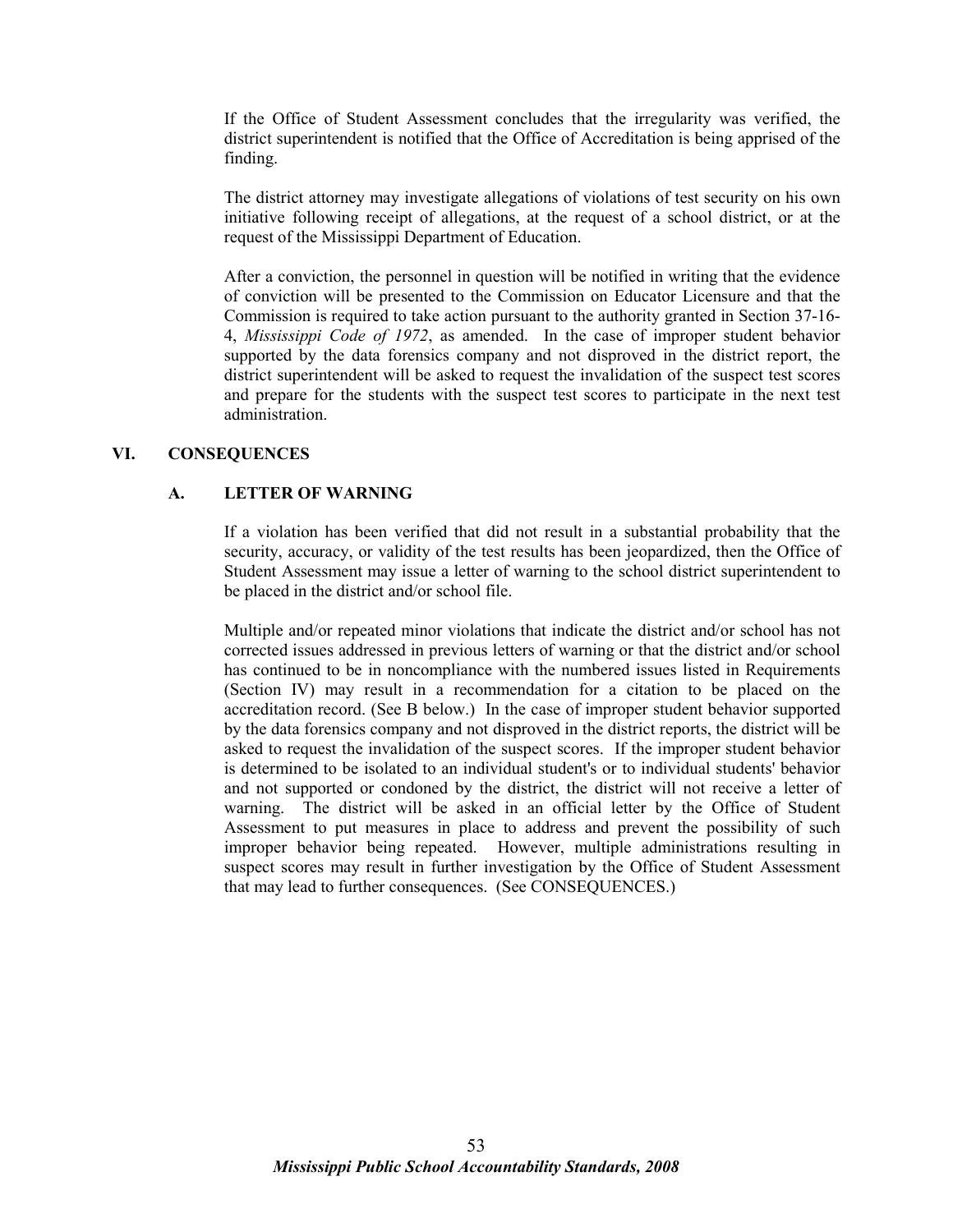## **B. CITATION PLACED ON THE ACCREDITATION RECORD WITH NO IMMEDIATE ACTION TO DOWNGRADE THE ACCREDITATION STATUS**

## **1. Multiple Letters of Warning**

Multiple and/or repeated violations as outlined in A above may result in a recommendation for a citation to be placed on the district's Accreditation Record Summary. The Office of Accreditation will note the citation of noncompliance on the district's accreditation record and notify the superintendent of this action. No immediate action to downgrade the district accreditation status will be recommended. This citation will remain on record until the district has **successfully** completed the next scheduled administration of the same test for which the irregularity was originally verified.

The Office of Student Assessment may recommend to the Commission on School Accreditation that the school's annual performance classification include the label School in Violation of Test Security.

## **2. Substantial Probability That the Security, Accuracy, or Validity of the Test Results Has Been Jeopardized**

If a verified violation has resulted in a substantial probability that the security, accuracy, or validity of the test results has been jeopardized, the Office of Student Assessment will issue written notification to the district superintendent. The Office of Student Assessment will note the violation on the School and/or District Assessment Record and notify the Office of Accreditation.

The Office of Accreditation will note the citation of noncompliance on the district's accreditation record and notify the superintendent of this action. No immediate action to downgrade the district accreditation status will be recommended. This citation will remain on record until the district has **successfully** completed the next scheduled administration of the **same test** for which the irregularity was originally verified. For example, if the citation is issued for the December paper/pencil Subject Area Administration of the U. S. History Test, the next scheduled administration for the same test will be the December paper/pencil Subject Area administration the following year.

The Office of Student Assessment may submit a recommendation to the Commission on School Accreditation that the school's annual performance classification include the label School in Violation of Test Security.

## **C. CITATION PLACED ON THE ACCREDITATION RECORD THAT MAY RESULT IN IMMEDIATE ACTION TO DOWNGRADE OF ACCREDITATION STATUS**

 If it is determined that a violation of a testing requirement jeopardizes the security and integrity of the test(s) or the accuracy of test results, the Office of Student Assessment will issue written notification of the violation to the superintendent of the school district and to the Office of Accreditation.

The Office of Accreditation will note the citation of noncompliance on the district's Accreditation Record Summary and notify the superintendent of this action. The citation of noncompliance will be presented to the Commission on School Accreditation for appropriate action. This citation will remain on record until the district has **successfully** completed the next scheduled administration of the **same test** for which the irregularity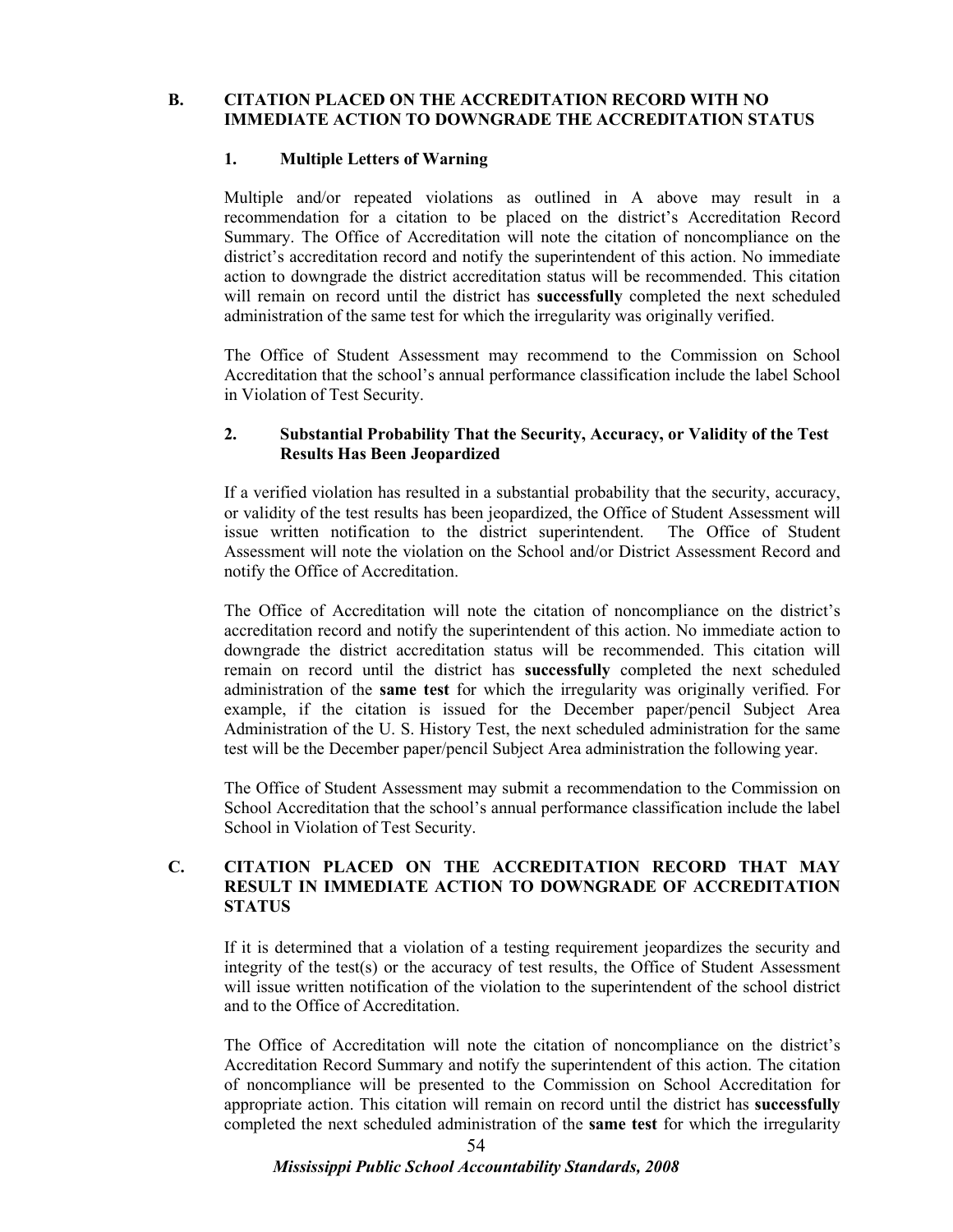was originally verified. For example, if the citation is issued for the December paper/pencil Subject Area Administration of the U. S. History Test, the next scheduled administration for the same test will be the December paper/pencil Subject Area administration the following year.

 The Office of Student Assessment may recommend to the Commission on School Accreditation that the school's annual performance classification include the label School in Violation of Test Security.

## **D. INVALIDATION OF SCORES**

#### **1. Student Retest and Score Invalidation Procedure**

In the case of findings that reveal misconduct at the district or school level, the State Superintendent of Education may order the local school district to have students retake the examination(s) at the district's expense for all areas in question. Should the local district choose not to have students reexamined to establish validity, the State Superintendent of Education may recommend to the State Board of Education that any affected scores be invalidated. The local district will be notified of any recommendation going to the State Board of Education and given an opportunity to appear before the State Board of Education or its designee.

A school will not receive a school performance classification if the test data have been invalidated, and the school performance classification will be noted as Test Data Invalidated. (See Accreditation Policy 3.3.) In the case that the Office of Student Assessment has requested the district superintendent ask for the invalidation of a student's (or students') suspect scores based upon the analyses by the data forensics company and the refusal to do so by the district superintendent, the State Superintendent may recommend to the State Board of Education that the suspect scores be invalidated. The local district will be notified of any recommendation going to the State Board of Education and given an opportunity to appear before the State Board of Education or its designee.

#### **2. Individual Irregularity Procedure**

If there is evidence of a nature that confirms one or more individual testing irregularities on the Subject Area Tests or other tests that have high stakes consequences for individual student(s) resulting in the student or students not being able to graduate in the current school year, the individual(s) in question shall be notified in writing of the irregularity by the district superintendent and given an opportunity to provide an explanation and evidence that the questioned score(s) is/are consistent with other test scores or other academic performance. If retesting of individuals on the test is required and the retesting yields scores that would deny students a diploma or affect promotion/retention decisions after all retesting opportunities have been exhausted, affected individuals will be given an opportunity to appeal to the State Board of Education the decision to invalidate their original scores on the test. No hearing will be granted to any student who has not completed all other requirements for graduation or promotion and exhausted all retake opportunities.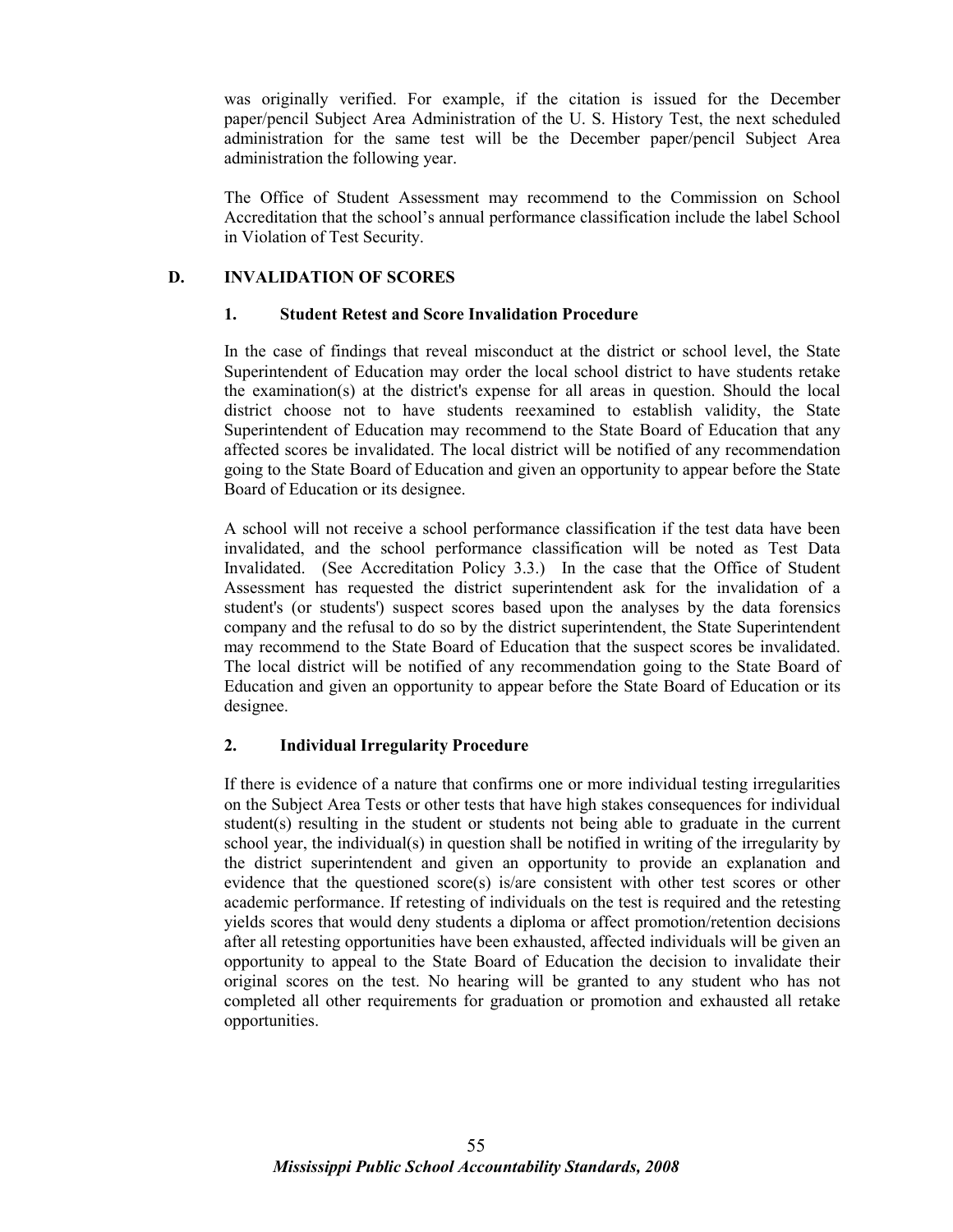# **Procedure for Handling Possible Testing Irregularities**



The procedure for handling testing irregularities is repeated for each test administration.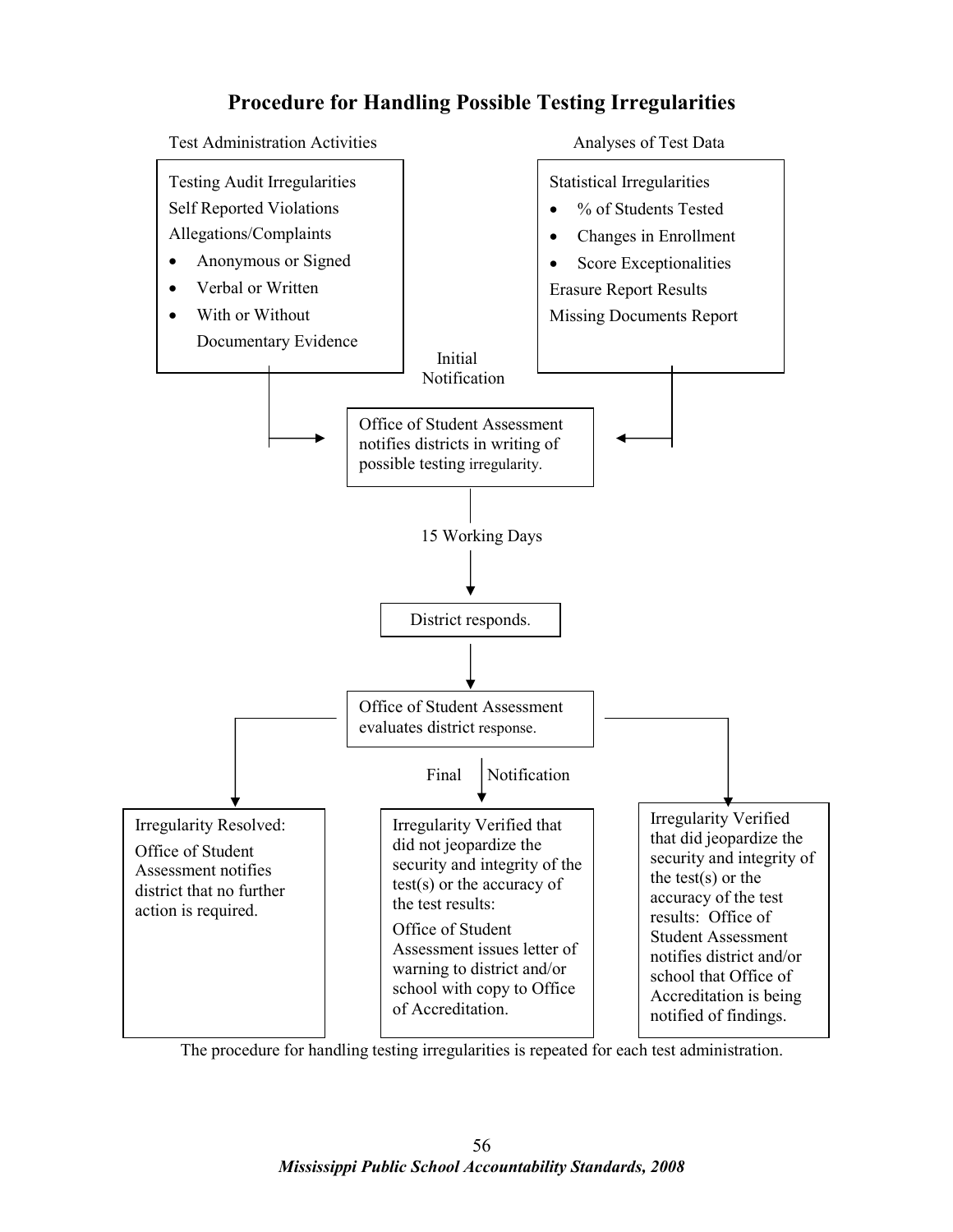#### **APPENDIX G**

## **MISSISSIPPI OCCUPATIONAL DIPLOMA REQUIREMENTS**

#### **STANDARD 20.5**

As authorized by MS Code 37-16-11(2), the State Board of Education has the authority to develop and issue criteria for a Mississippi Occupational Diploma (MOD) for students with disabilities as defined by the federal Individuals with Disabilities Education Act (IDEA). The primary postgraduate goal for these students is competitive employment. Students choosing to participate in the MOD program may earn course credits by successfully completing selected courses from the general education curriculum and/or special education curriculum as agreed upon by each student's IEP team. Both NO Child Left Behind (NCLB) and IDEA set high academic standards for student achievement; thus, students should participate in the general education curriculum to the maximum extent appropriate for each student. IEP team decisions must focus on the educational placement of each student in the Least Restrictive Environment.

#### **APPENDIX G-1**

#### **SENIORS OF SCHOOL YEAR 2004-2005, 2005-2006, 2006-2007, and 2007-2008 (Entering ninth graders in 2001-2002, 2002-2003, 2003-2004, and 2004-2005)**

As required by both IDEA and NCLB, students with disabilities must participate in all applicable aspects of the statewide assessment system.

| <b>CURRICULUM</b>                                           | <b>COURSE OPTIONS</b> <sup>1</sup>                                                                                                                                                                   | <b>TOTAL</b>                |
|-------------------------------------------------------------|------------------------------------------------------------------------------------------------------------------------------------------------------------------------------------------------------|-----------------------------|
| <b>AREA</b>                                                 |                                                                                                                                                                                                      | <b>CREDITS</b> <sup>3</sup> |
| <b>ENGLISH/</b><br>LANGUAGE ARTS <sup>4</sup>               | Employment English I, II, III and<br>Applied Employment English IV (On The Job) <sup>2</sup>                                                                                                         | 4 <sup>1</sup>              |
| MATHEMATICS <sup>4</sup>                                    | On The Job Math I, II, III and<br>Applied Job Skills Math IV (On The Job) <sup>2</sup>                                                                                                               | 4 <sup>1</sup>              |
| <b>SCIENCE<sup>4</sup></b>                                  | Life Skills Science I, II, III, and<br>Applied Life Skills Science IV (On The Job) <sup>2</sup>                                                                                                      | 4 <sup>1</sup>              |
| <b>SOCIAL STUDIES</b> <sup>1</sup>                          | Career Preparation I, II, III and<br>Applied Career Preparation IV (On The Job) <sup>2</sup>                                                                                                         | 4 <sup>1</sup>              |
| <b>CAREER</b><br><b>TECHNICAL</b><br>EDUCATION <sup>2</sup> | Special Education Career/Technical Education Grade 10 and<br>Special Education Career/Technical Education Grade 11<br>0r<br><b>Completion of a two-year Career/Technical</b><br>(Vocational) Program | $2^2$                       |
| ELECTIVES <sup>1</sup>                                      | Special Education courses<br>$\alpha$<br>General Education courses<br>$\alpha$<br><b>Vocational-Technical Education Courses</b>                                                                      | 2 <sup>1</sup>              |
| <b>TOTAL</b> <sup>3</sup>                                   |                                                                                                                                                                                                      | 20 <sup>3</sup>             |

**<sup>1</sup>** Courses deemed appropriate for each student will be selected from the special education curriculum (special education course credits) and/or general education curriculum (Carnegie units) as determined by each student's Individual Education Plan (IEP) Committee.IEP team decisions must focus on the educational placement of each student in the Least Restrictive Environment, and students should participate in the general education curriculum to the maximum extent appropriate for each student.

**2** Students receiving a Mississippi Occupational Diploma must document evidence of 540 hours of successful paid employment OR successfully complete a two-year Career/Technical (Vocational) Program.

**3** Students receiving a Mississippi Occupational Diploma must document successful completion of minimum requirements in an Occupational Portfolio.

<sup>4</sup> As required by both IDEA and NCLB, students with disabilities must participate in all applicable aspects of the statewide assessment system.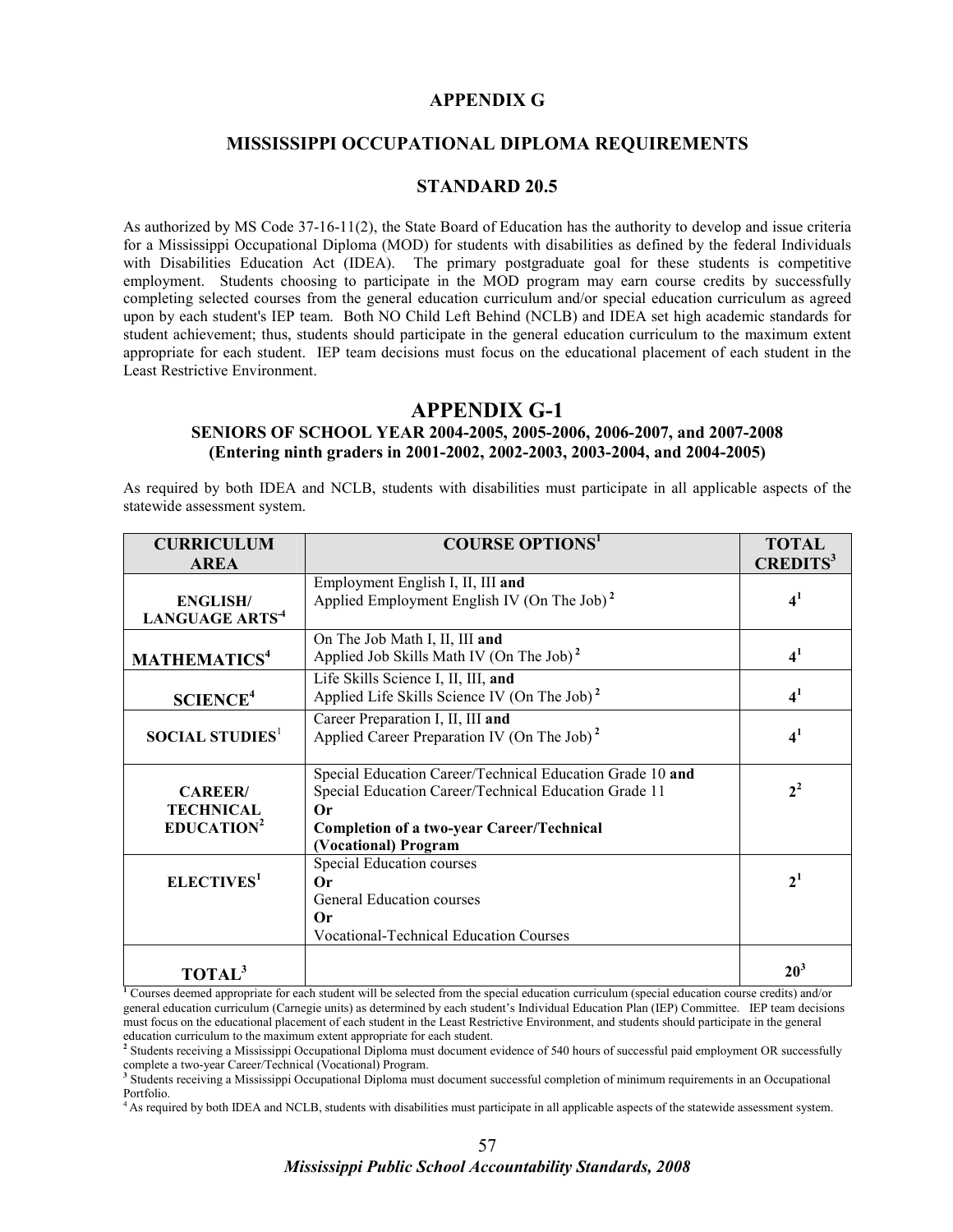# **APPENDIX G-2**

# **MISSISSIPPI OCCUPATIONAL DIPLOMA**

## **STANDARD 20.5**

## **SENIORS OF SCHOOL YEAR 2008-2009 AND LATER (Entering ninth graders in 2005-2006 and thereafter)**

In accordance with MS Code 37-16-11(2), the State Board of Education has approved criteria for an occupational diploma for students with disabilities. The Mississippi Occupational Diploma provides an option for students with disabilities that emphasizes high expectations in both academics and work experiences that will assist students in acquiring and maintaining the necessary competencies and skills needed to secure and retain competitive employment. The primary postgraduate goal for these students is competitive employment.

- The decision regarding participation in the Mississippi Occupational Diploma program will be made by the student's Individualized Education Program (IEP) committee, which must include a school counselor. Instructional program and diploma options are to be reviewed annually by the IEP committee and revisions made as necessary.
- The Mississippi Occupational Diploma program may be implemented in any Least Restrictive Environment deemed appropriate by the IEP committee. Students in the occupational diploma program may earn credits by successfully completing course work selected from the general education curriculum and/or special education courses as agreed upon by the student's IEP committee.
- Students with disabilities choosing to participate in the Mississippi Occupational Diploma program must earn a minimum of 21 course credits and complete an occupational diploma portfolio containing a collection of evidence of the student's knowledge, skills and abilities.
- Students with disabilities choosing to participate in the Mississippi Occupational Diploma program must successfully complete a two year Career/Technical (Vocational) Program. In lieu of completing a two year Career/Technical (Vocational) Program, students with disabilities may document a minimum of five hundred forty (540) hours of successful, paid employment.
- Prior to graduation, an exit IEP committee meeting must be held to evaluate accomplishment of the goals and objectives on the IEP and the completion of all requirements for the Mississippi Occupational Diploma. At this meeting, the student will present the completed Mississippi Occupational Diploma Portfolio for review by the IEP committee.
- The final Mississippi Occupational Diploma Portfolio will be reviewed and approved prior to graduation by the principal or a designee.

For additional details, see the State Board of Education approved guidelines for the Mississippi Occupational Diploma at

http://www.mde.k12.ms.us/special\_education/pdfs/occupat\_diploma.pdf*.*

*Mississippi Public School Accountability Standards, 2008*  58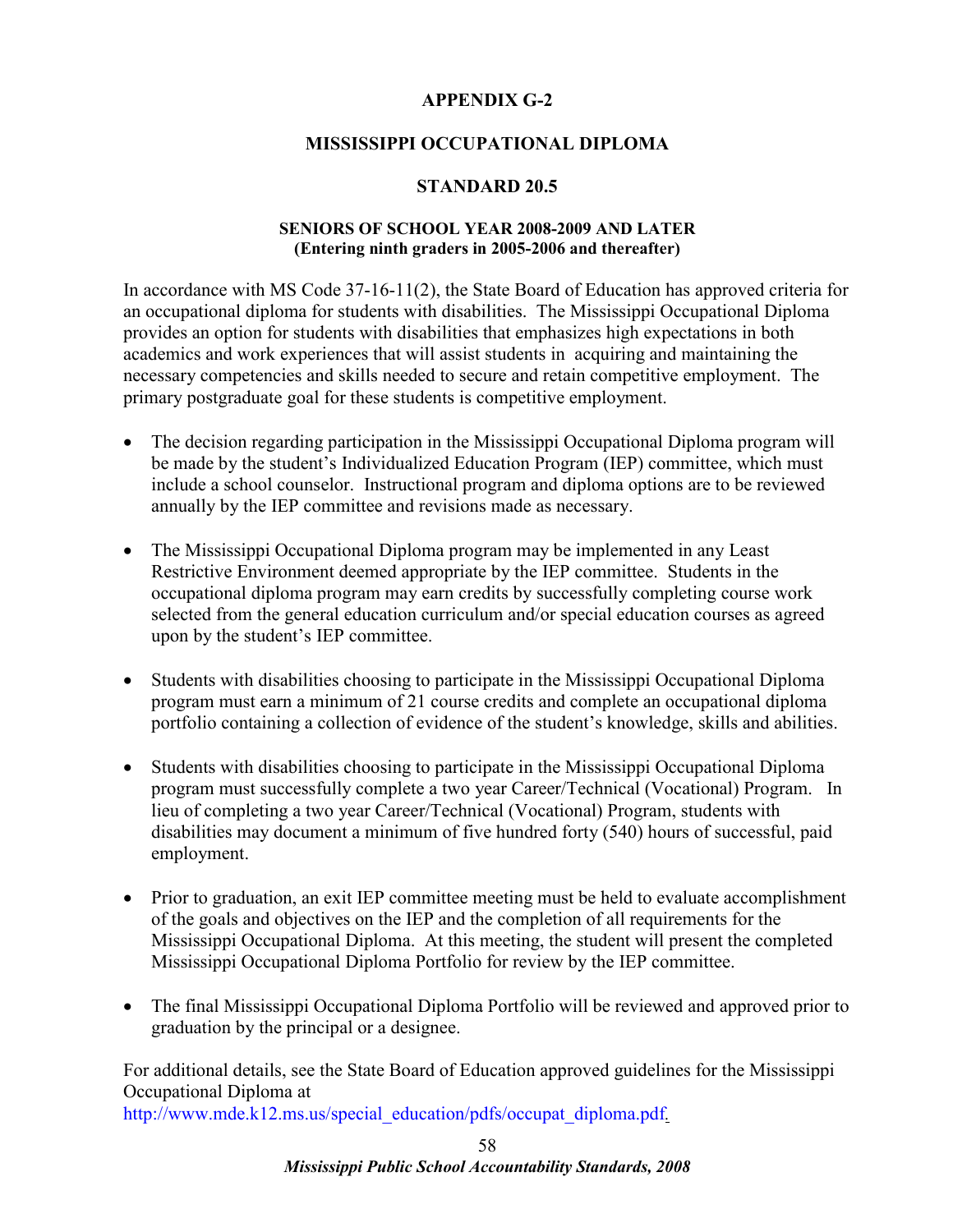#### **APPENDIX H**

# **CONSEQUENCES FOR NONCOMPLIANCE WITH FINANCIAL ACCOUNTABILITY REQUIREMENTS**

#### **STANDARDS 10 and 11**

The Office of Financial Accountability will evaluate each violation of financial accountability requirements and accreditation standards to determine if the violation is considered to be (1) a minor accounting or audit violation, (2) a substantial accounting or audit violation, or (3) a serious financial accountability violation. Due to the variety of possible violations of financial accountability requirements ranging from minor accounting or audit violations to serious financial accountability violations, the following consequences will be implemented for verified deficiencies with financial accountability requirements and accreditation standards.

#### **A. LETTER OF WARNING: MINOR ACCOUNTING OR AUDIT VIOLATION**

If a **minor accounting or audit violation** of financial accountability requirements has been verified, then the Office of Financial Accountability will notify the Office of Accreditation. The Office of Accreditation will issue a letter of warning to the school district and place the letter of warning in the district file. Multiple or repeated minor violations reported to the Office of Accreditation will result in a citation placed on the district's Accreditation Record Summary. (See B below.)

#### **B. CITATION OF NONCOMPLIANCE ON RECORD WITH NO IMMEDIATE ACTION TO DOWNGRADE THE ACCREDITATION STATUS**

When **multiple or repeated minor** accounting or audit violations have been verified or when a **substantial** accounting or audit violation has been verified, then the Office of Financial Accountability will notify the Office of Accreditation. A citation of noncompliance will be placed on the district's Accreditation Record Summary, and the Office of Accreditation will notify the district superintendent and school board chairperson of this action. No immediate action to downgrade the district's accreditation status will be recommended. The deficiencies will remain on record until the district has successfully demonstrated compliance with all financial accountability requirements and accreditation standards.

If the deficiencies remain on record at the time annual accreditation statuses are assigned, the district's accreditation status will be downgraded, and the district will be required to develop a corrective action plan to address the deficiencies.

#### **C. CITATION OF NONCOMPLIANCE ON RECORD WITH A RECOMMENDATION TO IMMEDIATELY DOWNGRADE THE ACCREDITATION STATUS**

Any verified violations of financial accountability requirements that are considered to be of a **serious nature** will result in a recommendation to immediately downgrade the district's accreditation status. When the Office of Financial Accountability has determined that a verified violation of financial accountability requirements is of such serious nature that immediate action is warranted, the Office of Accreditation will be notified. The Office of Accreditation will note the citation of noncompliance on the district's Accreditation Record Summary and notify the district superintendent and school board chairperson of this action. The citation of noncompliance will be presented to the Commission on School Accreditation with a recommendation to immediately downgrade the district's accreditation status.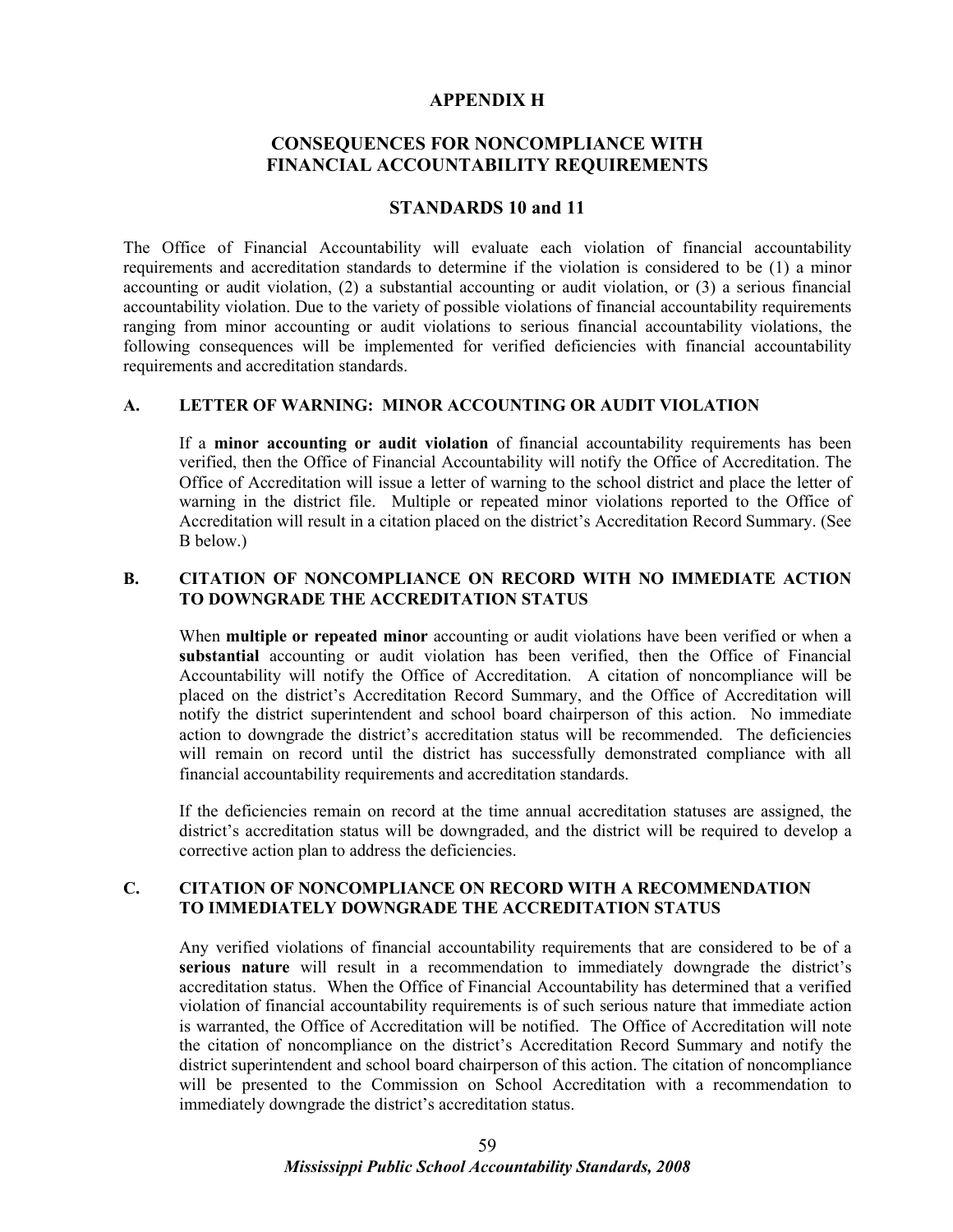**Commission Takes Action to Immediately Downgrade the Status.** If the Commission takes action to immediately downgrade the accreditation status, the district will be required to develop a corrective action plan to address the deficiencies. The deficiencies will remain on record until the district has successfully demonstrated compliance with all financial accountability requirements and accreditation standards.

**Commission Does Not Take Action to Downgrade the Status.** If the Commission does not take immediate action to downgrade the accreditation status, the deficiencies will remain on the district's Accreditation Record Summary until the district has successfully demonstrated compliance with all financial accountability requirements and accreditation standards. If the deficiencies remain on record at the time annual accreditation statuses are assigned, the district's accreditation status will be downgraded, and the district will be required to develop a corrective action plan to address the deficiencies.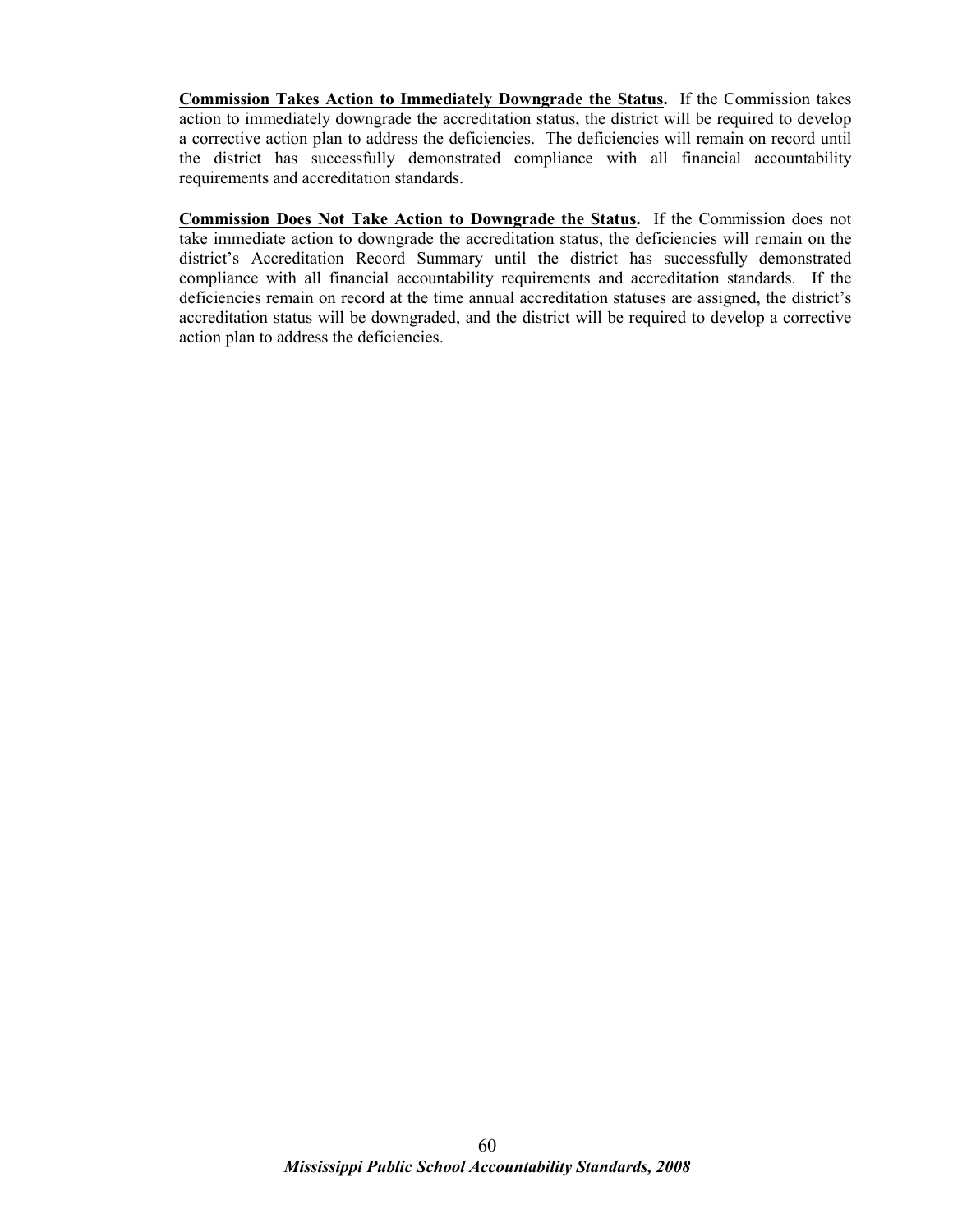**The following definitions are established for the purpose of implementing the** *Mississippi Public School Accountability Standards* **established by the State Board of Education and authorized under Sections 37-17-1 through 13 and 37-18-1 through 7 of the**  *Mississippi Code of 1972***,** *as amended.*

#### *ACADEMIC CORE*

Required course offerings in which specific skills contained in the *Mississippi Curriculum Frameworks* must be taught. Subjects in the academic core are English/language arts, mathematics, science, social studies, foreign languages, and arts.

#### *ACADEMIC YEAR*

The amount of time that must be scheduled in the educational calendar and that consists of a minimum of 180 teaching days. (See *teaching day*.) Two of the 180 days may be 60% days provided that there are 198 minutes of actual instruction, and the remainder of each day is used for professional development and/or testing.

#### *ACCELERATED COURSES*

Courses designed for those students who can master the general curriculum and engage in more in-depth study of additional skills.

#### *ACCOUNTABILITY SYSTEM*

The entire process that holds all stakeholders (students, parents, teachers, principals, superintendents, and school boards) accountable for student achievement (growth and achievement). The accountability system includes the statewide assessment system, individual student accountability standards (grade level benchmarks and graduation requirements), an accreditation model that includes a system of rewards and sanctions for both school districts and individual schools, and procedures for interventions in priority schools and schools that fail to improve over time.

#### *ACCREDITATION RECORD SUMMARY*

A continuous record maintained on each school district in the state reflecting the extent to which accreditation requirements are met and used as the basis for assigning annual accreditation statuses. The Accreditation Record Summary is updated as citations of noncompliance with requirements are added or deleted, and school district officials are notified in writing of such.

#### *ACCREDITATION STANDARDS*

The performance-based accreditation system for public schools that holds school districts accountable for process standards and individual schools accountable for performance standards (growth and achievement).

#### *ACCREDITATION STATUS*

The annual status for a school district assigned by the Commission on School Accreditation and approved by the State Board of Education based on compliance with process standards using verified accreditation data from the previous school year. The accreditation statuses are Accredited, Advised, Probation, and Withdrawn. (See Policy 2.3.)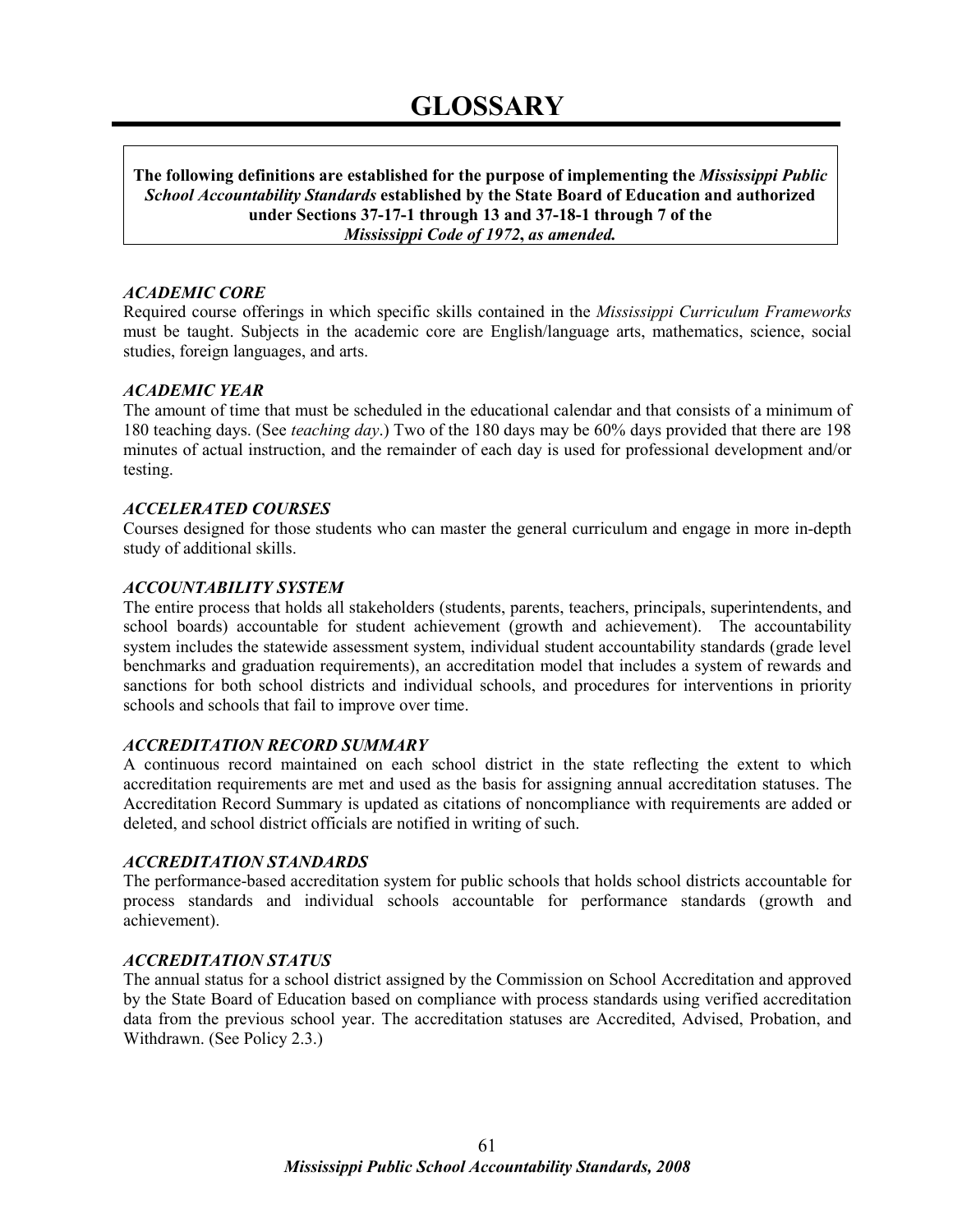# *ACHIEVEMENT LEVEL INDEX (ALI)*

The Achievement Level Index (ALI) is a different metric for reporting school performance as calculated in the Mississippi Achievement Model. The ALI concept and the use of averaged ALI values as a measure of district level performance were formally approved by the State Board of Education (SBE) on May 19, 2006, after having cleared the Administrative Procedures Act (APA) process. A district performance level is assigned based on the typical (average) performance of schools in each district using the Achievement Level Index (ALI).

## *ADEQUATE YEARLY PROGRESS (AYP)*

The model or formula specified in No Child Left Behind (NCLB) for determining whether schools and school districts have met annual achievement criteria.

#### *ADVISED ACCREDITATION STATUS*

An accreditation status assigned to a school district that has a verified process standard deficiency on record from the previous school year.

#### *ADMINISTRATOR*

Any staff member employed by a school board who is assigned the responsibility for coordinating, directing, supervising, or otherwise administering programs, services, and/or personnel under the auspices of the program, school, or district.

#### *ADVANCED PLACEMENT (AP)*

A program of college level courses and examinations for secondary school students administered by the College Board, 2970 Clairmont Road, Suite 250, Atlanta, Georgia 30329, Telephone (404) 636-9465. High schools providing advanced placement courses must follow guidelines published by the College Board.

#### *ALTERNATIVE SCHOOL*

A public elementary/secondary school that addresses needs of students that typically cannot be met in a regular school, provides nontraditional education, serves as an adjunct to a regular school, and falls outside of the categories of regular education, special education, or vocational education. Students who are placed in an alternative school will remain enrolled in the school they would normally attend if not placed in an alternative school program. Test results for students placed in an alternative school program will be reported at the school the student would normally attend. (See State Board Policy 3700.)

#### *ALLOCATED TIME*

A scheduled period of time that provides for the achievement of prescribed objectives. The schedule of allocated instructional time should be in written form showing time designated for activities during the school day, week, month, or year.

#### *ANNUAL PERFORMANCE CLASSIFICATION*

See School Performance Classification.

#### *APPEAL*

An appeal made to the State Board of Education following a hearing before the Commission on School Accreditation or the Commission's representative. The appeal is on the record made before the Commission's representative or the Commission. Upon written application, the State Board of Education may consider new factual evidence.

#### *ASSISTANT TEACHER*

A school district employee assigned to assist a licensed teacher and who works under the direct supervision of a licensed teacher.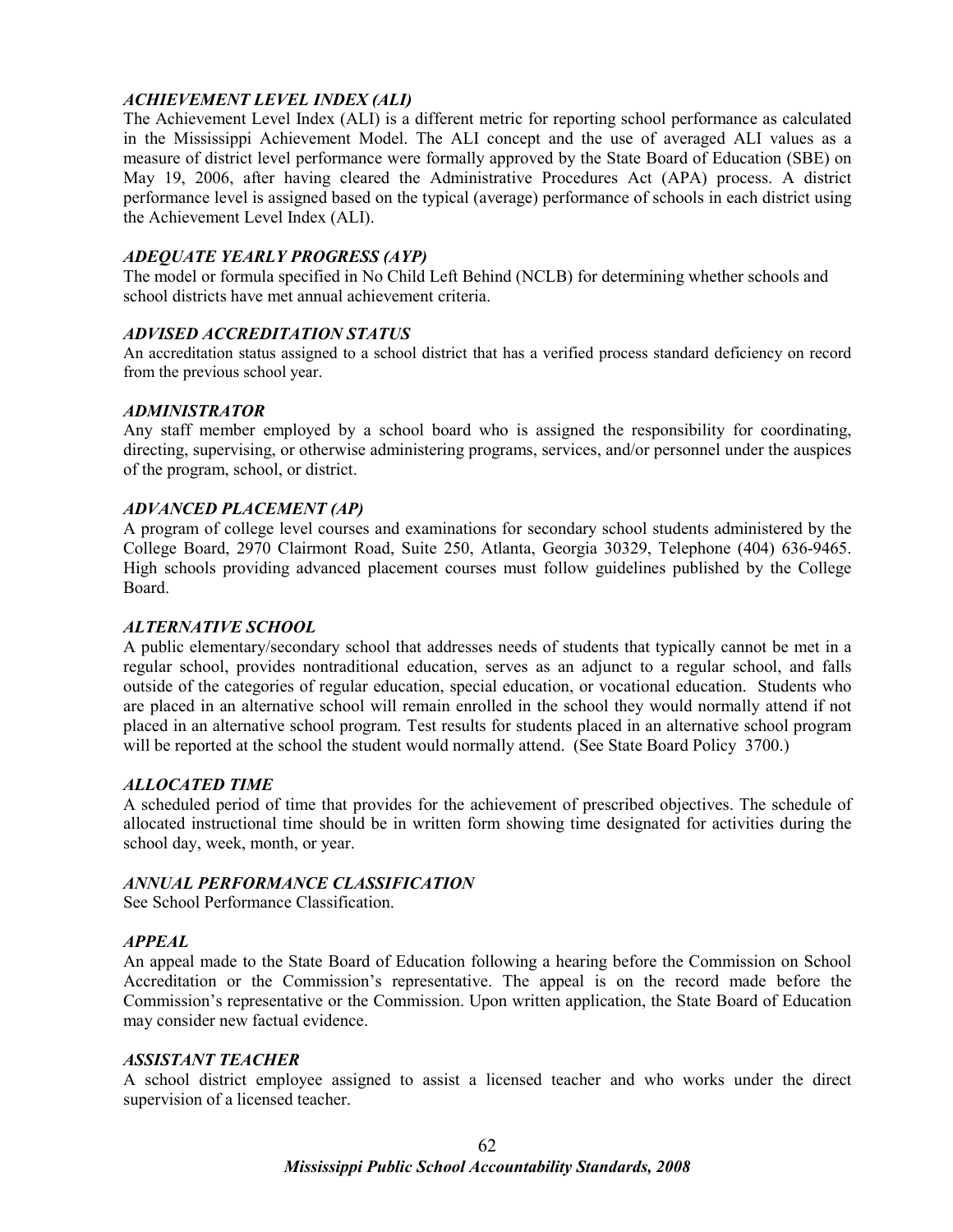# *ATTENDANCE CENTER*

A school in a school district that is located on one school site and has one principal administering the educational program for all the grades in the school.

#### *BASIC SKILLS*

Specific learning objectives that represent the most fundamental knowledge in the areas of reading, language arts, and mathematics.

#### *CARNEGIE UNIT*

A standard measure of high school work indicating the minimum amount of time that instruction in a subject has been provided. Awarding of one Carnegie unit indicates that a minimum of 140 hours of instruction has been provided in regular and laboratory classes over a school year; awarding of  $\frac{1}{2}$ Carnegie unit indicates that a minimum of 70 hours has been provided. See Accreditation Standard 19.3 for exceptions.

#### *CLASSROOM*

A school room in which student instruction takes place.

#### *CONSERVATORSHIP*

A state of emergency in a district declared by the governor which gives the State Board of Education several options for action as described in MS Code 37-17-6.

#### *CORRECTIVE ACTION PLAN*

A plan to correct deficiencies on record that shall be developed by the Mississippi Department of Education, in conjunction with the school district, when a school district is assigned an *ADVISED* or *PROBATION* accreditation status.

#### *CORRESPONDENCE COURSE*

Independent study carried on through lessons and exercises that are provided to non-resident students by approved university extensions. (See *Approved Courses for Secondary Schools in Mississippi*.)

#### *CREDIT RECOVERY*

Credit recovery is defined as a course-specific, skill-based learning opportunity for students who have previously been unsuccessful in mastering content/skills required to receive course credit or earn promotion. Any LEA who provides a Credit Recovery Program shall develop and implement a Credit Recovery Program that has been adopted by the school board and that includes rules, regulations, and processes.

#### *CRITERION-REFERENCED TEST*

A test designed to reveal what a student knows, understands, or can do in relation to specific performance objectives. CRTs are used to identify student strengths and weaknesses in terms of specific knowledge or skills that are goals of the instructional program.

#### *DAYS*

The number of days refers to calendar days unless otherwise specified.

#### *DEPARTMENTALIZED CLASS*

A class in which an educator teaches one or more core academic subjects to more than one group of students.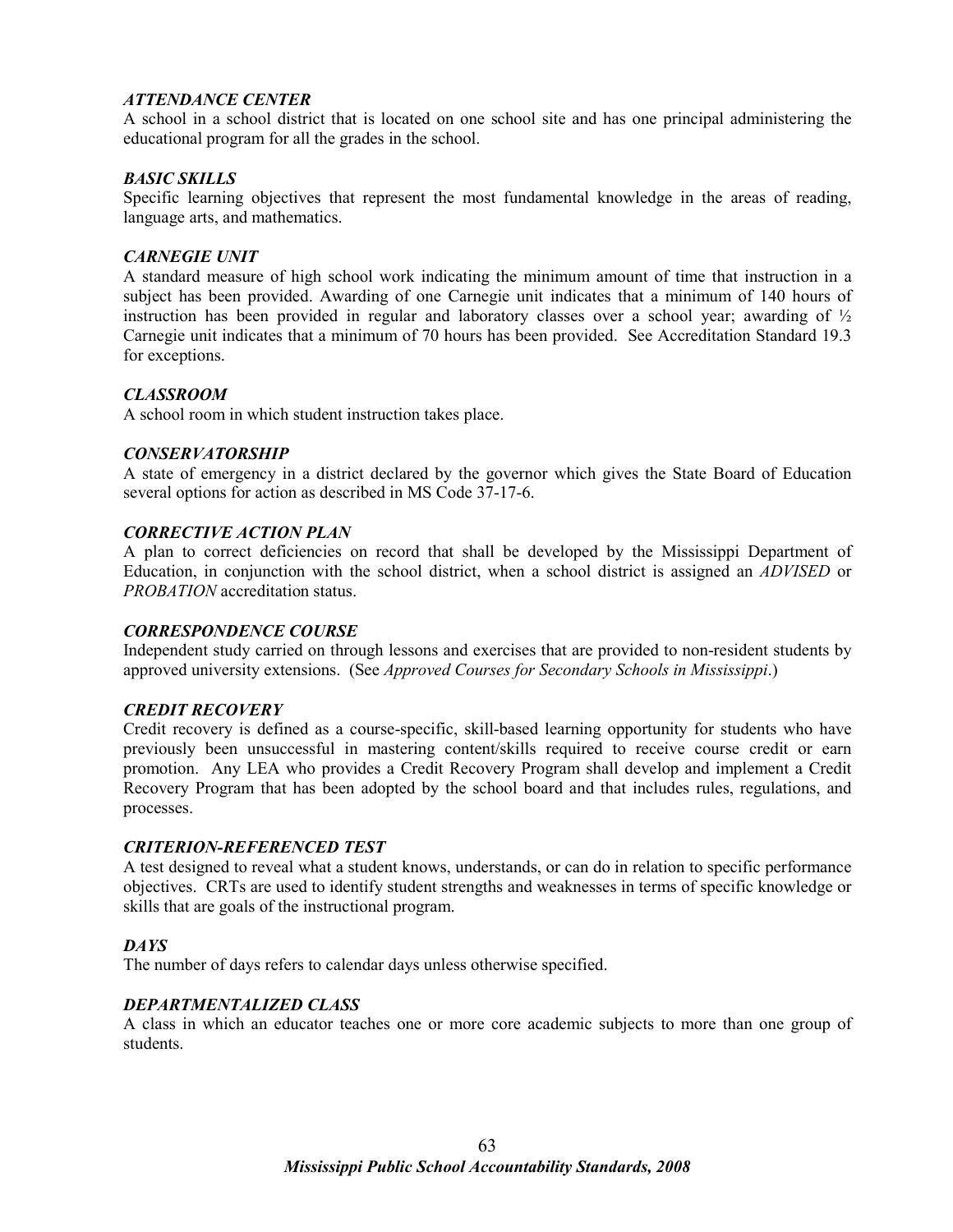# *DEVELOPMENTAL COURSE*

A course designed to be taught in any grade 7-12 (or any combination of grades 7-12 served within a school) which does not appear as an approved course in the current edition of *Approved Courses for the Secondary Schools of Mississippi* but has received approval to be taught in a school district during the developmental process. (See Appendix D.)

## *DEFICIENCY*

The failure of a school district to comply with an accreditation requirement.

#### *DIPLOMA*

See Standard Diploma.

## *DIRECT INSTRUCTION*

Act or process in which a teacher is actually guiding (instructing) students toward achieving specific learning objectives.

## *DISTANCE LEARNING COURSES*

Courses utilizing telecommunications technologies including satellites, telephones, and cable-television systems to broadcast instruction from a central site to other classrooms.

## *DISTRICT LEVEL ACCREDITATION*

The accreditation status of all public school districts based on compliance with process standards as determined annually by the Commission on School Accreditation. Annual accreditation statuses are assigned in the fall of each school year and are based on verified accreditation data from the previous school year.

# *DROPOUT*

A student who leaves a school at any time and for any reason, except death, before graduation or completion of a program of studies and without transferring to another school.

# *EARLY CHILDHOOD EDUCATION PROGRAM*

Kindergarten and assistant teacher programs that comply with *Mississippi Kindergarten Guidelines, Mississippi Elementary School Assistant Teacher Program Regulations*, and *Mississippi Reading Improvement Program Regulations* approved by the State Board of Education and published by the Mississippi Department of Education. (See also *kindergarten* and *pre-kindergarten*.)

# *EFFECTIVE INSTRUCTION*

Practices and behaviors designed to establish and implement conditions that promote student learning.

# *ELEMENTARY SCHOOL*

Primary, elementary, and intermediate division of the educational system within the school district comprising grades/levels K through 6 or K through 8 or any combination of such grades.

# *ELIGIBLE STUDENTS*

Students who are required to be tested in the Mississippi Statewide Assessment System. A student may be eligible for testing based on the student's grade level enrollment in a specific course. All eligible students must be tested. (See Process Standard 22.)

#### *ENRICHMENT PROGRAM*

An academic course with defined objectives, evaluation criteria, and mastery requirements that exposes students to material or instruction that would not otherwise be part of a student's curriculum during the normal sequence of his/her educational experiences.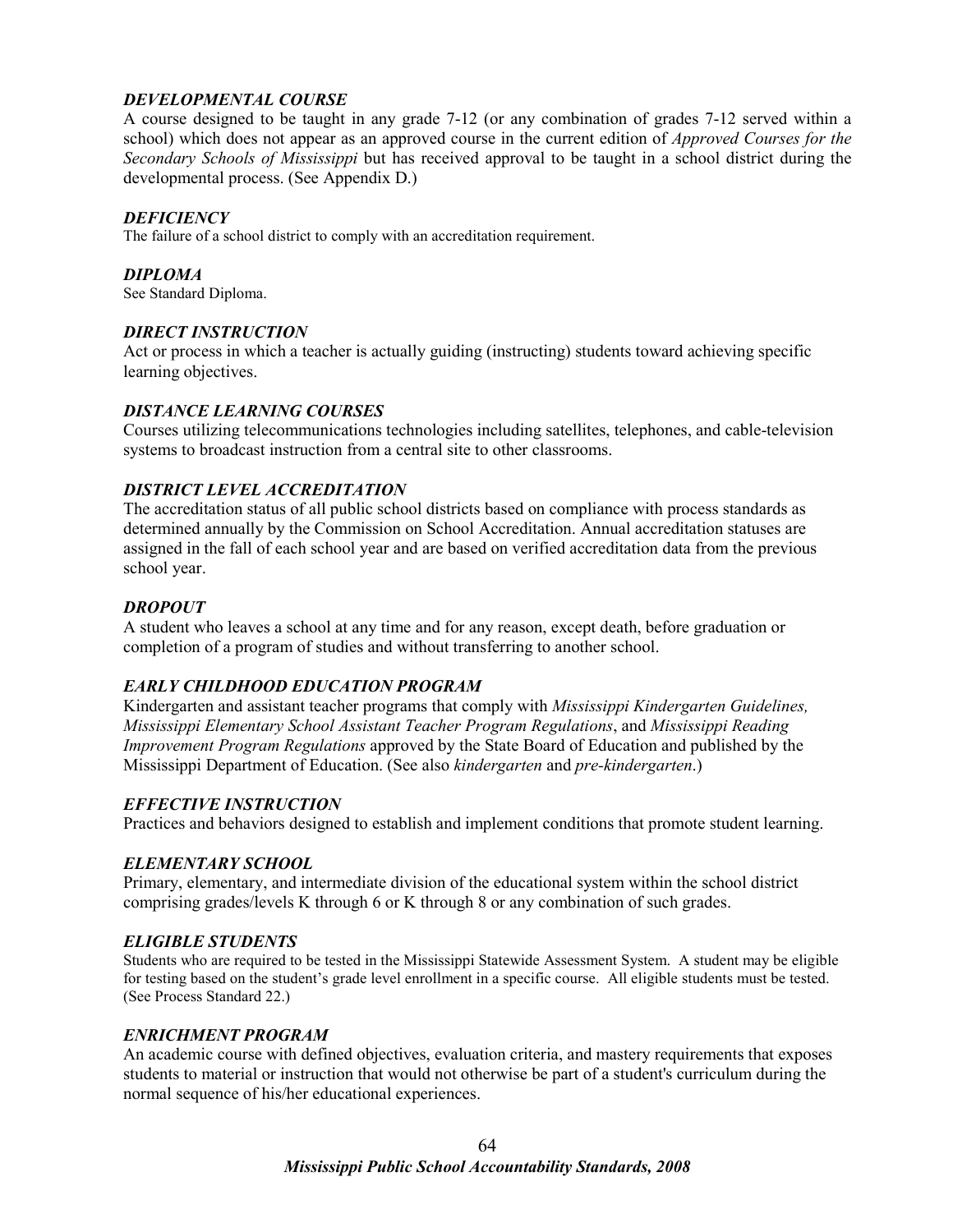# *EVALUATION*

Formal appraisal (assessment) of educational experiences, including the performance of schools, educational programs, personnel, and students. Evaluations are conducted to determine strengths and areas which need improvement and may involve the use of various measurements designed to appraise the effects of educational experiences.

## *EVALUATION TEAM*

A trained evaluation team assigned to a Priority School within fifteen days after notification that the school has been designated as a Priority School. The evaluation team shall consist of a minimum of seven trained members appointed by the State Superintendent of Education and approved by the State Board of Education from the following categories: (a) school superintendents, (b) school principals, (c) curriculum coordinators, (d) at least two teachers, (e) school board members, (f) community leaders, (g) parents, and (h) institutions of higher learning personnel.

## *EXIT EXAMINATIONS*

Assessments required for students to graduate from high school.

# *EXTRACURRICULAR ACTIVITIES*

School district sponsored student activities that require administrative supervision and student involvement outside the allocated time for instruction. Student participation in extracurricular activities may be noted on the student's transcript, but academic credit may not be awarded.

## *EXTENDED YEAR PROGRAM*

A program of instruction offered by the district after the close of the regular academic year that is designed for students who need extra time to complete course objectives/requirements.

## *FULL ACADEMIC YEAR*

This term refers to (approximately) 70% of the instructional time from the beginning of the school year to the time students are assessed. Only students who have been enrolled in the school for full academic year (approximately 70%) are included in the accountability model.

#### *FUNCTIONAL LITERACY EXAMINATION (FLE)*

The test that all high school students must pass as a prerequisite for receiving a standard diploma. This test is being phased out and is being replaced by the four subject area tests.

# *FUNCTIONAL LITERACY SKILLS*

Specific learning objectives that represent the application of basic skills to everyday life situations and that are tested through the Functional Literacy Examination.

#### *GRADE LEVEL PROFICIENCY STANDARD*

A performance standard that establishes the percentage of students proficient in each school based on a demonstrated range of performance in relation to content as reflected in the *Mississippi Curriculum Frameworks.* 

# *GROWTH EXPECTATION*

A reasonable expectation for improved student academic achievement based on annual assessment data and using a psychometrically approved formula to track progress. The formula used to calculate the growth expectation will result in a composite score each year for each school.

#### *GUIDANCE COUNSELOR*

See School Guidance Counselor.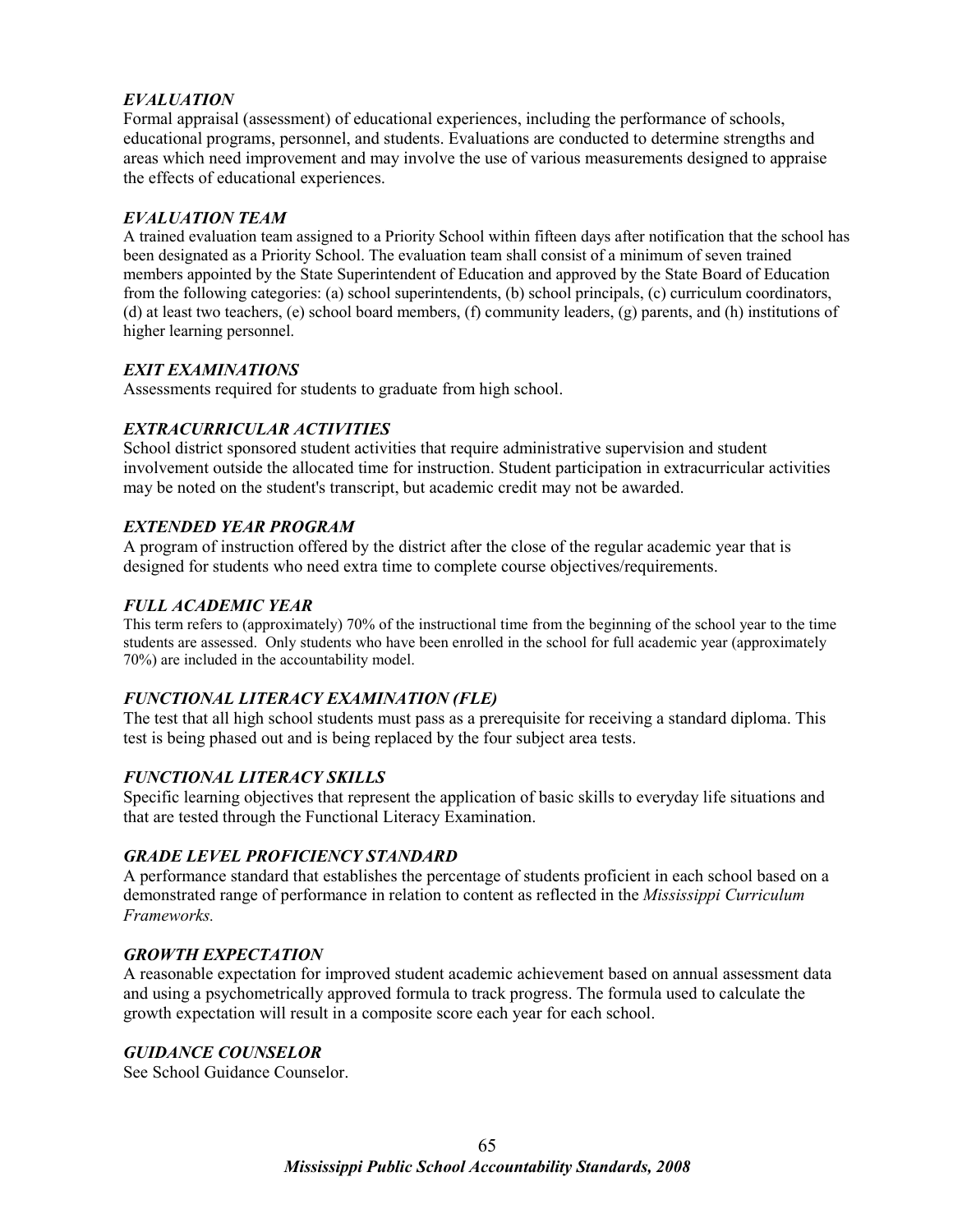# *HALF-TIME*

Any staff person who devotes 50% of the instructional schedule to the assigned duties.

# *HEARING*

The process by which all controversies involving the accreditation levels of school districts are initially heard by a duly authorized representative of the Commission before whom a complete record is made. (See policy 5.0.)

### *HIGHLY QUALIFED*

See the *Guidelines for Mississippi Educator Licensure*.

### *HIGH SCHOOL*

The secondary division within the educational system of the school district comprising grades 9-12 or any combination of such grades.

### *INSTRUCTIONAL STAFF*

Employees of a school district who are professionally trained and licensed to provide instruction and services to students enrolled in the schools of the district.

### *INVESTIGATIVE EVALUATION (COMPLAINT AGAINST DISTRICT)*

An evaluation that is conducted in a school district in response to a formal written complaint. All formal complaints made against schools or districts must be submitted to the Commission in writing and bear the signature of the individual(s) filing the complaint. The written complaint shall contain specific details concerning alleged violations. When the complaint is received, the superintendent is notified in writing of the nature of the complaint and informed that the district is subject to an unannounced audit to investigate the allegations. If the complaint addresses an area over which the Commission has no authority, the individual filing the complaint is notified.

### *KINDERGARTEN*

That portion of the elementary school serving children who have reached the age of five years on or before September 1.

# *KINDERGARTEN INSTRUCTIONAL DAY*

At this level, the school day. (For specific requirements, see the current edition of *Mississippi Kindergarten Guidelines*.)

### *LAB-BASED SCIENCE COURSE*

A science course in which at least 20% of the instructional time is required to include laboratory experiences.

### *LABORATORY*

Room or rooms basically/appropriately equipped and used by students for the supervised study of some branch of science or the application of scientific principles.

### *LEARNING CENTER*

An area in the kindergarten classroom that contains a collection of materials and activities to introduce, teach, reinforce, and/or enrich a skill or concept.

# *LEARNING CENTER ACTIVITIES*

Activities housed in the kindergarten learning centers that promote student participation through developmentally appropriate instructional techniques.

### *LEARNING OBJECTIVES*

Statements of what a student will know, feel, or do when a course is completed.

*Mississippi Public School Accountability Standards, 2008*  66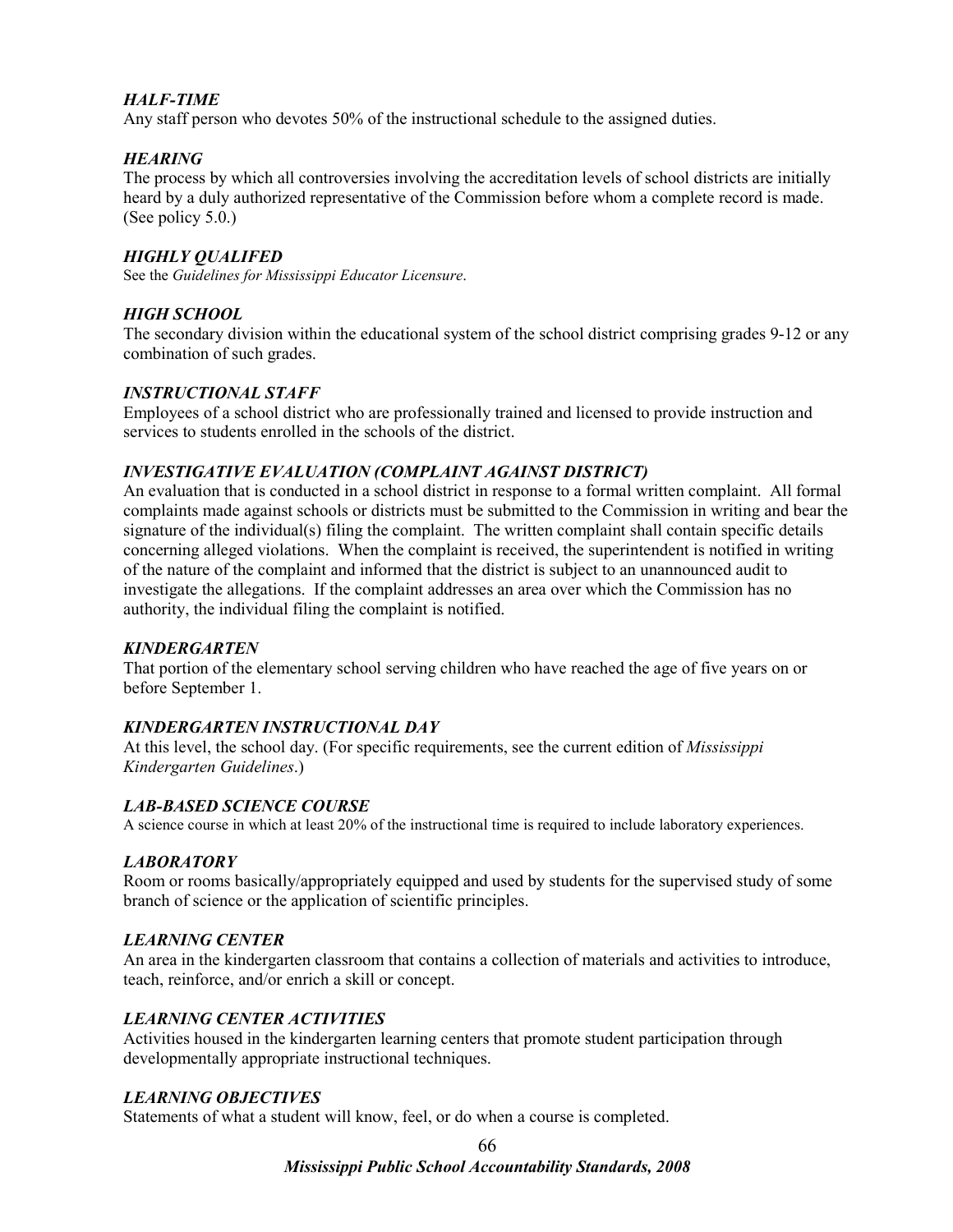# *LIBRARY-MEDIA CENTER*

A specially designed space in each school equipped for centrally housing an organized collection of materials and equipment representing a broad range of current learning media, including instructional technology. The facility contains areas for individualized study and for large and small group instruction. The facility is organized and administered to function as a learning laboratory where the use of all media is purposeful, planned, and integrated with the educational program and instructional processes of the school.

### *LIBRARY RESOURCES*

Includes all print materials (e.g., books, periodicals) and non-print materials (e.g., computer software, videotapes). Not included are all equipment (e.g., computer hardware, overhead projectors, VCRs) and supplies (e.g., cataloging cards, accession books).

### *LOCAL EDUCATION AGENCY (LEA)*

A local education agency is any one of the 152 public school districts in Mississippi.

### *MIDDLE SCHOOL*

A school with any configuration of intermediate grades 4-8 whose principal may be licensed as an elementary school administrator or a secondary school administrator.

### *MISSION STATEMENT*

A school district's statement of purpose that is used in strategic planning as the basis for educational decisions.

### *MISSISSIPPI STATEWIDE ASSESSMENT SYSTEM*

A program of statewide assessment designed to improve the operation and management of public schools by providing educators, parents, students, legislators, and the general public with meaningful achievement data from the school, district, and state levels. The program consists of two components: (1) a normreferenced achievement testing program to be administered in selected grades and (2) a criterion-referenced testing program which assesses basic skills and knowledge and application of selected high school subjects.

### *MISSISSIPPI OCCUPATIONAL DIPLOMA*

The State Board of Education shall develop and issue criteria for a Mississippi Occupational Diploma for students having a disability as defined by the federal Individuals with Disabilities Education Act. See MS Code 37-16-11(2) and Appendix G.

### *NORM-REFERENCED TEST (NRT)*

A test that provides information about the performance of examinees relative to other examinees. A norm-referenced test yields a measure of relative performance of the individual or group by comparison with the performance of other individuals or groups taking the same test.

### *ON-LINE COURSE*

Instruction delivered via the Internet. (See *Approved Courses for Secondary Schools in Mississippi*.)

### *ON-SITE*

Any geographical location selected by the local professional development committee for professional development activity as planned by the school district and provided during contractual time at the school district expense.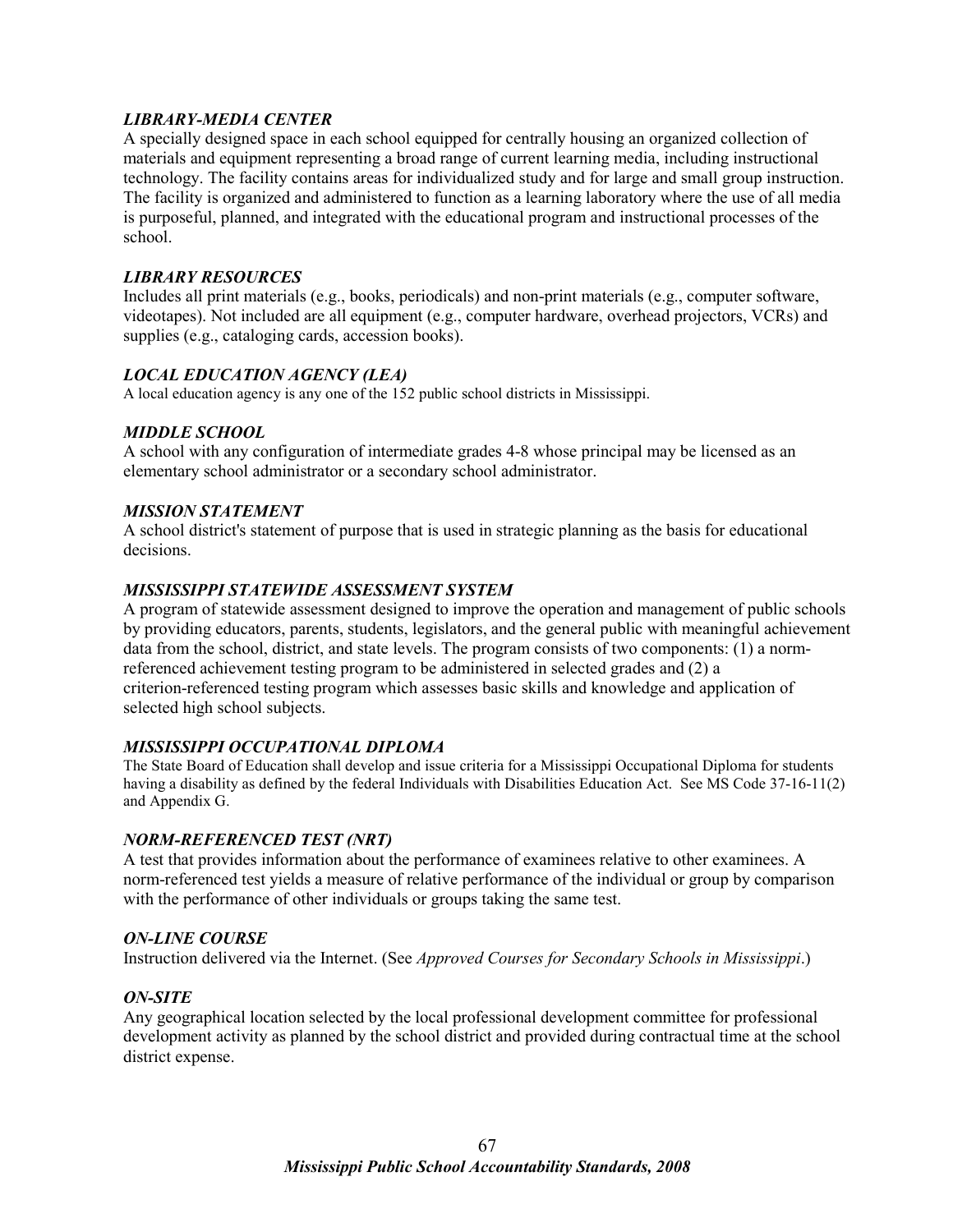# *ON-SITE EVALUATIONS*

On-site evaluations or investigations of a school district that the State Board of Education, the State Superintendent of Education, or the Commission on School Accreditation has the authority to call at any time. If deficiencies are found in meeting accreditation standards, the superintendent is notified in writing and given thirty (30) days from the receipt of notification to provide a written response. The report of findings is filed in the current accreditation records in the Office of Accreditation.

### *PERFORMANCE CLASSIFICATIONS*

See School Performance Classification.

### *PERFORMANCE STANDARDS*

Output or product standards that address selected components of the statewide testing program and other outcome measures related to the performance of a school.

### *PERSONNEL ACCREDITATION DATA REPORTING SYSTEM*

School district employee information required by the Mississippi Department of Education on an annual basis. This information is transmitted electronically, reflects the daily schedule of each employee, and is used to determine district compliance with a number of accreditation standards.

### *PHYSICAL EDUCATION*

The instructional requirements for physical education are specified in the *Fitness through Physical Education Framework*. Elective units for graduation include participation in interscholastic athletic activities that meet the instructional requirements specified in the *Fitness through Physical Education Framework* and that are sanctioned by the Mississippi High School Activities Association. Beginning with school year 2008-2009 (seniors of 2011-2012),  $\frac{1}{2}$  Carnegie unit in physical education is required for graduation.

### *PLANNING PERIOD*

An unencumbered period of time during the teaching day or week required for each classroom teacher except vocational teachers who teach in time blocks of 50 minutes or more. (See process standard 30.)

# *POLICY*

A statement of official intent adopted by the school board and recorded as official action in school board minutes. The school district must comply with all school board policies.

### *PRE-KINDERGARTEN PROGRAM*

Instructional program serving children who have reached the age of four years on or before September 1.

### *PRINCIPAL*

The individual who is responsible for the total program of a school and who holds valid and appropriate administrator certification.

### *PRIORITY SCHOOL*

The school level performance classification that indicates a school has not achieved its annual growth expectation and has not achieved the percentage of students proficient (on grade level), as established by the State Board of Education.

### *PROBATION STATUS*

An accreditation status assigned to a district that was assigned an Advised status the previous school year, and the district has not taken corrective actions or has not removed the process standard deficiencies that resulted in the Advised status. The district will be required to develop a corrective action plan to address the deficiencies.

# *PROCEDURE*

A statement of processes by which policies, regulations, and standards are carried out.

*Mississippi Public School Accountability Standards, 2008*  68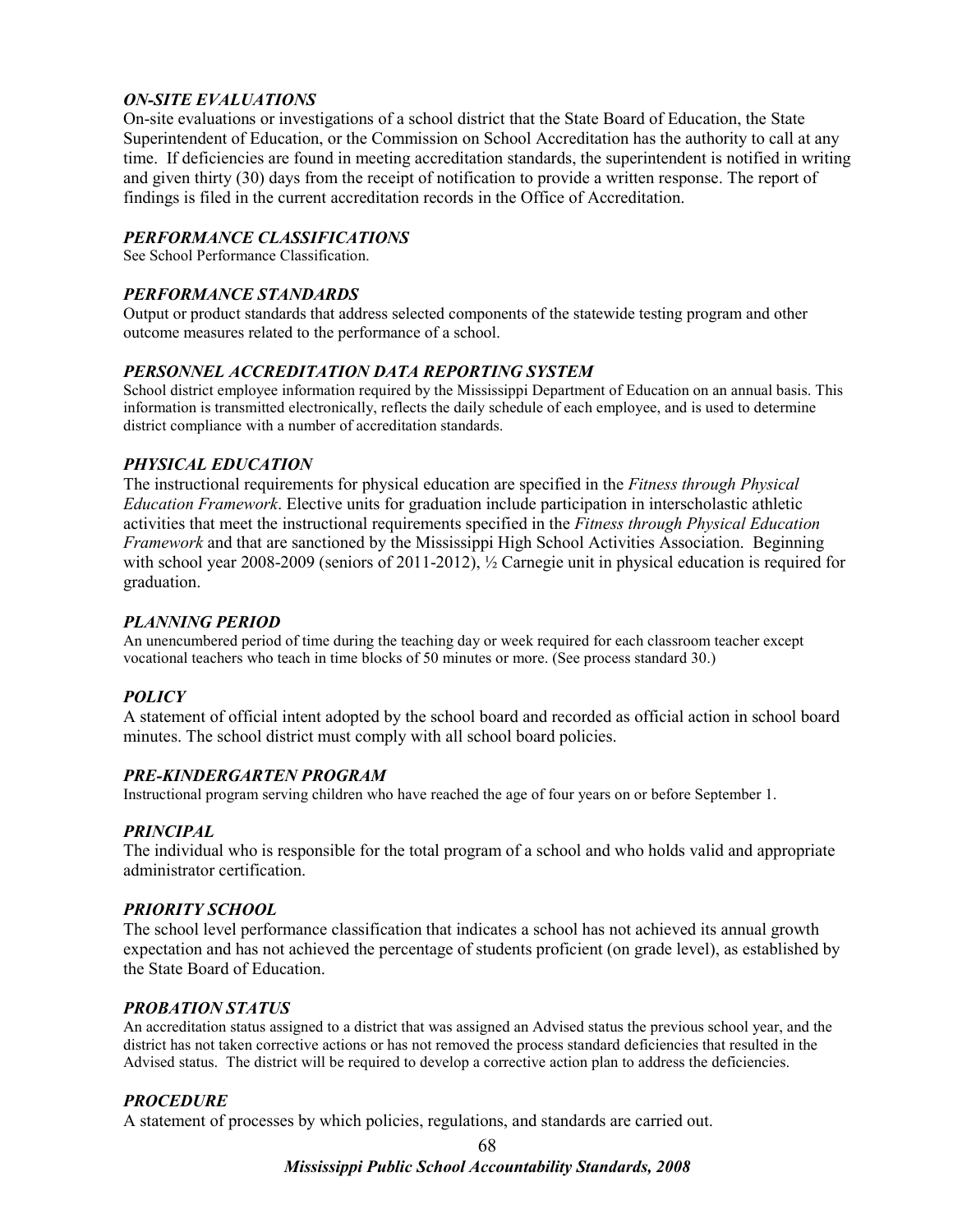### *PROCESS STANDARDS*

Input standards that address accepted educational principles and practices believed to promote educational quality. (See policy 2.2.)

### *PROFESSIONAL DEVELOPMENT*

The growth-promoting learning process that empowers stakeholders (teachers, administrators, staff, and other school personnel) to improve the educational organization.

### *PROFESSIONAL DEVELOPMENT PLAN FOR EDUCATORS*

As part of the school improvement plan for a Priority School, the professional development plan that is prepared and implemented in accordance with Section 37-18-7 for those school administrators, teachers, or other employees who are identified by the evaluation team as needing improvement**.** 

### *PROFESSIONAL STAFF*

Any employee of the school district whose assigned duties require state licensure.

### *PROFICIENCY*

An established criterion level based on the demonstrated range of performance in relation to content as reflected in the *Mississippi Curriculum Frameworks*.

### *PUBLIC NOTICE*

After a state of emergency has been declared for a school district, the public notice that the Commission on School Accreditation files at least once a week for at least three consecutive weeks in a newspaper published within the immediate or general vicinity of the affected school district in accordance with Section 37-17-6(12), *Mississippi Code of 1972,* as amended.

### *SCALED SCORE*

A transformation of the raw score to have a desired mean and standard deviation for ease of interpretation. Scaled scores provide meaningful year-to-year comparisons, but they cannot be used across subject areas or subtests. Scaled scores represent approximately equal units on a continuous scale. Therefore, a difference of 5 points between two student's scores represents the same amount of difference in performance wherever it occurs on the scale. Scaled scores can be designed to have any range and midpoint (e.g., 200 through 500, with a midpoint of 350).

### *SCHOOL*

An institution that exists for the purpose of teaching school-aged children, that consists of one physical plant located on one school site, that includes instructional staff members and students, and that is in session each school year.

### *SCHOOL BOARD*

As used in this document, the policy-making body of a public school district.

### *SCHOOL DAY*

That portion of the calendar day that includes the teaching day, intermissions, and any additional time included in the employee contract. School day defines the normal working day for employees.

### *SCHOOL GUIDANCE COUNSELOR*

No individual shall be employed as a school guidance counselor without a minimum of a Master's degree in Guidance and Counseling, or in an emergency situation an appropriate certification as determined by the Commission on Educator Licensure. School guidance counselors shall provide comprehensive counseling services, including the following: academic and personal/social counseling; student assessment and assessment counseling; career and educational counseling; individual and group

#### *Mississippi Public School Accountability Standards, 2008*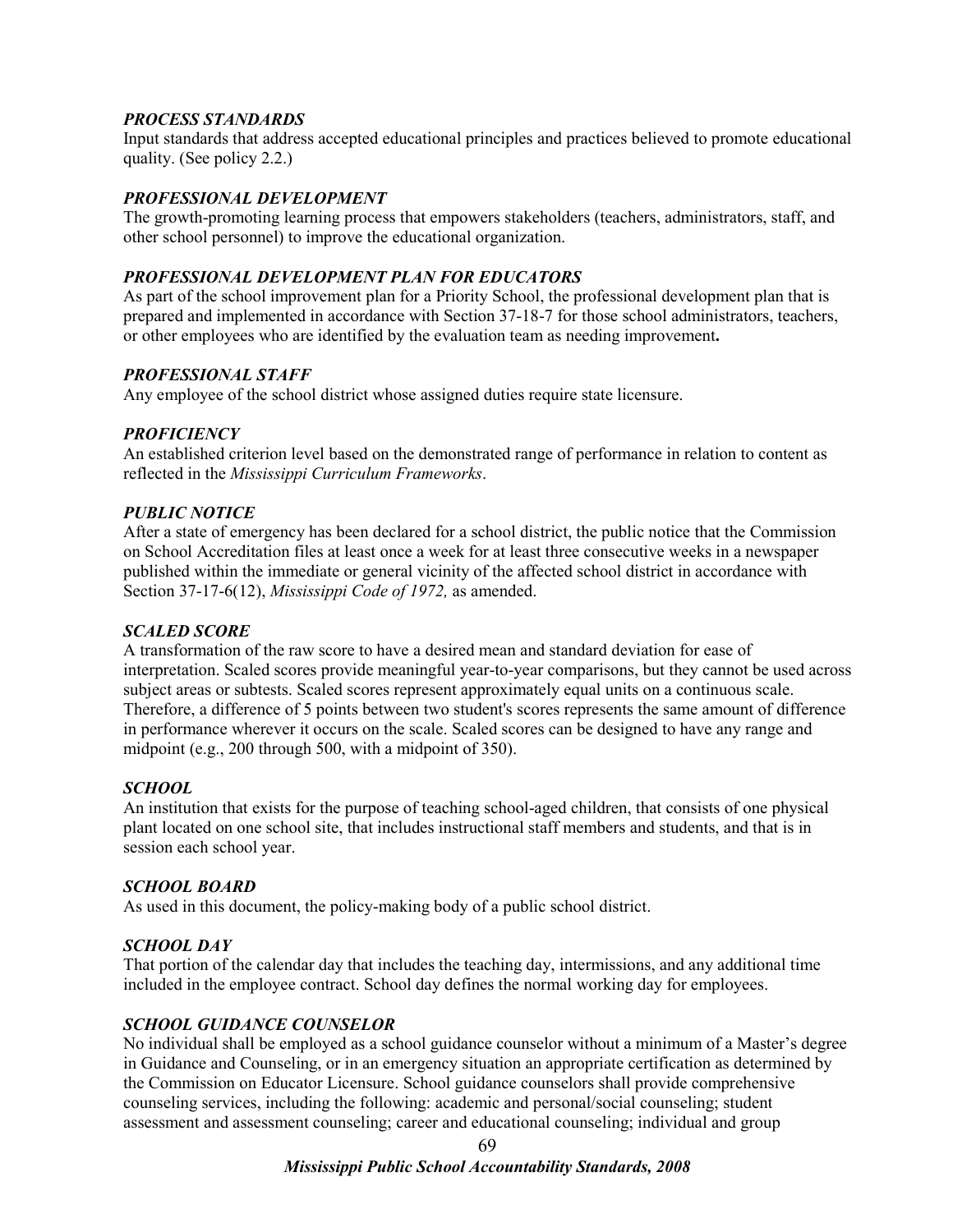counseling; crisis intervention and preventive counseling; referrals to community agencies; educational consultations and collaboration with teachers, administrators, parents, and community leaders; educational and career placement services; follow-up counseling services; conflict resolution; and other counseling duties or other duties as assigned by the school principal. School guidance counselors shall abide by the American School Counselor Association Code of Ethics. (MS Code 37-9-79)

# *SCHOOL IMPROVEMENT PLAN*

A plan that a Priority School is required to develop based on the findings of the evaluation team report and the results of a public meeting. The Mississippi Department of Education and evaluation team leader shall assist the school principal and other local school officials in the development of a school improvement plan. A local parents/citizens advisory council shall be established by the evaluation team at the school to provide input and guidance into the development of the school improvement plan and its evaluation. The school improvement plan shall be developed and approved by the principal of the Priority School, the superintendent of the local school district, the local school board, and a majority of the teachers of the school.

# *SCHOOL PERFORMANCE CLASSIFICATION*

A classification assigned to a school based on student achievement and growth. (See Policy 3.3.)

# *SCHOOL PERFORMANCE STANDARDS*

Standards for individual schools based on student achievement data using established proficiency levels and a reasonable expectation for annual growth in student achievement.

# *SCHOOL SAFETY PLAN*

The foundation document a school uses to maintain a safe and secure educational environment.

*SCHOOL TERM*

See academic year.

# *SCHOOL YEAR*

See academic year.

# *SECONDARY SCHOOL*

A school that contains any or all of grades 9 through 12 and may include grades 7 and 8.

# *SELF-CONTAINED CLASS*

A classroom in which an educator teaches all core subjects to a group of students.

# *SHOW CAUSE HEARING*

The hearing that the Commission on School Accreditation conducts to allow the officials of the affected district to present evidence or other reasons as to why the accredited status should not be withdrawn. This occurs before the Commission recommends to the State Board of Education that the accredited status of a district be withdrawn.

# *SPECIAL DIPLOMA OR CERTIFICATE*

Upon meeting all applicable requirements prescribed by the district school board, students with disabilities shall be awarded a special diploma in a form prescribed by the state board. Any such student who meets all special requirements of the district school board for his exceptionality, but is unable to meet the appropriate special state minimum requirements, shall be awarded a special certificate of completion in a form prescribed by the state board. See MS Code 37-16-11.

# *SPECIAL SCHOOL*

A school that serves students with disabilities in accordance with IDEA and applicable state statutes and regulations.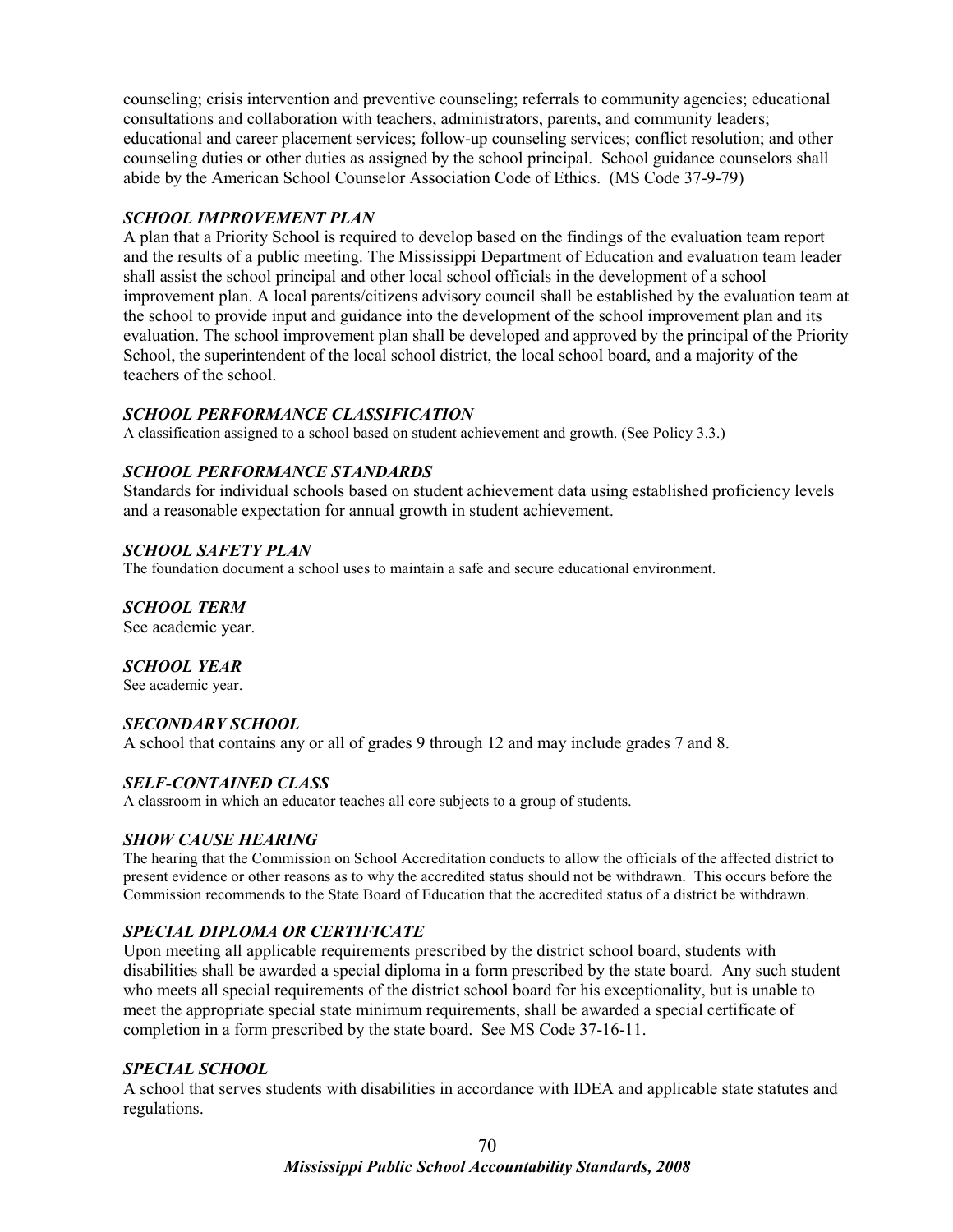# *SPECIAL TEST AUDITS*

Audits that include reports regarding potential testing irregularities or test security violations and audits that are regularly conducted on-site before, during, and following scheduled assessments to promote the integrity and security of the Mississippi Assessment System.

#### *STANDARD DIPLOMA*

A standard high school diploma is awarded to a student who has met all the requirements established by the local board of education and by the State Board of Education. See MS Code 37-16-7.

#### *STANDARDS*

Criteria by which school districts and schools are assessed. The two types of standards used in the performance-based accreditation system are performance and process.

### *STATEWIDE TESTING PROGRAM*

See Mississippi Statewide Assessment System.

### *STUDENT ACTIVITIES*

School district sponsored activities which require administrative supervision and student involvement during the teaching day. (See *teaching day*.) Student participation in extracurricular activities may be noted on the student's transcript, but academic credit may not be awarded.

#### *STUDENT SUPPORT PERSONNEL*

A professional qualified to offer student support services (e.g., psychologist, guidance counselor, social worker, psychometrist, etc.).

#### *STUDENT SUPPORT PROGRAM*

A program of activities designed to assist and/or complement instructional activities for all students through the following types of activities: planned counseling; consultation; student appraisal, diagnosis, and remediation; and follow-up.

### *SUBJECT AREA*

A division or field of organized knowledge for which state curriculum guidelines have been prepared.

### *SUBJECT AREA TESTS*

Assessments which measure content knowledge in the subject areas of Algebra I, English II, Biology I, and U. S. History from 1877.

### *SUMMER SCHOOL PROGRAM*

A program of instruction offered by the district during the summer months after the close of the regular academic year. The program of instruction is designed for students who need extra time to complete course requirements and/or for students who wish to enroll in new courses/subjects.

#### *SUPERINTENDENT*

The school board employee who is responsible for administering the operations and activities of schools within the district and for implementing the decisions of the school board. The superintendent holds a valid Class AA license in school administration.

#### *SUPERVISOR*

An individual who provides direct assistance to instructional and support staff and who holds a valid Class AA license in supervision or administration.